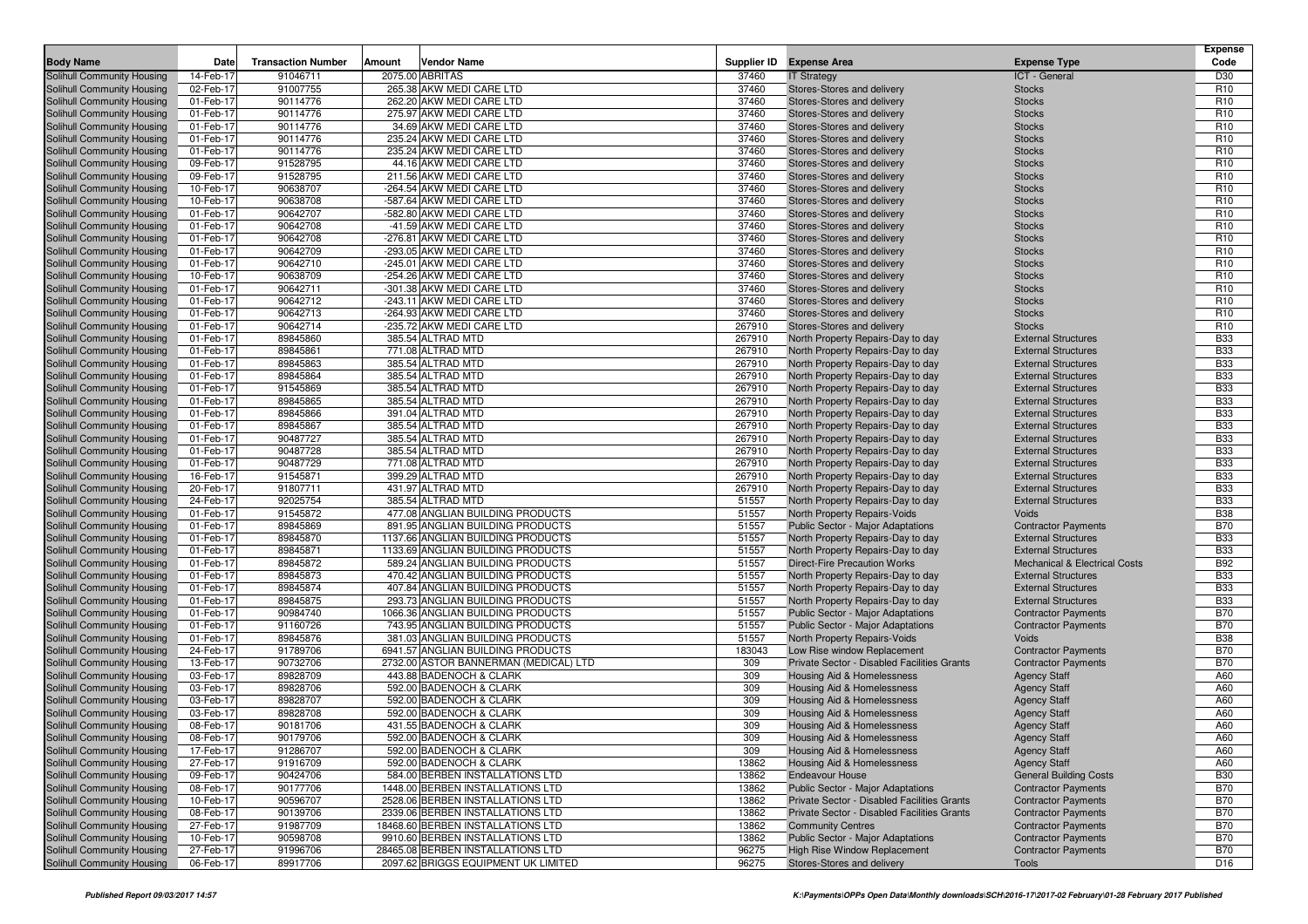| <b>Body Name</b>                                         | Date                   | <b>Transaction Number</b> | Amount | <b>Vendor Name</b>                                                    |                | Supplier ID Expense Area                    | <b>Expense Type</b>                                      | <b>Expense</b><br>Code |
|----------------------------------------------------------|------------------------|---------------------------|--------|-----------------------------------------------------------------------|----------------|---------------------------------------------|----------------------------------------------------------|------------------------|
| Solihull Community Housing                               | 27-Feb-17              | 91916708                  |        | 390.04 BRIGGS EQUIPMENT UK LIMITED                                    | 250959         | Stores-Stores and delivery                  | <b>Tools</b>                                             | D <sub>16</sub>        |
| Solihull Community Housing                               | 27-Feb-17              | 91996708                  |        | 10196.55 BRITISH GAS NEW HEATING                                      | 523            | <b>Mechanical &amp; Electrical</b>          | <b>Utility Related Works</b>                             | <b>B34</b>             |
| Solihull Community Housing                               | 21-Feb-17              | 91560706                  |        | 251.59 BRITISH GAS TRADING LTD                                        | 523            | <b>Private Sector Leasing</b>               | Electricity                                              | <b>B11</b>             |
| Solihull Community Housing                               | 21-Feb-17              | 91560707                  |        | 361.94 BRITISH GAS TRADING LTD                                        | 523            | <b>Private Sector Leasing</b>               | Gas                                                      | <b>B10</b>             |
| Solihull Community Housing                               | 27-Feb-17              | 91987706                  |        | 384.78 BRITISH GAS TRADING LTD                                        | 102202         | Homelessness                                | Electricity                                              | <b>B11</b>             |
| Solihull Community Housing                               | 08-Feb-17              | 90138706                  |        | 642.72 BROPHY RIAZ AND PARTNERS CHARTERED ARCHITECTS                  | 102202         | Private Sector - Disabled Facilities Grants | <b>Contractor Payments</b>                               | <b>B70</b>             |
| Solihull Community Housing                               | 08-Feb-17              | 90142706                  |        | 386.80 BROPHY RIAZ AND PARTNERS CHARTERED ARCHITECTS                  | 102202         | <b>Public Sector - Major Adaptations</b>    | <b>Contractor Payments</b>                               | <b>B70</b>             |
| Solihull Community Housing                               | 08-Feb-17              | 90133706                  |        | 1101.83 BROPHY RIAZ AND PARTNERS CHARTERED ARCHITECTS                 | 102202         | Private Sector - Disabled Facilities Grants | <b>Contractor Payments</b>                               | <b>B70</b>             |
| Solihull Community Housing                               | 08-Feb-17              | 90143706                  |        | 867.74 BROPHY RIAZ AND PARTNERS CHARTERED ARCHITECTS                  | 102202         | Public Sector - Major Adaptations           | <b>Contractor Payments</b>                               | <b>B70</b>             |
| Solihull Community Housing                               | 08-Feb-17              | 90134706                  |        | 980.75 BROPHY RIAZ AND PARTNERS CHARTERED ARCHITECTS                  | 102202         | Private Sector - Disabled Facilities Grants | <b>Contractor Payments</b>                               | <b>B70</b>             |
| Solihull Community Housing                               | 08-Feb-17              | 90144706                  |        | 807.29 BROPHY RIAZ AND PARTNERS CHARTERED ARCHITECTS                  | 102202         | Public Sector - Major Adaptations           | <b>Contractor Payments</b>                               | <b>B70</b>             |
| Solihull Community Housing                               | 08-Feb-17              | 90141706                  |        | 748.24 BROPHY RIAZ AND PARTNERS CHARTERED ARCHITECTS                  | 102202         | Private Sector - Disabled Facilities Grants | <b>Contractor Payments</b>                               | <b>B70</b>             |
| Solihull Community Housing                               | 08-Feb-17              | 90135706                  |        | 726.48 BROPHY RIAZ AND PARTNERS CHARTERED ARCHITECTS                  | 102202         | Private Sector - Disabled Facilities Grants | <b>Contractor Payments</b>                               | <b>B70</b>             |
| Solihull Community Housing                               | 08-Feb-17              | 90135706                  |        | -363.24 BROPHY RIAZ AND PARTNERS CHARTERED ARCHITECTS                 | 102202         | Private Sector - Disabled Facilities Grants | <b>Contractor Payments</b>                               | <b>B70</b>             |
| Solihull Community Housing                               | 08-Feb-17              | 90145706                  |        | 302.70 BROPHY RIAZ AND PARTNERS CHARTERED ARCHITECTS                  | 102202         | <b>Public Sector - Major Adaptations</b>    | <b>Contractor Payments</b>                               | <b>B70</b>             |
| Solihull Community Housing                               | 08-Feb-17              | 90146706                  |        | 302.70 BROPHY RIAZ AND PARTNERS CHARTERED ARCHITECTS                  | 102202         | Public Sector - Major Adaptations           | <b>Contractor Payments</b>                               | <b>B70</b>             |
| Solihull Community Housing                               | 08-Feb-17              | 90136706                  |        | 363.24 BROPHY RIAZ AND PARTNERS CHARTERED ARCHITECTS                  | 96782          | Private Sector - Disabled Facilities Grants | <b>Contractor Payments</b>                               | <b>B70</b>             |
| Solihull Community Housing                               | 15-Feb-17              | 91075706                  |        | 850.00 BYTES TECHNOLOGY GROUP                                         | 265932         | <b>IT Strategy</b>                          | IT Services and consultancy                              | D38                    |
| Solihull Community Housing                               | 07-Feb-17              | 90005709                  |        | 1600.00 CAMPBELL TICKELL LTD                                          | 265932         | <b>Central Administration</b>               | <b>Professional Fees</b>                                 | D <sub>50</sub>        |
| Solihull Community Housing                               | 02-Feb-17              | 89807707                  |        | 5737.50 CAMPBELL TICKELL LTD                                          | 63526          | <b>Central Administration</b>               | <b>Other Employee Costs</b>                              | A90                    |
| Solihull Community Housing                               | 21-Feb-17              | 91566706                  |        | 1218.75 CAPITA BUSINESS SERVICES LTD.                                 | 151425         | <b>IT Strategy</b>                          | ICT - General                                            | D30                    |
| Solihull Community Housing                               | 08-Feb-17              | 90147706                  |        | 1008.34 CAPITA SYMONDS LTD                                            | 204033         | New Build - Ipswich Walk                    | <b>Contractor Payments</b>                               | <b>B70</b>             |
| Solihull Community Housing                               | 21-Feb-17              | 91555708                  |        | 305.00 CAPITAL FURNISHINGS                                            | 204033         | Homelessness                                | Furniture                                                | D11                    |
| Solihull Community Housing                               | 06-Feb-17              | 89908709                  |        | 455.00 CAPITAL FURNISHINGS                                            | 204033         | Homelessness                                | Furniture                                                | D11                    |
| Solihull Community Housing                               | 06-Feb-17              | 89910708                  |        | 360.00 CAPITAL FURNISHINGS                                            | 204033         | <b>Private Sector Leasing</b>               | Furniture                                                | D11                    |
| Solihull Community Housing                               | 06-Feb-17              | 89911706                  |        | 455.00 CAPITAL FURNISHINGS                                            | 204033         | Homelessness                                | Furniture                                                | D11                    |
| Solihull Community Housing                               | 06-Feb-17              | 89913706                  |        | 565.00 CAPITAL FURNISHINGS                                            | 204033         | Homelessness                                | Furniture                                                | D11                    |
| Solihull Community Housing                               | 06-Feb-17              | 89912706                  |        | 285.00 CAPITAL FURNISHINGS<br>590.00 CAPITAL FURNISHINGS              | 204033         | <b>Private Sector Leasing</b>               | Furniture                                                | D11                    |
| Solihull Community Housing                               | 21-Feb-17              | 91558706                  |        |                                                                       | 204033         | <b>Private Sector Leasing</b>               | Furniture                                                | D11                    |
| Solihull Community Housing                               | 21-Feb-17<br>07-Feb-17 | 91558707<br>90007707      |        | 640.00 CAPITAL FURNISHINGS                                            | 206942         | Homelessness                                | Furniture                                                | D11<br><b>B70</b>      |
| Solihull Community Housing<br>Solihull Community Housing | 01-Feb-17              | 91545867                  |        | 2100.00 CDC TECHNICAL SERVICES LTD<br>1658.92 CENTRAL (HIGH RISE) LTD | 26181<br>26181 | <b>High Rise CCTV</b>                       | <b>Contractor Payments</b><br><b>Contractor Payments</b> | <b>B70</b>             |
| Solihull Community Housing                               | 01-Feb-17              | 91545868                  |        | 1174.50 CENTRAL (HIGH RISE) LTD                                       | 748            | Flat Re-roofing<br><b>High Rise Works</b>   | <b>Contractor Payments</b>                               | <b>B70</b>             |
| Solihull Community Housing                               | 21-Feb-17              | 91488712                  |        | 5229.20 CHARTER OFFICE EQUIPMENT LTD                                  | 748            | <b>Endeavour House</b>                      | <b>General Building Costs</b>                            | <b>B30</b>             |
| Solihull Community Housing                               | 21-Feb-17              | 91488714                  |        | 3696.00 CHARTER OFFICE EQUIPMENT LTD                                  | 81715          | <b>Call Centre</b>                          | Furniture                                                | D11                    |
| Solihull Community Housing                               | 07-Feb-17              | 90005710                  |        | 2506.00 CLEARWATER TECHNOLOGY LTD                                     | 109777         | Client ¿ H & S Water Risk                   | <b>Water Risks</b>                                       | <b>B13</b>             |
| Solihull Community Housing                               | 16-Feb-17              | 91147706                  |        | 22.59 COLLECTIVE ENTERPRISE LTD                                       | 109777         | <b>Endeavour House</b>                      | <b>Other Premises Costs</b>                              | <b>B90</b>             |
| Solihull Community Housing                               | 16-Feb-17              | 91147706                  |        | 114.50 COLLECTIVE ENTERPRISE LTD                                      | 109777         | <b>Endeavour House</b>                      | Office Expenses                                          | D <sub>20</sub>        |
| Solihull Community Housing                               | 16-Feb-17              | 91147706                  |        | 2592.17 COLLECTIVE ENTERPRISE LTD                                     | 109777         | <b>Endeavour House</b>                      | Stationery                                               | D <sub>25</sub>        |
| Solihull Community Housing                               | 16-Feb-17              | 91147706                  |        | 2930.11 COLLECTIVE ENTERPRISE LTD                                     | 109777         | <b>Endeavour House</b>                      | <b>ICT Consumables</b>                                   | D33                    |
| Solihull Community Housing                               | 16-Feb-17              | 91147706                  |        | 395.71 COLLECTIVE ENTERPRISE LTD                                      | 109777         | <b>Endeavour House</b>                      | <b>Catering Provisions</b>                               | D75                    |
| Solihull Community Housing                               | 16-Feb-17              | 91147706                  |        | 171.40 COLLECTIVE ENTERPRISE LTD                                      | 109777         | <b>Endeavour House</b>                      | Printing                                                 | D80                    |
| Solihull Community Housing                               | 16-Feb-17              | 91147706                  |        | 221.87 COLLECTIVE ENTERPRISE LTD                                      | 109777         | <b>Commercial Activity</b>                  | <b>Publicity &amp; Promotions</b>                        | D93                    |
| Solihull Community Housing                               | 16-Feb-17              | 91147706                  |        | 32.91 COLLECTIVE ENTERPRISE LTD                                       | 109777         | Anti Graffiti Team                          | Printing                                                 | D80                    |
| Solihull Community Housing                               | 16-Feb-17              | 91147706                  |        | 399.50 COLLECTIVE ENTERPRISE LTD                                      | 109777         | Anti Graffiti Team                          | <b>Publicity &amp; Promotions</b>                        | D93                    |
| Solihull Community Housing                               | 16-Feb-17              | 91147706                  |        | 8.23 COLLECTIVE ENTERPRISE LTD                                        | 267185         | Business Support - MST Back Office Support  | Printing                                                 | D80                    |
| Solihull Community Housing                               | 06-Feb-17              | 91007753                  |        | 995.00 CONTOUR SHOWERS LTD                                            | 254088         | Stores-Stores and delivery                  | <b>Stocks</b>                                            | R <sub>10</sub>        |
| Solihull Community Housing                               | 13-Feb-17              | 90849706                  |        | 601.62 DANIEL OWEN LTD                                                | 254088         | North Property Repairs-Day to day           | <b>Agency Staff</b>                                      | A60                    |
| Solihull Community Housing                               | 13-Feb-17              | 90850706                  |        | 437.90 DANIEL OWEN LTD                                                | 254088         | North Property Repairs-Day to day           | <b>Agency Staff</b>                                      | A60                    |
| Solihull Community Housing                               | 17-Feb-17              | 91286706                  |        | 601.62 DANIEL OWEN LTD                                                | 254088         | North Property Repairs-Day to day           | <b>Agency Staff</b>                                      | A60                    |
| Solihull Community Housing                               | 17-Feb-17              | 91284706                  |        | 347.16 DANIEL OWEN LTD                                                | 254088         | North Property Repairs-Day to day           | <b>Agency Staff</b>                                      | A60                    |
| Solihull Community Housing                               | 22-Feb-17              | 91603706                  |        | 601.62 DANIEL OWEN LTD                                                | 254088         | North Property Repairs-Day to day           | <b>Agency Staff</b>                                      | A60                    |
| Solihull Community Housing                               | 22-Feb-17              | 91604706                  |        | 520.74 DANIEL OWEN LTD                                                | 180827         | North Property Repairs-Day to day           | <b>Agency Staff</b>                                      | A60                    |
| Solihull Community Housing                               | 01-Feb-17              | 91545725                  |        | 85.00 DMW ENVIRONMENTAL                                               | 180827         | Kitchens                                    | <b>Contractor Payments</b>                               | <b>B70</b>             |
| Solihull Community Housing                               | 01-Feb-17              | 91545725                  |        | 135.00 DMW ENVIRONMENTAL                                              | 180827         | <b>Kitchens</b>                             | <b>Contractor Payments</b>                               | <b>B70</b>             |
| Solihull Community Housing                               | 01-Feb-17              | 91545726                  |        | 85.00 DMW ENVIRONMENTAL                                               | 180827         | Direct-Adaptations-Showers                  | <b>Internal Works</b>                                    | <b>B31</b>             |
| Solihull Community Housing                               | 01-Feb-17              | 91545726                  |        | 135.00 DMW ENVIRONMENTAL                                              | 180827         | <b>Direct-Adaptations-Showers</b>           | <b>Internal Works</b>                                    | <b>B31</b>             |
| Solihull Community Housing                               | 01-Feb-17              | 91545726                  |        | 135.00 DMW ENVIRONMENTAL                                              | 180827         | <b>Direct-Adaptations-Showers</b>           | <b>Internal Works</b>                                    | <b>B31</b>             |
| Solihull Community Housing                               | 01-Feb-17              | 91545726                  |        | 135.00 DMW ENVIRONMENTAL                                              | 180827         | <b>Direct-Adaptations-Showers</b>           | <b>Internal Works</b>                                    | <b>B31</b>             |
| Solihull Community Housing                               | 01-Feb-17              | 91545726                  |        | 85.00 DMW ENVIRONMENTAL                                               | 180827         | <b>Direct-Adaptations-Showers</b>           | <b>Internal Works</b>                                    | <b>B31</b>             |
| Solihull Community Housing                               | 01-Feb-17              | 91545726                  |        | 135.00 DMW ENVIRONMENTAL                                              | 180827         | <b>Direct-Adaptations-Showers</b>           | <b>Internal Works</b>                                    | <b>B31</b>             |
| Solihull Community Housing                               | 01-Feb-17              | 91545727                  |        | 95.00 DMW ENVIRONMENTAL                                               | 180827         | North Property Repairs-Day to day           | <b>Internal Works</b>                                    | <b>B31</b>             |
| Solihull Community Housing                               | 01-Feb-17              | 91545727                  |        | 95.00 DMW ENVIRONMENTAL                                               | 180827         | North Property Repairs-Day to day           | <b>Internal Works</b>                                    | <b>B31</b>             |
| Solihull Community Housing                               | 01-Feb-17              | 91545727                  |        | 95.00 DMW ENVIRONMENTAL                                               | 180827         | North Property Repairs-Day to day           | <b>Internal Works</b>                                    | <b>B31</b>             |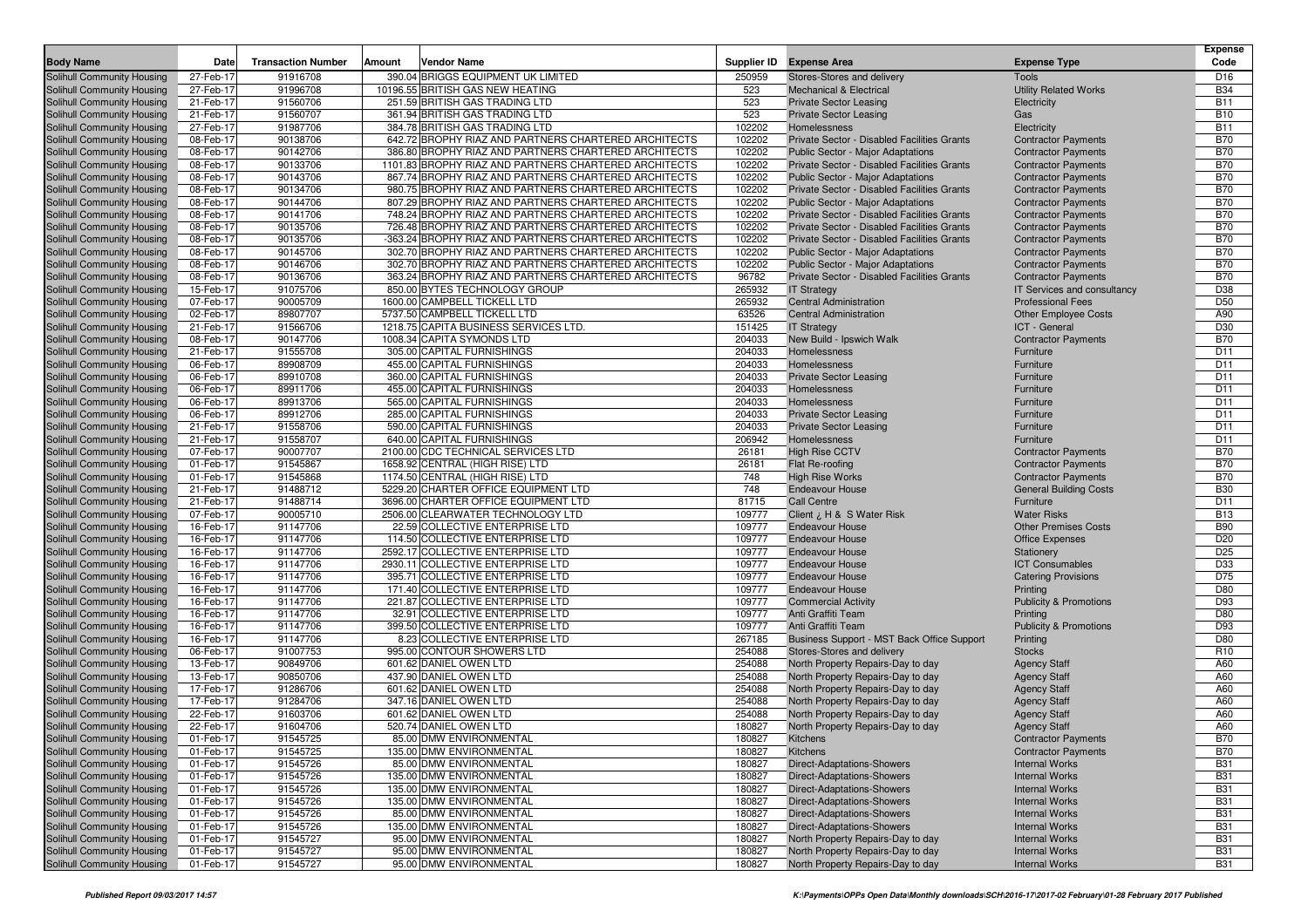| <b>Body Name</b>                                         | Date                   | <b>Transaction Number</b> | Amount | <b>Vendor Name</b>                     | Supplier ID      | <b>Expense Area</b>                                                      | <b>Expense Type</b>                                          | <b>Expense</b><br>Code   |
|----------------------------------------------------------|------------------------|---------------------------|--------|----------------------------------------|------------------|--------------------------------------------------------------------------|--------------------------------------------------------------|--------------------------|
| Solihull Community Housing                               | 01-Feb-17              | 91545727                  |        | 95.00 DMW ENVIRONMENTAL                | 180827           | North Property Repairs-Day to day                                        | <b>Internal Works</b>                                        | <b>B31</b>               |
| Solihull Community Housing                               | 01-Feb-17              | 91545727                  |        | 95.00 DMW ENVIRONMENTAL                | 180827           | North Property Repairs-Day to day                                        | <b>Internal Works</b>                                        | <b>B31</b>               |
| Solihull Community Housing                               | 01-Feb-17              | 91545727                  |        | 135.00 DMW ENVIRONMENTAL               | 180827           | North Property Repairs-Day to day                                        | <b>Internal Works</b>                                        | <b>B31</b>               |
| Solihull Community Housing                               | 01-Feb-17              | 91545727                  |        | 95.00 DMW ENVIRONMENTAL                | 180827           | North Property Repairs-Day to day                                        | <b>Internal Works</b>                                        | <b>B31</b>               |
| Solihull Community Housing                               | 01-Feb-17              | 91545727                  |        | 135.00 DMW ENVIRONMENTAL               | 180827           | North Property Repairs-Day to day                                        | <b>Internal Works</b>                                        | <b>B31</b>               |
| Solihull Community Housing                               | 01-Feb-17              | 91545727                  |        | 95.00 DMW ENVIRONMENTAL                | 180827           | North Property Repairs-Day to day                                        | <b>Internal Works</b>                                        | <b>B31</b>               |
| Solihull Community Housing                               | 01-Feb-17              | 91545727                  |        | 95.00 DMW ENVIRONMENTAL                | 180827           | North Property Repairs-Day to day                                        | <b>Internal Works</b>                                        | <b>B31</b>               |
| Solihull Community Housing                               | 01-Feb-17              | 91545727                  |        | 95.00 DMW ENVIRONMENTAL                | 180827           | Gas Warm Air/B'boiler/Storage Heater                                     | <b>Contractor Payments</b>                                   | <b>B70</b>               |
| Solihull Community Housing                               | 01-Feb-17              | 91807710                  |        | 95.00 DMW ENVIRONMENTAL                | 180827           | North Property Repairs-Day to day                                        | <b>Internal Works</b>                                        | <b>B31</b>               |
| Solihull Community Housing                               | 01-Feb-17              | 91807710                  |        | 95.00 DMW ENVIRONMENTAL                | 180827           | North Property Repairs-Day to day                                        | <b>Internal Works</b>                                        | <b>B31</b>               |
| Solihull Community Housing                               | 01-Feb-17              | 91807710                  |        | 225.00 DMW ENVIRONMENTAL               | 180827           | North Property Repairs-Day to day                                        | <b>Internal Works</b>                                        | <b>B31</b>               |
| Solihull Community Housing                               | 01-Feb-17              | 91807710                  |        | 135.00 DMW ENVIRONMENTAL               | 180827           | North Property Repairs-Day to day                                        | <b>Internal Works</b>                                        | <b>B31</b>               |
| Solihull Community Housing                               | 01-Feb-17              | 91807710                  |        | 95.00 DMW ENVIRONMENTAL                | 180827           | North Property Repairs-Day to day                                        | <b>Internal Works</b>                                        | <b>B31</b>               |
| Solihull Community Housing                               | 01-Feb-17              | 91807710                  |        | 95.00 DMW ENVIRONMENTAL                | 180827           | North Property Repairs-Day to day                                        | <b>Internal Works</b>                                        | <b>B31</b>               |
| Solihull Community Housing                               | 01-Feb-17              | 91807710                  |        | 95.00 DMW ENVIRONMENTAL                | 180827           | North Property Repairs-Day to day                                        | <b>Internal Works</b>                                        | <b>B31</b>               |
| Solihull Community Housing                               | 01-Feb-17              | 91807710                  |        | 95.00 DMW ENVIRONMENTAL                | 180827           | North Property Repairs-Day to day                                        | <b>Internal Works</b>                                        | <b>B31</b>               |
| Solihull Community Housing                               | 01-Feb-17              | 91807710                  |        | 95.00 DMW ENVIRONMENTAL                | 180827           | North Property Repairs-Day to day                                        | <b>Internal Works</b>                                        | <b>B31</b>               |
| Solihull Community Housing                               | 01-Feb-17              | 91807710                  |        | 95.00 DMW ENVIRONMENTAL                | 180827           | North Property Repairs-Day to day                                        | <b>Internal Works</b>                                        | <b>B31</b>               |
| Solihull Community Housing                               | 01-Feb-17              | 91807710                  |        | 135.00 DMW ENVIRONMENTAL               | 180827           | North Property Repairs-Day to day                                        | <b>Internal Works</b>                                        | <b>B31</b>               |
| Solihull Community Housing                               | 01-Feb-17              | 91807710                  |        | 95.00 DMW ENVIRONMENTAL                | 180827           | North Property Repairs-Day to day                                        | <b>Internal Works</b>                                        | <b>B31</b>               |
| Solihull Community Housing                               | 01-Feb-17              | 91807710                  |        | 135.00 DMW ENVIRONMENTAL               | 180827           | North Property Repairs-Day to day                                        | <b>Internal Works</b>                                        | <b>B31</b>               |
| Solihull Community Housing                               | 01-Feb-17              | 91807710                  |        | 95.00 DMW ENVIRONMENTAL                | 180827           | North Property Repairs-Day to day                                        | <b>Internal Works</b>                                        | <b>B31</b>               |
| Solihull Community Housing                               | 01-Feb-17              | 91807710                  |        | 95.00 DMW ENVIRONMENTAL                | 180827           | North Property Repairs-Day to day                                        | <b>Internal Works</b>                                        | <b>B31</b>               |
| Solihull Community Housing                               | 01-Feb-17              | 91807710                  |        | 95.00 DMW ENVIRONMENTAL                | 180827           | North Property Repairs-Day to day                                        | <b>Internal Works</b>                                        | <b>B31</b>               |
| Solihull Community Housing                               | 01-Feb-17              | 91807710                  |        | 95.00 DMW ENVIRONMENTAL                | 180827           | North Property Repairs-Day to day                                        | <b>Internal Works</b>                                        | <b>B31</b>               |
| Solihull Community Housing                               | 01-Feb-17              | 91807710                  |        | 135.00 DMW ENVIRONMENTAL               | 180827           | North Property Repairs-Day to day                                        | <b>Internal Works</b>                                        | <b>B31</b>               |
| Solihull Community Housing                               | 01-Feb-17              | 91807710                  |        | 95.00 DMW ENVIRONMENTAL                | 180827           | North Property Repairs-Day to day                                        | <b>Internal Works</b>                                        | <b>B31</b>               |
| Solihull Community Housing                               | 01-Feb-17              | 91807710                  |        | 225.00 DMW ENVIRONMENTAL               | 180827           | North Property Repairs-Day to day                                        | <b>Internal Works</b>                                        | <b>B31</b>               |
| Solihull Community Housing                               | 01-Feb-17              | 91807710                  |        | 95.00 DMW ENVIRONMENTAL                | 180827           | North Property Repairs-Day to day                                        | <b>Internal Works</b>                                        | <b>B31</b>               |
| Solihull Community Housing                               | 01-Feb-17              | 91807710                  |        | 95.00 DMW ENVIRONMENTAL                | 180827           | North Property Repairs-Day to day                                        | <b>Internal Works</b>                                        | <b>B31</b>               |
| Solihull Community Housing                               | 01-Feb-17              | 91807710                  |        | 95.00 DMW ENVIRONMENTAL                | 180827           | North Property Repairs-Day to day                                        | <b>Internal Works</b>                                        | <b>B31</b>               |
| Solihull Community Housing                               | 01-Feb-17              | 91807710                  |        | 135.00 DMW ENVIRONMENTAL               | 180827           | <b>Kitchens</b>                                                          | <b>Contractor Payments</b>                                   | <b>B70</b>               |
| Solihull Community Housing                               | 01-Feb-17              | 91807710                  |        | 135.00 DMW ENVIRONMENTAL               | 180827           | <b>Kitchens</b>                                                          | <b>Contractor Payments</b>                                   | <b>B70</b>               |
| Solihull Community Housing                               | 01-Feb-17              | 91807710                  |        | 135.00 DMW ENVIRONMENTAL               | 180827           | <b>Kitchens</b>                                                          | <b>Contractor Payments</b>                                   | <b>B70</b>               |
| Solihull Community Housing                               | 01-Feb-17              | 91807710                  |        | 135.00 DMW ENVIRONMENTAL               | 180827           | <b>Kitchens</b>                                                          | <b>Contractor Payments</b>                                   | <b>B70</b>               |
| Solihull Community Housing                               | 01-Feb-17              | 91545728                  |        | 85.00 DMW ENVIRONMENTAL                | 180827           | Public Sector - Major Adaptations                                        | <b>Contractor Payments</b>                                   | <b>B70</b>               |
| Solihull Community Housing                               | 01-Feb-17              | 91545728                  |        | 135.00 DMW ENVIRONMENTAL               | 180827           | <b>Cyclical Maintenance</b>                                              | <b>Contractor Payments</b>                                   | <b>B70</b>               |
| Solihull Community Housing                               | 01-Feb-17              | 91545728                  |        | 95.00 DMW ENVIRONMENTAL                | 180827           | Gas Warm Air/B'boiler/Storage Heater                                     | <b>Contractor Payments</b>                                   | <b>B70</b>               |
| Solihull Community Housing                               | 01-Feb-17              | 91545728                  |        | 95.00 DMW ENVIRONMENTAL                | 101355           | <b>Electrical Sub Mains</b>                                              | <b>Contractor Payments</b>                                   | <b>B70</b>               |
| Solihull Community Housing                               | 01-Feb-17              | 89648706                  |        | 228.47 DODD GROUP                      | 101355           | Public Sector - Major Adaptations                                        | <b>Contractor Payments</b>                                   | <b>B70</b>               |
| Solihull Community Housing                               | 01-Feb-17              | 89648707                  |        | 267.69 DODD GROUP                      | 101355           | <b>Mechanical &amp; Electrical</b>                                       | <b>Utility Related Works</b>                                 | <b>B34</b>               |
| Solihull Community Housing                               | 01-Feb-17              | 89648712                  |        | 245.76 DODD GROUP                      | 101355           | <b>Mechanical &amp; Electrical</b>                                       | <b>Utility Related Works</b>                                 | <b>B34</b>               |
| Solihull Community Housing                               | 01-Feb-17              | 89648714                  |        | 1137.13 DODD GROUP                     | 101355           | <b>Mechanical &amp; Electrical</b>                                       | <b>Utility Related Works</b>                                 | <b>B34</b>               |
| Solihull Community Housing                               | 01-Feb-17              | 89648720                  |        | 324.54 DODD GROUP                      | 101355           | <b>Mechanical &amp; Electrical</b>                                       | <b>Utility Related Works</b>                                 | <b>B34</b>               |
| Solihull Community Housing                               | 01-Feb-17              | 89648722                  |        | 324.64 DODD GROUP                      | 101355           | <b>Mechanical &amp; Electrical</b>                                       | <b>Utility Related Works</b>                                 | <b>B34</b>               |
| Solihull Community Housing                               | 01-Feb-17              | 89648723                  |        | 242.17 DODD GROUP                      | 101355           | Private Sector - Disabled Facilities Grants                              | <b>Contractor Payments</b>                                   | <b>B70</b>               |
| Solihull Community Housing                               | 01-Feb-17              | 89648725                  |        | 299.03 DODD GROUP                      | 101355           | <b>Mechanical &amp; Electrical</b>                                       | <b>Utility Related Works</b>                                 | <b>B34</b>               |
| Solihull Community Housing                               | 01-Feb-17              | 89648728                  |        | 212.13 DODD GROUP                      | 101355           | <b>Mechanical &amp; Electrical</b>                                       | <b>Utility Related Works</b>                                 | <b>B34</b>               |
| Solihull Community Housing                               | 01-Feb-17              | 89648729                  |        | 323.29 DODD GROUP                      | 101355           | <b>Mechanical &amp; Electrical</b>                                       | <b>Utility Related Works</b>                                 | <b>B34</b>               |
| Solihull Community Housing                               | 01-Feb-17              | 89648730                  |        | 350.82 DODD GROUP                      | 101355           | <b>Mechanical &amp; Electrical</b>                                       | <b>Utility Related Works</b>                                 | <b>B34</b>               |
| Solihull Community Housing                               | 01-Feb-17              | 89648733                  |        | 210.06 DODD GROUP                      | 101355           | <b>Mechanical &amp; Electrical</b>                                       | <b>Utility Related Works</b>                                 | <b>B34</b>               |
| Solihull Community Housing                               | 01-Feb-17              | 89648734                  |        | 383.06 DODD GROUP                      | 101355           | <b>Mechanical &amp; Electrical</b>                                       | <b>Utility Related Works</b>                                 | <b>B34</b>               |
| Solihull Community Housing                               | 01-Feb-17              | 89648735                  |        | 279.32 DODD GROUP                      | 101355           | <b>Mechanical &amp; Electrical</b>                                       | <b>Utility Related Works</b>                                 | <b>B34</b>               |
| Solihull Community Housing                               | 01-Feb-17              | 89648736                  |        | 268.57 DODD GROUP                      | 101355           | Mechanical & Electrica                                                   | <b>Utility Related Works</b>                                 | <b>B34</b><br><b>B34</b> |
| Solihull Community Housing                               | 01-Feb-17              | 89648737                  |        | 330.15 DODD GROUP<br>327.12 DODD GROUP | 101355           | <b>Mechanical &amp; Electrical</b>                                       | <b>Utility Related Works</b>                                 |                          |
| Solihull Community Housing                               | 01-Feb-17              | 89648738                  |        |                                        | 101355           | Low Rise Overcladding                                                    | <b>Contractor Payments</b>                                   | <b>B70</b>               |
| Solihull Community Housing<br>Solihull Community Housing | 01-Feb-17<br>01-Feb-17 | 89648741<br>89648743      |        | 302.12 DODD GROUP<br>634.90 DODD GROUP | 101355           | Mechanical & Electrical                                                  | <b>Utility Related Works</b><br><b>Utility Related Works</b> | <b>B34</b><br><b>B34</b> |
|                                                          |                        |                           |        | 234.78 DODD GROUP                      | 101355           | <b>Mechanical &amp; Electrical</b>                                       |                                                              |                          |
| Solihull Community Housing                               | 01-Feb-17              | 89648744<br>89648746      |        | 896.24 DODD GROUP                      | 101355           | <b>Mechanical &amp; Electrical</b>                                       | <b>Utility Related Works</b>                                 | <b>B34</b><br><b>B34</b> |
| Solihull Community Housing<br>Solihull Community Housing | 01-Feb-17<br>01-Feb-17 | 89648748                  |        | 231.49 DODD GROUP                      | 101355<br>101355 | <b>Mechanical &amp; Electrical</b><br><b>Mechanical &amp; Electrical</b> | <b>Utility Related Works</b><br><b>Utility Related Works</b> | <b>B34</b>               |
| Solihull Community Housing                               | 01-Feb-17              |                           |        | 214.33 DODD GROUP                      | 101355           | <b>Mechanical &amp; Electrical</b>                                       | <b>Utility Related Works</b>                                 | <b>B34</b>               |
| Solihull Community Housing                               | 01-Feb-17              | 89648752<br>89648753      |        | 332.33 DODD GROUP                      | 101355           | <b>Mechanical &amp; Electrical</b>                                       | <b>Utility Related Works</b>                                 | <b>B34</b>               |
| Solihull Community Housing                               | 01-Feb-17              | 89648755                  |        | 384.52 DODD GROUP                      | 101355           | Mechanical & Electrical                                                  | <b>Utility Related Works</b>                                 | <b>B34</b>               |
|                                                          |                        |                           |        |                                        |                  |                                                                          |                                                              |                          |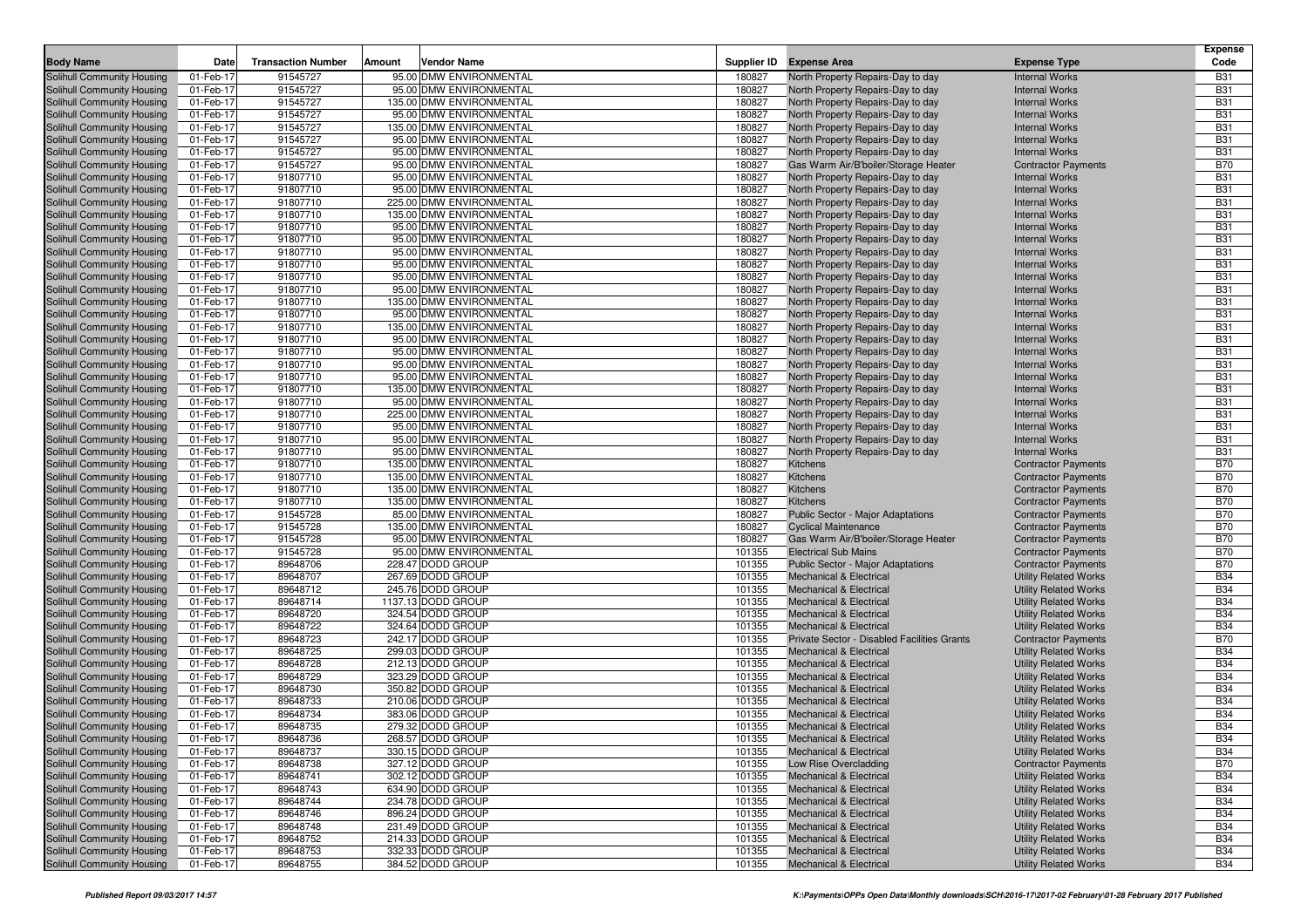| <b>Body Name</b>                                         | Date                   | <b>Transaction Number</b> | Amount | <b>Vendor Name</b>                     |                  | Supplier ID Expense Area                                     | <b>Expense Type</b>          | <b>Expense</b><br>Code   |
|----------------------------------------------------------|------------------------|---------------------------|--------|----------------------------------------|------------------|--------------------------------------------------------------|------------------------------|--------------------------|
| Solihull Community Housing                               | 01-Feb-17              | 89648757                  |        | 337.63 DODD GROUP                      | 101355           | <b>Mechanical &amp; Electrical</b>                           | <b>Utility Related Works</b> | <b>B34</b>               |
| Solihull Community Housing                               | 01-Feb-17              | 89648760                  |        | 209.49 DODD GROUP                      | 101355           | <b>Mechanical &amp; Electrical</b>                           | <b>Utility Related Works</b> | <b>B34</b>               |
| Solihull Community Housing                               | 01-Feb-17              | 89648761                  |        | 218.14 DODD GROUP                      | 101355           | <b>Mechanical &amp; Electrical</b>                           | <b>Utility Related Works</b> | <b>B34</b>               |
| Solihull Community Housing                               | 01-Feb-17              | 89648762                  |        | 257.18 DODD GROUP                      | 101355           | <b>Mechanical &amp; Electrical</b>                           | <b>Utility Related Works</b> | <b>B34</b>               |
| Solihull Community Housing                               | 01-Feb-17              | 89648765                  |        | 495.18 DODD GROUP                      | 101355           | <b>Mechanical &amp; Electrical</b>                           | <b>Utility Related Works</b> | <b>B34</b>               |
| Solihull Community Housing                               | 01-Feb-17              | 89648766                  |        | 484.65 DODD GROUP                      | 101355           | <b>Mechanical &amp; Electrical</b>                           | <b>Utility Related Works</b> | <b>B34</b>               |
| Solihull Community Housing                               | 01-Feb-17              | 89648767                  |        | 245.76 DODD GROUP                      | 101355           | <b>Mechanical &amp; Electrical</b>                           | <b>Utility Related Works</b> | <b>B34</b>               |
| Solihull Community Housing                               | 01-Feb-17              | 89648768                  |        | 356.01 DODD GROUP                      | 101355           | <b>Mechanical &amp; Electrical</b>                           | <b>Utility Related Works</b> | <b>B34</b>               |
| Solihull Community Housing                               | 01-Feb-17              | 89648770                  |        | 4701.08 DODD GROUP                     | 101355           | Private Sector - Renewal                                     | <b>Contractor Payments</b>   | <b>B70</b>               |
| Solihull Community Housing                               | 01-Feb-17              | 89648773                  |        | 386.43 DODD GROUP                      | 101355           | <b>Mechanical &amp; Electrical</b>                           | <b>Utility Related Works</b> | <b>B34</b>               |
| Solihull Community Housing                               | 01-Feb-17              | 89648779                  |        | 212.15 DODD GROUP                      | 101355           | <b>Mechanical &amp; Electrical</b>                           | <b>Utility Related Works</b> | <b>B34</b>               |
| Solihull Community Housing                               | 01-Feb-17              | 89648780                  |        | 706.29 DODD GROUP                      | 101355           | <b>Mechanical &amp; Electrical</b>                           | <b>Utility Related Works</b> | <b>B34</b>               |
| Solihull Community Housing                               | 01-Feb-17              | 89648782                  |        | 555.36 DODD GROUP                      | 101355           | <b>Mechanical &amp; Electrical</b>                           | <b>Utility Related Works</b> | <b>B34</b>               |
| Solihull Community Housing                               | 01-Feb-17              | 89648783                  |        | 457.20 DODD GROUP                      | 101355           | <b>Mechanical &amp; Electrical</b>                           | <b>Utility Related Works</b> | <b>B34</b>               |
| Solihull Community Housing                               | 01-Feb-17              | 89648786                  |        | 254.68 DODD GROUP                      | 101355           | <b>Mechanical &amp; Electrical</b>                           | <b>Utility Related Works</b> | <b>B34</b>               |
| Solihull Community Housing                               | 01-Feb-17              | 89648788                  |        | 392.84 DODD GROUP                      | 101355           | <b>Mechanical &amp; Electrical</b>                           | <b>Utility Related Works</b> | <b>B34</b>               |
| Solihull Community Housing                               | 01-Feb-17              | 89648789                  |        | 468.44 DODD GROUP                      | 101355           | <b>Mechanical &amp; Electrical</b>                           | <b>Utility Related Works</b> | <b>B34</b>               |
| Solihull Community Housing                               | 01-Feb-17              | 89648792                  |        | 210.06 DODD GROUP                      | 101355           | <b>Mechanical &amp; Electrical</b>                           | <b>Utility Related Works</b> | <b>B34</b>               |
| Solihull Community Housing                               | 01-Feb-17              | 89648797                  |        | 374.77 DODD GROUP                      | 101355           | <b>Mechanical &amp; Electrical</b>                           | <b>Utility Related Works</b> | <b>B34</b>               |
| Solihull Community Housing                               | 01-Feb-17              | 89648800                  |        | 210.06 DODD GROUP                      | 101355           | <b>Mechanical &amp; Electrical</b>                           | <b>Utility Related Works</b> | <b>B34</b>               |
| Solihull Community Housing                               | 01-Feb-17              | 89648802                  |        | 292.59 DODD GROUP                      | 101355           | <b>Mechanical &amp; Electrical</b>                           | <b>Utility Related Works</b> | <b>B34</b>               |
| Solihull Community Housing                               | 01-Feb-17              | 89648806                  |        | 634.90 DODD GROUP                      | 101355           | <b>Mechanical &amp; Electrical</b>                           | <b>Utility Related Works</b> | <b>B34</b>               |
| Solihull Community Housing                               | 01-Feb-17              | 89648807                  |        | 210.06 DODD GROUP                      | 101355           | <b>Mechanical &amp; Electrical</b>                           | <b>Utility Related Works</b> | <b>B34</b>               |
| Solihull Community Housing                               | 01-Feb-17              | 89648808                  |        | 267.21 DODD GROUP                      | 101355           | <b>Mechanical &amp; Electrical</b>                           | <b>Utility Related Works</b> | <b>B34</b>               |
| Solihull Community Housing                               | 01-Feb-17              | 89648809                  |        | 296.81 DODD GROUP                      | 101355           | <b>Mechanical &amp; Electrical</b>                           | <b>Utility Related Works</b> | <b>B34</b>               |
| Solihull Community Housing                               | 01-Feb-17              | 89648810                  |        | 434.39 DODD GROUP                      | 101355           | <b>Mechanical &amp; Electrical</b>                           | <b>Utility Related Works</b> | <b>B34</b>               |
| Solihull Community Housing                               | 01-Feb-17              | 89648811                  |        | 234.78 DODD GROUP                      | 101355           | <b>Mechanical &amp; Electrical</b>                           | <b>Utility Related Works</b> | <b>B34</b>               |
| Solihull Community Housing                               | 01-Feb-17              | 89648812                  |        | 326.03 DODD GROUP                      | 101355           | <b>Mechanical &amp; Electrical</b>                           | <b>Utility Related Works</b> | <b>B34</b>               |
| Solihull Community Housing                               | 01-Feb-17              | 89648814                  |        | 387.07 DODD GROUP                      | 101355           | <b>North Property Repairs-Voids</b>                          | Voids                        | <b>B38</b>               |
| Solihull Community Housing                               | 01-Feb-17              | 89648815                  |        | 479.41 DODD GROUP                      | 101355           | North Property Repairs-Voids                                 | Voids                        | <b>B38</b>               |
| Solihull Community Housing                               | 01-Feb-17              | 89648817                  |        | 1040.48 DODD GROUP                     | 101355           | North Property Repairs-Voids                                 | Voids                        | <b>B38</b>               |
| Solihull Community Housing                               | 01-Feb-17              | 89648818                  |        | 411.00 DODD GROUP                      | 101355           | North Property Repairs-Voids                                 | <b>Voids</b>                 | <b>B38</b>               |
| Solihull Community Housing                               | 01-Feb-17              | 89648819                  |        | 1352.03 DODD GROUP                     | 101355           | North Property Repairs-Voids                                 | Voids                        | <b>B38</b>               |
| Solihull Community Housing                               | 01-Feb-17              | 89648820                  |        | 942.60 DODD GROUP                      | 101355           | North Property Repairs-Voids                                 | Voids                        | <b>B38</b>               |
| Solihull Community Housing                               | 01-Feb-17              | 89648821                  |        | 530.70 DODD GROUP                      | 101355           | North Property Repairs-Voids                                 | Voids                        | <b>B38</b>               |
| Solihull Community Housing                               | 01-Feb-17              | 89648822                  |        | 393.45 DODD GROUP                      | 101355           | North Property Repairs-Voids                                 | Voids                        | <b>B38</b>               |
| Solihull Community Housing<br>Solihull Community Housing | 01-Feb-17<br>01-Feb-17 | 89648823<br>89648824      |        | 987.85 DODD GROUP<br>831.64 DODD GROUP | 101355<br>101355 | North Property Repairs-Voids<br>North Property Repairs-Voids | Voids<br>Voids               | <b>B38</b><br><b>B38</b> |
| Solihull Community Housing                               | 01-Feb-17              | 89648826                  |        | 541.61 DODD GROUP                      | 101355           | North Property Repairs-Voids                                 | Voids                        | <b>B38</b>               |
| Solihull Community Housing                               | 01-Feb-17              | 89648827                  |        | 389.32 DODD GROUP                      | 101355           | North Property Repairs-Voids                                 | Voids                        | <b>B38</b>               |
| Solihull Community Housing                               | 08-Feb-17              | 90156706                  |        | 1885.22 DODD GROUP                     | 101355           | <b>Electrical Improvement Works</b>                          | <b>Contractor Payments</b>   | <b>B70</b>               |
| Solihull Community Housing                               | 08-Feb-17              | 90157706                  |        | 1976.38 DODD GROUP                     | 101355           | <b>Electrical Improvement Works</b>                          | <b>Contractor Payments</b>   | <b>B70</b>               |
| Solihull Community Housing                               | 08-Feb-17              | 90159706                  |        | 503.93 DODD GROUP                      | 101355           | <b>Electrical Improvement Works</b>                          | <b>Contractor Payments</b>   | <b>B70</b>               |
| Solihull Community Housing                               | 08-Feb-17              | 90160706                  |        | 350.53 DODD GROUP                      | 101355           | <b>Electrical Improvement Works</b>                          | <b>Contractor Payments</b>   | <b>B70</b>               |
| Solihull Community Housing                               | 08-Feb-17              | 90162706                  |        | 302.71 DODD GROUP                      | 101355           | <b>Electrical Improvement Works</b>                          | <b>Contractor Payments</b>   | <b>B70</b>               |
| Solihull Community Housing                               | 08-Feb-17              | 90165706                  |        | 291.70 DODD GROUP                      | 101355           | <b>Electrical Improvement Works</b>                          | <b>Contractor Payments</b>   | <b>B70</b>               |
| Solihull Community Housing                               | 08-Feb-17              | 90166706                  |        | 253.32 DODD GROUP                      | 101355           | <b>Electrical Improvement Works</b>                          | <b>Contractor Payments</b>   | <b>B70</b>               |
| Solihull Community Housing                               | 08-Feb-17              | 90167706                  |        | 410.24 DODD GROUP                      | 101355           | <b>Electrical Improvement Works</b>                          | <b>Contractor Payments</b>   | <b>B70</b>               |
| Solihull Community Housing                               | 08-Feb-17              | 90168706                  |        | 260.47 DODD GROUP                      | 101355           | <b>Electrical Improvement Works</b>                          | <b>Contractor Payments</b>   | <b>B70</b>               |
| Solihull Community Housing                               | 08-Feb-17              | 90169706                  |        | 376.36 DODD GROUP                      | 101355           | <b>Electrical Improvement Works</b>                          | <b>Contractor Payments</b>   | <b>B70</b>               |
| Solihull Community Housing                               | 08-Feb-17              | 90150706                  |        | 744.93 DODD GROUP                      | 101355           | <b>Electrical Improvement Works</b>                          | <b>Contractor Payments</b>   | <b>B70</b>               |
| Solihull Community Housing                               | 08-Feb-17              | 90151706                  |        | 661.97 DODD GROUP                      | 101355           | <b>Electrical Improvement Works</b>                          | <b>Contractor Payments</b>   | <b>B70</b>               |
| Solihull Community Housing                               | 08-Feb-17              | 90152706                  |        | 282.37 DODD GROUP                      | 101355           | <b>Electrical Improvement Works</b>                          | <b>Contractor Payments</b>   | <b>B70</b>               |
| Solihull Community Housing                               | 08-Feb-17              | 90153706                  |        | 351.61 DODD GROUP                      | 101355           | <b>Electrical Improvement Works</b>                          | <b>Contractor Payments</b>   | <b>B70</b>               |
| Solihull Community Housing                               | 08-Feb-17              | 90154706                  |        | 362.69 DODD GROUP                      | 101355           | <b>Electrical Improvement Works</b>                          | <b>Contractor Payments</b>   | <b>B70</b>               |
| Solihull Community Housing                               | 08-Feb-17              | 90148708                  |        | 399.02 DODD GROUP                      | 101355           | <b>Electrical Improvement Works</b>                          | <b>Contractor Payments</b>   | <b>B70</b>               |
| Solihull Community Housing                               | 08-Feb-17              | 90148709                  |        | 386.55 DODD GROUP                      | 101355           | <b>Electrical Improvement Works</b>                          | <b>Contractor Payments</b>   | <b>B70</b>               |
| Solihull Community Housing                               | 08-Feb-17              | 90149706                  |        | 482.38 DODD GROUP                      | 101355           | <b>Electrical Improvement Works</b>                          | <b>Contractor Payments</b>   | <b>B70</b>               |
| Solihull Community Housing                               | 08-Feb-17              | 90147707                  |        | 721.92 DODD GROUP                      | 101355           | <b>Electrical Improvement Works</b>                          | <b>Contractor Payments</b>   | <b>B70</b>               |
| Solihull Community Housing                               | 08-Feb-17              | 90148706                  |        | 408.40 DODD GROUP                      | 101355           | <b>Electrical Improvement Works</b>                          | <b>Contractor Payments</b>   | <b>B70</b>               |
| Solihull Community Housing                               | 15-Feb-17              | 91510712                  |        | 214.98 DODD GROUP                      | 101355           | <b>Mechanical &amp; Electrical</b>                           | <b>Utility Related Works</b> | <b>B34</b>               |
| Solihull Community Housing                               | 15-Feb-17              | 91510713                  |        | 927.85 DODD GROUP                      | 101355           | <b>Mechanical &amp; Electrical</b>                           | <b>Utility Related Works</b> | <b>B34</b>               |
| Solihull Community Housing                               | 15-Feb-17              | 91510714                  |        | 210.06 DODD GROUP                      | 101355           | Mechanical & Electrical                                      | <b>Utility Related Works</b> | <b>B34</b>               |
| Solihull Community Housing                               | 15-Feb-17              | 91510715                  |        | 561.10 DODD GROUP                      | 101355           | Mechanical & Electrical                                      | <b>Utility Related Works</b> | <b>B34</b>               |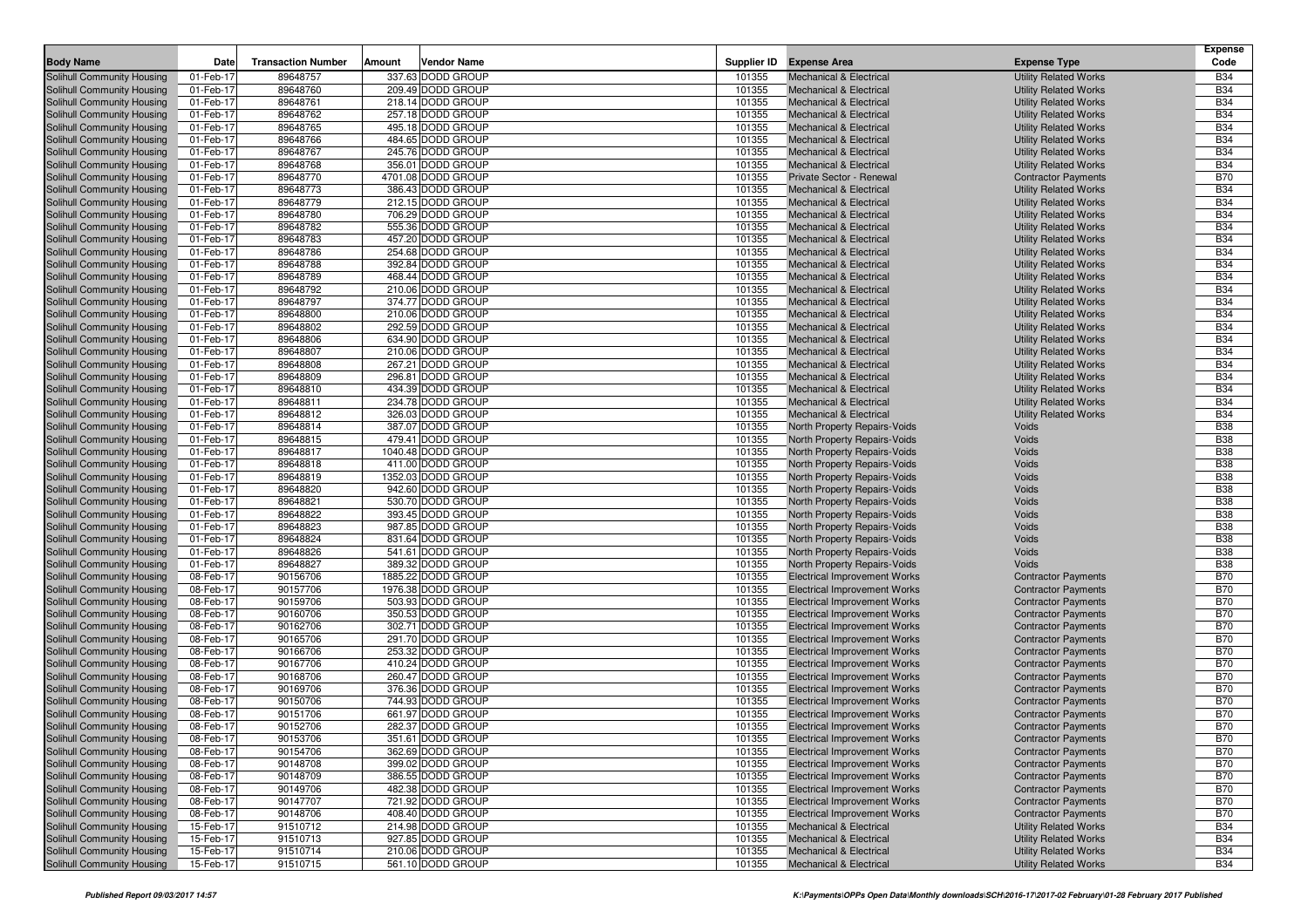|                            |           |                           |        |                    |        |                                      |                                                          | <b>Expense</b> |
|----------------------------|-----------|---------------------------|--------|--------------------|--------|--------------------------------------|----------------------------------------------------------|----------------|
| <b>Body Name</b>           | Date      | <b>Transaction Number</b> | Amount | <b>Vendor Name</b> |        | Supplier ID Expense Area             | <b>Expense Type</b>                                      | Code           |
| Solihull Community Housing | 15-Feb-17 | 91510716                  |        | 210.06 DODD GROUP  | 101355 | <b>Mechanical &amp; Electrical</b>   | <b>Utility Related Works</b>                             | <b>B34</b>     |
| Solihull Community Housing | 15-Feb-17 | 91510717                  |        | 530.51 DODD GROUP  | 101355 | <b>Mechanical &amp; Electrical</b>   | <b>Utility Related Works</b>                             | <b>B34</b>     |
| Solihull Community Housing | 15-Feb-17 | 91510721                  |        | 476.74 DODD GROUP  | 101355 | <b>Mechanical &amp; Electrical</b>   | <b>Utility Related Works</b>                             | <b>B34</b>     |
| Solihull Community Housing | 15-Feb-17 | 91510725                  |        | 232.82 DODD GROUP  | 101355 | <b>Mechanical &amp; Electrical</b>   | <b>Utility Related Works</b>                             | <b>B34</b>     |
| Solihull Community Housing | 15-Feb-17 | 91510726                  |        | 328.23 DODD GROUP  | 101355 | <b>Mechanical &amp; Electrical</b>   | <b>Utility Related Works</b>                             | <b>B34</b>     |
| Solihull Community Housing | 15-Feb-17 | 91510728                  |        | 234.78 DODD GROUP  | 101355 | <b>Mechanical &amp; Electrical</b>   | <b>Utility Related Works</b>                             | <b>B34</b>     |
| Solihull Community Housing | 15-Feb-17 | 91510729                  |        | 479.51 DODD GROUP  | 101355 | <b>Mechanical &amp; Electrical</b>   | <b>Utility Related Works</b>                             | <b>B34</b>     |
| Solihull Community Housing | 15-Feb-17 | 91510731                  |        | 381.02 DODD GROUP  | 101355 | <b>Mechanical &amp; Electrical</b>   | <b>Utility Related Works</b>                             | <b>B34</b>     |
| Solihull Community Housing | 15-Feb-17 | 91510733                  |        | 248.14 DODD GROUP  | 101355 | <b>Mechanical &amp; Electrical</b>   | <b>Utility Related Works</b>                             | <b>B34</b>     |
| Solihull Community Housing | 15-Feb-17 | 91510734                  |        | 456.78 DODD GROUP  | 101355 | <b>Mechanical &amp; Electrical</b>   | <b>Utility Related Works</b>                             | <b>B34</b>     |
| Solihull Community Housing | 15-Feb-17 | 91510736                  |        | 232.71 DODD GROUP  | 101355 | <b>Mechanical &amp; Electrical</b>   | <b>Utility Related Works</b>                             | <b>B34</b>     |
| Solihull Community Housing | 15-Feb-17 | 91510737                  |        | 292.59 DODD GROUP  | 101355 | <b>Mechanical &amp; Electrical</b>   | <b>Utility Related Works</b>                             | <b>B34</b>     |
| Solihull Community Housing | 15-Feb-17 | 91510738                  |        | 294.61 DODD GROUP  | 101355 | <b>Mechanical &amp; Electrical</b>   | <b>Utility Related Works</b>                             | <b>B34</b>     |
| Solihull Community Housing | 15-Feb-17 | 91510739                  |        | 308.30 DODD GROUP  | 101355 | <b>Mechanical &amp; Electrical</b>   | <b>Utility Related Works</b>                             | <b>B34</b>     |
| Solihull Community Housing | 15-Feb-17 | 91510741                  |        | 255.89 DODD GROUP  | 101355 | <b>Mechanical &amp; Electrical</b>   | <b>Utility Related Works</b>                             | <b>B34</b>     |
| Solihull Community Housing | 15-Feb-17 | 91510742                  |        | 1803.85 DODD GROUP | 101355 | <b>Mechanical &amp; Electrical</b>   | <b>Utility Related Works</b>                             | <b>B34</b>     |
| Solihull Community Housing | 15-Feb-17 | 91510746                  |        | 210.06 DODD GROUP  | 101355 | <b>Mechanical &amp; Electrical</b>   | <b>Utility Related Works</b>                             | <b>B34</b>     |
| Solihull Community Housing | 15-Feb-17 | 91510748                  |        | 215.44 DODD GROUP  | 101355 | <b>Mechanical &amp; Electrical</b>   | <b>Utility Related Works</b>                             | <b>B34</b>     |
| Solihull Community Housing | 15-Feb-17 | 91510751                  |        | 221.08 DODD GROUP  | 101355 | <b>Mechanical &amp; Electrical</b>   | <b>Utility Related Works</b>                             | <b>B34</b>     |
| Solihull Community Housing | 15-Feb-17 | 91510752                  |        | 234.78 DODD GROUP  | 101355 | <b>Mechanical &amp; Electrical</b>   | <b>Utility Related Works</b>                             | <b>B34</b>     |
| Solihull Community Housing | 15-Feb-17 | 91510755                  |        | 210.06 DODD GROUP  | 101355 | <b>Mechanical &amp; Electrical</b>   | <b>Utility Related Works</b>                             | <b>B34</b>     |
| Solihull Community Housing | 15-Feb-17 | 91510758                  |        | 657.74 DODD GROUP  | 101355 | <b>Mechanical &amp; Electrical</b>   | <b>Utility Related Works</b>                             | <b>B34</b>     |
| Solihull Community Housing | 15-Feb-17 | 91510759                  |        | 429.32 DODD GROUP  | 101355 | <b>Mechanical &amp; Electrical</b>   | <b>Utility Related Works</b>                             | <b>B34</b>     |
| Solihull Community Housing | 15-Feb-17 | 91510761                  |        | 365.53 DODD GROUP  | 101355 | <b>Mechanical &amp; Electrical</b>   | <b>Utility Related Works</b>                             | <b>B34</b>     |
| Solihull Community Housing | 15-Feb-17 | 91510763                  |        | 254.65 DODD GROUP  | 101355 | <b>Mechanical &amp; Electrical</b>   | <b>Utility Related Works</b>                             | <b>B34</b>     |
| Solihull Community Housing | 15-Feb-17 | 91510765                  |        | 385.81 DODD GROUP  | 101355 | <b>Mechanical &amp; Electrical</b>   | <b>Utility Related Works</b>                             | <b>B34</b>     |
| Solihull Community Housing | 15-Feb-17 | 91831706                  |        | 407.54 DODD GROUP  | 101355 | Direct-Standby                       | <b>Other Building costs</b>                              | <b>B39</b>     |
| Solihull Community Housing | 15-Feb-17 | 91510767                  |        | 242.30 DODD GROUP  | 101355 | <b>Mechanical &amp; Electrical</b>   | <b>Utility Related Works</b>                             | <b>B34</b>     |
| Solihull Community Housing | 16-Feb-17 | 91510768                  |        | 256.51 DODD GROUP  | 101355 | <b>Mechanical &amp; Electrical</b>   | <b>Utility Related Works</b>                             | <b>B34</b>     |
| Solihull Community Housing | 16-Feb-17 | 91510769                  |        | 210.06 DODD GROUP  | 101355 | <b>Mechanical &amp; Electrical</b>   | <b>Utility Related Works</b>                             | <b>B34</b>     |
| Solihull Community Housing | 16-Feb-17 | 91510771                  |        | 347.07 DODD GROUP  | 101355 | <b>Mechanical &amp; Electrical</b>   | <b>Utility Related Works</b>                             | <b>B34</b>     |
| Solihull Community Housing | 16-Feb-17 | 91510773                  |        | 230.09 DODD GROUP  | 101355 | <b>Mechanical &amp; Electrical</b>   | <b>Utility Related Works</b>                             | <b>B34</b>     |
| Solihull Community Housing | 16-Feb-17 | 91510775                  |        | 234.78 DODD GROUP  | 101355 | <b>Mechanical &amp; Electrical</b>   | <b>Utility Related Works</b>                             | <b>B34</b>     |
| Solihull Community Housing | 16-Feb-17 | 91510776                  |        | 767.99 DODD GROUP  | 101355 | <b>Mechanical &amp; Electrical</b>   | <b>Utility Related Works</b>                             | <b>B34</b>     |
| Solihull Community Housing | 16-Feb-17 | 91510779                  |        | 292.59 DODD GROUP  | 101355 | <b>Mechanical &amp; Electrical</b>   | <b>Utility Related Works</b>                             | <b>B34</b>     |
| Solihull Community Housing | 16-Feb-17 | 91510780                  |        | 1004.70 DODD GROUP | 101355 | <b>Mechanical &amp; Electrical</b>   | <b>Utility Related Works</b>                             | <b>B34</b>     |
| Solihull Community Housing | 16-Feb-17 | 91510782                  |        | 335.89 DODD GROUP  | 101355 | <b>Mechanical &amp; Electrical</b>   | <b>Utility Related Works</b>                             | <b>B34</b>     |
| Solihull Community Housing | 16-Feb-17 | 91510789                  |        | 253.73 DODD GROUP  | 101355 | <b>Mechanical &amp; Electrical</b>   | <b>Utility Related Works</b>                             | <b>B34</b>     |
| Solihull Community Housing | 16-Feb-17 | 91510790                  |        | 235.96 DODD GROUP  | 101355 | <b>Mechanical &amp; Electrical</b>   | <b>Utility Related Works</b>                             | <b>B34</b>     |
| Solihull Community Housing | 16-Feb-17 | 91831709                  |        | 316.80 DODD GROUP  | 101355 | Direct-Standby                       | <b>Other Building costs</b>                              | <b>B39</b>     |
| Solihull Community Housing | 22-Feb-17 | 91831710                  |        | 1696.28 DODD GROUP | 101355 | Gas Warm Air/B'boiler/Storage Heater | <b>Contractor Payments</b>                               | <b>B70</b>     |
| Solihull Community Housing | 22-Feb-17 | 91831711                  |        | 2876.30 DODD GROUP | 101355 | Gas Warm Air/B'boiler/Storage Heater | <b>Contractor Payments</b>                               | <b>B70</b>     |
| Solihull Community Housing | 22-Feb-17 | 91831712                  |        | 326.66 DODD GROUP  | 101355 | <b>Mechanical &amp; Electrical</b>   | <b>Utility Related Works</b>                             | <b>B34</b>     |
| Solihull Community Housing | 22-Feb-17 | 91831714                  |        | 252.15 DODD GROUP  | 101355 | <b>Mechanical &amp; Electrical</b>   | <b>Utility Related Works</b>                             | <b>B34</b>     |
| Solihull Community Housing | 22-Feb-17 | 91831715                  |        | 4213.96 DODD GROUP | 101355 | North Property Repairs-Voids         | Voids                                                    | <b>B38</b>     |
| Solihull Community Housing | 22-Feb-17 | 91831716                  |        | 234.78 DODD GROUP  | 101355 | <b>Mechanical &amp; Electrical</b>   | <b>Utility Related Works</b>                             | <b>B34</b>     |
| Solihull Community Housing | 22-Feb-17 | 91831717                  |        | 335.05 DODD GROUP  | 101355 | <b>Mechanical &amp; Electrical</b>   | <b>Utility Related Works</b>                             | <b>B34</b>     |
| Solihull Community Housing | 22-Feb-17 | 91831718                  |        | 255.27 DODD GROUP  | 101355 | North Property Repairs-Voids         | Voids                                                    | <b>B38</b>     |
| Solihull Community Housing | 22-Feb-17 | 91827805                  |        | 395.65 DODD GROUP  | 101355 | Direct-Adaptations-Showers           | <b>Internal Works</b>                                    | <b>B31</b>     |
| Solihull Community Housing | 22-Feb-17 | 91827806                  |        | 441.43 DODD GROUP  | 101355 | Direct-Adaptations-Showers           | <b>Internal Works</b>                                    | <b>B31</b>     |
| Solihull Community Housing | 22-Feb-17 | 91827809                  |        | 525.57 DODD GROUP  | 101355 | Kitchens                             | <b>Contractor Payments</b>                               | <b>B70</b>     |
| Solihull Community Housing | 22-Feb-17 | 91827821                  |        | 522.75 DODD GROUP  | 101355 | Direct-Adaptations-Showers           | <b>Internal Works</b>                                    | <b>B31</b>     |
| Solihull Community Housing | 22-Feb-17 | 91831720                  |        | 321.22 DODD GROUP  | 101355 | <b>Mechanical &amp; Electrical</b>   | <b>Utility Related Works</b>                             | <b>B34</b>     |
| Solihull Community Housing | 22-Feb-17 | 91827827                  |        | 234.63 DODD GROUP  | 101355 | Direct-Adaptations-Showers           | <b>Internal Works</b>                                    | <b>B31</b>     |
| Solihull Community Housing | 22-Feb-17 | 91831722                  |        | 230.42 DODD GROUP  | 101355 | <b>Mechanical &amp; Electrical</b>   | <b>Utility Related Works</b>                             | <b>B34</b>     |
| Solihull Community Housing | 22-Feb-17 | 91827831                  |        | 501.56 DODD GROUP  | 101355 | Kitchens                             | <b>Contractor Payments</b>                               | <b>B70</b>     |
| Solihull Community Housing | 22-Feb-17 | 91827837                  |        | 487.12 DODD GROUP  | 101355 | <b>Direct-Adaptations-Showers</b>    | <b>Internal Works</b>                                    | <b>B31</b>     |
| Solihull Community Housing | 22-Feb-17 | 91831723                  |        | 336.47 DODD GROUP  | 101355 | <b>Mechanical &amp; Electrical</b>   | <b>Utility Related Works</b>                             | <b>B34</b>     |
| Solihull Community Housing | 22-Feb-17 | 91827839                  |        | 457.85 DODD GROUP  | 101355 | <b>Direct-Adaptations-Showers</b>    | <b>Internal Works</b>                                    | <b>B31</b>     |
| Solihull Community Housing | 22-Feb-17 | 91827842                  |        | 389.88 DODD GROUP  | 101355 | <b>Direct-Adaptations-Showers</b>    | <b>Internal Works</b>                                    | <b>B31</b>     |
| Solihull Community Housing | 22-Feb-17 | 91827844                  |        | 411.17 DODD GROUP  | 101355 | Kitchens                             | <b>Contractor Payments</b>                               | <b>B70</b>     |
| Solihull Community Housing | 22-Feb-17 | 91827845                  |        | 442.23 DODD GROUP  | 101355 | Kitchens                             | <b>Contractor Payments</b><br><b>Contractor Payments</b> | <b>B70</b>     |
| Solihull Community Housing | 22-Feb-17 | 91827850                  |        | 242.21 DODD GROUP  | 101355 | Kitchens                             |                                                          | <b>B70</b>     |
| Solihull Community Housing | 22-Feb-17 | 91827854                  |        | 544.46 DODD GROUP  | 101355 | <b>Direct-Adaptations-Showers</b>    | <b>Internal Works</b>                                    | <b>B31</b>     |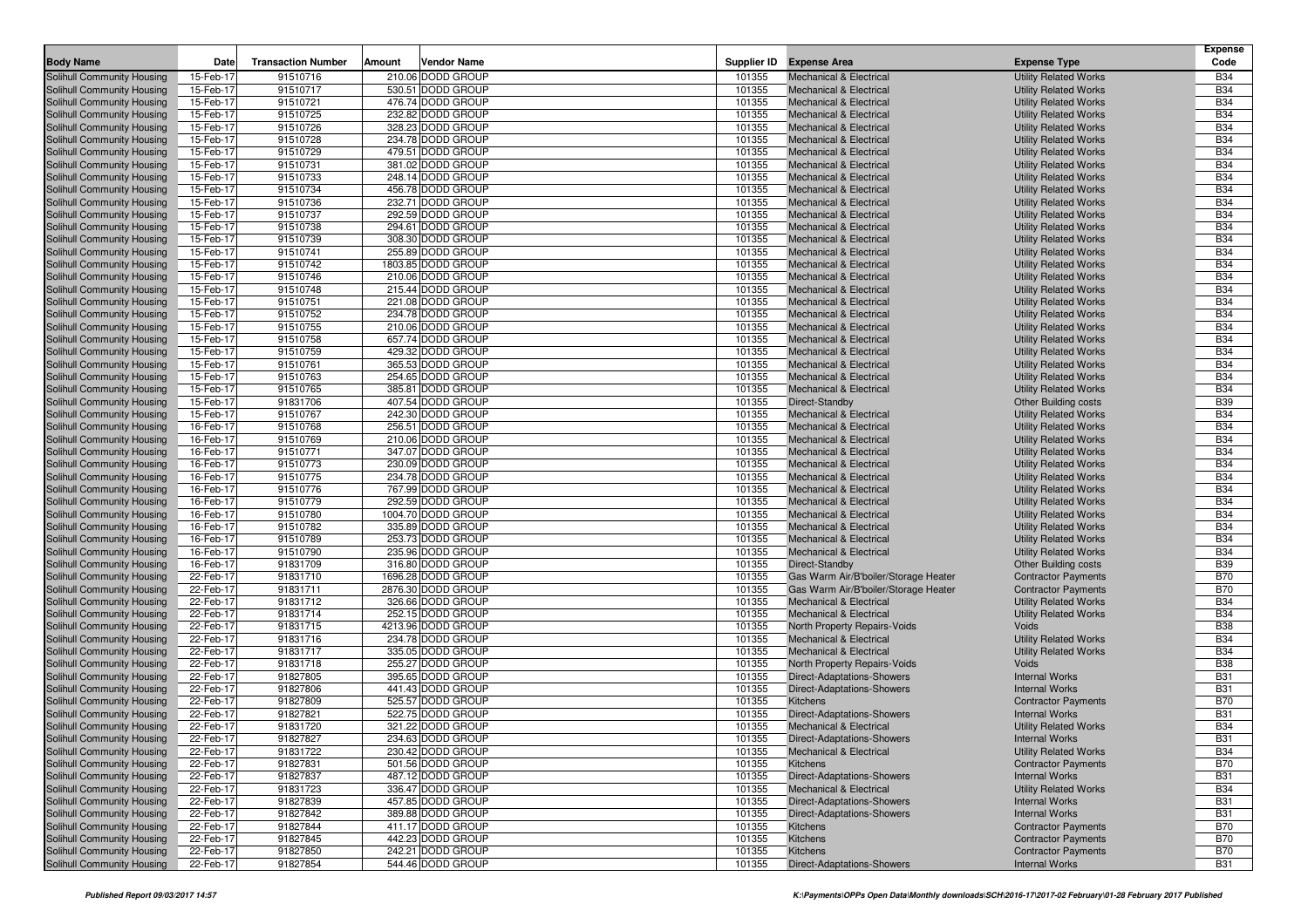| <b>Body Name</b>                                         | Date                   | <b>Transaction Number</b> | Amount | Vendor Name                            |                  | Supplier ID Expense Area                                                  | <b>Expense Type</b>                                          | <b>Expense</b><br>Code   |
|----------------------------------------------------------|------------------------|---------------------------|--------|----------------------------------------|------------------|---------------------------------------------------------------------------|--------------------------------------------------------------|--------------------------|
| Solihull Community Housing                               | 22-Feb-17              | 91831725                  |        | 237.77 DODD GROUP                      | 101355           | <b>Mechanical &amp; Electrical</b>                                        | <b>Utility Related Works</b>                                 | <b>B34</b>               |
| Solihull Community Housing                               | 22-Feb-17              | 91827857                  |        | 803.94 DODD GROUP                      | 101355           | <b>Direct-Adaptations-Showers</b>                                         | <b>Internal Works</b>                                        | <b>B31</b>               |
| Solihull Community Housing                               | 22-Feb-17              | 91827861                  |        | 229.44 DODD GROUP                      | 101355           | North Property Repairs-Voids                                              | Voids                                                        | <b>B38</b>               |
| Solihull Community Housing                               | 22-Feb-17              | 91827862                  |        | 490.72 DODD GROUP                      | 101355           | Direct-Adaptations-Showers                                                | <b>Internal Works</b>                                        | <b>B31</b>               |
| Solihull Community Housing                               | 22-Feb-17              | 91827870                  |        | 447.52 DODD GROUP                      | 101355           | <b>Kitchens</b>                                                           | <b>Contractor Payments</b>                                   | <b>B70</b>               |
| Solihull Community Housing                               | 22-Feb-17              | 91831727                  |        | 430.84 DODD GROUP                      | 101355           | <b>Mechanical &amp; Electrical</b>                                        | <b>Utility Related Works</b>                                 | <b>B34</b>               |
| Solihull Community Housing                               | 22-Feb-17              | 91827872                  |        | 462.53 DODD GROUP                      | 101355           | <b>Kitchens</b>                                                           | <b>Contractor Payments</b>                                   | <b>B70</b>               |
| Solihull Community Housing                               | 22-Feb-17              | 91827873                  |        | 270.11 DODD GROUP                      | 101355           | North Property Repairs-Voids                                              | Voids                                                        | <b>B38</b>               |
| Solihull Community Housing                               | 22-Feb-17              | 91831728                  |        | 618.00 DODD GROUP                      | 101355           | North Property Repairs-Voids                                              | Voids                                                        | <b>B38</b>               |
| Solihull Community Housing                               | 22-Feb-17              | 91827880                  |        | 850.88 DODD GROUP                      | 101355           | <b>Direct-Adaptations-Showers</b>                                         | <b>Internal Works</b>                                        | <b>B31</b>               |
| Solihull Community Housing                               | 22-Feb-17              | 91827886                  |        | 209.31 DODD GROUP                      | 101355           | North Property Repairs-Voids                                              | Voids                                                        | <b>B38</b>               |
| Solihull Community Housing                               | 22-Feb-17              | 91827889                  |        | 303.63 DODD GROUP                      | 101355           | North Property Repairs-Voids                                              | Voids                                                        | <b>B38</b>               |
| Solihull Community Housing                               | 22-Feb-17              | 91831729                  |        | 676.22 DODD GROUP                      | 101355           | <b>Mechanical &amp; Electrical</b>                                        | <b>Utility Related Works</b>                                 | <b>B34</b>               |
| Solihull Community Housing                               | 22-Feb-17              | 91831730                  |        | 676.22 DODD GROUP                      | 101355           | <b>Mechanical &amp; Electrical</b><br><b>North Property Repairs-Voids</b> | <b>Utility Related Works</b>                                 | <b>B34</b><br><b>B38</b> |
| Solihull Community Housing                               | 22-Feb-17<br>22-Feb-17 | 91831731<br>91827901      |        | 688.71 DODD GROUP<br>292.07 DODD GROUP | 101355<br>101355 |                                                                           | Voids<br>Voids                                               | <b>B38</b>               |
| Solihull Community Housing<br>Solihull Community Housing | 22-Feb-17              | 91831732                  |        | 361.16 DODD GROUP                      | 101355           | North Property Repairs-Voids<br>North Property Repairs-Voids              | Voids                                                        | <b>B38</b>               |
| Solihull Community Housing                               | 22-Feb-17              | 91831733                  |        | 692.18 DODD GROUP                      | 101355           | <b>Mechanical &amp; Electrical</b>                                        | <b>Utility Related Works</b>                                 | <b>B34</b>               |
| Solihull Community Housing                               | 22-Feb-17              | 91831734                  |        | 277.41 DODD GROUP                      | 101355           | North Property Repairs-Voids                                              | Voids                                                        | <b>B38</b>               |
| Solihull Community Housing                               | 22-Feb-17              | 91831735                  |        | 409.65 DODD GROUP                      | 101355           | North Property Repairs-Voids                                              | Voids                                                        | <b>B38</b>               |
| Solihull Community Housing                               | 22-Feb-17              | 91827930                  |        | 368.29 DODD GROUP                      | 101355           | North Property Repairs-Voids                                              | Voids                                                        | <b>B38</b>               |
| Solihull Community Housing                               | 22-Feb-17              | 91831736                  |        | 226.92 DODD GROUP                      | 101355           | <b>Mechanical &amp; Electrical</b>                                        | <b>Utility Related Works</b>                                 | <b>B34</b>               |
| Solihull Community Housing                               | 22-Feb-17              | 91827938                  |        | 241.54 DODD GROUP                      | 101355           | <b>North Property Repairs-Voids</b>                                       | Voids                                                        | <b>B38</b>               |
| Solihull Community Housing                               | 22-Feb-17              | 91831737                  |        | 240.04 DODD GROUP                      | 101355           | <b>Mechanical &amp; Electrical</b>                                        | <b>Utility Related Works</b>                                 | <b>B34</b>               |
| Solihull Community Housing                               | 22-Feb-17              | 91831738                  |        | 368.78 DODD GROUP                      | 101355           | North Property Repairs-Voids                                              | Voids                                                        | <b>B38</b>               |
| Solihull Community Housing                               | 22-Feb-17              | 91831739                  |        | 407.21 DODD GROUP                      | 101355           | North Property Repairs-Voids                                              | Voids                                                        | <b>B38</b>               |
| Solihull Community Housing                               | 22-Feb-17              | 91831740                  |        | 279.46 DODD GROUP                      | 101355           | <b>Mechanical &amp; Electrical</b>                                        | <b>Utility Related Works</b>                                 | <b>B34</b>               |
| Solihull Community Housing                               | 22-Feb-17              | 91831744                  |        | 595.47 DODD GROUP                      | 101355           | North Property Repairs-Voids                                              | Voids                                                        | <b>B38</b>               |
| Solihull Community Housing                               | 22-Feb-17              | 91828010                  |        | 510.68 DODD GROUP                      | 101355           | North Property Repairs-Voids                                              | Voids                                                        | <b>B38</b>               |
| Solihull Community Housing                               | 22-Feb-17              | 91831748                  |        | 515.93 DODD GROUP                      | 101355           | <b>North Property Repairs-Voids</b>                                       | Voids                                                        | <b>B38</b>               |
| Solihull Community Housing                               | 22-Feb-17              | 91828030                  |        | 232.31 DODD GROUP                      | 101355           | North Property Repairs-Voids                                              | Voids                                                        | <b>B38</b>               |
| Solihull Community Housing                               | 22-Feb-17              | 91831749                  |        | 460.51 DODD GROUP                      | 101355           | North Property Repairs-Voids                                              | Voids                                                        | <b>B38</b>               |
| Solihull Community Housing                               | 22-Feb-17              | 91831750                  |        | 692.15 DODD GROUP                      | 101355           | <b>Mechanical &amp; Electrical</b>                                        | <b>Utility Related Works</b>                                 | <b>B34</b>               |
| Solihull Community Housing<br>Solihull Community Housing | 22-Feb-17<br>22-Feb-17 | 91828037<br>91831751      |        | 243.66 DODD GROUP<br>692.15 DODD GROUP | 101355<br>101355 | <b>North Property Repairs-Voids</b><br><b>Mechanical &amp; Electrical</b> | Voids<br><b>Utility Related Works</b>                        | <b>B38</b><br><b>B34</b> |
| Solihull Community Housing                               | 22-Feb-17              | 91828048                  |        | 326.32 DODD GROUP                      | 101355           | North Property Repairs-Voids                                              | Voids                                                        | <b>B38</b>               |
| Solihull Community Housing                               | 22-Feb-17              | 91828053                  |        | 285.43 DODD GROUP                      | 101355           | North Property Repairs-Voids                                              | Voids                                                        | <b>B38</b>               |
| Solihull Community Housing                               | 22-Feb-17              | 91831754                  |        | 435.87 DODD GROUP                      | 101355           | North Property Repairs-Voids                                              | Voids                                                        | <b>B38</b>               |
| Solihull Community Housing                               | 22-Feb-17              | 91831758                  |        | 264.23 DODD GROUP                      | 101355           | <b>Mechanical &amp; Electrical</b>                                        | <b>Utility Related Works</b>                                 | <b>B34</b>               |
| Solihull Community Housing                               | 22-Feb-17              | 91831759                  |        | 666.66 DODD GROUP                      | 101355           | <b>Mechanical &amp; Electrical</b>                                        | <b>Utility Related Works</b>                                 | <b>B34</b>               |
| Solihull Community Housing                               | 22-Feb-17              | 91831761                  |        | 666.66 DODD GROUP                      | 101355           | <b>Mechanical &amp; Electrical</b>                                        | <b>Utility Related Works</b>                                 | <b>B34</b>               |
| Solihull Community Housing                               | 22-Feb-17              | 91831762                  |        | 666.66 DODD GROUP                      | 101355           | <b>Mechanical &amp; Electrical</b>                                        | <b>Utility Related Works</b>                                 | <b>B34</b>               |
| Solihull Community Housing                               | 22-Feb-17              | 91831763                  |        | 666.66 DODD GROUP                      | 101355           | <b>Mechanical &amp; Electrical</b>                                        | <b>Utility Related Works</b>                                 | <b>B34</b>               |
| Solihull Community Housing                               | 22-Feb-17              | 91831764                  |        | 666.66 DODD GROUP                      | 101355           | <b>Mechanical &amp; Electrical</b>                                        | <b>Utility Related Works</b>                                 | <b>B34</b>               |
| Solihull Community Housing                               | 22-Feb-17              | 91831766                  |        | 232.95 DODD GROUP                      | 101355           | <b>Mechanical &amp; Electrical</b>                                        | <b>Utility Related Works</b>                                 | <b>B34</b>               |
| Solihull Community Housing                               | 22-Feb-17              | 91831768                  |        | 229.84 DODD GROUP                      | 101355           | <b>Mechanical &amp; Electrical</b>                                        | <b>Utility Related Works</b>                                 | <b>B34</b>               |
| Solihull Community Housing                               | 22-Feb-17              | 91831769                  |        | 326.58 DODD GROUP                      | 101355           | <b>Mechanical &amp; Electrical</b>                                        | <b>Utility Related Works</b>                                 | <b>B34</b>               |
| Solihull Community Housing                               | 22-Feb-17              | 91831771                  |        | 210.06 DODD GROUP                      | 101355           | <b>Mechanical &amp; Electrical</b>                                        | <b>Utility Related Works</b>                                 | <b>B34</b>               |
| Solihull Community Housing                               | 22-Feb-17              | 91831772                  |        | 290.87 DODD GROUP                      | 101355           | <b>Mechanical &amp; Electrical</b>                                        | <b>Utility Related Works</b>                                 | <b>B34</b>               |
| Solihull Community Housing<br>Solihull Community Housing | 22-Feb-17              | 91831773                  |        | 235.35 DODD GROUP                      | 101355           | <b>Mechanical &amp; Electrical</b>                                        | <b>Utility Related Works</b>                                 | <b>B34</b><br><b>B34</b> |
|                                                          | 22-Feb-17              | 91831774<br>91831775      |        | 328.35 DODD GROUP<br>292.59 DODD GROUP | 101355<br>101355 | <b>Mechanical &amp; Electrical</b><br><b>Mechanical &amp; Electrical</b>  | <b>Utility Related Works</b>                                 | <b>B34</b>               |
| Solihull Community Housing<br>Solihull Community Housing | 22-Feb-17<br>22-Feb-17 | 91831776                  |        | 292.59 DODD GROUP                      | 101355           | <b>Mechanical &amp; Electrical</b>                                        | <b>Utility Related Works</b><br><b>Utility Related Works</b> | <b>B34</b>               |
| Solihull Community Housing                               | 22-Feb-17              | 91831777                  |        | 1068.57 DODD GROUP                     | 101355           | <b>Mechanical &amp; Electrical</b>                                        | <b>Utility Related Works</b>                                 | <b>B34</b>               |
| <b>Solihull Community Housing</b>                        | 22-Feb-17              | 91831785                  |        | 262.94 DODD GROUP                      | 101355           | <b>Mechanical &amp; Electrical</b>                                        | <b>Utility Related Works</b>                                 | <b>B34</b>               |
| Solihull Community Housing                               | 22-Feb-17              | 91831787                  |        | 234.78 DODD GROUP                      | 101355           | <b>Mechanical &amp; Electrical</b>                                        | <b>Utility Related Works</b>                                 | <b>B34</b>               |
| Solihull Community Housing                               | 22-Feb-17              | 91831788                  |        | 491.95 DODD GROUP                      | 101355           | <b>Mechanical &amp; Electrical</b>                                        | <b>Utility Related Works</b>                                 | <b>B34</b>               |
| Solihull Community Housing                               | 22-Feb-17              | 91831792                  |        | 327.04 DODD GROUP                      | 101355           | Gas Warm Air/B'boiler/Storage Heater                                      | <b>Contractor Payments</b>                                   | <b>B70</b>               |
| Solihull Community Housing                               | 22-Feb-17              | 91831793                  |        | 547.32 DODD GROUP                      | 101355           | <b>Mechanical &amp; Electrical</b>                                        | <b>Utility Related Works</b>                                 | <b>B34</b>               |
| Solihull Community Housing                               | 22-Feb-17              | 91831794                  |        | 1161.32 DODD GROUP                     | 101355           | <b>Mechanical &amp; Electrical</b>                                        | <b>Utility Related Works</b>                                 | <b>B34</b>               |
| Solihull Community Housing                               | 22-Feb-17              | 91831795                  |        | 328.41 DODD GROUP                      | 101355           | <b>Mechanical &amp; Electrical</b>                                        | <b>Utility Related Works</b>                                 | <b>B34</b>               |
| Solihull Community Housing                               | 22-Feb-17              | 91831798                  |        | 341.74 DODD GROUP                      | 101355           | <b>Mechanical &amp; Electrical</b>                                        | <b>Utility Related Works</b>                                 | <b>B34</b>               |
| Solihull Community Housing                               | 22-Feb-17              | 91831799                  |        | 411.69 DODD GROUP                      | 101355           | <b>Mechanical &amp; Electrical</b>                                        | <b>Utility Related Works</b>                                 | <b>B34</b>               |
| Solihull Community Housing                               | 22-Feb-17              | 91831800                  |        | 215.85 DODD GROUP                      | 1129             | <b>Mechanical &amp; Electrical</b>                                        | <b>Utility Related Works</b>                                 | <b>B34</b>               |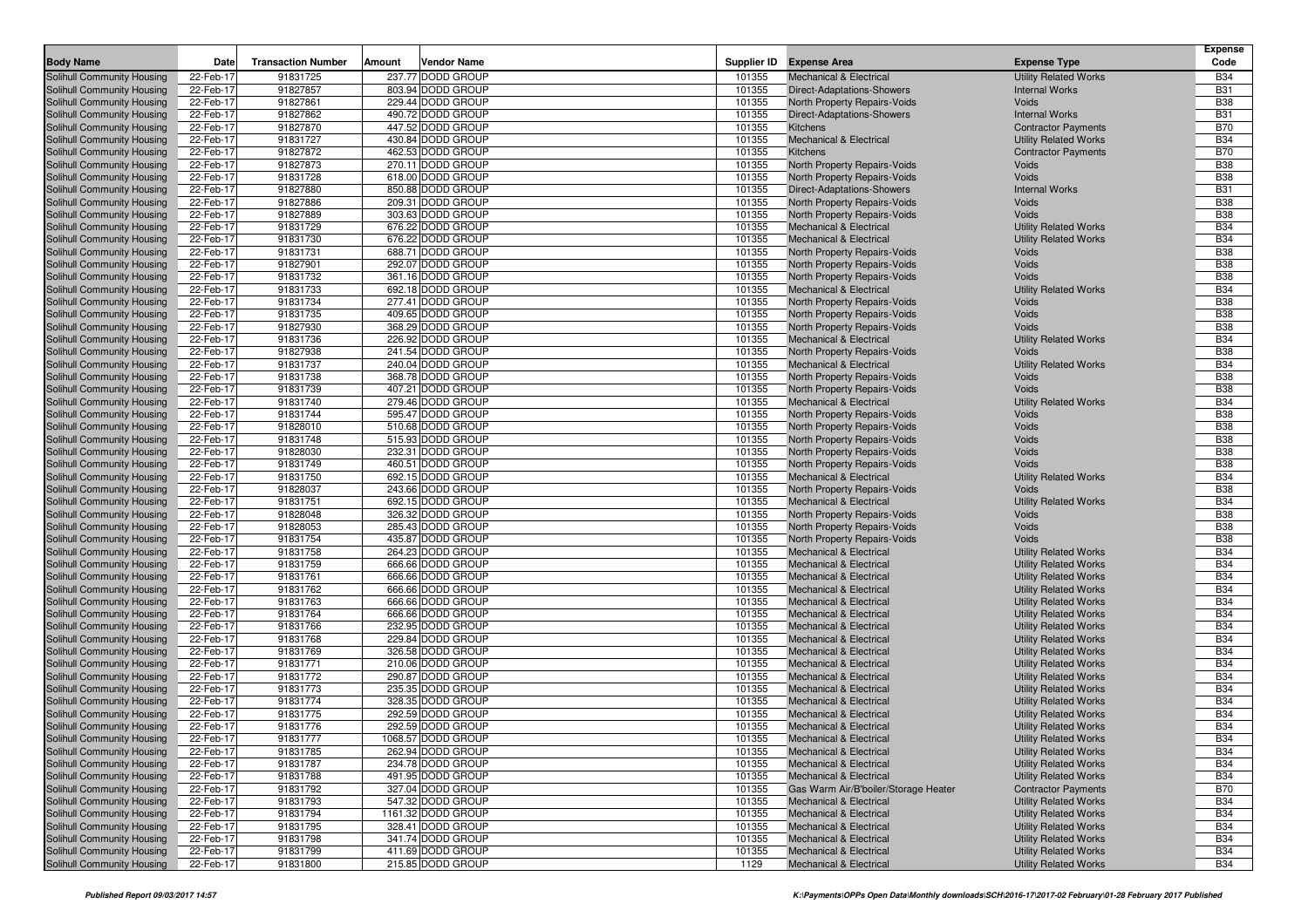| <b>Body Name</b>                                         | Date                   | <b>Transaction Number</b> | Amount | <b>Vendor Name</b>                                                         |                  | Supplier ID Expense Area                                                         | <b>Expense Type</b>                                      | <b>Expense</b><br>Code   |
|----------------------------------------------------------|------------------------|---------------------------|--------|----------------------------------------------------------------------------|------------------|----------------------------------------------------------------------------------|----------------------------------------------------------|--------------------------|
| Solihull Community Housing                               | 01-Feb-17              | 90114712                  |        | 294.00 DOORFIT PRODUCTS LTD                                                | 1129             | Stores-Stores and delivery                                                       | <b>Stocks</b>                                            | R <sub>10</sub>          |
| Solihull Community Housing                               | 01-Feb-17              | 90114713                  |        | 694.00 DOORFIT PRODUCTS LTD                                                | 1129             | Stores-Stores and delivery                                                       | <b>Stocks</b>                                            | R <sub>10</sub>          |
| Solihull Community Housing                               | 02-Feb-17              | 91007713                  |        | 610.00 DOORFIT PRODUCTS LTD                                                | 1129             | Stores-Stores and delivery                                                       | <b>Stocks</b>                                            | R <sub>10</sub>          |
| Solihull Community Housing                               | 02-Feb-17              | 91007714                  |        | 90.00 DOORFIT PRODUCTS LTD                                                 | 1129             | Stores-Stores and delivery                                                       | <b>Stocks</b>                                            | R <sub>10</sub>          |
| Solihull Community Housing                               | 02-Feb-17              | 91007714                  |        | 85.40 DOORFIT PRODUCTS LTD                                                 | 1129             | Stores-Stores and delivery                                                       | <b>Stocks</b>                                            | R <sub>10</sub>          |
| Solihull Community Housing                               | 02-Feb-17              | 91007714                  |        | 50.00 DOORFIT PRODUCTS LTD                                                 | 152708           | Stores-Stores and delivery                                                       | <b>Stocks</b>                                            | R <sub>10</sub>          |
| Solihull Community Housing                               | 27-Feb-17              | 91984706                  |        | 810.88 DR GAIL YOUNG                                                       | 185128           | Housing Aid & Homelessness                                                       | <b>Tenant Medicals</b>                                   | D63                      |
| Solihull Community Housing                               | 01-Feb-17              | 89845753                  |        | 693.64 DRAINTECH SERVICES (MIDLANDS) LTD                                   | 185128           | <b>MST</b> -Structural Works                                                     | <b>Contractor Payments</b>                               | <b>B70</b>               |
| Solihull Community Housing                               | 01-Feb-17              | 90036722                  |        | 238.95 DRAINTECH SERVICES (MIDLANDS) LTD                                   | 185128           | North Property Repairs-Day to day                                                | <b>Other Works</b>                                       | <b>B32</b>               |
| Solihull Community Housing                               | 01-Feb-17              | 90036732                  |        | 286.74 DRAINTECH SERVICES (MIDLANDS) LTD                                   | 185128           | North Property Repairs-Day to day                                                | <b>Other Works</b>                                       | <b>B32</b>               |
| Solihull Community Housing                               | 01-Feb-17              | 90036741                  |        | 426.33 DRAINTECH SERVICES (MIDLANDS) LTD                                   | 185128           | North Property Repairs-Day to day                                                | <b>Other Works</b>                                       | <b>B32</b>               |
| Solihull Community Housing                               | 01-Feb-17              | 90487714                  |        | 262.56 DRAINTECH SERVICES (MIDLANDS) LTD                                   | 185128           | North Property Repairs-Day to day                                                | <b>Other Works</b>                                       | <b>B32</b>               |
| Solihull Community Housing                               | 01-Feb-17              | 90487718                  |        | 939.43 DRAINTECH SERVICES (MIDLANDS) LTD                                   | 185128           | <b>MST</b> - Structural Works                                                    | <b>Contractor Payments</b>                               | <b>B70</b>               |
| Solihull Community Housing                               | 01-Feb-17              | 90487722                  |        | 278.95 DRAINTECH SERVICES (MIDLANDS) LTD                                   | 185128           | North Property Repairs-Day to day                                                | <b>Other Works</b>                                       | <b>B32</b>               |
| Solihull Community Housing                               | 01-Feb-17              | 90487723                  |        | 294.27 DRAINTECH SERVICES (MIDLANDS) LTD                                   | 185128           | North Property Repairs-Day to day                                                | <b>Other Works</b>                                       | <b>B32</b>               |
| Solihull Community Housing                               | 01-Feb-17              | 90984714                  |        | 339.03 DRAINTECH SERVICES (MIDLANDS) LTD                                   | 185128           | North Property Repairs-Day to day                                                | <b>Other Works</b>                                       | <b>B32</b>               |
| Solihull Community Housing                               | 01-Feb-17              | 91160716                  |        | 216.30 DRAINTECH SERVICES (MIDLANDS) LTD                                   | 185128           | Direct-Standby                                                                   | <b>Other Building costs</b>                              | <b>B39</b>               |
| Solihull Community Housing                               | 11-Feb-17              | 91545737                  |        | 281.68 DRAINTECH SERVICES (MIDLANDS) LTD                                   | 36418            | Direct-Standby                                                                   | <b>Other Building costs</b>                              | <b>B39</b>               |
| Solihull Community Housing                               | 13-Feb-17              | 90746706                  |        | 289.05 DULUX DECORATOR CENTRES                                             | 36418            | North Property Repairs-Voids                                                     | <b>Internal Works</b>                                    | <b>B31</b>               |
| Solihull Community Housing                               | 13-Feb-17              | 90746706                  |        | 175.18 DULUX DECORATOR CENTRES                                             | 71220            | Gas Warm Air/B'boiler/Storage Heater                                             | <b>Contractor Payments</b>                               | <b>B70</b>               |
| Solihull Community Housing                               | 22-Feb-17              | 91597706                  |        | 266.30 E.ON ENERGY                                                         | 71220            | <b>Private Sector Leasing</b>                                                    | Gas                                                      | <b>B10</b>               |
| Solihull Community Housing                               | 22-Feb-17              | 91597706                  |        | 128.61 E.ON ENERGY                                                         | 71220            | <b>Private Sector Leasing</b>                                                    | Electricity                                              | <b>B11</b>               |
| Solihull Community Housing                               | 22-Feb-17              | 91597706                  |        | 8.55 E.ON ENERGY                                                           | 171877           | <b>Private Sector Leasing</b>                                                    | Electricity                                              | <b>B11</b>               |
| Solihull Community Housing                               | 17-Feb-17              | 91278715                  |        | 5374.00 EDEN ADAPTIONS LTD                                                 | 171877           | Private Sector - Disabled Facilities Grants                                      | <b>Contractor Payments</b>                               | <b>B70</b>               |
| Solihull Community Housing                               | 17-Feb-17              | 91278715                  |        | -322.44 EDEN ADAPTIONS LTD<br>24136.50 EDEN BUILD LTD BUILDING CONTRACTORS | 231125           | <b>Sub Contractors Tax</b>                                                       | <b>Creditor: Inland Revenue</b>                          | S02                      |
| Solihull Community Housing                               | 01-Feb-17              | 89674706                  |        | 23946.19 EDEN BUILD LTD BUILDING CONTRACTORS                               | 231125           | Private Sector - Disabled Facilities Grants                                      | <b>Contractor Payments</b>                               | <b>B70</b>               |
| Solihull Community Housing                               | 01-Feb-17              | 89675706<br>89647706      |        | 24150.00 EDEN BUILD LTD BUILDING CONTRACTORS                               | 231125           | <b>Public Sector - Major Adaptations</b>                                         | <b>Contractor Payments</b>                               | <b>B70</b><br><b>B70</b> |
| Solihull Community Housing<br>Solihull Community Housing | 01-Feb-17<br>01-Feb-17 | 89646712                  |        | 6161.45 EDEN BUILD LTD BUILDING CONTRACTORS                                | 231125<br>231125 | Public Sector - Major Adaptations<br>Private Sector - Disabled Facilities Grants | <b>Contractor Payments</b><br><b>Contractor Payments</b> | <b>B70</b>               |
| Solihull Community Housing                               | 01-Feb-17              | 89646712                  |        | 3689.28 EDEN BUILD LTD BUILDING CONTRACTORS                                | 231125           | Private Sector - Disabled Facilities Grants                                      | <b>Contractor Payments</b>                               | <b>B70</b>               |
| Solihull Community Housing                               | 01-Feb-17              | 89674707                  |        | 27210.50 EDEN BUILD LTD BUILDING CONTRACTORS                               | 177241           | Private Sector - Disabled Facilities Grants                                      | <b>Contractor Payments</b>                               | <b>B70</b>               |
| Solihull Community Housing                               | 02-Feb-17              | 89805707                  |        | 3.60 EDENRED                                                               | 177241           | <b>Central Administration</b>                                                    | Other Fees and Charges                                   | D <sub>59</sub>          |
| Solihull Community Housing                               | 02-Feb-17              | 89805707                  |        | 899.00 EDENRED                                                             | 193612           | <b>Payroll Deductions</b>                                                        | <b>General Creditors</b>                                 | S01                      |
| Solihull Community Housing                               | 13-Feb-17              | 90946706                  |        | 450.00 ENCOMPASSED LTD                                                     | 68867            | Training                                                                         | Training                                                 | A80                      |
| Solihull Community Housing                               | 01-Feb-17              | 90036753                  |        | 649.80 ENVIROCALL LTD                                                      | 68867            | North Property Repairs-Day to day                                                | <b>Internal Works</b>                                    | <b>B31</b>               |
| Solihull Community Housing                               | 01-Feb-17              | 90036753                  |        | 477.60 ENVIROCALL LTD                                                      | 68867            | North Property Repairs-Day to day                                                | <b>Internal Works</b>                                    | <b>B31</b>               |
| Solihull Community Housing                               | 01-Feb-17              | 90036753                  |        | 130.20 ENVIROCALL LTD                                                      | 68867            | North Property Repairs-Day to day                                                | <b>Internal Works</b>                                    | <b>B31</b>               |
| Solihull Community Housing                               | 01-Feb-17              | 90036753                  |        | 51.80 ENVIROCALL LTD                                                       | 68867            | North Property Repairs-Day to day                                                | <b>Internal Works</b>                                    | <b>B31</b>               |
| Solihull Community Housing                               | 01-Feb-17              | 90036753                  |        | 317.60 ENVIROCALL LTD                                                      | 68867            | North Property Repairs-Day to day                                                | <b>Internal Works</b>                                    | <b>B31</b>               |
| Solihull Community Housing                               | 01-Feb-17              | 90036753                  |        | 19.80 ENVIROCALL LTD                                                       | 68867            | North Property Repairs-Day to day                                                | <b>Internal Works</b>                                    | <b>B31</b>               |
| Solihull Community Housing                               | 01-Feb-17              | 90036753                  |        | 76.60 ENVIROCALL LTD                                                       | 68867            | North Property Repairs-Day to day                                                | <b>Internal Works</b>                                    | <b>B31</b>               |
| Solihull Community Housing                               | 01-Feb-17              | 90036753                  |        | 26.00 ENVIROCALL LTD                                                       | 68867            | North Property Repairs-Day to day                                                | <b>Internal Works</b>                                    | <b>B31</b>               |
| Solihull Community Housing                               | 01-Feb-17              | 90036753                  |        | 59.40 ENVIROCALL LTD                                                       | 68867            | North Property Repairs-Day to day                                                | <b>Internal Works</b>                                    | <b>B31</b>               |
| Solihull Community Housing                               | 01-Feb-17              | 90036753                  |        | 244.60 ENVIROCALL LTD                                                      | 68867            | North Property Repairs-Day to day                                                | <b>Internal Works</b>                                    | <b>B31</b>               |
| Solihull Community Housing                               | 01-Feb-17              | 90036753                  |        | 91.60 ENVIROCALL LTD                                                       | 68867            | North Property Repairs-Day to day                                                | <b>Internal Works</b>                                    | <b>B31</b>               |
| Solihull Community Housing                               | 01-Feb-17              | 90036753                  |        | 221.00 ENVIROCALL LTD                                                      | 68867            | North Property Repairs-Day to day                                                | <b>Internal Works</b>                                    | <b>B31</b>               |
| Solihull Community Housing                               | 01-Feb-17              | 90036753                  |        | 115.00 ENVIROCALL LTD                                                      | 68867            | North Property Repairs-Day to day                                                | <b>Internal Works</b>                                    | <b>B31</b>               |
| Solihull Community Housing                               | 01-Feb-17              | 90036753                  |        | 26.00 ENVIROCALL LTD                                                       | 68867            | North Property Repairs-Day to day                                                | <b>Internal Works</b>                                    | <b>B31</b>               |
| Solihull Community Housing                               | 01-Feb-17              | 90036753                  |        | 329.88 ENVIROCALL LTD                                                      | 68867            | <b>Public Sector - Major Adaptations</b>                                         | <b>Contractor Payments</b>                               | <b>B70</b>               |
| Solihull Community Housing                               | 01-Feb-17              | 90036753                  |        | 714.80 ENVIROCALL LTD                                                      | 68867            | Private Sector - Renewal                                                         | <b>Contractor Payments</b>                               | <b>B70</b>               |
| Solihull Community Housing                               | 01-Feb-17              | 90036754                  |        | 39.55 ENVIROCALL LTD                                                       | 68867            | <b>Direct-Adaptations-Showers</b>                                                | <b>Internal Works</b>                                    | <b>B31</b>               |
| Solihull Community Housing                               | 01-Feb-17              | 90036754                  |        | 32.25 ENVIROCALL LTD                                                       | 68867            | Direct-Adaptations-Showers                                                       | <b>Internal Works</b>                                    | <b>B31</b>               |
| Solihull Community Housing                               | 01-Feb-17              | 90036754                  |        | 39.60 ENVIROCALL LTD                                                       | 68867            | North Property Repairs-Day to day                                                | <b>Internal Works</b>                                    | <b>B31</b>               |
| Solihull Community Housing                               | 01-Feb-17              | 90036754                  |        | 89.20 ENVIROCALL LTD                                                       | 68867            | North Property Repairs-Day to day                                                | <b>Internal Works</b>                                    | <b>B31</b>               |
| Solihull Community Housing                               | 01-Feb-17              | 90036754                  |        | 19.80 ENVIROCALL LTD<br>70.75 ENVIROCALL LTD                               | 68867            | North Property Repairs-Day to day<br>North Property Repairs-Day to day           | <b>Internal Works</b>                                    | <b>B31</b><br><b>B31</b> |
| Solihull Community Housing<br>Solihull Community Housing | 01-Feb-17<br>01-Feb-17 | 90036754<br>90036754      |        | 79.20 ENVIROCALL LTD                                                       | 68867<br>68867   |                                                                                  | <b>Internal Works</b><br><b>Internal Works</b>           |                          |
| Solihull Community Housing                               | 01-Feb-17              | 90036754                  |        | 215.60 ENVIROCALL LTD                                                      | 68867            | North Property Repairs-Day to day<br>North Property Repairs-Day to day           | <b>Internal Works</b>                                    | <b>B31</b><br><b>B31</b> |
| Solihull Community Housing                               | 01-Feb-17              | 90036754                  |        | 428.40 ENVIROCALL LTD                                                      | 68867            | North Property Repairs-Day to day                                                | <b>Internal Works</b>                                    | <b>B31</b>               |
| Solihull Community Housing                               | 01-Feb-17              | 90036754                  |        | 38.50 ENVIROCALL LTD                                                       | 68867            | North Property Repairs-Day to day                                                | <b>Internal Works</b>                                    | <b>B31</b>               |
| Solihull Community Housing                               | 01-Feb-17              | 90036754                  |        | 19.80 ENVIROCALL LTD                                                       | 68867            | North Property Repairs-Day to day                                                | <b>Internal Works</b>                                    | <b>B31</b>               |
| Solihull Community Housing                               | 01-Feb-17              | 90036754                  |        | 39.60 ENVIROCALL LTD                                                       | 68867            | North Property Repairs-Day to day                                                | <b>Internal Works</b>                                    | <b>B31</b>               |
| Solihull Community Housing                               | 01-Feb-17              | 90036754                  |        | 64.55 ENVIROCALL LTD                                                       | 68867            | North Property Repairs-Day to day                                                | <b>Internal Works</b>                                    | <b>B31</b>               |
| Solihull Community Housing                               | 01-Feb-17              | 90036754                  |        | 50.25 ENVIROCALL LTD                                                       | 68867            | North Property Repairs-Day to day                                                | <b>Internal Works</b>                                    | <b>B31</b>               |
|                                                          |                        |                           |        |                                                                            |                  |                                                                                  |                                                          |                          |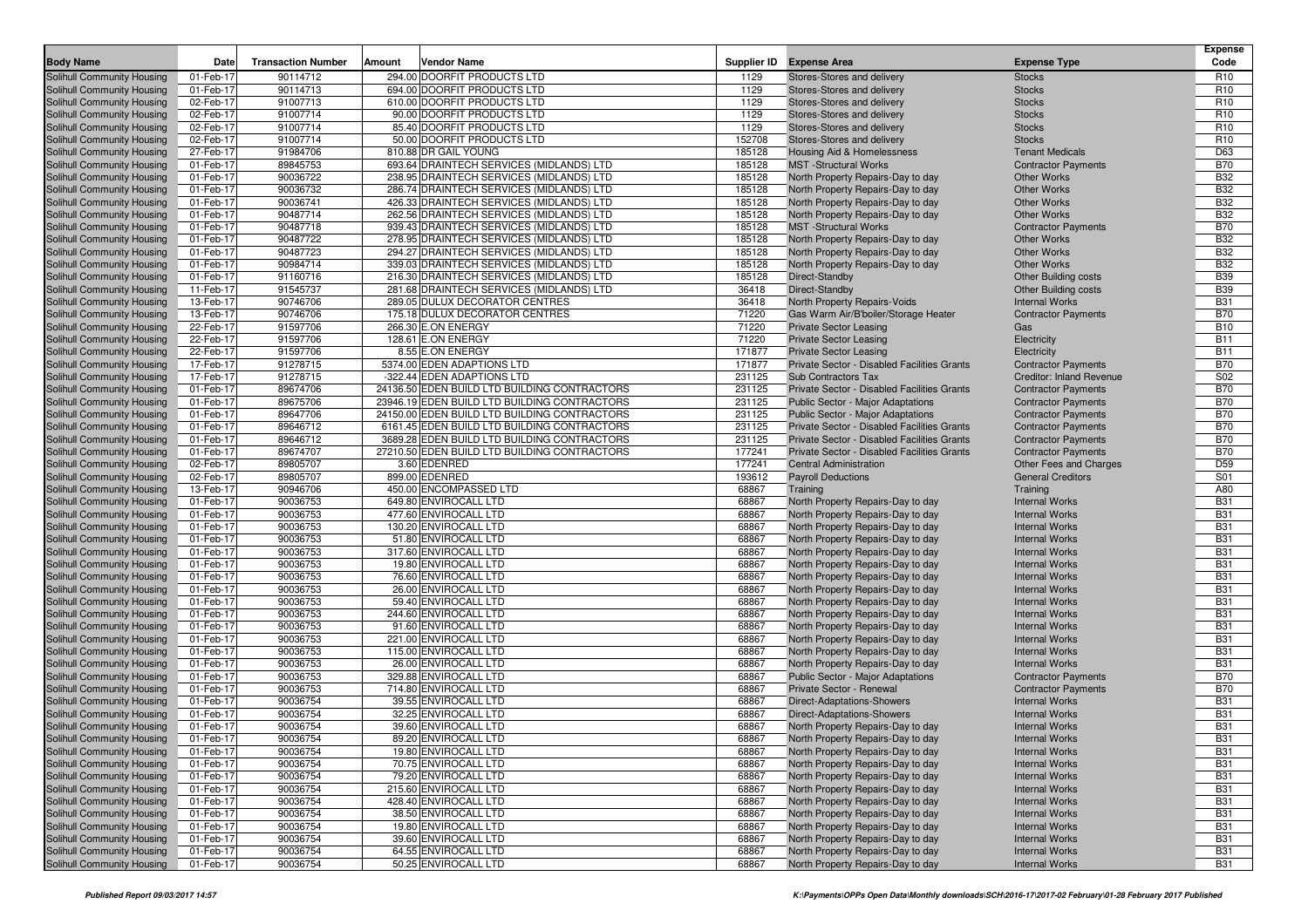|                                                          |                        |                           |        |                                                |                |                                                                        |                                                          | <b>Expense</b>           |
|----------------------------------------------------------|------------------------|---------------------------|--------|------------------------------------------------|----------------|------------------------------------------------------------------------|----------------------------------------------------------|--------------------------|
| <b>Body Name</b>                                         | Date                   | <b>Transaction Number</b> | Amount | <b>Vendor Name</b>                             |                | Supplier ID Expense Area                                               | <b>Expense Type</b>                                      | Code                     |
| Solihull Community Housing                               | 01-Feb-17              | 90036754                  |        | 127.50 ENVIROCALL LTD                          | 68867          | North Property Repairs-Day to day                                      | <b>Internal Works</b>                                    | <b>B31</b>               |
| Solihull Community Housing                               | 01-Feb-17              | 90036754                  |        | 39.60 ENVIROCALL LTD                           | 68867          | North Property Repairs-Day to day                                      | <b>Internal Works</b>                                    | <b>B31</b>               |
| Solihull Community Housing                               | 01-Feb-17              | 90036754                  |        | 39.60 ENVIROCALL LTD                           | 68867          | North Property Repairs-Day to day                                      | <b>Internal Works</b>                                    | <b>B31</b>               |
| Solihull Community Housing                               | 01-Feb-17              | 90036754                  |        | 513.70 ENVIROCALL LTD                          | 68867          | <b>Cyclical Maintenance</b>                                            | <b>Contractor Payments</b>                               | <b>B70</b>               |
| Solihull Community Housing                               | 01-Feb-17              | 90036754                  |        | 250.70 ENVIROCALL LTD                          | 68867          | <b>Kitchens</b>                                                        | <b>Contractor Payments</b>                               | <b>B70</b><br><b>B31</b> |
| Solihull Community Housing                               | 01-Feb-17<br>01-Feb-17 | 90036755<br>90036755      |        | 594.00 ENVIROCALL LTD<br>438.60 ENVIROCALL LTD | 68867<br>68867 | Direct - Asbestos<br>North Property Repairs-Day to day                 | <b>Internal Works</b><br><b>Internal Works</b>           | <b>B31</b>               |
| Solihull Community Housing<br>Solihull Community Housing | 01-Feb-17              | 90036755                  |        | 49.60 ENVIROCALL LTD                           | 68867          | North Property Repairs-Day to day                                      | <b>Internal Works</b>                                    | <b>B31</b>               |
| Solihull Community Housing                               | 01-Feb-17              | 90036755                  |        | 216.00 ENVIROCALL LTD                          | 68867          | North Property Repairs-Day to day                                      | <b>Internal Works</b>                                    | <b>B31</b>               |
| Solihull Community Housing                               | 01-Feb-17              | 90036755                  |        | 26.00 ENVIROCALL LTD                           | 68867          | North Property Repairs-Day to day                                      | <b>Internal Works</b>                                    | <b>B31</b>               |
| Solihull Community Housing                               | 01-Feb-17              | 90036755                  |        | 196.20 ENVIROCALL LTD                          | 68867          | North Property Repairs-Day to day                                      | <b>Internal Works</b>                                    | <b>B31</b>               |
| Solihull Community Housing                               | 01-Feb-17              | 90036755                  |        | 19.80 ENVIROCALL LTD                           | 68867          | North Property Repairs-Day to day                                      | <b>Internal Works</b>                                    | <b>B31</b>               |
| Solihull Community Housing                               | 01-Feb-17              | 90036755                  |        | 19.80 ENVIROCALL LTD                           | 68867          | North Property Repairs-Day to day                                      | <b>Internal Works</b>                                    | <b>B31</b>               |
| Solihull Community Housing                               | 01-Feb-17              | 90036755                  |        | 151.60 ENVIROCALL LTD                          | 68867          | North Property Repairs-Day to day                                      | <b>Internal Works</b>                                    | <b>B31</b>               |
| Solihull Community Housing                               | 01-Feb-17              | 90036755                  |        | 476.00 ENVIROCALL LTD                          | 68867          | North Property Repairs-Day to day                                      | <b>Internal Works</b>                                    | <b>B31</b>               |
| Solihull Community Housing                               | 01-Feb-17              | 90036755                  |        | 99.00 ENVIROCALL LTD                           | 68867          | North Property Repairs-Day to day                                      | <b>Internal Works</b>                                    | <b>B31</b>               |
| Solihull Community Housing                               | 01-Feb-17              | 90036755                  |        | 26.00 ENVIROCALL LTD                           | 68867          | North Property Repairs-Day to day                                      | <b>Internal Works</b>                                    | <b>B31</b>               |
| Solihull Community Housing                               | 01-Feb-17              | 90036755                  |        | 138.60 ENVIROCALL LTD                          | 68867          | North Property Repairs-Day to day                                      | <b>Internal Works</b>                                    | <b>B31</b>               |
| Solihull Community Housing                               | 01-Feb-17              | 90036755                  |        | 118.80 ENVIROCALL LTD                          | 68867          | North Property Repairs-Day to day                                      | <b>Internal Works</b>                                    | <b>B31</b>               |
| Solihull Community Housing                               | 01-Feb-17              | 90036755                  |        | 99.00 ENVIROCALL LTD                           | 68867          | North Property Repairs-Day to day                                      | <b>Internal Works</b>                                    | <b>B31</b>               |
| Solihull Community Housing                               | 01-Feb-17              | 90036755                  |        | 19.80 ENVIROCALL LTD                           | 68867          | North Property Repairs-Day to day                                      | <b>Internal Works</b>                                    | <b>B31</b>               |
| Solihull Community Housing                               | 01-Feb-17              | 90036755                  |        | 59.40 ENVIROCALL LTD                           | 68867          | North Property Repairs-Day to day                                      | <b>Internal Works</b>                                    | <b>B31</b>               |
| Solihull Community Housing                               | 01-Feb-17              | 90036755                  |        | 170.85 ENVIROCALL LTD                          | 68867          | North Property Repairs-Day to day                                      | <b>Internal Works</b>                                    | <b>B31</b>               |
| Solihull Community Housing                               | 01-Feb-17              | 90036755                  |        | 19.80 ENVIROCALL LTD                           | 68867          | North Property Repairs-Day to day                                      | <b>Internal Works</b>                                    | <b>B31</b>               |
| Solihull Community Housing                               | 01-Feb-17              | 90036755                  |        | 49.60 ENVIROCALL LTD                           | 68867          | North Property Repairs-Day to day                                      | <b>Internal Works</b>                                    | <b>B31</b>               |
| Solihull Community Housing                               | 01-Feb-17              | 90036755                  |        | 99.00 ENVIROCALL LTD                           | 68867          | Gas Warm Air/B'boiler/Storage Heater                                   | <b>Contractor Payments</b>                               | <b>B70</b>               |
| Solihull Community Housing                               | 01-Feb-17              | 90036755                  |        | 83.25 ENVIROCALL LTD                           | 68867          | Gas Warm Air/B'boiler/Storage Heater                                   | <b>Contractor Payments</b>                               | <b>B70</b>               |
| Solihull Community Housing                               | 01-Feb-17              | 90036755                  |        | 64.00 ENVIROCALL LTD                           | 68867          | Gas Warm Air/B'boiler/Storage Heater                                   | <b>Contractor Payments</b>                               | <b>B70</b>               |
| Solihull Community Housing                               | 01-Feb-17              | 90036755                  |        | 49.60 ENVIROCALL LTD                           | 68867          | Gas Warm Air/B'boiler/Storage Heater                                   | <b>Contractor Payments</b>                               | <b>B70</b>               |
| Solihull Community Housing                               | 01-Feb-17              | 90036755                  |        | 51.00 ENVIROCALL LTD                           | 68867          | <b>Kitchens</b>                                                        | <b>Contractor Payments</b>                               | <b>B70</b>               |
| Solihull Community Housing                               | 01-Feb-17              | 90036756                  |        | 105.00 ENVIROCALL LTD                          | 68867          | Direct-Adaptations-Showers                                             | <b>Internal Works</b>                                    | <b>B31</b>               |
| Solihull Community Housing                               | 01-Feb-17              | 90036756                  |        | 49.60 ENVIROCALL LTD                           | 68867          | <b>Direct-Adaptations-Showers</b>                                      | <b>Internal Works</b>                                    | <b>B31</b>               |
| Solihull Community Housing                               | 01-Feb-17              | 90036756                  |        | 342.80 ENVIROCALL LTD                          | 68867          | North Property Repairs-Day to day                                      | <b>Internal Works</b>                                    | <b>B31</b>               |
| Solihull Community Housing                               | 01-Feb-17              | 90036756                  |        | 104.10 ENVIROCALL LTD                          | 68867          | North Property Repairs-Day to day                                      | <b>Internal Works</b>                                    | <b>B31</b>               |
| Solihull Community Housing                               | 01-Feb-17              | 90036756                  |        | 51.05 ENVIROCALL LTD                           | 68867          | North Property Repairs-Day to day                                      | <b>Internal Works</b><br><b>Internal Works</b>           | <b>B31</b><br><b>B31</b> |
| Solihull Community Housing<br>Solihull Community Housing | 01-Feb-17<br>01-Feb-17 | 90036756<br>90036756      |        | 49.60 ENVIROCALL LTD<br>38.50 ENVIROCALL LTD   | 68867<br>68867 | North Property Repairs-Day to day<br>North Property Repairs-Day to day | <b>Internal Works</b>                                    | <b>B31</b>               |
| Solihull Community Housing                               | 01-Feb-17              | 90036756                  |        | 64.50 ENVIROCALL LTD                           | 68867          | Gas Warm Air/B'boiler/Storage Heater                                   | <b>Contractor Payments</b>                               | <b>B70</b>               |
| Solihull Community Housing                               | 01-Feb-17              | 90036756                  |        | 49.60 ENVIROCALL LTD                           | 68867          | Gas Warm Air/B'boiler/Storage Heater                                   | <b>Contractor Payments</b>                               | <b>B70</b>               |
| Solihull Community Housing                               | 01-Feb-17              | 90036756                  |        | 96.00 ENVIROCALL LTD                           | 68867          | Gas Warm Air/B'boiler/Storage Heater                                   | <b>Contractor Payments</b>                               | <b>B70</b>               |
| Solihull Community Housing                               | 01-Feb-17              | 90036756                  |        | 32.25 ENVIROCALL LTD                           | 68867          | Kitchens                                                               | <b>Contractor Payments</b>                               | <b>B70</b>               |
| Solihull Community Housing                               | 01-Feb-17              | 90036756                  |        | 49.60 ENVIROCALL LTD                           | 68867          | Kitchens                                                               | <b>Contractor Payments</b>                               | <b>B70</b>               |
| <b>Solihull Community Housing</b>                        | 01-Feb-17              | 90036757                  |        | 226.20 ENVIROCALL LTD                          | 68867          | North Property Repairs-Day to day                                      | <b>Internal Works</b>                                    | <b>B31</b>               |
| Solihull Community Housing                               | 01-Feb-17              | 90036757                  |        | 124.00 ENVIROCALL LTD                          | 68867          | North Property Repairs-Day to day                                      | <b>Internal Works</b>                                    | <b>B31</b>               |
| Solihull Community Housing                               | 01-Feb-17              | 90036757                  |        | 2465.00 ENVIROCALL LTD                         | 68867          | North Property Repairs-Day to day                                      | <b>Internal Works</b>                                    | <b>B31</b>               |
| Solihull Community Housing                               | 01-Feb-17              | 90036758                  |        | 49.60 ENVIROCALL LTD                           | 68867          | North Property Repairs-Day to day                                      | <b>Internal Works</b>                                    | <b>B31</b>               |
| Solihull Community Housing                               | 01-Feb-17              | 90036758                  |        | 52.45 ENVIROCALL LTD                           | 68867          | North Property Repairs-Day to day                                      | <b>Internal Works</b>                                    | <b>B31</b>               |
| Solihull Community Housing                               | 01-Feb-17              | 90036758                  |        | 49.60 ENVIROCALL LTD                           | 68867          | North Property Repairs-Day to day                                      | <b>Internal Works</b>                                    | <b>B31</b>               |
| Solihull Community Housing                               | 01-Feb-17              | 90036758                  |        | 138.60 ENVIROCALL LTD                          | 68867          | North Property Repairs-Day to day                                      | <b>Internal Works</b>                                    | <b>B31</b>               |
| Solihull Community Housing                               | 01-Feb-17              | 90036758                  |        | 105.20 ENVIROCALL LTD                          | 68867          | North Property Repairs-Day to day                                      | <b>Internal Works</b>                                    | <b>B31</b>               |
| Solihull Community Housing                               | 01-Feb-17              | 90036758                  |        | 39.60 ENVIROCALL LTD                           | 68867          | North Property Repairs-Day to day                                      | <b>Internal Works</b>                                    | <b>B31</b>               |
| Solihull Community Housing                               | 01-Feb-17              | 90036758                  |        | 39.60 ENVIROCALL LTD                           | 68867          | North Property Repairs-Day to day                                      | <b>Internal Works</b>                                    | <b>B31</b>               |
| Solihull Community Housing                               | 01-Feb-17              | 90036758                  |        | 79.20 ENVIROCALL LTD                           | 68867          | North Property Repairs-Day to day                                      | <b>Internal Works</b>                                    | <b>B31</b>               |
| Solihull Community Housing                               | 01-Feb-17              | 90036758                  |        | 19.80 ENVIROCALL LTD                           | 68867          | North Property Repairs-Day to day                                      | <b>Internal Works</b>                                    | <b>B31</b>               |
| Solihull Community Housing                               | 01-Feb-17              | 90036759                  |        | 38.50 ENVIROCALL LTD                           | 68867          | <b>Direct-Adaptations-Showers</b>                                      | <b>Internal Works</b>                                    | <b>B31</b>               |
| Solihull Community Housing                               | 01-Feb-17              | 90036759                  |        | 39.60 ENVIROCALL LTD                           | 68867          | North Property Repairs-Day to day                                      | <b>Internal Works</b>                                    | <b>B31</b>               |
| Solihull Community Housing                               | 01-Feb-17              | 90036759                  |        | 190.65 ENVIROCALL LTD                          | 68867          | North Property Repairs-Day to day                                      | <b>Internal Works</b>                                    | <b>B31</b>               |
| Solihull Community Housing                               | 01-Feb-17              | 90036759                  |        | 39.60 ENVIROCALL LTD                           | 68867          | North Property Repairs-Day to day                                      | <b>Internal Works</b>                                    | <b>B31</b>               |
| Solihull Community Housing                               | 01-Feb-17              | 90036759                  |        | 741.80 ENVIROCALL LTD                          | 68867          | Public Sector - Major Adaptations                                      | <b>Contractor Payments</b>                               | <b>B70</b>               |
| Solihull Community Housing                               | 01-Feb-17              | 90036759                  |        | 66.00 ENVIROCALL LTD                           | 68867          | <b>Pitched Re-roofing</b>                                              | <b>Contractor Payments</b>                               | <b>B70</b>               |
| Solihull Community Housing<br>Solihull Community Housing | 01-Feb-17              | 90036759<br>90036759      |        | 66.00 ENVIROCALL LTD<br>66.00 ENVIROCALL LTD   | 68867          | Pitched Re-roofing<br>Pitched Re-roofing                               | <b>Contractor Payments</b><br><b>Contractor Payments</b> | <b>B70</b>               |
| Solihull Community Housing                               | 01-Feb-17<br>01-Feb-17 | 90036759                  |        | 70.75 ENVIROCALL LTD                           | 68867<br>68867 | Gas Warm Air/B'boiler/Storage Heater                                   | <b>Contractor Payments</b>                               | B70<br>B70               |
| Solihull Community Housing                               | 01-Feb-17              | 90036760                  |        | 89.85 ENVIROCALL LTD                           | 68867          | North Property Repairs-Day to day                                      | <b>Internal Works</b>                                    | <b>B31</b>               |
|                                                          |                        |                           |        |                                                |                |                                                                        |                                                          |                          |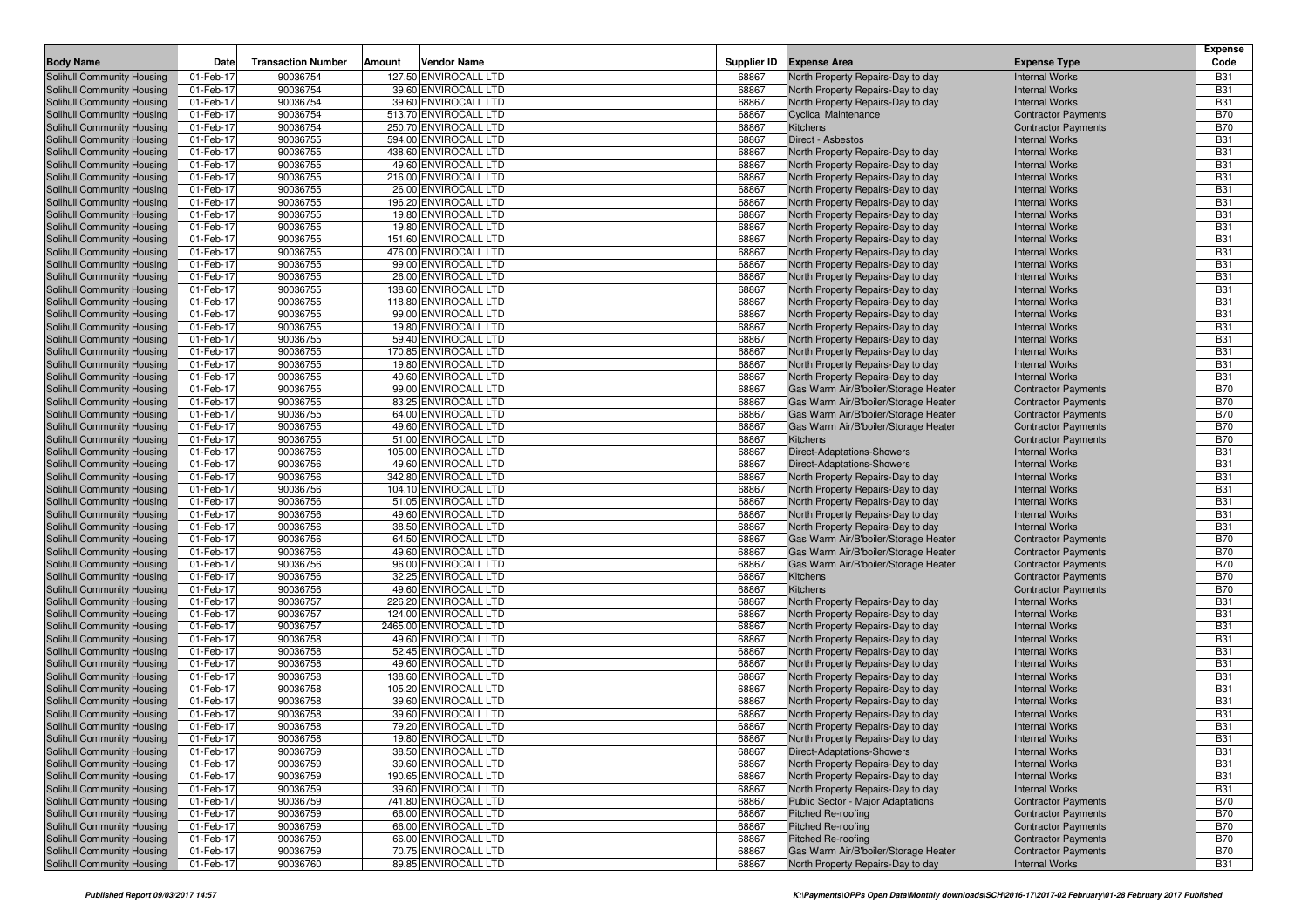| <b>Body Name</b>                                         | Date                   | <b>Transaction Number</b> | Amount | <b>Vendor Name</b>                                              |                 | Supplier ID Expense Area                                               | <b>Expense Type</b>                                 | <b>Expense</b><br>Code   |
|----------------------------------------------------------|------------------------|---------------------------|--------|-----------------------------------------------------------------|-----------------|------------------------------------------------------------------------|-----------------------------------------------------|--------------------------|
|                                                          |                        |                           |        |                                                                 |                 |                                                                        |                                                     | <b>B31</b>               |
| Solihull Community Housing<br>Solihull Community Housing | 01-Feb-17<br>01-Feb-17 | 90036760<br>90036760      |        | 153.00 ENVIROCALL LTD<br>162.00 ENVIROCALL LTD                  | 68867<br>68867  | North Property Repairs-Day to day<br>North Property Repairs-Day to day | <b>Internal Works</b><br><b>Internal Works</b>      | <b>B31</b>               |
| Solihull Community Housing                               | 01-Feb-17              | 90036760                  |        | 83.75 ENVIROCALL LTD                                            | 68867           | North Property Repairs-Day to day                                      | <b>Internal Works</b>                               | <b>B31</b>               |
| Solihull Community Housing                               | 01-Feb-17              | 90036760                  |        | 49.60 ENVIROCALL LTD                                            | 68867           | North Property Repairs-Day to day                                      | <b>Internal Works</b>                               | <b>B31</b>               |
| Solihull Community Housing                               | 01-Feb-17              | 90036760                  |        | 183.95 ENVIROCALL LTD                                           | 68867           | North Property Repairs-Day to day                                      | <b>Internal Works</b>                               | <b>B31</b>               |
| Solihull Community Housing                               | 01-Feb-17              | 90036760                  |        | 42.50 ENVIROCALL LTD                                            | 68867           | North Property Repairs-Day to day                                      | <b>Internal Works</b>                               | <b>B31</b>               |
| Solihull Community Housing                               | 01-Feb-17              | 90036760                  |        | 49.60 ENVIROCALL LTD                                            | 68867           | North Property Repairs-Day to day                                      | <b>Internal Works</b>                               | <b>B31</b>               |
| Solihull Community Housing                               | 01-Feb-17              | 90036760                  |        | 176.00 ENVIROCALL LTD                                           | 68867           | <b>Pitched Re-roofing</b>                                              | <b>Contractor Payments</b>                          | <b>B70</b>               |
| Solihull Community Housing                               | 01-Feb-17              | 90036760                  |        | 88.00 ENVIROCALL LTD                                            | 68867           | <b>Pitched Re-roofing</b>                                              | <b>Contractor Payments</b>                          | <b>B70</b>               |
| Solihull Community Housing                               | 01-Feb-17              | 90036760                  |        | 164.60 ENVIROCALL LTD                                           | 68867           | <b>Pitched Re-roofing</b>                                              | <b>Contractor Payments</b>                          | <b>B70</b>               |
| Solihull Community Housing                               | 01-Feb-17              | 90036761                  |        | 63.60 ENVIROCALL LTD                                            | 68867           | North Property Repairs-Day to day                                      | <b>Internal Works</b>                               | <b>B31</b>               |
| Solihull Community Housing                               | 01-Feb-17              | 90036761                  |        | 259.50 ENVIROCALL LTD                                           | 68867           | North Property Repairs-Day to day                                      | <b>Internal Works</b>                               | <b>B31</b>               |
| Solihull Community Housing                               | 01-Feb-17              | 90036761                  |        | 54.00 ENVIROCALL LTD                                            | 68867           | North Property Repairs-Day to day                                      | <b>Internal Works</b>                               | <b>B31</b>               |
| Solihull Community Housing                               | 01-Feb-17              | 90036761                  |        | 26.00 ENVIROCALL LTD                                            | 68867           | North Property Repairs-Day to day                                      | <b>Internal Works</b>                               | <b>B31</b>               |
| Solihull Community Housing                               | 01-Feb-17              | 90036761                  |        | 77.60 ENVIROCALL LTD                                            | 68867           | North Property Repairs-Day to day                                      | <b>Internal Works</b>                               | <b>B31</b>               |
| Solihull Community Housing                               | 01-Feb-17<br>01-Feb-17 | 90036761<br>90036761      |        | 55.80 ENVIROCALL LTD<br>661.60 ENVIROCALL LTD                   | 68867<br>255147 | Gas Warm Air/B'boiler/Storage Heater<br><b>Kitchens</b>                | <b>Contractor Payments</b>                          | <b>B70</b><br><b>B70</b> |
| Solihull Community Housing<br>Solihull Community Housing | 17-Feb-17              | 91281707                  |        | 12615.15 ENVIRONMENTAL CONTRACTS LTD                            | 60145           | Stores-Stores and delivery                                             | <b>Contractor Payments</b><br><b>Waste Disposal</b> | E20                      |
| Solihull Community Housing                               | 08-Feb-17              | 90227707                  |        | 475.00 EUROPEAN METAL RECYCLING LTD                             | 273267          | Stores-Stores and delivery                                             | <b>Waste Disposal</b>                               | E20                      |
| Solihull Community Housing                               | 27-Feb-17              | 91985706                  |        | 367.78 EXTRA ENERGY SUPPLY LTD                                  | 1349            | <b>Private Sector Leasing</b>                                          | Electricity                                         | <b>B11</b>               |
| Solihull Community Housing                               | 13-Feb-17              | 90949706                  |        | 635.00 FAMILY CARE TRUST (SOLIHULL)                             | 239173          | <b>North Property Repairs-Voids</b>                                    | Voids                                               | <b>B38</b>               |
| Solihull Community Housing                               | 17-Feb-17              | 91278712                  |        | 610.09 FAST TRACK MANAGEMENT SERVICES LTD                       | 239173          | North Property Repairs-Day to day                                      | <b>Agency Staff</b>                                 | A60                      |
| Solihull Community Housing                               | 01-Feb-17              | 89672707                  |        | 590.15 FAST TRACK MANAGEMENT SERVICES LTD                       | 239173          | North Property Repairs-Day to day                                      | <b>Agency Staff</b>                                 | A60                      |
| Solihull Community Housing                               | 09-Feb-17              | 90399706                  |        | 590.15 FAST TRACK MANAGEMENT SERVICES LTD                       | 239173          | North Property Repairs-Day to day                                      | <b>Agency Staff</b>                                 | A60                      |
| Solihull Community Housing                               | 09-Feb-17              | 90402706                  |        | 590.15 FAST TRACK MANAGEMENT SERVICES LTD                       | 239173          | North Property Repairs-Day to day                                      | <b>Agency Staff</b>                                 | A60                      |
| Solihull Community Housing                               | 15-Feb-17              | 91075708                  |        | 618.06 FAST TRACK MANAGEMENT SERVICES LTD                       | 239173          | North Property Repairs-Day to day                                      | <b>Agency Staff</b>                                 | A60                      |
| Solihull Community Housing                               | 15-Feb-17              | 91075707                  |        | 590.15 FAST TRACK MANAGEMENT SERVICES LTD                       | 1393            | North Property Repairs-Day to day                                      | <b>Agency Staff</b>                                 | A60                      |
| Solihull Community Housing                               | 17-Feb-17              | 91278714                  |        | 2552.00 FLOOR RESTORATIONS LTD                                  | 1393            | <b>Planned Maintenance</b>                                             | Planned Works - Programmed Works                    | <b>B36</b>               |
| Solihull Community Housing                               | 01-Feb-17              | 90487707                  |        | 227.80 FLOOR RESTORATIONS LTD                                   | 1393            | <b>Direct-Adaptations-Showers</b>                                      | <b>Internal Works</b>                               | <b>B31</b>               |
| Solihull Community Housing                               | 14-Feb-17              | 91545711                  |        | 227.80 FLOOR RESTORATIONS LTD                                   | 1393            | <b>Direct-Adaptations-Showers</b>                                      | <b>Internal Works</b>                               | <b>B31</b>               |
| Solihull Community Housing                               | 14-Feb-17              | 91545714                  |        | 244.64 FLOOR RESTORATIONS LTD                                   | 1393            | North Property Repairs-Day to day                                      | <b>Internal Works</b>                               | <b>B31</b>               |
| Solihull Community Housing                               | 15-Feb-17              | 91807706                  |        | 2733.25 FLOOR RESTORATIONS LTD                                  | 1393            | North Property Repairs-Day to day                                      | <b>Internal Works</b>                               | <b>B31</b>               |
| Solihull Community Housing                               | 15-Feb-17              | 91807707                  |        | 994.07 FLOOR RESTORATIONS LTD<br>1799.32 FLOOR RESTORATIONS LTD | 1393<br>1393    | North Property Repairs-Day to day<br>North Property Repairs-Day to day | <b>Internal Works</b>                               | <b>B31</b><br><b>B31</b> |
| Solihull Community Housing<br>Solihull Community Housing | 15-Feb-17<br>17-Feb-17 | 91807708<br>91807709      |        | 252.08 FLOOR RESTORATIONS LTD                                   | 1393            | <b>Direct-Adaptations-Showers</b>                                      | <b>Internal Works</b><br><b>Internal Works</b>      | <b>B31</b>               |
| Solihull Community Housing                               | 22-Feb-17              | 91606706                  |        | 2727.00 FLOOR RESTORATIONS LTD                                  | 1393            | <b>Planned Maintenance</b>                                             | Planned Works - Programmed Works                    | <b>B36</b>               |
| Solihull Community Housing                               | 27-Feb-17              | 91916725                  |        | 2124.00 FLOOR RESTORATIONS LTD                                  | 228178          | <b>Planned Maintenance</b>                                             | Planned Works - Programmed Works                    | <b>B36</b>               |
| Solihull Community Housing                               | 21-Feb-17              | 91495707                  |        | 28128.45 GARDINER CONSTRUCTION SERVICES                         | 228178          | Garage Strategy Implementation                                         | <b>Contractor Payments</b>                          | <b>B70</b>               |
| Solihull Community Housing                               | 21-Feb-17              | 91495708                  |        | 32290.30 GARDINER CONSTRUCTION SERVICES                         | 14740           | Garage Strategy Implementation                                         | <b>Contractor Payments</b>                          | <b>B70</b>               |
| Solihull Community Housing                               | 21-Feb-17              | 91492711                  |        | 3225.00 GLENDALE COUNTRYSIDE                                    | 177922          | Low Rise - Envelope Programme                                          | <b>Contractor Payments</b>                          | <b>B70</b>               |
| Solihull Community Housing                               | 02-Feb-17              | 89805720                  |        | 700.08 HANDICARE ACCESSIBILITY LTD                              | 177922          | Home Improvement Agency                                                | Adaptations                                         | <b>B83</b>               |
| Solihull Community Housing                               | 02-Feb-17              | 89805719                  |        | 1140.00 HANDICARE ACCESSIBILITY LTD                             | 177922          | Home Improvement Agency                                                | Adaptations                                         | <b>B83</b>               |
| Solihull Community Housing                               | 22-Feb-17              | 91594706                  |        | 805.09 HANDICARE ACCESSIBILITY LTD                              | 177922          | <b>Private Sector Services</b>                                         | Adaptations                                         | <b>B83</b>               |
| Solihull Community Housing                               | 22-Feb-17              | 91592706                  |        | 1050.00 HANDICARE ACCESSIBILITY LTD                             | 81837           | <b>Private Sector Services</b>                                         | Adaptations                                         | <b>B83</b>               |
| Solihull Community Housing                               | 01-Feb-17              | 89667706                  |        | 114006.00 HM REVENUE & CUSTOMS                                  | 190541          | <b>VAT</b>                                                             | Creditor: Government                                | S04                      |
| Solihull Community Housing                               | 27-Feb-17              | 91915706                  |        | 355.00 HMCTS                                                    | 263964          | <b>Income Collection Team</b>                                          | <b>Court Fees</b>                                   | D <sub>54</sub>          |
| Solihull Community Housing                               | 27-Feb-17              | 91996707                  |        | 336.14 HUGHES TRADE                                             | 263964          | Homelessness                                                           | Furniture                                           | D <sub>11</sub>          |
| Solihull Community Housing                               | 21-Feb-17              | 91566708<br>90132706      |        | 406.70 HUGHES TRADE<br>1000.45 INLAND REVENUE ONLY              | 1790<br>153138  | Homelessness<br>Sub Contractors Tax                                    | Furniture<br><b>Creditor: Inland Revenue</b>        | D <sub>11</sub><br>S02   |
| Solihull Community Housing<br>Solihull Community Housing | 08-Feb-17<br>24-Feb-17 | 91788706                  |        | 284.00 INTEC MICROS LTD                                         | 153138          | <b>IT Strategy</b>                                                     | ICT - General                                       | D30                      |
| Solihull Community Housing                               | 27-Feb-17              | 91916724                  |        | 5450.00 INTEC MICROS LTD                                        | 214053          | <b>IT Strategy</b>                                                     | ICT - General                                       | D30                      |
| Solihull Community Housing                               | 09-Feb-17              | 90397706                  |        | 1622.25 IN-TEND LTD                                             | 223995          | Procurement                                                            | <b>Professional Fees</b>                            | D <sub>50</sub>          |
| Solihull Community Housing                               | 07-Feb-17              | 90007706                  |        | 4555.26 J C S COCHRANE ELECTRICAL LTD                           | 187253          | <b>Electrical Sub Mains</b>                                            | <b>Contractor Payments</b>                          | <b>B70</b>               |
| Solihull Community Housing                               | 01-Feb-17              | 89647712                  |        | 629.00 JAMES ANDREWS RECRUITMENT SOLUTIONS LTD                  | 187253          | Housing Aid & Homelessness                                             | <b>Agency Staff</b>                                 | A60                      |
| Solihull Community Housing                               | 01-Feb-17              | 89647711                  |        | 875.38 JAMES ANDREWS RECRUITMENT SOLUTIONS LTD                  | 187253          | Housing Aid & Homelessness                                             | <b>Agency Staff</b>                                 | A60                      |
| Solihull Community Housing                               | 01-Feb-17              | 89647710                  |        | 629.00 JAMES ANDREWS RECRUITMENT SOLUTIONS LTD                  | 187253          | Housing Aid & Homelessness                                             | <b>Agency Staff</b>                                 | A60                      |
| Solihull Community Housing                               | 08-Feb-17              | 90173706                  |        | 629.00 JAMES ANDREWS RECRUITMENT SOLUTIONS LTD                  | 187253          | Housing Aid & Homelessness                                             | <b>Agency Staff</b>                                 | A60                      |
| Solihull Community Housing                               | 08-Feb-17              | 90171706                  |        | 834.25 JAMES ANDREWS RECRUITMENT SOLUTIONS LTD                  | 187253          | Housing Aid & Homelessness                                             | <b>Agency Staff</b>                                 | A60                      |
| Solihull Community Housing                               | 08-Feb-17              | 90170706                  |        | 629.00 JAMES ANDREWS RECRUITMENT SOLUTIONS LTD                  | 187253          | Housing Aid & Homelessness                                             | <b>Agency Staff</b>                                 | A60                      |
| Solihull Community Housing                               | 15-Feb-17              | 91067714                  |        | 629.00 JAMES ANDREWS RECRUITMENT SOLUTIONS LTD                  | 187253          | Housing Aid & Homelessness                                             | <b>Agency Staff</b>                                 | A60                      |
| Solihull Community Housing                               | 15-Feb-17              | 91067715                  |        | 869.50 JAMES ANDREWS RECRUITMENT SOLUTIONS LTD                  | 187253          | Housing Aid & Homelessness                                             | <b>Agency Staff</b>                                 | A60                      |
| Solihull Community Housing                               | 15-Feb-17              | 91067713                  |        | 629.00 JAMES ANDREWS RECRUITMENT SOLUTIONS LTD                  | 187253          | Housing Aid & Homelessness                                             | <b>Agency Staff</b>                                 | A60                      |
| Solihull Community Housing                               | 24-Feb-17              | 91791706                  |        | 629.00 JAMES ANDREWS RECRUITMENT SOLUTIONS LTD                  | 187253          | Housing Aid & Homelessness                                             | <b>Agency Staff</b>                                 | A60                      |
| Solihull Community Housing                               | 24-Feb-17              | 91790706                  |        | 869.50 JAMES ANDREWS RECRUITMENT SOLUTIONS LTD                  | 187253          | Housing Aid & Homelessness                                             | <b>Agency Staff</b>                                 | A60                      |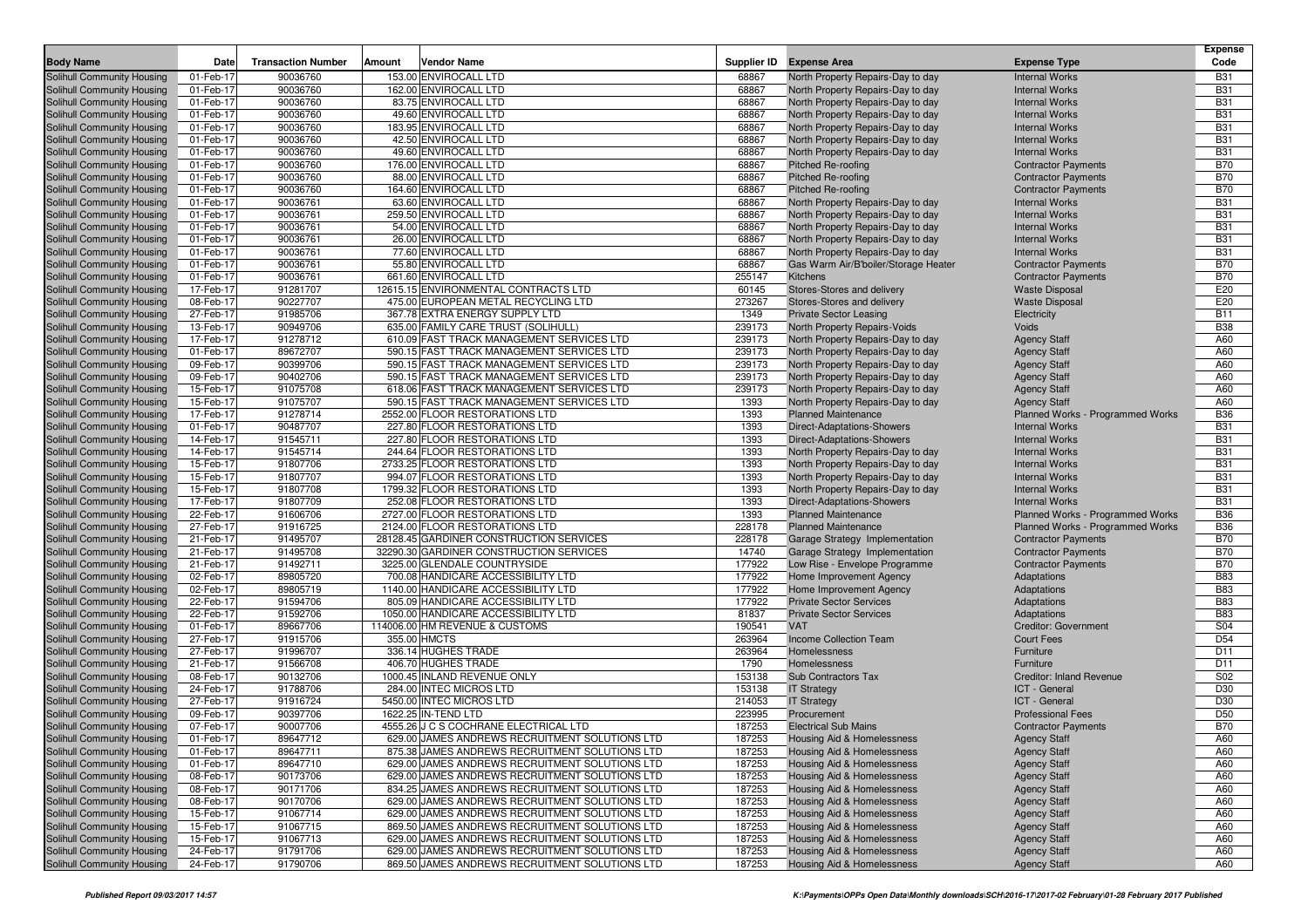| <b>Body Name</b>                                         | Date                   | <b>Transaction Number</b> | Amount | <b>Vendor Name</b>                                                             |              | Supplier ID Expense Area                                 | <b>Expense Type</b>            | <b>Expense</b><br>Code             |
|----------------------------------------------------------|------------------------|---------------------------|--------|--------------------------------------------------------------------------------|--------------|----------------------------------------------------------|--------------------------------|------------------------------------|
| <b>Solihull Community Housing</b>                        | 24-Feb-17              |                           |        |                                                                                |              |                                                          |                                | A60                                |
|                                                          |                        | 91791707                  |        | 629.00 JAMES ANDREWS RECRUITMENT SOLUTIONS LTD<br>98425.78 JESSUP BROTHERS LTD | 217497       | Housing Aid & Homelessness                               | <b>Agency Staff</b>            | <b>B70</b>                         |
| Solihull Community Housing                               | 13-Feb-17              | 90753706                  |        |                                                                                | 217497       | New Build - Richmond Road                                | <b>Contractor Payments</b>     |                                    |
| Solihull Community Housing                               | 08-Feb-17              | 90226706                  |        | 239931.00 JESSUP BROTHERS LTD<br>14.60 JEWSON LTD                              | 1924         | New Build - Ipswich Walk                                 | <b>Contractor Payments</b>     | <b>B70</b><br>R <sub>10</sub>      |
| Solihull Community Housing<br>Solihull Community Housing | 01-Feb-17<br>01-Feb-17 | 91528724<br>91528724      |        | 14.80 JEWSON LTD                                                               | 1924<br>1924 | Stores-Stores and delivery                               | <b>Stocks</b>                  | R <sub>10</sub>                    |
| Solihull Community Housing                               | 01-Feb-17              | 91528724                  |        | 29.00 JEWSON LTD                                                               | 1924         | Stores-Stores and delivery<br>Stores-Stores and delivery | <b>Stocks</b><br><b>Stocks</b> | R <sub>10</sub>                    |
|                                                          | 01-Feb-17              | 91528724                  |        | 188.65 JEWSON LTD                                                              | 1924         |                                                          |                                | R <sub>10</sub>                    |
| Solihull Community Housing<br>Solihull Community Housing | 01-Feb-17              | 91528724                  |        | 93.60 JEWSON LTD                                                               | 1924         | Stores-Stores and delivery<br>Stores-Stores and delivery | <b>Stocks</b><br><b>Stocks</b> | R <sub>10</sub>                    |
| Solihull Community Housing                               | 01-Feb-17              | 91528724                  |        | 100.75 JEWSON LTD                                                              | 1924         | Stores-Stores and delivery                               | <b>Stocks</b>                  | R <sub>10</sub>                    |
| Solihull Community Housing                               | 01-Feb-17              | 91528724                  |        | 89.40 JEWSON LTD                                                               | 1924         | Stores-Stores and delivery                               | <b>Stocks</b>                  | R <sub>10</sub>                    |
| Solihull Community Housing                               | 01-Feb-17              | 91528724                  |        | 336.35 JEWSON LTD                                                              | 1924         | Stores-Stores and delivery                               | <b>Stocks</b>                  | R <sub>10</sub>                    |
| Solihull Community Housing                               | 01-Feb-17              | 91528724                  |        | 339.14 JEWSON LTD                                                              | 1924         | Stores-Stores and delivery                               | <b>Stocks</b>                  | R <sub>10</sub>                    |
| Solihull Community Housing                               | 01-Feb-17              | 91528724                  |        | 12.00 JEWSON LTD                                                               | 1924         | Stores-Stores and delivery                               | <b>Stocks</b>                  | R <sub>10</sub>                    |
| Solihull Community Housing                               | 01-Feb-17              | 91528724                  |        | 269.00 JEWSON LTD                                                              | 1924         | Stores-Stores and delivery                               | <b>Stocks</b>                  | R <sub>10</sub>                    |
| Solihull Community Housing                               | 01-Feb-17              | 91528724                  |        | 192.00 JEWSON LTD                                                              | 1924         | Stores-Stores and delivery                               | <b>Stocks</b>                  | R <sub>10</sub>                    |
| Solihull Community Housing                               | 01-Feb-17              | 91528725                  |        | 21.40 JEWSON LTD                                                               | 1924         | Stores-Stores and delivery                               | <b>Stocks</b>                  | R <sub>10</sub>                    |
| Solihull Community Housing                               | 01-Feb-17              | 91528725                  |        | 35.04 JEWSON LTD                                                               | 1924         | Stores-Stores and delivery                               | <b>Stocks</b>                  | R <sub>10</sub>                    |
| Solihull Community Housing                               | 01-Feb-17              | 91528725                  |        | 177.00 JEWSON LTD                                                              | 1924         | Stores-Stores and delivery                               | <b>Stocks</b>                  | R <sub>10</sub>                    |
| <b>Solihull Community Housing</b>                        | 01-Feb-17              | 91528725                  |        | 49.74 JEWSON LTD                                                               | 1924         | Stores-Stores and delivery                               | <b>Stocks</b>                  | R <sub>10</sub>                    |
| Solihull Community Housing                               | 01-Feb-17              | 91528726                  |        | 364.86 JEWSON LTD                                                              | 1924         | Stores-Stores and delivery                               | <b>Stocks</b>                  | R <sub>10</sub>                    |
| Solihull Community Housing                               | 01-Feb-17              | 91528727                  |        | 43.75 JEWSON LTD                                                               | 1924         | Stores-Stores and delivery                               | <b>Stocks</b>                  | R <sub>10</sub>                    |
| Solihull Community Housing                               | 01-Feb-17              | 91528727                  |        | 17.00 JEWSON LTD                                                               | 1924         | Stores-Stores and delivery                               | <b>Stocks</b>                  | R <sub>10</sub>                    |
| Solihull Community Housing                               | 01-Feb-17              | 91528727                  |        | 129.00 JEWSON LTD                                                              | 1924         | Stores-Stores and delivery                               | <b>Stocks</b>                  | R <sub>10</sub>                    |
| Solihull Community Housing                               | 01-Feb-17              | 91528727                  |        | 364.65 JEWSON LTD                                                              | 1924         | Stores-Stores and delivery                               | <b>Stocks</b>                  | R <sub>10</sub>                    |
| Solihull Community Housing                               | 01-Feb-17              | 91528727                  |        | 33.20 JEWSON LTD                                                               | 1924         | Stores-Stores and delivery                               | <b>Stocks</b>                  | R <sub>10</sub>                    |
| Solihull Community Housing                               | 01-Feb-17              | 91528727                  |        | 150.10 JEWSON LTD                                                              | 1924         | Stores-Stores and delivery                               | <b>Stocks</b>                  | R <sub>10</sub>                    |
| Solihull Community Housing                               | 01-Feb-17              | 91528729                  |        | 6.30 JEWSON LTD                                                                | 1924         | Stores-Stores and delivery                               | <b>Stocks</b>                  | R <sub>10</sub>                    |
| Solihull Community Housing                               | 01-Feb-17              | 91528729                  |        | 78.00 JEWSON LTD                                                               | 1924         | Stores-Stores and delivery                               | <b>Stocks</b>                  | R <sub>10</sub>                    |
| Solihull Community Housing                               | 01-Feb-17              | 91528729                  |        | 175.50 JEWSON LTD                                                              | 1924         | Stores-Stores and delivery                               | <b>Stocks</b>                  | R <sub>10</sub>                    |
| Solihull Community Housing                               | 01-Feb-17              | 91528730                  |        | 607.36 JEWSON LTD                                                              | 1924         | Stores-Stores and delivery                               | <b>Stocks</b>                  | R <sub>10</sub>                    |
| Solihull Community Housing                               | 15-Feb-17              | 91093706                  |        | 2515.34 JEWSON LTD                                                             | 1924         | Stores-Stores and delivery                               | <b>Stocks</b>                  | R <sub>10</sub>                    |
| Solihull Community Housing                               | 01-Feb-17              | 90562706                  |        | 77.70 JEWSON LTD                                                               | 1924         | Stores-Stores and delivery                               | <b>Stocks</b>                  | R <sub>10</sub>                    |
| Solihull Community Housing                               | 01-Feb-17              | 90562706                  |        | 64.08 JEWSON LTD                                                               | 1924         | Stores-Stores and delivery                               | <b>Stocks</b>                  | R <sub>10</sub>                    |
| Solihull Community Housing                               | 01-Feb-17              | 90562706                  |        | 127.00 JEWSON LTD                                                              | 1924         | Stores-Stores and delivery                               | <b>Stocks</b>                  | R <sub>10</sub>                    |
| Solihull Community Housing                               | 01-Feb-17              | 90562706                  |        | 115.50 JEWSON LTD                                                              | 1924         | Stores-Stores and delivery                               | <b>Stocks</b>                  | R <sub>10</sub>                    |
| Solihull Community Housing                               | 01-Feb-17              | 90562706                  |        | 31.65 JEWSON LTD                                                               | 1924         | Stores-Stores and delivery                               | <b>Stocks</b>                  | R <sub>10</sub>                    |
| Solihull Community Housing                               | 01-Feb-17              | 90562706                  |        | 8.15 JEWSON LTD                                                                | 1924         | Stores-Stores and delivery                               | <b>Stocks</b>                  | R <sub>10</sub>                    |
| Solihull Community Housing                               | 01-Feb-17              | 90562706                  |        | 229.60 JEWSON LTD                                                              | 1924         | Stores-Stores and delivery                               | <b>Stocks</b>                  | R <sub>10</sub>                    |
| Solihull Community Housing                               | 01-Feb-17              | 90562706                  |        | 130.00 JEWSON LTD                                                              | 1924         | Stores-Stores and delivery                               | <b>Stocks</b>                  | R <sub>10</sub>                    |
| Solihull Community Housing                               | 01-Feb-17              | 90562706                  |        | 36.24 JEWSON LTD                                                               | 1924         | Stores-Stores and delivery                               | <b>Stocks</b>                  | R <sub>10</sub>                    |
| Solihull Community Housing                               | 01-Feb-17              | 90562706                  |        | 29.10 JEWSON LTD                                                               | 1924         | Stores-Stores and delivery                               | <b>Stocks</b>                  | R <sub>10</sub>                    |
| Solihull Community Housing                               | 01-Feb-17              | 90562706                  |        | 2.20 JEWSON LTD                                                                | 1924         | Stores-Stores and delivery                               | <b>Stocks</b>                  | R <sub>10</sub>                    |
| Solihull Community Housing                               | 01-Feb-17              | 90562706                  |        | 62.55 JEWSON LTD                                                               | 1924         | Stores-Stores and delivery                               | <b>Stocks</b>                  | R <sub>10</sub>                    |
| Solihull Community Housing                               | 01-Feb-17              | 90562706                  |        | 448.50 JEWSON LTD                                                              | 1924         | Stores-Stores and delivery                               | <b>Stocks</b>                  | R <sub>10</sub>                    |
| Solihull Community Housing                               | 01-Feb-17              | 90562706                  |        | 4.00 JEWSON LTD                                                                | 1924         | Stores-Stores and delivery                               | <b>Stocks</b>                  | R <sub>10</sub>                    |
| Solihull Community Housing                               | 01-Feb-17              | 90562706                  |        | 36.14 JEWSON LTD                                                               | 1924         | Stores-Stores and delivery                               | <b>Stocks</b>                  | R <sub>10</sub>                    |
| Solihull Community Housing                               | 01-Feb-17              | 91528732                  |        | 516.18 JEWSON LTD                                                              | 1924         | Stores-Stores and delivery                               | <b>Stocks</b>                  | R <sub>10</sub>                    |
| Solihull Community Housing                               | 01-Feb-17              | 91528734                  |        | 47.60 JEWSON LTD                                                               | 1924         | Stores-Stores and delivery                               | <b>Stocks</b>                  | R <sub>10</sub>                    |
| Solihull Community Housing                               | 01-Feb-17              | 91528734                  |        | 14.20 JEWSON LTD                                                               | 1924         | Stores-Stores and delivery                               | <b>Stocks</b>                  | R <sub>10</sub>                    |
| Solihull Community Housing                               | 01-Feb-17              | 91528734                  |        | 67.20 JEWSON LTD                                                               | 1924         | Stores-Stores and delivery                               | <b>Stocks</b>                  | R <sub>10</sub>                    |
| Solihull Community Housing                               | 01-Feb-17              | 91528734                  |        | 36.00 JEWSON LTD                                                               | 1924         | Stores-Stores and delivery                               | <b>Stocks</b>                  | R <sub>10</sub>                    |
| Solihull Community Housing                               | 01-Feb-17              | 91528734                  |        | 54.36 JEWSON LTD                                                               | 1924         | Stores-Stores and delivery                               | <b>Stocks</b>                  | R <sub>10</sub>                    |
| Solihull Community Housing                               | 01-Feb-17              | 91528734                  |        | 163.50 JEWSON LTD                                                              | 1924         | Stores-Stores and delivery                               | <b>Stocks</b>                  | R <sub>10</sub>                    |
| Solihull Community Housing                               | 01-Feb-17              | 91528734                  |        | 188.65 JEWSON LTD                                                              | 1924         | Stores-Stores and delivery                               | <b>Stocks</b>                  | R <sub>10</sub>                    |
| Solihull Community Housing                               | 01-Feb-17              | 91528734                  |        | 127.70 JEWSON LTD                                                              | 1924         | Stores-Stores and delivery                               | <b>Stocks</b>                  | R <sub>10</sub>                    |
| <b>Solihull Community Housing</b>                        | 01-Feb-17              | 91528734                  |        | 13.40 JEWSON LTD                                                               | 1924         | Stores-Stores and delivery                               | <b>Stocks</b>                  | R <sub>10</sub>                    |
| Solihull Community Housing                               | 01-Feb-17              | 91528734                  |        | 99.12 JEWSON LTD                                                               | 1924         | Stores-Stores and delivery                               | <b>Stocks</b>                  | R <sub>10</sub>                    |
| Solihull Community Housing                               | 01-Feb-17              | 91528734                  |        | 364.16 JEWSON LTD                                                              | 1924         | Stores-Stores and delivery                               | <b>Stocks</b>                  | R <sub>10</sub>                    |
| Solihull Community Housing                               | 01-Feb-17<br>01-Feb-17 | 91528734                  |        | 122.20 JEWSON LTD<br>29.10 JEWSON LTD                                          | 1924<br>1924 | Stores-Stores and delivery                               | <b>Stocks</b>                  | R <sub>10</sub>                    |
| Solihull Community Housing                               |                        | 91528734                  |        |                                                                                |              | Stores-Stores and delivery                               | <b>Stocks</b>                  | R <sub>10</sub>                    |
| Solihull Community Housing                               | 01-Feb-17              | 91528734                  |        | 84.70 JEWSON LTD<br>1005.00 JEWSON LTD                                         | 1924         | Stores-Stores and delivery                               | <b>Stocks</b>                  | R <sub>10</sub><br>R <sub>10</sub> |
| Solihull Community Housing<br>Solihull Community Housing | 01-Feb-17<br>01-Feb-17 | 91528734<br>91528734      |        | 150.10 JEWSON LTD                                                              | 1924<br>1924 | Stores-Stores and delivery<br>Stores-Stores and delivery | <b>Stocks</b><br><b>Stocks</b> | R <sub>10</sub>                    |
| <b>Solihull Community Housing</b>                        |                        | 91528734                  |        | 183.60 JEWSON LTD                                                              | 1924         | Stores-Stores and delivery                               |                                | R <sub>10</sub>                    |
|                                                          | 01-Feb-17              |                           |        |                                                                                |              |                                                          | <b>Stocks</b>                  |                                    |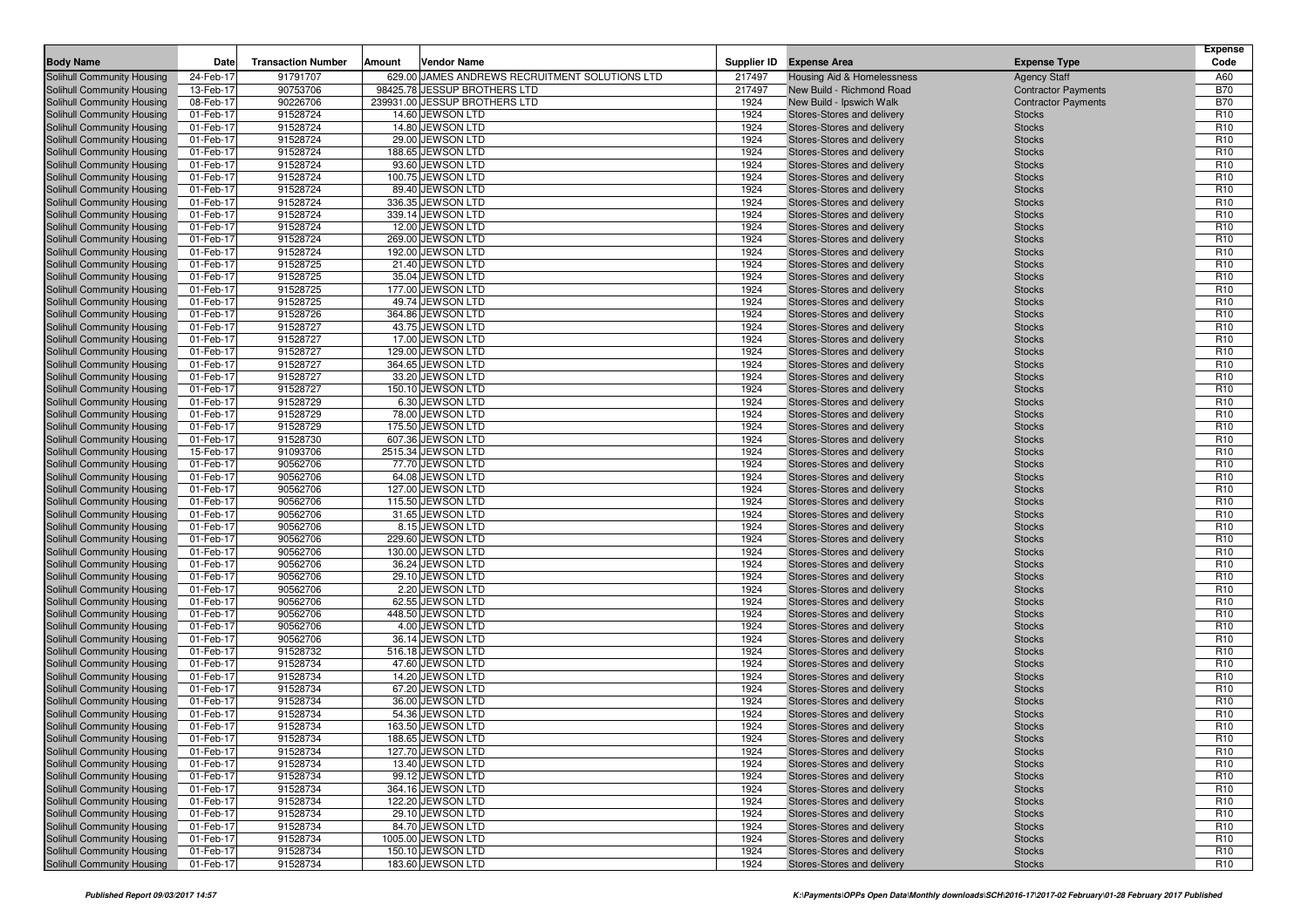| <b>Body Name</b>                                         | Date                   | <b>Transaction Number</b> | Amount | <b>Vendor Name</b>                    |              | Supplier ID Expense Area                                 | <b>Expense Type</b>            | <b>Expense</b><br>Code             |
|----------------------------------------------------------|------------------------|---------------------------|--------|---------------------------------------|--------------|----------------------------------------------------------|--------------------------------|------------------------------------|
| Solihull Community Housing                               | 01-Feb-17              | 91528734                  |        | 23.60 JEWSON LTD                      |              |                                                          |                                | R <sub>10</sub>                    |
| Solihull Community Housing                               | 01-Feb-17              | 91528734                  |        | 38.00 JEWSON LTD                      | 1924<br>1924 | Stores-Stores and delivery<br>Stores-Stores and delivery | <b>Stocks</b><br><b>Stocks</b> | R <sub>10</sub>                    |
| Solihull Community Housing                               | 01-Feb-17              | 91528734                  |        | 269.00 JEWSON LTD                     | 1924         | Stores-Stores and delivery                               | <b>Stocks</b>                  | R <sub>10</sub>                    |
| Solihull Community Housing                               | 01-Feb-17              | 91528734                  |        | 179.00 JEWSON LTD                     | 1924         | Stores-Stores and delivery                               | <b>Stocks</b>                  | R <sub>10</sub>                    |
| Solihull Community Housing                               | 01-Feb-17              | 91528735                  |        | 658.51 JEWSON LTD                     | 1924         | Stores-Stores and delivery                               | <b>Stocks</b>                  | R <sub>10</sub>                    |
| Solihull Community Housing                               | 01-Feb-17              | 91528736                  |        | 6.50 JEWSON LTD                       | 1924         | Stores-Stores and delivery                               | <b>Stocks</b>                  | R <sub>10</sub>                    |
| <b>Solihull Community Housing</b>                        | 01-Feb-17              | 91528736                  |        | 209.40 JEWSON LTD                     | 1924         | Stores-Stores and delivery                               | <b>Stocks</b>                  | R <sub>10</sub>                    |
| Solihull Community Housing                               | 01-Feb-17              | 91528736                  |        | 49.50 JEWSON LTD                      | 1924         | Stores-Stores and delivery                               | <b>Stocks</b>                  | R <sub>10</sub>                    |
| Solihull Community Housing                               | 01-Feb-17              | 91528736                  |        | 562.50 JEWSON LTD                     | 1924         | Stores-Stores and delivery                               | <b>Stocks</b>                  | R <sub>10</sub>                    |
| <b>Solihull Community Housing</b>                        | 01-Feb-17              | 91528737                  |        | 334.01 JEWSON LTD                     | 1924         | Stores-Stores and delivery                               | <b>Stocks</b>                  | R <sub>10</sub>                    |
| Solihull Community Housing                               | 01-Feb-17              | 91528738                  |        | 351.00 JEWSON LTD                     | 1924         | Stores-Stores and delivery                               | <b>Stocks</b>                  | R <sub>10</sub>                    |
| Solihull Community Housing                               | 01-Feb-17              | 91528739                  |        | 64.08 JEWSON LTD                      | 1924         | Stores-Stores and delivery                               | <b>Stocks</b>                  | R <sub>10</sub>                    |
| Solihull Community Housing                               | 01-Feb-17              | 91528739                  |        | 41.25 JEWSON LTD                      | 1924         | Stores-Stores and delivery                               | <b>Stocks</b>                  | R <sub>10</sub>                    |
| Solihull Community Housing                               | 01-Feb-17              | 91528739                  |        | 20.08 JEWSON LTD                      | 1924         | Stores-Stores and delivery                               | <b>Stocks</b>                  | R <sub>10</sub>                    |
| Solihull Community Housing                               | 01-Feb-17              | 91528739                  |        | 90.00 JEWSON LTD                      | 1924         | Stores-Stores and delivery                               | <b>Stocks</b>                  | R <sub>10</sub>                    |
| Solihull Community Housing                               | 01-Feb-17              | 91528739                  |        | 25.20 JEWSON LTD                      | 1924         | Stores-Stores and delivery                               | <b>Stocks</b>                  | R <sub>10</sub>                    |
| Solihull Community Housing                               | 01-Feb-17              | 91528739                  |        | 11.00 JEWSON LTD                      | 1924         | Stores-Stores and delivery                               | <b>Stocks</b>                  | R <sub>10</sub>                    |
| Solihull Community Housing                               | 01-Feb-17              | 91528739                  |        | 393.30 JEWSON LTD                     | 1924         | Stores-Stores and delivery                               | <b>Stocks</b>                  | R <sub>10</sub>                    |
| Solihull Community Housing                               | 01-Feb-17              | 91528739                  |        | 126.00 JEWSON LTD                     | 1924         | Stores-Stores and delivery                               | <b>Stocks</b>                  | R <sub>10</sub>                    |
| Solihull Community Housing                               | 01-Feb-17              | 91528739                  |        | 163.62 JEWSON LTD                     | 1924         | Stores-Stores and delivery                               | <b>Stocks</b>                  | R <sub>10</sub>                    |
| Solihull Community Housing                               | 01-Feb-17              | 91528739                  |        | 27.00 JEWSON LTD                      | 1924         | Stores-Stores and delivery                               | <b>Stocks</b>                  | R <sub>10</sub>                    |
| Solihull Community Housing                               | 01-Feb-17              | 91528739                  |        | 31.60 JEWSON LTD                      | 1924         | Stores-Stores and delivery                               | <b>Stocks</b>                  | R <sub>10</sub>                    |
| Solihull Community Housing                               | 01-Feb-17              | 91528739                  |        | 180.12 JEWSON LTD                     | 1924         | Stores-Stores and delivery                               | <b>Stocks</b>                  | R <sub>10</sub>                    |
| Solihull Community Housing                               | 01-Feb-17              | 91528739                  |        | 47.50 JEWSON LTD                      | 1924         | Stores-Stores and delivery                               | <b>Stocks</b>                  | R <sub>10</sub>                    |
| Solihull Community Housing                               | 01-Feb-17              | 91528739                  |        | 28.26 JEWSON LTD                      | 1924         | Stores-Stores and delivery                               | <b>Stocks</b>                  | R <sub>10</sub>                    |
| Solihull Community Housing                               | 01-Feb-17              | 91528739                  |        | 10.00 JEWSON LTD                      | 1924         | Stores-Stores and delivery                               | <b>Stocks</b>                  | R <sub>10</sub>                    |
| Solihull Community Housing                               | 01-Feb-17              | 91528739                  |        | 150.10 JEWSON LTD                     | 1924         | Stores-Stores and delivery                               | <b>Stocks</b>                  | R <sub>10</sub>                    |
| Solihull Community Housing                               | 01-Feb-17              | 91528739                  |        | 160.00 JEWSON LTD                     | 1924         | Stores-Stores and delivery                               | <b>Stocks</b>                  | R <sub>10</sub>                    |
| Solihull Community Housing                               | 01-Feb-17              | 91528739                  |        | 62.55 JEWSON LTD                      | 1924         | Stores-Stores and delivery                               | <b>Stocks</b>                  | R <sub>10</sub>                    |
| Solihull Community Housing                               | 01-Feb-17              | 91528739                  |        | 256.20 JEWSON LTD                     | 1924         | Stores-Stores and delivery                               | <b>Stocks</b>                  | R <sub>10</sub>                    |
| Solihull Community Housing                               | 01-Feb-17              | 91528739                  |        | 21.60 JEWSON LTD                      | 1924         | Stores-Stores and delivery                               | <b>Stocks</b>                  | R <sub>10</sub>                    |
| Solihull Community Housing                               | 01-Feb-17              | 91528740                  |        | 252.72 JEWSON LTD                     | 1924         | Stores-Stores and delivery                               | <b>Stocks</b>                  | R <sub>10</sub>                    |
| Solihull Community Housing                               | 01-Feb-17              | 91528740                  |        | 18.24 JEWSON LTD                      | 1924         | Stores-Stores and delivery                               | <b>Stocks</b>                  | R <sub>10</sub>                    |
| Solihull Community Housing                               | 01-Feb-17              | 91528740                  |        | 3.90 JEWSON LTD                       | 1924         | Stores-Stores and delivery                               | <b>Stocks</b>                  | R <sub>10</sub>                    |
| Solihull Community Housing                               | 01-Feb-17              | 90114725                  |        | 36.86 JEWSON LTD                      | 1924         | Stores-Stores and delivery                               | <b>Stocks</b>                  | R <sub>10</sub>                    |
| Solihull Community Housing                               | 01-Feb-17              | 90114725                  |        | 181.44 JEWSON LTD                     | 1924         | Stores-Stores and delivery                               | <b>Stocks</b>                  | R <sub>10</sub>                    |
| Solihull Community Housing<br>Solihull Community Housing | 01-Feb-17<br>01-Feb-17 | 90114725<br>90114726      |        | 26.00 JEWSON LTD<br>190.08 JEWSON LTD | 1924<br>1924 | Stores-Stores and delivery<br>Stores-Stores and delivery | <b>Stocks</b><br><b>Stocks</b> | R <sub>10</sub><br>R <sub>10</sub> |
| Solihull Community Housing                               | 01-Feb-17              | 90114726                  |        | 194.28 JEWSON LTD                     | 1924         | Stores-Stores and delivery                               | <b>Stocks</b>                  | R <sub>10</sub>                    |
| Solihull Community Housing                               | 01-Feb-17              | 90562707                  |        | 588.64 JEWSON LTD                     | 1924         | Stores-Stores and delivery                               | <b>Stocks</b>                  | R <sub>10</sub>                    |
| Solihull Community Housing                               | 01-Feb-17              | 90114728                  |        | 416.80 JEWSON LTD                     | 1924         | Stores-Stores and delivery                               | <b>Stocks</b>                  | R <sub>10</sub>                    |
| Solihull Community Housing                               | 01-Feb-17              | 90114730                  |        | 620.04 JEWSON LTD                     | 1924         | Stores-Stores and delivery                               | <b>Stocks</b>                  | R <sub>10</sub>                    |
| Solihull Community Housing                               | 01-Feb-17              | 90114730                  |        | 104.00 JEWSON LTD                     | 1924         | Stores-Stores and delivery                               | <b>Stocks</b>                  | R <sub>10</sub>                    |
| Solihull Community Housing                               | 01-Feb-17              | 90114730                  |        | 343.60 JEWSON LTD                     | 1924         | Stores-Stores and delivery                               | <b>Stocks</b>                  | R <sub>10</sub>                    |
| Solihull Community Housing                               | 01-Feb-17              | 90114730                  |        | 242.50 JEWSON LTD                     | 1924         | Stores-Stores and delivery                               | <b>Stocks</b>                  | R <sub>10</sub>                    |
| Solihull Community Housing                               | 01-Feb-17              | 90114730                  |        | 53.50 JEWSON LTD                      | 1924         | Stores-Stores and delivery                               | <b>Stocks</b>                  | R <sub>10</sub>                    |
| Solihull Community Housing                               | 01-Feb-17              | 90114730                  |        | 19.00 JEWSON LTD                      | 1924         | Stores-Stores and delivery                               | <b>Stocks</b>                  | R <sub>10</sub>                    |
| Solihull Community Housing                               | 01-Feb-17              | 90114730                  |        | 13.85 JEWSON LTD                      | 1924         | Stores-Stores and delivery                               | <b>Stocks</b>                  | R <sub>10</sub>                    |
| Solihull Community Housing                               | 01-Feb-17              | 90114733                  |        | 268.50 JEWSON LTD                     | 1924         | Stores-Stores and delivery                               | <b>Stocks</b>                  | R <sub>10</sub>                    |
| Solihull Community Housing                               | 01-Feb-17              | 90114733                  |        | 121.64 JEWSON LTD                     | 1924         | Stores-Stores and delivery                               | <b>Stocks</b>                  | R <sub>10</sub>                    |
| Solihull Community Housing                               | 01-Feb-17              | 90114733                  |        | 49.62 JEWSON LTD                      | 1924         | Stores-Stores and delivery                               | <b>Stocks</b>                  | R <sub>10</sub>                    |
| Solihull Community Housing                               | 01-Feb-17              | 90114734                  |        | 400.00 JEWSON LTD                     | 1924         | Stores-Stores and delivery                               | <b>Stocks</b>                  | R <sub>10</sub>                    |
| Solihull Community Housing                               | 01-Feb-17              | 90562708                  |        | -343.60 JEWSON LTD                    | 1924         | Stores-Stores and delivery                               | <b>Stocks</b>                  | R <sub>10</sub>                    |
| Solihull Community Housing                               | 01-Feb-17              | 90114736                  |        | 343.60 JEWSON LTD                     | 1924         | Stores-Stores and delivery                               | <b>Stocks</b>                  | R <sub>10</sub>                    |
| Solihull Community Housing                               | 01-Feb-17              | 90114738                  |        | 14.20 JEWSON LTD                      | 1924         | Stores-Stores and delivery                               | <b>Stocks</b>                  | R <sub>10</sub>                    |
| Solihull Community Housing                               | 01-Feb-17              | 90114738                  |        | 18.50 JEWSON LTD                      | 1924         | Stores-Stores and delivery                               | <b>Stocks</b>                  | R <sub>10</sub>                    |
| Solihull Community Housing                               | 01-Feb-17              | 90114738                  |        | 262.20 JEWSON LTD                     | 1924         | Stores-Stores and delivery                               | <b>Stocks</b>                  | R <sub>10</sub>                    |
| Solihull Community Housing                               | 01-Feb-17              | 90114738                  |        | 142.56 JEWSON LTD                     | 1924         | Stores-Stores and delivery                               | <b>Stocks</b>                  | R <sub>10</sub>                    |
| Solihull Community Housing                               | 01-Feb-17              | 90114738                  |        | 262.80 JEWSON LTD                     | 1924         | Stores-Stores and delivery                               | <b>Stocks</b>                  | R <sub>10</sub>                    |
| Solihull Community Housing                               | 01-Feb-17              | 90114738                  |        | 26.00 JEWSON LTD                      | 1924         | Stores-Stores and delivery                               | <b>Stocks</b>                  | R <sub>10</sub>                    |
| Solihull Community Housing                               | 01-Feb-17              | 90114738                  |        | 235.80 JEWSON LTD                     | 1924         | Stores-Stores and delivery                               | <b>Stocks</b>                  | R <sub>10</sub>                    |
| Solihull Community Housing<br>Solihull Community Housing | 01-Feb-17<br>01-Feb-17 | 90114741<br>90114743      |        | 401.47 JEWSON LTD<br>16.00 JEWSON LTD | 1924<br>1924 | Stores-Stores and delivery<br>Stores-Stores and delivery | <b>Stocks</b><br><b>Stocks</b> | R <sub>10</sub><br>R <sub>10</sub> |
| Solihull Community Housing                               | 01-Feb-17              | 90114743                  |        | 177.00 JEWSON LTD                     | 1924         | Stores-Stores and delivery                               | <b>Stocks</b>                  | R <sub>10</sub>                    |
|                                                          |                        |                           |        |                                       |              |                                                          |                                |                                    |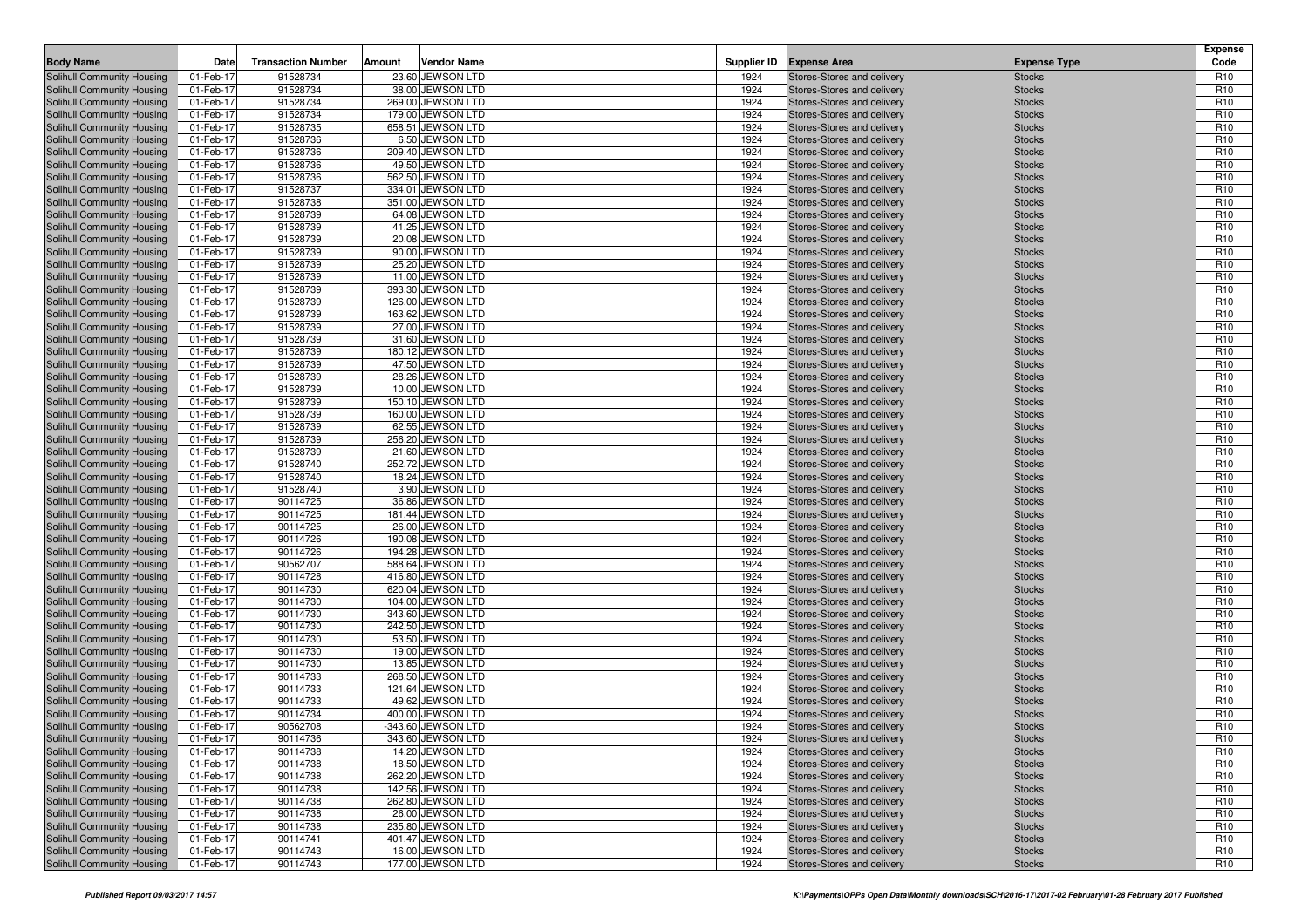| Supplier ID Expense Area<br><b>Solihull Community Housing</b><br>01-Feb-17<br>90114743<br>22.96 JEWSON LTD<br>Stores-Stores and delivery<br><b>Stocks</b><br>R <sub>10</sub><br>1924<br>90114745<br>210.00 JEWSON LTD<br>1924<br>R <sub>10</sub><br>Solihull Community Housing<br>01-Feb-17<br>Stores-Stores and delivery<br><b>Stocks</b><br>90562709<br>28.20 JEWSON LTD<br>1924<br>R <sub>10</sub><br>Solihull Community Housing<br>01-Feb-17<br>Stores-Stores and delivery<br><b>Stocks</b><br>90562709<br>28.00 JEWSON LTD<br>1924<br>Solihull Community Housing<br>01-Feb-17<br>Stores-Stores and delivery<br><b>Stocks</b><br>R <sub>10</sub><br>90562709<br>14.30 JEWSON LTD<br>1924<br>R <sub>10</sub><br>Solihull Community Housing<br>01-Feb-17<br>Stores-Stores and delivery<br><b>Stocks</b><br>11.00 JEWSON LTD<br>1924<br>R <sub>10</sub><br>Solihull Community Housing<br>01-Feb-17<br>90562709<br>Stores-Stores and delivery<br><b>Stocks</b><br>90562709<br>111.20 JEWSON LTD<br>1924<br>R <sub>10</sub><br>Solihull Community Housing<br>01-Feb-17<br>Stores-Stores and delivery<br><b>Stocks</b><br>90562709<br>1924<br>R <sub>10</sub><br>Solihull Community Housing<br>01-Feb-17<br>84.25 JEWSON LTD<br>Stores-Stores and delivery<br><b>Stocks</b><br>1924<br>R <sub>10</sub><br>Solihull Community Housing<br>01-Feb-17<br>90562709<br>254.00 JEWSON LTD<br>Stores-Stores and delivery<br><b>Stocks</b><br>90562709<br>418.00 JEWSON LTD<br>1924<br>R <sub>10</sub><br><b>Solihull Community Housing</b><br>01-Feb-17<br>Stores-Stores and delivery<br><b>Stocks</b><br>90562709<br>1924<br>R <sub>10</sub><br>Solihull Community Housing<br>01-Feb-17<br>35.04 JEWSON LTD<br>Stores-Stores and delivery<br><b>Stocks</b><br>90562709<br>62.55 JEWSON LTD<br>1924<br>R <sub>10</sub><br>Solihull Community Housing<br>01-Feb-17<br>Stores-Stores and delivery<br><b>Stocks</b><br>90562709<br>269.00 JEWSON LTD<br>1924<br>R <sub>10</sub><br>01-Feb-17<br>Stores-Stores and delivery<br><b>Stocks</b><br>Solihull Community Housing<br>1924<br>R <sub>10</sub><br>90562709<br>4.00 JEWSON LTD<br>Solihull Community Housing<br>01-Feb-17<br>Stores-Stores and delivery<br><b>Stocks</b><br>90562709<br>119.60 JEWSON LTD<br>1924<br>Solihull Community Housing<br>01-Feb-17<br>Stores-Stores and delivery<br><b>Stocks</b><br>R <sub>10</sub><br>90114747<br>285.00 JEWSON LTD<br>1924<br>R <sub>10</sub><br>Solihull Community Housing<br>01-Feb-17<br>Stores-Stores and delivery<br><b>Stocks</b><br>90114747<br>5.50 JEWSON LTD<br>1924<br>R <sub>10</sub><br>Solihull Community Housing<br>01-Feb-17<br>Stores-Stores and delivery<br><b>Stocks</b><br>90114747<br>1924<br>Solihull Community Housing<br>01-Feb-17<br>22.61 JEWSON LTD<br>Stores-Stores and delivery<br><b>Stocks</b><br>R <sub>10</sub><br>90114747<br>28.99 JEWSON LTD<br>1924<br>R <sub>10</sub><br>Solihull Community Housing<br>01-Feb-17<br>Stores-Stores and delivery<br><b>Stocks</b><br>90114748<br>1924<br>R <sub>10</sub><br>Solihull Community Housing<br>01-Feb-17<br>121.54 JEWSON LTD<br>Stores-Stores and delivery<br><b>Stocks</b><br>90114748<br>54.00 JEWSON LTD<br>1924<br>R <sub>10</sub><br>Solihull Community Housing<br>01-Feb-17<br>Stores-Stores and delivery<br><b>Stocks</b><br>90114748<br>46.62 JEWSON LTD<br>1924<br>R <sub>10</sub><br>01-Feb-17<br>Stores-Stores and delivery<br><b>Stocks</b><br>Solihull Community Housing<br>90114748<br>123.48 JEWSON LTD<br>1924<br>R <sub>10</sub><br>Solihull Community Housing<br>01-Feb-17<br>Stores-Stores and delivery<br><b>Stocks</b><br>459.90 JEWSON LTD<br>1924<br>R <sub>10</sub><br>Solihull Community Housing<br>01-Feb-17<br>90114748<br>Stores-Stores and delivery<br><b>Stocks</b><br>90114748<br>67.50 JEWSON LTD<br>1924<br>R <sub>10</sub><br>Solihull Community Housing<br>01-Feb-17<br>Stores-Stores and delivery<br><b>Stocks</b><br>90114753<br>4.14 JEWSON LTD<br>1924<br>R <sub>10</sub><br>Solihull Community Housing<br>01-Feb-17<br>Stores-Stores and delivery<br><b>Stocks</b><br>1924<br>R <sub>10</sub><br>Solihull Community Housing<br>01-Feb-17<br>90114753<br>393.30 JEWSON LTD<br><b>Stocks</b><br>Stores-Stores and delivery<br>90114753<br>91.00 JEWSON LTD<br>1924<br>R <sub>10</sub><br>Solihull Community Housing<br>01-Feb-17<br>Stores-Stores and delivery<br><b>Stocks</b><br>90114753<br>29.10 JEWSON LTD<br>1924<br>R <sub>10</sub><br>Solihull Community Housing<br>01-Feb-17<br>Stores-Stores and delivery<br><b>Stocks</b><br>1924<br>R <sub>10</sub><br>Solihull Community Housing<br>01-Feb-17<br>90114753<br>46.00 JEWSON LTD<br>Stores-Stores and delivery<br><b>Stocks</b><br>90114753<br>71.30 JEWSON LTD<br>1924<br>R <sub>10</sub><br>Solihull Community Housing<br>01-Feb-17<br>Stores-Stores and delivery<br><b>Stocks</b><br>01-Feb-17<br>90114753<br>269.00 JEWSON LTD<br>1924<br>R <sub>10</sub><br>Solihull Community Housing<br>Stores-Stores and delivery<br><b>Stocks</b><br>1924<br>R <sub>10</sub><br>Solihull Community Housing<br>01-Feb-17<br>90114753<br>22.10 JEWSON LTD<br>Stores-Stores and delivery<br><b>Stocks</b><br>90114753<br>304.60 JEWSON LTD<br>1924<br>R <sub>10</sub><br>Solihull Community Housing<br>01-Feb-17<br>Stores-Stores and delivery<br><b>Stocks</b><br>90114753<br>126.20 JEWSON LTD<br>1924<br>R <sub>10</sub><br>Solihull Community Housing<br>01-Feb-17<br>Stores-Stores and delivery<br><b>Stocks</b><br>1924<br>R <sub>10</sub><br>01-Feb-17<br>90114753<br>35.20 JEWSON LTD<br><b>Stocks</b><br>Solihull Community Housing<br>Stores-Stores and delivery<br>90114753<br>137.80 JEWSON LTD<br>1924<br>R <sub>10</sub><br>Solihull Community Housing<br>01-Feb-17<br>Stores-Stores and delivery<br><b>Stocks</b><br>90114754<br>443.44 JEWSON LTD<br>1924<br>R <sub>10</sub><br>Solihull Community Housing<br>01-Feb-17<br>Stores-Stores and delivery<br><b>Stocks</b><br>90114756<br>1924<br>Solihull Community Housing<br>01-Feb-17<br>92.16 JEWSON LTD<br>Stores-Stores and delivery<br><b>Stocks</b><br>R <sub>10</sub><br>90114756<br>504.00 JEWSON LTD<br>1924<br>Solihull Community Housing<br>01-Feb-17<br>Stores-Stores and delivery<br><b>Stocks</b><br>R <sub>10</sub><br>90114757<br>310.02 JEWSON LTD<br>1924<br>R <sub>10</sub><br>Solihull Community Housing<br>01-Feb-17<br>Stores-Stores and delivery<br><b>Stocks</b><br>90114757<br>1924<br>R <sub>10</sub><br>Solihull Community Housing<br>01-Feb-17<br>5.40 JEWSON LTD<br>Stores-Stores and delivery<br><b>Stocks</b><br>90114757<br>57.00 JEWSON LTD<br>1924<br>R <sub>10</sub><br>Solihull Community Housing<br>01-Feb-17<br>Stores-Stores and delivery<br><b>Stocks</b><br>90114757<br>176.10 JEWSON LTD<br>1924<br>R <sub>10</sub><br>Solihull Community Housing<br>01-Feb-17<br>Stores-Stores and delivery<br><b>Stocks</b><br>90114757<br>1924<br>R <sub>10</sub><br>Solihull Community Housing<br>01-Feb-17<br>35.60 JEWSON LTD<br>Stores-Stores and delivery<br><b>Stocks</b><br>90114757<br>102.90 JEWSON LTD<br>1924<br>R <sub>10</sub><br>Solihull Community Housing<br>01-Feb-17<br>Stores-Stores and delivery<br><b>Stocks</b><br>90114757<br>171.90 JEWSON LTD<br>1924<br>R <sub>10</sub><br>Solihull Community Housing<br>01-Feb-17<br>Stores-Stores and delivery<br><b>Stocks</b><br>90114757<br>298.00 JEWSON LTD<br>1924<br>R <sub>10</sub><br>Solihull Community Housing<br>01-Feb-17<br>Stores-Stores and delivery<br><b>Stocks</b><br>90114757<br>13.75 JEWSON LTD<br>1924<br>R <sub>10</sub><br>Solihull Community Housing<br>01-Feb-17<br>Stores-Stores and delivery<br><b>Stocks</b><br>33.60 JEWSON LTD<br>1924<br>R <sub>10</sub><br>Solihull Community Housing<br>01-Feb-17<br>90114757<br>Stores-Stores and delivery<br><b>Stocks</b><br>90114760<br>1494.40 JEWSON LTD<br>1924<br>Solihull Community Housing<br>02-Feb-17<br>Stores-Stores and delivery<br><b>Stocks</b><br>R <sub>10</sub><br>R <sub>10</sub><br>90114760<br>55.00 JEWSON LTD<br>1924<br><b>Stocks</b><br>Solihull Community Housing<br>02-Feb-17<br>Stores-Stores and delivery<br>309.32 JEWSON LTD<br>1924<br>R <sub>10</sub><br>Solihull Community Housing<br>02-Feb-17<br>90114762<br>Stores-Stores and delivery<br><b>Stocks</b><br>Solihull Community Housing<br>02-Feb-17<br>90114762<br>24.60 JEWSON LTD<br>1924<br>Stores-Stores and delivery<br>R <sub>10</sub><br><b>Stocks</b><br>Solihull Community Housing<br>90114762<br>494.32 JEWSON LTD<br>1924<br>R <sub>10</sub><br>02-Feb-17<br>Stores-Stores and delivery<br><b>Stocks</b><br>Solihull Community Housing<br>02-Feb-17<br>90114762<br>255.00 JEWSON LTD<br>1924<br>Stores-Stores and delivery<br><b>Stocks</b><br>R <sub>10</sub><br>Solihull Community Housing<br>02-Feb-17<br>90114762<br>80.80 JEWSON LTD<br>1924<br>Stores-Stores and delivery<br><b>Stocks</b><br>R <sub>10</sub><br>Solihull Community Housing<br>1924<br>R <sub>10</sub><br>02-Feb-17<br>90114762<br>26.55 JEWSON LTD<br>Stores-Stores and delivery<br><b>Stocks</b><br>Solihull Community Housing<br>90114762<br>150.10 JEWSON LTD<br>1924<br>02-Feb-17<br>Stores-Stores and delivery<br><b>Stocks</b><br>R <sub>10</sub><br>90114762<br>160.00 JEWSON LTD<br>Solihull Community Housing<br>02-Feb-17<br>1924<br>Stores-Stores and delivery<br><b>Stocks</b><br>R <sub>10</sub><br>Solihull Community Housing<br>90114762<br>96.00 JEWSON LTD<br>1924<br>R <sub>10</sub><br>02-Feb-17<br>Stores-Stores and delivery<br><b>Stocks</b><br>Solihull Community Housing<br>90114762<br>68.00 JEWSON LTD<br>1924<br>02-Feb-17<br>Stores-Stores and delivery<br><b>Stocks</b><br>R <sub>10</sub><br>90114762<br>52.70 JEWSON LTD<br>1924<br>Solihull Community Housing<br>02-Feb-17<br>Stores-Stores and delivery<br><b>Stocks</b><br>R <sub>10</sub><br>515.73 JEWSON LTD | <b>Body Name</b>           | Date      | <b>Transaction Number</b> | Amount | <b>Vendor Name</b> |      |                            | <b>Expense Type</b> | <b>Expense</b><br>Code |
|-----------------------------------------------------------------------------------------------------------------------------------------------------------------------------------------------------------------------------------------------------------------------------------------------------------------------------------------------------------------------------------------------------------------------------------------------------------------------------------------------------------------------------------------------------------------------------------------------------------------------------------------------------------------------------------------------------------------------------------------------------------------------------------------------------------------------------------------------------------------------------------------------------------------------------------------------------------------------------------------------------------------------------------------------------------------------------------------------------------------------------------------------------------------------------------------------------------------------------------------------------------------------------------------------------------------------------------------------------------------------------------------------------------------------------------------------------------------------------------------------------------------------------------------------------------------------------------------------------------------------------------------------------------------------------------------------------------------------------------------------------------------------------------------------------------------------------------------------------------------------------------------------------------------------------------------------------------------------------------------------------------------------------------------------------------------------------------------------------------------------------------------------------------------------------------------------------------------------------------------------------------------------------------------------------------------------------------------------------------------------------------------------------------------------------------------------------------------------------------------------------------------------------------------------------------------------------------------------------------------------------------------------------------------------------------------------------------------------------------------------------------------------------------------------------------------------------------------------------------------------------------------------------------------------------------------------------------------------------------------------------------------------------------------------------------------------------------------------------------------------------------------------------------------------------------------------------------------------------------------------------------------------------------------------------------------------------------------------------------------------------------------------------------------------------------------------------------------------------------------------------------------------------------------------------------------------------------------------------------------------------------------------------------------------------------------------------------------------------------------------------------------------------------------------------------------------------------------------------------------------------------------------------------------------------------------------------------------------------------------------------------------------------------------------------------------------------------------------------------------------------------------------------------------------------------------------------------------------------------------------------------------------------------------------------------------------------------------------------------------------------------------------------------------------------------------------------------------------------------------------------------------------------------------------------------------------------------------------------------------------------------------------------------------------------------------------------------------------------------------------------------------------------------------------------------------------------------------------------------------------------------------------------------------------------------------------------------------------------------------------------------------------------------------------------------------------------------------------------------------------------------------------------------------------------------------------------------------------------------------------------------------------------------------------------------------------------------------------------------------------------------------------------------------------------------------------------------------------------------------------------------------------------------------------------------------------------------------------------------------------------------------------------------------------------------------------------------------------------------------------------------------------------------------------------------------------------------------------------------------------------------------------------------------------------------------------------------------------------------------------------------------------------------------------------------------------------------------------------------------------------------------------------------------------------------------------------------------------------------------------------------------------------------------------------------------------------------------------------------------------------------------------------------------------------------------------------------------------------------------------------------------------------------------------------------------------------------------------------------------------------------------------------------------------------------------------------------------------------------------------------------------------------------------------------------------------------------------------------------------------------------------------------------------------------------------------------------------------------------------------------------------------------------------------------------------------------------------------------------------------------------------------------------------------------------------------------------------------------------------------------------------------------------------------------------------------------------------------------------------------------------------------------------------------------------------------------------------------------------------------------------------------------------------------------------------------------------------------------------------------------------------------------------------------------------------------------------------------------------------------------------------------------------------------------------------------------------------------------------------------------------------------------------------------------------------------------------------------------------------------------------------------------------------------------------------------------------------------------------------------------------------------------------------------------------------------------------------------------------------------------------------------------------------------------------------------------------------------------------------------------------------------------------------------------------------------------------------------------------------------------------------------------------------------------------------------------------------------------------------------------------------------------------------------------------------------------------------------------------------------------------------------------------------------------------------------------------------------------------------------------------------------------------------------------------------------------------------------------------------------------------------------------------------------------------------------------------------------------------------------------------------------------------------------------------------------------------------------------------------------------------------------------------------------------------------------------------------------------------------------------------------------------------------------------------------------------------------------------------------------------------------------------------------------------------------------------------------------------------------------------------------------------------------------------------------------------------------------------------------------------------------------------------------------------------------------------------------------------------------|----------------------------|-----------|---------------------------|--------|--------------------|------|----------------------------|---------------------|------------------------|
|                                                                                                                                                                                                                                                                                                                                                                                                                                                                                                                                                                                                                                                                                                                                                                                                                                                                                                                                                                                                                                                                                                                                                                                                                                                                                                                                                                                                                                                                                                                                                                                                                                                                                                                                                                                                                                                                                                                                                                                                                                                                                                                                                                                                                                                                                                                                                                                                                                                                                                                                                                                                                                                                                                                                                                                                                                                                                                                                                                                                                                                                                                                                                                                                                                                                                                                                                                                                                                                                                                                                                                                                                                                                                                                                                                                                                                                                                                                                                                                                                                                                                                                                                                                                                                                                                                                                                                                                                                                                                                                                                                                                                                                                                                                                                                                                                                                                                                                                                                                                                                                                                                                                                                                                                                                                                                                                                                                                                                                                                                                                                                                                                                                                                                                                                                                                                                                                                                                                                                                                                                                                                                                                                                                                                                                                                                                                                                                                                                                                                                                                                                                                                                                                                                                                                                                                                                                                                                                                                                                                                                                                                                                                                                                                                                                                                                                                                                                                                                                                                                                                                                                                                                                                                                                                                                                                                                                                                                                                                                                                                                                                                                                                                                                                                                                                                                                                                                                                                                                                                                                                                                                                                                                                                                                                                                                                                                                                                                                                                                                                                                                                                                                                                                                                                                                                                                                                                                                                                                                                                                                                                                                                                                                                                                                                                                                                                                                                 |                            |           |                           |        |                    |      |                            |                     |                        |
|                                                                                                                                                                                                                                                                                                                                                                                                                                                                                                                                                                                                                                                                                                                                                                                                                                                                                                                                                                                                                                                                                                                                                                                                                                                                                                                                                                                                                                                                                                                                                                                                                                                                                                                                                                                                                                                                                                                                                                                                                                                                                                                                                                                                                                                                                                                                                                                                                                                                                                                                                                                                                                                                                                                                                                                                                                                                                                                                                                                                                                                                                                                                                                                                                                                                                                                                                                                                                                                                                                                                                                                                                                                                                                                                                                                                                                                                                                                                                                                                                                                                                                                                                                                                                                                                                                                                                                                                                                                                                                                                                                                                                                                                                                                                                                                                                                                                                                                                                                                                                                                                                                                                                                                                                                                                                                                                                                                                                                                                                                                                                                                                                                                                                                                                                                                                                                                                                                                                                                                                                                                                                                                                                                                                                                                                                                                                                                                                                                                                                                                                                                                                                                                                                                                                                                                                                                                                                                                                                                                                                                                                                                                                                                                                                                                                                                                                                                                                                                                                                                                                                                                                                                                                                                                                                                                                                                                                                                                                                                                                                                                                                                                                                                                                                                                                                                                                                                                                                                                                                                                                                                                                                                                                                                                                                                                                                                                                                                                                                                                                                                                                                                                                                                                                                                                                                                                                                                                                                                                                                                                                                                                                                                                                                                                                                                                                                                                                 |                            |           |                           |        |                    |      |                            |                     |                        |
|                                                                                                                                                                                                                                                                                                                                                                                                                                                                                                                                                                                                                                                                                                                                                                                                                                                                                                                                                                                                                                                                                                                                                                                                                                                                                                                                                                                                                                                                                                                                                                                                                                                                                                                                                                                                                                                                                                                                                                                                                                                                                                                                                                                                                                                                                                                                                                                                                                                                                                                                                                                                                                                                                                                                                                                                                                                                                                                                                                                                                                                                                                                                                                                                                                                                                                                                                                                                                                                                                                                                                                                                                                                                                                                                                                                                                                                                                                                                                                                                                                                                                                                                                                                                                                                                                                                                                                                                                                                                                                                                                                                                                                                                                                                                                                                                                                                                                                                                                                                                                                                                                                                                                                                                                                                                                                                                                                                                                                                                                                                                                                                                                                                                                                                                                                                                                                                                                                                                                                                                                                                                                                                                                                                                                                                                                                                                                                                                                                                                                                                                                                                                                                                                                                                                                                                                                                                                                                                                                                                                                                                                                                                                                                                                                                                                                                                                                                                                                                                                                                                                                                                                                                                                                                                                                                                                                                                                                                                                                                                                                                                                                                                                                                                                                                                                                                                                                                                                                                                                                                                                                                                                                                                                                                                                                                                                                                                                                                                                                                                                                                                                                                                                                                                                                                                                                                                                                                                                                                                                                                                                                                                                                                                                                                                                                                                                                                                                 |                            |           |                           |        |                    |      |                            |                     |                        |
|                                                                                                                                                                                                                                                                                                                                                                                                                                                                                                                                                                                                                                                                                                                                                                                                                                                                                                                                                                                                                                                                                                                                                                                                                                                                                                                                                                                                                                                                                                                                                                                                                                                                                                                                                                                                                                                                                                                                                                                                                                                                                                                                                                                                                                                                                                                                                                                                                                                                                                                                                                                                                                                                                                                                                                                                                                                                                                                                                                                                                                                                                                                                                                                                                                                                                                                                                                                                                                                                                                                                                                                                                                                                                                                                                                                                                                                                                                                                                                                                                                                                                                                                                                                                                                                                                                                                                                                                                                                                                                                                                                                                                                                                                                                                                                                                                                                                                                                                                                                                                                                                                                                                                                                                                                                                                                                                                                                                                                                                                                                                                                                                                                                                                                                                                                                                                                                                                                                                                                                                                                                                                                                                                                                                                                                                                                                                                                                                                                                                                                                                                                                                                                                                                                                                                                                                                                                                                                                                                                                                                                                                                                                                                                                                                                                                                                                                                                                                                                                                                                                                                                                                                                                                                                                                                                                                                                                                                                                                                                                                                                                                                                                                                                                                                                                                                                                                                                                                                                                                                                                                                                                                                                                                                                                                                                                                                                                                                                                                                                                                                                                                                                                                                                                                                                                                                                                                                                                                                                                                                                                                                                                                                                                                                                                                                                                                                                                                 |                            |           |                           |        |                    |      |                            |                     |                        |
|                                                                                                                                                                                                                                                                                                                                                                                                                                                                                                                                                                                                                                                                                                                                                                                                                                                                                                                                                                                                                                                                                                                                                                                                                                                                                                                                                                                                                                                                                                                                                                                                                                                                                                                                                                                                                                                                                                                                                                                                                                                                                                                                                                                                                                                                                                                                                                                                                                                                                                                                                                                                                                                                                                                                                                                                                                                                                                                                                                                                                                                                                                                                                                                                                                                                                                                                                                                                                                                                                                                                                                                                                                                                                                                                                                                                                                                                                                                                                                                                                                                                                                                                                                                                                                                                                                                                                                                                                                                                                                                                                                                                                                                                                                                                                                                                                                                                                                                                                                                                                                                                                                                                                                                                                                                                                                                                                                                                                                                                                                                                                                                                                                                                                                                                                                                                                                                                                                                                                                                                                                                                                                                                                                                                                                                                                                                                                                                                                                                                                                                                                                                                                                                                                                                                                                                                                                                                                                                                                                                                                                                                                                                                                                                                                                                                                                                                                                                                                                                                                                                                                                                                                                                                                                                                                                                                                                                                                                                                                                                                                                                                                                                                                                                                                                                                                                                                                                                                                                                                                                                                                                                                                                                                                                                                                                                                                                                                                                                                                                                                                                                                                                                                                                                                                                                                                                                                                                                                                                                                                                                                                                                                                                                                                                                                                                                                                                                                 |                            |           |                           |        |                    |      |                            |                     |                        |
|                                                                                                                                                                                                                                                                                                                                                                                                                                                                                                                                                                                                                                                                                                                                                                                                                                                                                                                                                                                                                                                                                                                                                                                                                                                                                                                                                                                                                                                                                                                                                                                                                                                                                                                                                                                                                                                                                                                                                                                                                                                                                                                                                                                                                                                                                                                                                                                                                                                                                                                                                                                                                                                                                                                                                                                                                                                                                                                                                                                                                                                                                                                                                                                                                                                                                                                                                                                                                                                                                                                                                                                                                                                                                                                                                                                                                                                                                                                                                                                                                                                                                                                                                                                                                                                                                                                                                                                                                                                                                                                                                                                                                                                                                                                                                                                                                                                                                                                                                                                                                                                                                                                                                                                                                                                                                                                                                                                                                                                                                                                                                                                                                                                                                                                                                                                                                                                                                                                                                                                                                                                                                                                                                                                                                                                                                                                                                                                                                                                                                                                                                                                                                                                                                                                                                                                                                                                                                                                                                                                                                                                                                                                                                                                                                                                                                                                                                                                                                                                                                                                                                                                                                                                                                                                                                                                                                                                                                                                                                                                                                                                                                                                                                                                                                                                                                                                                                                                                                                                                                                                                                                                                                                                                                                                                                                                                                                                                                                                                                                                                                                                                                                                                                                                                                                                                                                                                                                                                                                                                                                                                                                                                                                                                                                                                                                                                                                                                 |                            |           |                           |        |                    |      |                            |                     |                        |
|                                                                                                                                                                                                                                                                                                                                                                                                                                                                                                                                                                                                                                                                                                                                                                                                                                                                                                                                                                                                                                                                                                                                                                                                                                                                                                                                                                                                                                                                                                                                                                                                                                                                                                                                                                                                                                                                                                                                                                                                                                                                                                                                                                                                                                                                                                                                                                                                                                                                                                                                                                                                                                                                                                                                                                                                                                                                                                                                                                                                                                                                                                                                                                                                                                                                                                                                                                                                                                                                                                                                                                                                                                                                                                                                                                                                                                                                                                                                                                                                                                                                                                                                                                                                                                                                                                                                                                                                                                                                                                                                                                                                                                                                                                                                                                                                                                                                                                                                                                                                                                                                                                                                                                                                                                                                                                                                                                                                                                                                                                                                                                                                                                                                                                                                                                                                                                                                                                                                                                                                                                                                                                                                                                                                                                                                                                                                                                                                                                                                                                                                                                                                                                                                                                                                                                                                                                                                                                                                                                                                                                                                                                                                                                                                                                                                                                                                                                                                                                                                                                                                                                                                                                                                                                                                                                                                                                                                                                                                                                                                                                                                                                                                                                                                                                                                                                                                                                                                                                                                                                                                                                                                                                                                                                                                                                                                                                                                                                                                                                                                                                                                                                                                                                                                                                                                                                                                                                                                                                                                                                                                                                                                                                                                                                                                                                                                                                                                 |                            |           |                           |        |                    |      |                            |                     |                        |
|                                                                                                                                                                                                                                                                                                                                                                                                                                                                                                                                                                                                                                                                                                                                                                                                                                                                                                                                                                                                                                                                                                                                                                                                                                                                                                                                                                                                                                                                                                                                                                                                                                                                                                                                                                                                                                                                                                                                                                                                                                                                                                                                                                                                                                                                                                                                                                                                                                                                                                                                                                                                                                                                                                                                                                                                                                                                                                                                                                                                                                                                                                                                                                                                                                                                                                                                                                                                                                                                                                                                                                                                                                                                                                                                                                                                                                                                                                                                                                                                                                                                                                                                                                                                                                                                                                                                                                                                                                                                                                                                                                                                                                                                                                                                                                                                                                                                                                                                                                                                                                                                                                                                                                                                                                                                                                                                                                                                                                                                                                                                                                                                                                                                                                                                                                                                                                                                                                                                                                                                                                                                                                                                                                                                                                                                                                                                                                                                                                                                                                                                                                                                                                                                                                                                                                                                                                                                                                                                                                                                                                                                                                                                                                                                                                                                                                                                                                                                                                                                                                                                                                                                                                                                                                                                                                                                                                                                                                                                                                                                                                                                                                                                                                                                                                                                                                                                                                                                                                                                                                                                                                                                                                                                                                                                                                                                                                                                                                                                                                                                                                                                                                                                                                                                                                                                                                                                                                                                                                                                                                                                                                                                                                                                                                                                                                                                                                                                 |                            |           |                           |        |                    |      |                            |                     |                        |
|                                                                                                                                                                                                                                                                                                                                                                                                                                                                                                                                                                                                                                                                                                                                                                                                                                                                                                                                                                                                                                                                                                                                                                                                                                                                                                                                                                                                                                                                                                                                                                                                                                                                                                                                                                                                                                                                                                                                                                                                                                                                                                                                                                                                                                                                                                                                                                                                                                                                                                                                                                                                                                                                                                                                                                                                                                                                                                                                                                                                                                                                                                                                                                                                                                                                                                                                                                                                                                                                                                                                                                                                                                                                                                                                                                                                                                                                                                                                                                                                                                                                                                                                                                                                                                                                                                                                                                                                                                                                                                                                                                                                                                                                                                                                                                                                                                                                                                                                                                                                                                                                                                                                                                                                                                                                                                                                                                                                                                                                                                                                                                                                                                                                                                                                                                                                                                                                                                                                                                                                                                                                                                                                                                                                                                                                                                                                                                                                                                                                                                                                                                                                                                                                                                                                                                                                                                                                                                                                                                                                                                                                                                                                                                                                                                                                                                                                                                                                                                                                                                                                                                                                                                                                                                                                                                                                                                                                                                                                                                                                                                                                                                                                                                                                                                                                                                                                                                                                                                                                                                                                                                                                                                                                                                                                                                                                                                                                                                                                                                                                                                                                                                                                                                                                                                                                                                                                                                                                                                                                                                                                                                                                                                                                                                                                                                                                                                                                 |                            |           |                           |        |                    |      |                            |                     |                        |
|                                                                                                                                                                                                                                                                                                                                                                                                                                                                                                                                                                                                                                                                                                                                                                                                                                                                                                                                                                                                                                                                                                                                                                                                                                                                                                                                                                                                                                                                                                                                                                                                                                                                                                                                                                                                                                                                                                                                                                                                                                                                                                                                                                                                                                                                                                                                                                                                                                                                                                                                                                                                                                                                                                                                                                                                                                                                                                                                                                                                                                                                                                                                                                                                                                                                                                                                                                                                                                                                                                                                                                                                                                                                                                                                                                                                                                                                                                                                                                                                                                                                                                                                                                                                                                                                                                                                                                                                                                                                                                                                                                                                                                                                                                                                                                                                                                                                                                                                                                                                                                                                                                                                                                                                                                                                                                                                                                                                                                                                                                                                                                                                                                                                                                                                                                                                                                                                                                                                                                                                                                                                                                                                                                                                                                                                                                                                                                                                                                                                                                                                                                                                                                                                                                                                                                                                                                                                                                                                                                                                                                                                                                                                                                                                                                                                                                                                                                                                                                                                                                                                                                                                                                                                                                                                                                                                                                                                                                                                                                                                                                                                                                                                                                                                                                                                                                                                                                                                                                                                                                                                                                                                                                                                                                                                                                                                                                                                                                                                                                                                                                                                                                                                                                                                                                                                                                                                                                                                                                                                                                                                                                                                                                                                                                                                                                                                                                                                 |                            |           |                           |        |                    |      |                            |                     |                        |
|                                                                                                                                                                                                                                                                                                                                                                                                                                                                                                                                                                                                                                                                                                                                                                                                                                                                                                                                                                                                                                                                                                                                                                                                                                                                                                                                                                                                                                                                                                                                                                                                                                                                                                                                                                                                                                                                                                                                                                                                                                                                                                                                                                                                                                                                                                                                                                                                                                                                                                                                                                                                                                                                                                                                                                                                                                                                                                                                                                                                                                                                                                                                                                                                                                                                                                                                                                                                                                                                                                                                                                                                                                                                                                                                                                                                                                                                                                                                                                                                                                                                                                                                                                                                                                                                                                                                                                                                                                                                                                                                                                                                                                                                                                                                                                                                                                                                                                                                                                                                                                                                                                                                                                                                                                                                                                                                                                                                                                                                                                                                                                                                                                                                                                                                                                                                                                                                                                                                                                                                                                                                                                                                                                                                                                                                                                                                                                                                                                                                                                                                                                                                                                                                                                                                                                                                                                                                                                                                                                                                                                                                                                                                                                                                                                                                                                                                                                                                                                                                                                                                                                                                                                                                                                                                                                                                                                                                                                                                                                                                                                                                                                                                                                                                                                                                                                                                                                                                                                                                                                                                                                                                                                                                                                                                                                                                                                                                                                                                                                                                                                                                                                                                                                                                                                                                                                                                                                                                                                                                                                                                                                                                                                                                                                                                                                                                                                                                 |                            |           |                           |        |                    |      |                            |                     |                        |
|                                                                                                                                                                                                                                                                                                                                                                                                                                                                                                                                                                                                                                                                                                                                                                                                                                                                                                                                                                                                                                                                                                                                                                                                                                                                                                                                                                                                                                                                                                                                                                                                                                                                                                                                                                                                                                                                                                                                                                                                                                                                                                                                                                                                                                                                                                                                                                                                                                                                                                                                                                                                                                                                                                                                                                                                                                                                                                                                                                                                                                                                                                                                                                                                                                                                                                                                                                                                                                                                                                                                                                                                                                                                                                                                                                                                                                                                                                                                                                                                                                                                                                                                                                                                                                                                                                                                                                                                                                                                                                                                                                                                                                                                                                                                                                                                                                                                                                                                                                                                                                                                                                                                                                                                                                                                                                                                                                                                                                                                                                                                                                                                                                                                                                                                                                                                                                                                                                                                                                                                                                                                                                                                                                                                                                                                                                                                                                                                                                                                                                                                                                                                                                                                                                                                                                                                                                                                                                                                                                                                                                                                                                                                                                                                                                                                                                                                                                                                                                                                                                                                                                                                                                                                                                                                                                                                                                                                                                                                                                                                                                                                                                                                                                                                                                                                                                                                                                                                                                                                                                                                                                                                                                                                                                                                                                                                                                                                                                                                                                                                                                                                                                                                                                                                                                                                                                                                                                                                                                                                                                                                                                                                                                                                                                                                                                                                                                                                 |                            |           |                           |        |                    |      |                            |                     |                        |
|                                                                                                                                                                                                                                                                                                                                                                                                                                                                                                                                                                                                                                                                                                                                                                                                                                                                                                                                                                                                                                                                                                                                                                                                                                                                                                                                                                                                                                                                                                                                                                                                                                                                                                                                                                                                                                                                                                                                                                                                                                                                                                                                                                                                                                                                                                                                                                                                                                                                                                                                                                                                                                                                                                                                                                                                                                                                                                                                                                                                                                                                                                                                                                                                                                                                                                                                                                                                                                                                                                                                                                                                                                                                                                                                                                                                                                                                                                                                                                                                                                                                                                                                                                                                                                                                                                                                                                                                                                                                                                                                                                                                                                                                                                                                                                                                                                                                                                                                                                                                                                                                                                                                                                                                                                                                                                                                                                                                                                                                                                                                                                                                                                                                                                                                                                                                                                                                                                                                                                                                                                                                                                                                                                                                                                                                                                                                                                                                                                                                                                                                                                                                                                                                                                                                                                                                                                                                                                                                                                                                                                                                                                                                                                                                                                                                                                                                                                                                                                                                                                                                                                                                                                                                                                                                                                                                                                                                                                                                                                                                                                                                                                                                                                                                                                                                                                                                                                                                                                                                                                                                                                                                                                                                                                                                                                                                                                                                                                                                                                                                                                                                                                                                                                                                                                                                                                                                                                                                                                                                                                                                                                                                                                                                                                                                                                                                                                                                 |                            |           |                           |        |                    |      |                            |                     |                        |
|                                                                                                                                                                                                                                                                                                                                                                                                                                                                                                                                                                                                                                                                                                                                                                                                                                                                                                                                                                                                                                                                                                                                                                                                                                                                                                                                                                                                                                                                                                                                                                                                                                                                                                                                                                                                                                                                                                                                                                                                                                                                                                                                                                                                                                                                                                                                                                                                                                                                                                                                                                                                                                                                                                                                                                                                                                                                                                                                                                                                                                                                                                                                                                                                                                                                                                                                                                                                                                                                                                                                                                                                                                                                                                                                                                                                                                                                                                                                                                                                                                                                                                                                                                                                                                                                                                                                                                                                                                                                                                                                                                                                                                                                                                                                                                                                                                                                                                                                                                                                                                                                                                                                                                                                                                                                                                                                                                                                                                                                                                                                                                                                                                                                                                                                                                                                                                                                                                                                                                                                                                                                                                                                                                                                                                                                                                                                                                                                                                                                                                                                                                                                                                                                                                                                                                                                                                                                                                                                                                                                                                                                                                                                                                                                                                                                                                                                                                                                                                                                                                                                                                                                                                                                                                                                                                                                                                                                                                                                                                                                                                                                                                                                                                                                                                                                                                                                                                                                                                                                                                                                                                                                                                                                                                                                                                                                                                                                                                                                                                                                                                                                                                                                                                                                                                                                                                                                                                                                                                                                                                                                                                                                                                                                                                                                                                                                                                                                 |                            |           |                           |        |                    |      |                            |                     |                        |
|                                                                                                                                                                                                                                                                                                                                                                                                                                                                                                                                                                                                                                                                                                                                                                                                                                                                                                                                                                                                                                                                                                                                                                                                                                                                                                                                                                                                                                                                                                                                                                                                                                                                                                                                                                                                                                                                                                                                                                                                                                                                                                                                                                                                                                                                                                                                                                                                                                                                                                                                                                                                                                                                                                                                                                                                                                                                                                                                                                                                                                                                                                                                                                                                                                                                                                                                                                                                                                                                                                                                                                                                                                                                                                                                                                                                                                                                                                                                                                                                                                                                                                                                                                                                                                                                                                                                                                                                                                                                                                                                                                                                                                                                                                                                                                                                                                                                                                                                                                                                                                                                                                                                                                                                                                                                                                                                                                                                                                                                                                                                                                                                                                                                                                                                                                                                                                                                                                                                                                                                                                                                                                                                                                                                                                                                                                                                                                                                                                                                                                                                                                                                                                                                                                                                                                                                                                                                                                                                                                                                                                                                                                                                                                                                                                                                                                                                                                                                                                                                                                                                                                                                                                                                                                                                                                                                                                                                                                                                                                                                                                                                                                                                                                                                                                                                                                                                                                                                                                                                                                                                                                                                                                                                                                                                                                                                                                                                                                                                                                                                                                                                                                                                                                                                                                                                                                                                                                                                                                                                                                                                                                                                                                                                                                                                                                                                                                                                 |                            |           |                           |        |                    |      |                            |                     |                        |
|                                                                                                                                                                                                                                                                                                                                                                                                                                                                                                                                                                                                                                                                                                                                                                                                                                                                                                                                                                                                                                                                                                                                                                                                                                                                                                                                                                                                                                                                                                                                                                                                                                                                                                                                                                                                                                                                                                                                                                                                                                                                                                                                                                                                                                                                                                                                                                                                                                                                                                                                                                                                                                                                                                                                                                                                                                                                                                                                                                                                                                                                                                                                                                                                                                                                                                                                                                                                                                                                                                                                                                                                                                                                                                                                                                                                                                                                                                                                                                                                                                                                                                                                                                                                                                                                                                                                                                                                                                                                                                                                                                                                                                                                                                                                                                                                                                                                                                                                                                                                                                                                                                                                                                                                                                                                                                                                                                                                                                                                                                                                                                                                                                                                                                                                                                                                                                                                                                                                                                                                                                                                                                                                                                                                                                                                                                                                                                                                                                                                                                                                                                                                                                                                                                                                                                                                                                                                                                                                                                                                                                                                                                                                                                                                                                                                                                                                                                                                                                                                                                                                                                                                                                                                                                                                                                                                                                                                                                                                                                                                                                                                                                                                                                                                                                                                                                                                                                                                                                                                                                                                                                                                                                                                                                                                                                                                                                                                                                                                                                                                                                                                                                                                                                                                                                                                                                                                                                                                                                                                                                                                                                                                                                                                                                                                                                                                                                                                 |                            |           |                           |        |                    |      |                            |                     |                        |
|                                                                                                                                                                                                                                                                                                                                                                                                                                                                                                                                                                                                                                                                                                                                                                                                                                                                                                                                                                                                                                                                                                                                                                                                                                                                                                                                                                                                                                                                                                                                                                                                                                                                                                                                                                                                                                                                                                                                                                                                                                                                                                                                                                                                                                                                                                                                                                                                                                                                                                                                                                                                                                                                                                                                                                                                                                                                                                                                                                                                                                                                                                                                                                                                                                                                                                                                                                                                                                                                                                                                                                                                                                                                                                                                                                                                                                                                                                                                                                                                                                                                                                                                                                                                                                                                                                                                                                                                                                                                                                                                                                                                                                                                                                                                                                                                                                                                                                                                                                                                                                                                                                                                                                                                                                                                                                                                                                                                                                                                                                                                                                                                                                                                                                                                                                                                                                                                                                                                                                                                                                                                                                                                                                                                                                                                                                                                                                                                                                                                                                                                                                                                                                                                                                                                                                                                                                                                                                                                                                                                                                                                                                                                                                                                                                                                                                                                                                                                                                                                                                                                                                                                                                                                                                                                                                                                                                                                                                                                                                                                                                                                                                                                                                                                                                                                                                                                                                                                                                                                                                                                                                                                                                                                                                                                                                                                                                                                                                                                                                                                                                                                                                                                                                                                                                                                                                                                                                                                                                                                                                                                                                                                                                                                                                                                                                                                                                                                 |                            |           |                           |        |                    |      |                            |                     |                        |
|                                                                                                                                                                                                                                                                                                                                                                                                                                                                                                                                                                                                                                                                                                                                                                                                                                                                                                                                                                                                                                                                                                                                                                                                                                                                                                                                                                                                                                                                                                                                                                                                                                                                                                                                                                                                                                                                                                                                                                                                                                                                                                                                                                                                                                                                                                                                                                                                                                                                                                                                                                                                                                                                                                                                                                                                                                                                                                                                                                                                                                                                                                                                                                                                                                                                                                                                                                                                                                                                                                                                                                                                                                                                                                                                                                                                                                                                                                                                                                                                                                                                                                                                                                                                                                                                                                                                                                                                                                                                                                                                                                                                                                                                                                                                                                                                                                                                                                                                                                                                                                                                                                                                                                                                                                                                                                                                                                                                                                                                                                                                                                                                                                                                                                                                                                                                                                                                                                                                                                                                                                                                                                                                                                                                                                                                                                                                                                                                                                                                                                                                                                                                                                                                                                                                                                                                                                                                                                                                                                                                                                                                                                                                                                                                                                                                                                                                                                                                                                                                                                                                                                                                                                                                                                                                                                                                                                                                                                                                                                                                                                                                                                                                                                                                                                                                                                                                                                                                                                                                                                                                                                                                                                                                                                                                                                                                                                                                                                                                                                                                                                                                                                                                                                                                                                                                                                                                                                                                                                                                                                                                                                                                                                                                                                                                                                                                                                                                 |                            |           |                           |        |                    |      |                            |                     |                        |
|                                                                                                                                                                                                                                                                                                                                                                                                                                                                                                                                                                                                                                                                                                                                                                                                                                                                                                                                                                                                                                                                                                                                                                                                                                                                                                                                                                                                                                                                                                                                                                                                                                                                                                                                                                                                                                                                                                                                                                                                                                                                                                                                                                                                                                                                                                                                                                                                                                                                                                                                                                                                                                                                                                                                                                                                                                                                                                                                                                                                                                                                                                                                                                                                                                                                                                                                                                                                                                                                                                                                                                                                                                                                                                                                                                                                                                                                                                                                                                                                                                                                                                                                                                                                                                                                                                                                                                                                                                                                                                                                                                                                                                                                                                                                                                                                                                                                                                                                                                                                                                                                                                                                                                                                                                                                                                                                                                                                                                                                                                                                                                                                                                                                                                                                                                                                                                                                                                                                                                                                                                                                                                                                                                                                                                                                                                                                                                                                                                                                                                                                                                                                                                                                                                                                                                                                                                                                                                                                                                                                                                                                                                                                                                                                                                                                                                                                                                                                                                                                                                                                                                                                                                                                                                                                                                                                                                                                                                                                                                                                                                                                                                                                                                                                                                                                                                                                                                                                                                                                                                                                                                                                                                                                                                                                                                                                                                                                                                                                                                                                                                                                                                                                                                                                                                                                                                                                                                                                                                                                                                                                                                                                                                                                                                                                                                                                                                                                 |                            |           |                           |        |                    |      |                            |                     |                        |
|                                                                                                                                                                                                                                                                                                                                                                                                                                                                                                                                                                                                                                                                                                                                                                                                                                                                                                                                                                                                                                                                                                                                                                                                                                                                                                                                                                                                                                                                                                                                                                                                                                                                                                                                                                                                                                                                                                                                                                                                                                                                                                                                                                                                                                                                                                                                                                                                                                                                                                                                                                                                                                                                                                                                                                                                                                                                                                                                                                                                                                                                                                                                                                                                                                                                                                                                                                                                                                                                                                                                                                                                                                                                                                                                                                                                                                                                                                                                                                                                                                                                                                                                                                                                                                                                                                                                                                                                                                                                                                                                                                                                                                                                                                                                                                                                                                                                                                                                                                                                                                                                                                                                                                                                                                                                                                                                                                                                                                                                                                                                                                                                                                                                                                                                                                                                                                                                                                                                                                                                                                                                                                                                                                                                                                                                                                                                                                                                                                                                                                                                                                                                                                                                                                                                                                                                                                                                                                                                                                                                                                                                                                                                                                                                                                                                                                                                                                                                                                                                                                                                                                                                                                                                                                                                                                                                                                                                                                                                                                                                                                                                                                                                                                                                                                                                                                                                                                                                                                                                                                                                                                                                                                                                                                                                                                                                                                                                                                                                                                                                                                                                                                                                                                                                                                                                                                                                                                                                                                                                                                                                                                                                                                                                                                                                                                                                                                                                 |                            |           |                           |        |                    |      |                            |                     |                        |
|                                                                                                                                                                                                                                                                                                                                                                                                                                                                                                                                                                                                                                                                                                                                                                                                                                                                                                                                                                                                                                                                                                                                                                                                                                                                                                                                                                                                                                                                                                                                                                                                                                                                                                                                                                                                                                                                                                                                                                                                                                                                                                                                                                                                                                                                                                                                                                                                                                                                                                                                                                                                                                                                                                                                                                                                                                                                                                                                                                                                                                                                                                                                                                                                                                                                                                                                                                                                                                                                                                                                                                                                                                                                                                                                                                                                                                                                                                                                                                                                                                                                                                                                                                                                                                                                                                                                                                                                                                                                                                                                                                                                                                                                                                                                                                                                                                                                                                                                                                                                                                                                                                                                                                                                                                                                                                                                                                                                                                                                                                                                                                                                                                                                                                                                                                                                                                                                                                                                                                                                                                                                                                                                                                                                                                                                                                                                                                                                                                                                                                                                                                                                                                                                                                                                                                                                                                                                                                                                                                                                                                                                                                                                                                                                                                                                                                                                                                                                                                                                                                                                                                                                                                                                                                                                                                                                                                                                                                                                                                                                                                                                                                                                                                                                                                                                                                                                                                                                                                                                                                                                                                                                                                                                                                                                                                                                                                                                                                                                                                                                                                                                                                                                                                                                                                                                                                                                                                                                                                                                                                                                                                                                                                                                                                                                                                                                                                                                 |                            |           |                           |        |                    |      |                            |                     |                        |
|                                                                                                                                                                                                                                                                                                                                                                                                                                                                                                                                                                                                                                                                                                                                                                                                                                                                                                                                                                                                                                                                                                                                                                                                                                                                                                                                                                                                                                                                                                                                                                                                                                                                                                                                                                                                                                                                                                                                                                                                                                                                                                                                                                                                                                                                                                                                                                                                                                                                                                                                                                                                                                                                                                                                                                                                                                                                                                                                                                                                                                                                                                                                                                                                                                                                                                                                                                                                                                                                                                                                                                                                                                                                                                                                                                                                                                                                                                                                                                                                                                                                                                                                                                                                                                                                                                                                                                                                                                                                                                                                                                                                                                                                                                                                                                                                                                                                                                                                                                                                                                                                                                                                                                                                                                                                                                                                                                                                                                                                                                                                                                                                                                                                                                                                                                                                                                                                                                                                                                                                                                                                                                                                                                                                                                                                                                                                                                                                                                                                                                                                                                                                                                                                                                                                                                                                                                                                                                                                                                                                                                                                                                                                                                                                                                                                                                                                                                                                                                                                                                                                                                                                                                                                                                                                                                                                                                                                                                                                                                                                                                                                                                                                                                                                                                                                                                                                                                                                                                                                                                                                                                                                                                                                                                                                                                                                                                                                                                                                                                                                                                                                                                                                                                                                                                                                                                                                                                                                                                                                                                                                                                                                                                                                                                                                                                                                                                                                 |                            |           |                           |        |                    |      |                            |                     |                        |
|                                                                                                                                                                                                                                                                                                                                                                                                                                                                                                                                                                                                                                                                                                                                                                                                                                                                                                                                                                                                                                                                                                                                                                                                                                                                                                                                                                                                                                                                                                                                                                                                                                                                                                                                                                                                                                                                                                                                                                                                                                                                                                                                                                                                                                                                                                                                                                                                                                                                                                                                                                                                                                                                                                                                                                                                                                                                                                                                                                                                                                                                                                                                                                                                                                                                                                                                                                                                                                                                                                                                                                                                                                                                                                                                                                                                                                                                                                                                                                                                                                                                                                                                                                                                                                                                                                                                                                                                                                                                                                                                                                                                                                                                                                                                                                                                                                                                                                                                                                                                                                                                                                                                                                                                                                                                                                                                                                                                                                                                                                                                                                                                                                                                                                                                                                                                                                                                                                                                                                                                                                                                                                                                                                                                                                                                                                                                                                                                                                                                                                                                                                                                                                                                                                                                                                                                                                                                                                                                                                                                                                                                                                                                                                                                                                                                                                                                                                                                                                                                                                                                                                                                                                                                                                                                                                                                                                                                                                                                                                                                                                                                                                                                                                                                                                                                                                                                                                                                                                                                                                                                                                                                                                                                                                                                                                                                                                                                                                                                                                                                                                                                                                                                                                                                                                                                                                                                                                                                                                                                                                                                                                                                                                                                                                                                                                                                                                                                 |                            |           |                           |        |                    |      |                            |                     |                        |
|                                                                                                                                                                                                                                                                                                                                                                                                                                                                                                                                                                                                                                                                                                                                                                                                                                                                                                                                                                                                                                                                                                                                                                                                                                                                                                                                                                                                                                                                                                                                                                                                                                                                                                                                                                                                                                                                                                                                                                                                                                                                                                                                                                                                                                                                                                                                                                                                                                                                                                                                                                                                                                                                                                                                                                                                                                                                                                                                                                                                                                                                                                                                                                                                                                                                                                                                                                                                                                                                                                                                                                                                                                                                                                                                                                                                                                                                                                                                                                                                                                                                                                                                                                                                                                                                                                                                                                                                                                                                                                                                                                                                                                                                                                                                                                                                                                                                                                                                                                                                                                                                                                                                                                                                                                                                                                                                                                                                                                                                                                                                                                                                                                                                                                                                                                                                                                                                                                                                                                                                                                                                                                                                                                                                                                                                                                                                                                                                                                                                                                                                                                                                                                                                                                                                                                                                                                                                                                                                                                                                                                                                                                                                                                                                                                                                                                                                                                                                                                                                                                                                                                                                                                                                                                                                                                                                                                                                                                                                                                                                                                                                                                                                                                                                                                                                                                                                                                                                                                                                                                                                                                                                                                                                                                                                                                                                                                                                                                                                                                                                                                                                                                                                                                                                                                                                                                                                                                                                                                                                                                                                                                                                                                                                                                                                                                                                                                                                 |                            |           |                           |        |                    |      |                            |                     |                        |
|                                                                                                                                                                                                                                                                                                                                                                                                                                                                                                                                                                                                                                                                                                                                                                                                                                                                                                                                                                                                                                                                                                                                                                                                                                                                                                                                                                                                                                                                                                                                                                                                                                                                                                                                                                                                                                                                                                                                                                                                                                                                                                                                                                                                                                                                                                                                                                                                                                                                                                                                                                                                                                                                                                                                                                                                                                                                                                                                                                                                                                                                                                                                                                                                                                                                                                                                                                                                                                                                                                                                                                                                                                                                                                                                                                                                                                                                                                                                                                                                                                                                                                                                                                                                                                                                                                                                                                                                                                                                                                                                                                                                                                                                                                                                                                                                                                                                                                                                                                                                                                                                                                                                                                                                                                                                                                                                                                                                                                                                                                                                                                                                                                                                                                                                                                                                                                                                                                                                                                                                                                                                                                                                                                                                                                                                                                                                                                                                                                                                                                                                                                                                                                                                                                                                                                                                                                                                                                                                                                                                                                                                                                                                                                                                                                                                                                                                                                                                                                                                                                                                                                                                                                                                                                                                                                                                                                                                                                                                                                                                                                                                                                                                                                                                                                                                                                                                                                                                                                                                                                                                                                                                                                                                                                                                                                                                                                                                                                                                                                                                                                                                                                                                                                                                                                                                                                                                                                                                                                                                                                                                                                                                                                                                                                                                                                                                                                                                 |                            |           |                           |        |                    |      |                            |                     |                        |
|                                                                                                                                                                                                                                                                                                                                                                                                                                                                                                                                                                                                                                                                                                                                                                                                                                                                                                                                                                                                                                                                                                                                                                                                                                                                                                                                                                                                                                                                                                                                                                                                                                                                                                                                                                                                                                                                                                                                                                                                                                                                                                                                                                                                                                                                                                                                                                                                                                                                                                                                                                                                                                                                                                                                                                                                                                                                                                                                                                                                                                                                                                                                                                                                                                                                                                                                                                                                                                                                                                                                                                                                                                                                                                                                                                                                                                                                                                                                                                                                                                                                                                                                                                                                                                                                                                                                                                                                                                                                                                                                                                                                                                                                                                                                                                                                                                                                                                                                                                                                                                                                                                                                                                                                                                                                                                                                                                                                                                                                                                                                                                                                                                                                                                                                                                                                                                                                                                                                                                                                                                                                                                                                                                                                                                                                                                                                                                                                                                                                                                                                                                                                                                                                                                                                                                                                                                                                                                                                                                                                                                                                                                                                                                                                                                                                                                                                                                                                                                                                                                                                                                                                                                                                                                                                                                                                                                                                                                                                                                                                                                                                                                                                                                                                                                                                                                                                                                                                                                                                                                                                                                                                                                                                                                                                                                                                                                                                                                                                                                                                                                                                                                                                                                                                                                                                                                                                                                                                                                                                                                                                                                                                                                                                                                                                                                                                                                                                 |                            |           |                           |        |                    |      |                            |                     |                        |
|                                                                                                                                                                                                                                                                                                                                                                                                                                                                                                                                                                                                                                                                                                                                                                                                                                                                                                                                                                                                                                                                                                                                                                                                                                                                                                                                                                                                                                                                                                                                                                                                                                                                                                                                                                                                                                                                                                                                                                                                                                                                                                                                                                                                                                                                                                                                                                                                                                                                                                                                                                                                                                                                                                                                                                                                                                                                                                                                                                                                                                                                                                                                                                                                                                                                                                                                                                                                                                                                                                                                                                                                                                                                                                                                                                                                                                                                                                                                                                                                                                                                                                                                                                                                                                                                                                                                                                                                                                                                                                                                                                                                                                                                                                                                                                                                                                                                                                                                                                                                                                                                                                                                                                                                                                                                                                                                                                                                                                                                                                                                                                                                                                                                                                                                                                                                                                                                                                                                                                                                                                                                                                                                                                                                                                                                                                                                                                                                                                                                                                                                                                                                                                                                                                                                                                                                                                                                                                                                                                                                                                                                                                                                                                                                                                                                                                                                                                                                                                                                                                                                                                                                                                                                                                                                                                                                                                                                                                                                                                                                                                                                                                                                                                                                                                                                                                                                                                                                                                                                                                                                                                                                                                                                                                                                                                                                                                                                                                                                                                                                                                                                                                                                                                                                                                                                                                                                                                                                                                                                                                                                                                                                                                                                                                                                                                                                                                                                 |                            |           |                           |        |                    |      |                            |                     |                        |
|                                                                                                                                                                                                                                                                                                                                                                                                                                                                                                                                                                                                                                                                                                                                                                                                                                                                                                                                                                                                                                                                                                                                                                                                                                                                                                                                                                                                                                                                                                                                                                                                                                                                                                                                                                                                                                                                                                                                                                                                                                                                                                                                                                                                                                                                                                                                                                                                                                                                                                                                                                                                                                                                                                                                                                                                                                                                                                                                                                                                                                                                                                                                                                                                                                                                                                                                                                                                                                                                                                                                                                                                                                                                                                                                                                                                                                                                                                                                                                                                                                                                                                                                                                                                                                                                                                                                                                                                                                                                                                                                                                                                                                                                                                                                                                                                                                                                                                                                                                                                                                                                                                                                                                                                                                                                                                                                                                                                                                                                                                                                                                                                                                                                                                                                                                                                                                                                                                                                                                                                                                                                                                                                                                                                                                                                                                                                                                                                                                                                                                                                                                                                                                                                                                                                                                                                                                                                                                                                                                                                                                                                                                                                                                                                                                                                                                                                                                                                                                                                                                                                                                                                                                                                                                                                                                                                                                                                                                                                                                                                                                                                                                                                                                                                                                                                                                                                                                                                                                                                                                                                                                                                                                                                                                                                                                                                                                                                                                                                                                                                                                                                                                                                                                                                                                                                                                                                                                                                                                                                                                                                                                                                                                                                                                                                                                                                                                                                 |                            |           |                           |        |                    |      |                            |                     |                        |
|                                                                                                                                                                                                                                                                                                                                                                                                                                                                                                                                                                                                                                                                                                                                                                                                                                                                                                                                                                                                                                                                                                                                                                                                                                                                                                                                                                                                                                                                                                                                                                                                                                                                                                                                                                                                                                                                                                                                                                                                                                                                                                                                                                                                                                                                                                                                                                                                                                                                                                                                                                                                                                                                                                                                                                                                                                                                                                                                                                                                                                                                                                                                                                                                                                                                                                                                                                                                                                                                                                                                                                                                                                                                                                                                                                                                                                                                                                                                                                                                                                                                                                                                                                                                                                                                                                                                                                                                                                                                                                                                                                                                                                                                                                                                                                                                                                                                                                                                                                                                                                                                                                                                                                                                                                                                                                                                                                                                                                                                                                                                                                                                                                                                                                                                                                                                                                                                                                                                                                                                                                                                                                                                                                                                                                                                                                                                                                                                                                                                                                                                                                                                                                                                                                                                                                                                                                                                                                                                                                                                                                                                                                                                                                                                                                                                                                                                                                                                                                                                                                                                                                                                                                                                                                                                                                                                                                                                                                                                                                                                                                                                                                                                                                                                                                                                                                                                                                                                                                                                                                                                                                                                                                                                                                                                                                                                                                                                                                                                                                                                                                                                                                                                                                                                                                                                                                                                                                                                                                                                                                                                                                                                                                                                                                                                                                                                                                                                 |                            |           |                           |        |                    |      |                            |                     |                        |
|                                                                                                                                                                                                                                                                                                                                                                                                                                                                                                                                                                                                                                                                                                                                                                                                                                                                                                                                                                                                                                                                                                                                                                                                                                                                                                                                                                                                                                                                                                                                                                                                                                                                                                                                                                                                                                                                                                                                                                                                                                                                                                                                                                                                                                                                                                                                                                                                                                                                                                                                                                                                                                                                                                                                                                                                                                                                                                                                                                                                                                                                                                                                                                                                                                                                                                                                                                                                                                                                                                                                                                                                                                                                                                                                                                                                                                                                                                                                                                                                                                                                                                                                                                                                                                                                                                                                                                                                                                                                                                                                                                                                                                                                                                                                                                                                                                                                                                                                                                                                                                                                                                                                                                                                                                                                                                                                                                                                                                                                                                                                                                                                                                                                                                                                                                                                                                                                                                                                                                                                                                                                                                                                                                                                                                                                                                                                                                                                                                                                                                                                                                                                                                                                                                                                                                                                                                                                                                                                                                                                                                                                                                                                                                                                                                                                                                                                                                                                                                                                                                                                                                                                                                                                                                                                                                                                                                                                                                                                                                                                                                                                                                                                                                                                                                                                                                                                                                                                                                                                                                                                                                                                                                                                                                                                                                                                                                                                                                                                                                                                                                                                                                                                                                                                                                                                                                                                                                                                                                                                                                                                                                                                                                                                                                                                                                                                                                                                 |                            |           |                           |        |                    |      |                            |                     |                        |
|                                                                                                                                                                                                                                                                                                                                                                                                                                                                                                                                                                                                                                                                                                                                                                                                                                                                                                                                                                                                                                                                                                                                                                                                                                                                                                                                                                                                                                                                                                                                                                                                                                                                                                                                                                                                                                                                                                                                                                                                                                                                                                                                                                                                                                                                                                                                                                                                                                                                                                                                                                                                                                                                                                                                                                                                                                                                                                                                                                                                                                                                                                                                                                                                                                                                                                                                                                                                                                                                                                                                                                                                                                                                                                                                                                                                                                                                                                                                                                                                                                                                                                                                                                                                                                                                                                                                                                                                                                                                                                                                                                                                                                                                                                                                                                                                                                                                                                                                                                                                                                                                                                                                                                                                                                                                                                                                                                                                                                                                                                                                                                                                                                                                                                                                                                                                                                                                                                                                                                                                                                                                                                                                                                                                                                                                                                                                                                                                                                                                                                                                                                                                                                                                                                                                                                                                                                                                                                                                                                                                                                                                                                                                                                                                                                                                                                                                                                                                                                                                                                                                                                                                                                                                                                                                                                                                                                                                                                                                                                                                                                                                                                                                                                                                                                                                                                                                                                                                                                                                                                                                                                                                                                                                                                                                                                                                                                                                                                                                                                                                                                                                                                                                                                                                                                                                                                                                                                                                                                                                                                                                                                                                                                                                                                                                                                                                                                                                 |                            |           |                           |        |                    |      |                            |                     |                        |
|                                                                                                                                                                                                                                                                                                                                                                                                                                                                                                                                                                                                                                                                                                                                                                                                                                                                                                                                                                                                                                                                                                                                                                                                                                                                                                                                                                                                                                                                                                                                                                                                                                                                                                                                                                                                                                                                                                                                                                                                                                                                                                                                                                                                                                                                                                                                                                                                                                                                                                                                                                                                                                                                                                                                                                                                                                                                                                                                                                                                                                                                                                                                                                                                                                                                                                                                                                                                                                                                                                                                                                                                                                                                                                                                                                                                                                                                                                                                                                                                                                                                                                                                                                                                                                                                                                                                                                                                                                                                                                                                                                                                                                                                                                                                                                                                                                                                                                                                                                                                                                                                                                                                                                                                                                                                                                                                                                                                                                                                                                                                                                                                                                                                                                                                                                                                                                                                                                                                                                                                                                                                                                                                                                                                                                                                                                                                                                                                                                                                                                                                                                                                                                                                                                                                                                                                                                                                                                                                                                                                                                                                                                                                                                                                                                                                                                                                                                                                                                                                                                                                                                                                                                                                                                                                                                                                                                                                                                                                                                                                                                                                                                                                                                                                                                                                                                                                                                                                                                                                                                                                                                                                                                                                                                                                                                                                                                                                                                                                                                                                                                                                                                                                                                                                                                                                                                                                                                                                                                                                                                                                                                                                                                                                                                                                                                                                                                                                 |                            |           |                           |        |                    |      |                            |                     |                        |
|                                                                                                                                                                                                                                                                                                                                                                                                                                                                                                                                                                                                                                                                                                                                                                                                                                                                                                                                                                                                                                                                                                                                                                                                                                                                                                                                                                                                                                                                                                                                                                                                                                                                                                                                                                                                                                                                                                                                                                                                                                                                                                                                                                                                                                                                                                                                                                                                                                                                                                                                                                                                                                                                                                                                                                                                                                                                                                                                                                                                                                                                                                                                                                                                                                                                                                                                                                                                                                                                                                                                                                                                                                                                                                                                                                                                                                                                                                                                                                                                                                                                                                                                                                                                                                                                                                                                                                                                                                                                                                                                                                                                                                                                                                                                                                                                                                                                                                                                                                                                                                                                                                                                                                                                                                                                                                                                                                                                                                                                                                                                                                                                                                                                                                                                                                                                                                                                                                                                                                                                                                                                                                                                                                                                                                                                                                                                                                                                                                                                                                                                                                                                                                                                                                                                                                                                                                                                                                                                                                                                                                                                                                                                                                                                                                                                                                                                                                                                                                                                                                                                                                                                                                                                                                                                                                                                                                                                                                                                                                                                                                                                                                                                                                                                                                                                                                                                                                                                                                                                                                                                                                                                                                                                                                                                                                                                                                                                                                                                                                                                                                                                                                                                                                                                                                                                                                                                                                                                                                                                                                                                                                                                                                                                                                                                                                                                                                                                 |                            |           |                           |        |                    |      |                            |                     |                        |
|                                                                                                                                                                                                                                                                                                                                                                                                                                                                                                                                                                                                                                                                                                                                                                                                                                                                                                                                                                                                                                                                                                                                                                                                                                                                                                                                                                                                                                                                                                                                                                                                                                                                                                                                                                                                                                                                                                                                                                                                                                                                                                                                                                                                                                                                                                                                                                                                                                                                                                                                                                                                                                                                                                                                                                                                                                                                                                                                                                                                                                                                                                                                                                                                                                                                                                                                                                                                                                                                                                                                                                                                                                                                                                                                                                                                                                                                                                                                                                                                                                                                                                                                                                                                                                                                                                                                                                                                                                                                                                                                                                                                                                                                                                                                                                                                                                                                                                                                                                                                                                                                                                                                                                                                                                                                                                                                                                                                                                                                                                                                                                                                                                                                                                                                                                                                                                                                                                                                                                                                                                                                                                                                                                                                                                                                                                                                                                                                                                                                                                                                                                                                                                                                                                                                                                                                                                                                                                                                                                                                                                                                                                                                                                                                                                                                                                                                                                                                                                                                                                                                                                                                                                                                                                                                                                                                                                                                                                                                                                                                                                                                                                                                                                                                                                                                                                                                                                                                                                                                                                                                                                                                                                                                                                                                                                                                                                                                                                                                                                                                                                                                                                                                                                                                                                                                                                                                                                                                                                                                                                                                                                                                                                                                                                                                                                                                                                                                 |                            |           |                           |        |                    |      |                            |                     |                        |
|                                                                                                                                                                                                                                                                                                                                                                                                                                                                                                                                                                                                                                                                                                                                                                                                                                                                                                                                                                                                                                                                                                                                                                                                                                                                                                                                                                                                                                                                                                                                                                                                                                                                                                                                                                                                                                                                                                                                                                                                                                                                                                                                                                                                                                                                                                                                                                                                                                                                                                                                                                                                                                                                                                                                                                                                                                                                                                                                                                                                                                                                                                                                                                                                                                                                                                                                                                                                                                                                                                                                                                                                                                                                                                                                                                                                                                                                                                                                                                                                                                                                                                                                                                                                                                                                                                                                                                                                                                                                                                                                                                                                                                                                                                                                                                                                                                                                                                                                                                                                                                                                                                                                                                                                                                                                                                                                                                                                                                                                                                                                                                                                                                                                                                                                                                                                                                                                                                                                                                                                                                                                                                                                                                                                                                                                                                                                                                                                                                                                                                                                                                                                                                                                                                                                                                                                                                                                                                                                                                                                                                                                                                                                                                                                                                                                                                                                                                                                                                                                                                                                                                                                                                                                                                                                                                                                                                                                                                                                                                                                                                                                                                                                                                                                                                                                                                                                                                                                                                                                                                                                                                                                                                                                                                                                                                                                                                                                                                                                                                                                                                                                                                                                                                                                                                                                                                                                                                                                                                                                                                                                                                                                                                                                                                                                                                                                                                                                 |                            |           |                           |        |                    |      |                            |                     |                        |
|                                                                                                                                                                                                                                                                                                                                                                                                                                                                                                                                                                                                                                                                                                                                                                                                                                                                                                                                                                                                                                                                                                                                                                                                                                                                                                                                                                                                                                                                                                                                                                                                                                                                                                                                                                                                                                                                                                                                                                                                                                                                                                                                                                                                                                                                                                                                                                                                                                                                                                                                                                                                                                                                                                                                                                                                                                                                                                                                                                                                                                                                                                                                                                                                                                                                                                                                                                                                                                                                                                                                                                                                                                                                                                                                                                                                                                                                                                                                                                                                                                                                                                                                                                                                                                                                                                                                                                                                                                                                                                                                                                                                                                                                                                                                                                                                                                                                                                                                                                                                                                                                                                                                                                                                                                                                                                                                                                                                                                                                                                                                                                                                                                                                                                                                                                                                                                                                                                                                                                                                                                                                                                                                                                                                                                                                                                                                                                                                                                                                                                                                                                                                                                                                                                                                                                                                                                                                                                                                                                                                                                                                                                                                                                                                                                                                                                                                                                                                                                                                                                                                                                                                                                                                                                                                                                                                                                                                                                                                                                                                                                                                                                                                                                                                                                                                                                                                                                                                                                                                                                                                                                                                                                                                                                                                                                                                                                                                                                                                                                                                                                                                                                                                                                                                                                                                                                                                                                                                                                                                                                                                                                                                                                                                                                                                                                                                                                                                 |                            |           |                           |        |                    |      |                            |                     |                        |
|                                                                                                                                                                                                                                                                                                                                                                                                                                                                                                                                                                                                                                                                                                                                                                                                                                                                                                                                                                                                                                                                                                                                                                                                                                                                                                                                                                                                                                                                                                                                                                                                                                                                                                                                                                                                                                                                                                                                                                                                                                                                                                                                                                                                                                                                                                                                                                                                                                                                                                                                                                                                                                                                                                                                                                                                                                                                                                                                                                                                                                                                                                                                                                                                                                                                                                                                                                                                                                                                                                                                                                                                                                                                                                                                                                                                                                                                                                                                                                                                                                                                                                                                                                                                                                                                                                                                                                                                                                                                                                                                                                                                                                                                                                                                                                                                                                                                                                                                                                                                                                                                                                                                                                                                                                                                                                                                                                                                                                                                                                                                                                                                                                                                                                                                                                                                                                                                                                                                                                                                                                                                                                                                                                                                                                                                                                                                                                                                                                                                                                                                                                                                                                                                                                                                                                                                                                                                                                                                                                                                                                                                                                                                                                                                                                                                                                                                                                                                                                                                                                                                                                                                                                                                                                                                                                                                                                                                                                                                                                                                                                                                                                                                                                                                                                                                                                                                                                                                                                                                                                                                                                                                                                                                                                                                                                                                                                                                                                                                                                                                                                                                                                                                                                                                                                                                                                                                                                                                                                                                                                                                                                                                                                                                                                                                                                                                                                                                 |                            |           |                           |        |                    |      |                            |                     |                        |
|                                                                                                                                                                                                                                                                                                                                                                                                                                                                                                                                                                                                                                                                                                                                                                                                                                                                                                                                                                                                                                                                                                                                                                                                                                                                                                                                                                                                                                                                                                                                                                                                                                                                                                                                                                                                                                                                                                                                                                                                                                                                                                                                                                                                                                                                                                                                                                                                                                                                                                                                                                                                                                                                                                                                                                                                                                                                                                                                                                                                                                                                                                                                                                                                                                                                                                                                                                                                                                                                                                                                                                                                                                                                                                                                                                                                                                                                                                                                                                                                                                                                                                                                                                                                                                                                                                                                                                                                                                                                                                                                                                                                                                                                                                                                                                                                                                                                                                                                                                                                                                                                                                                                                                                                                                                                                                                                                                                                                                                                                                                                                                                                                                                                                                                                                                                                                                                                                                                                                                                                                                                                                                                                                                                                                                                                                                                                                                                                                                                                                                                                                                                                                                                                                                                                                                                                                                                                                                                                                                                                                                                                                                                                                                                                                                                                                                                                                                                                                                                                                                                                                                                                                                                                                                                                                                                                                                                                                                                                                                                                                                                                                                                                                                                                                                                                                                                                                                                                                                                                                                                                                                                                                                                                                                                                                                                                                                                                                                                                                                                                                                                                                                                                                                                                                                                                                                                                                                                                                                                                                                                                                                                                                                                                                                                                                                                                                                                                 |                            |           |                           |        |                    |      |                            |                     |                        |
|                                                                                                                                                                                                                                                                                                                                                                                                                                                                                                                                                                                                                                                                                                                                                                                                                                                                                                                                                                                                                                                                                                                                                                                                                                                                                                                                                                                                                                                                                                                                                                                                                                                                                                                                                                                                                                                                                                                                                                                                                                                                                                                                                                                                                                                                                                                                                                                                                                                                                                                                                                                                                                                                                                                                                                                                                                                                                                                                                                                                                                                                                                                                                                                                                                                                                                                                                                                                                                                                                                                                                                                                                                                                                                                                                                                                                                                                                                                                                                                                                                                                                                                                                                                                                                                                                                                                                                                                                                                                                                                                                                                                                                                                                                                                                                                                                                                                                                                                                                                                                                                                                                                                                                                                                                                                                                                                                                                                                                                                                                                                                                                                                                                                                                                                                                                                                                                                                                                                                                                                                                                                                                                                                                                                                                                                                                                                                                                                                                                                                                                                                                                                                                                                                                                                                                                                                                                                                                                                                                                                                                                                                                                                                                                                                                                                                                                                                                                                                                                                                                                                                                                                                                                                                                                                                                                                                                                                                                                                                                                                                                                                                                                                                                                                                                                                                                                                                                                                                                                                                                                                                                                                                                                                                                                                                                                                                                                                                                                                                                                                                                                                                                                                                                                                                                                                                                                                                                                                                                                                                                                                                                                                                                                                                                                                                                                                                                                                 |                            |           |                           |        |                    |      |                            |                     |                        |
|                                                                                                                                                                                                                                                                                                                                                                                                                                                                                                                                                                                                                                                                                                                                                                                                                                                                                                                                                                                                                                                                                                                                                                                                                                                                                                                                                                                                                                                                                                                                                                                                                                                                                                                                                                                                                                                                                                                                                                                                                                                                                                                                                                                                                                                                                                                                                                                                                                                                                                                                                                                                                                                                                                                                                                                                                                                                                                                                                                                                                                                                                                                                                                                                                                                                                                                                                                                                                                                                                                                                                                                                                                                                                                                                                                                                                                                                                                                                                                                                                                                                                                                                                                                                                                                                                                                                                                                                                                                                                                                                                                                                                                                                                                                                                                                                                                                                                                                                                                                                                                                                                                                                                                                                                                                                                                                                                                                                                                                                                                                                                                                                                                                                                                                                                                                                                                                                                                                                                                                                                                                                                                                                                                                                                                                                                                                                                                                                                                                                                                                                                                                                                                                                                                                                                                                                                                                                                                                                                                                                                                                                                                                                                                                                                                                                                                                                                                                                                                                                                                                                                                                                                                                                                                                                                                                                                                                                                                                                                                                                                                                                                                                                                                                                                                                                                                                                                                                                                                                                                                                                                                                                                                                                                                                                                                                                                                                                                                                                                                                                                                                                                                                                                                                                                                                                                                                                                                                                                                                                                                                                                                                                                                                                                                                                                                                                                                                                 |                            |           |                           |        |                    |      |                            |                     |                        |
|                                                                                                                                                                                                                                                                                                                                                                                                                                                                                                                                                                                                                                                                                                                                                                                                                                                                                                                                                                                                                                                                                                                                                                                                                                                                                                                                                                                                                                                                                                                                                                                                                                                                                                                                                                                                                                                                                                                                                                                                                                                                                                                                                                                                                                                                                                                                                                                                                                                                                                                                                                                                                                                                                                                                                                                                                                                                                                                                                                                                                                                                                                                                                                                                                                                                                                                                                                                                                                                                                                                                                                                                                                                                                                                                                                                                                                                                                                                                                                                                                                                                                                                                                                                                                                                                                                                                                                                                                                                                                                                                                                                                                                                                                                                                                                                                                                                                                                                                                                                                                                                                                                                                                                                                                                                                                                                                                                                                                                                                                                                                                                                                                                                                                                                                                                                                                                                                                                                                                                                                                                                                                                                                                                                                                                                                                                                                                                                                                                                                                                                                                                                                                                                                                                                                                                                                                                                                                                                                                                                                                                                                                                                                                                                                                                                                                                                                                                                                                                                                                                                                                                                                                                                                                                                                                                                                                                                                                                                                                                                                                                                                                                                                                                                                                                                                                                                                                                                                                                                                                                                                                                                                                                                                                                                                                                                                                                                                                                                                                                                                                                                                                                                                                                                                                                                                                                                                                                                                                                                                                                                                                                                                                                                                                                                                                                                                                                                                 |                            |           |                           |        |                    |      |                            |                     |                        |
|                                                                                                                                                                                                                                                                                                                                                                                                                                                                                                                                                                                                                                                                                                                                                                                                                                                                                                                                                                                                                                                                                                                                                                                                                                                                                                                                                                                                                                                                                                                                                                                                                                                                                                                                                                                                                                                                                                                                                                                                                                                                                                                                                                                                                                                                                                                                                                                                                                                                                                                                                                                                                                                                                                                                                                                                                                                                                                                                                                                                                                                                                                                                                                                                                                                                                                                                                                                                                                                                                                                                                                                                                                                                                                                                                                                                                                                                                                                                                                                                                                                                                                                                                                                                                                                                                                                                                                                                                                                                                                                                                                                                                                                                                                                                                                                                                                                                                                                                                                                                                                                                                                                                                                                                                                                                                                                                                                                                                                                                                                                                                                                                                                                                                                                                                                                                                                                                                                                                                                                                                                                                                                                                                                                                                                                                                                                                                                                                                                                                                                                                                                                                                                                                                                                                                                                                                                                                                                                                                                                                                                                                                                                                                                                                                                                                                                                                                                                                                                                                                                                                                                                                                                                                                                                                                                                                                                                                                                                                                                                                                                                                                                                                                                                                                                                                                                                                                                                                                                                                                                                                                                                                                                                                                                                                                                                                                                                                                                                                                                                                                                                                                                                                                                                                                                                                                                                                                                                                                                                                                                                                                                                                                                                                                                                                                                                                                                                                 |                            |           |                           |        |                    |      |                            |                     |                        |
|                                                                                                                                                                                                                                                                                                                                                                                                                                                                                                                                                                                                                                                                                                                                                                                                                                                                                                                                                                                                                                                                                                                                                                                                                                                                                                                                                                                                                                                                                                                                                                                                                                                                                                                                                                                                                                                                                                                                                                                                                                                                                                                                                                                                                                                                                                                                                                                                                                                                                                                                                                                                                                                                                                                                                                                                                                                                                                                                                                                                                                                                                                                                                                                                                                                                                                                                                                                                                                                                                                                                                                                                                                                                                                                                                                                                                                                                                                                                                                                                                                                                                                                                                                                                                                                                                                                                                                                                                                                                                                                                                                                                                                                                                                                                                                                                                                                                                                                                                                                                                                                                                                                                                                                                                                                                                                                                                                                                                                                                                                                                                                                                                                                                                                                                                                                                                                                                                                                                                                                                                                                                                                                                                                                                                                                                                                                                                                                                                                                                                                                                                                                                                                                                                                                                                                                                                                                                                                                                                                                                                                                                                                                                                                                                                                                                                                                                                                                                                                                                                                                                                                                                                                                                                                                                                                                                                                                                                                                                                                                                                                                                                                                                                                                                                                                                                                                                                                                                                                                                                                                                                                                                                                                                                                                                                                                                                                                                                                                                                                                                                                                                                                                                                                                                                                                                                                                                                                                                                                                                                                                                                                                                                                                                                                                                                                                                                                                                 |                            |           |                           |        |                    |      |                            |                     |                        |
|                                                                                                                                                                                                                                                                                                                                                                                                                                                                                                                                                                                                                                                                                                                                                                                                                                                                                                                                                                                                                                                                                                                                                                                                                                                                                                                                                                                                                                                                                                                                                                                                                                                                                                                                                                                                                                                                                                                                                                                                                                                                                                                                                                                                                                                                                                                                                                                                                                                                                                                                                                                                                                                                                                                                                                                                                                                                                                                                                                                                                                                                                                                                                                                                                                                                                                                                                                                                                                                                                                                                                                                                                                                                                                                                                                                                                                                                                                                                                                                                                                                                                                                                                                                                                                                                                                                                                                                                                                                                                                                                                                                                                                                                                                                                                                                                                                                                                                                                                                                                                                                                                                                                                                                                                                                                                                                                                                                                                                                                                                                                                                                                                                                                                                                                                                                                                                                                                                                                                                                                                                                                                                                                                                                                                                                                                                                                                                                                                                                                                                                                                                                                                                                                                                                                                                                                                                                                                                                                                                                                                                                                                                                                                                                                                                                                                                                                                                                                                                                                                                                                                                                                                                                                                                                                                                                                                                                                                                                                                                                                                                                                                                                                                                                                                                                                                                                                                                                                                                                                                                                                                                                                                                                                                                                                                                                                                                                                                                                                                                                                                                                                                                                                                                                                                                                                                                                                                                                                                                                                                                                                                                                                                                                                                                                                                                                                                                                                 |                            |           |                           |        |                    |      |                            |                     |                        |
|                                                                                                                                                                                                                                                                                                                                                                                                                                                                                                                                                                                                                                                                                                                                                                                                                                                                                                                                                                                                                                                                                                                                                                                                                                                                                                                                                                                                                                                                                                                                                                                                                                                                                                                                                                                                                                                                                                                                                                                                                                                                                                                                                                                                                                                                                                                                                                                                                                                                                                                                                                                                                                                                                                                                                                                                                                                                                                                                                                                                                                                                                                                                                                                                                                                                                                                                                                                                                                                                                                                                                                                                                                                                                                                                                                                                                                                                                                                                                                                                                                                                                                                                                                                                                                                                                                                                                                                                                                                                                                                                                                                                                                                                                                                                                                                                                                                                                                                                                                                                                                                                                                                                                                                                                                                                                                                                                                                                                                                                                                                                                                                                                                                                                                                                                                                                                                                                                                                                                                                                                                                                                                                                                                                                                                                                                                                                                                                                                                                                                                                                                                                                                                                                                                                                                                                                                                                                                                                                                                                                                                                                                                                                                                                                                                                                                                                                                                                                                                                                                                                                                                                                                                                                                                                                                                                                                                                                                                                                                                                                                                                                                                                                                                                                                                                                                                                                                                                                                                                                                                                                                                                                                                                                                                                                                                                                                                                                                                                                                                                                                                                                                                                                                                                                                                                                                                                                                                                                                                                                                                                                                                                                                                                                                                                                                                                                                                                                 |                            |           |                           |        |                    |      |                            |                     |                        |
|                                                                                                                                                                                                                                                                                                                                                                                                                                                                                                                                                                                                                                                                                                                                                                                                                                                                                                                                                                                                                                                                                                                                                                                                                                                                                                                                                                                                                                                                                                                                                                                                                                                                                                                                                                                                                                                                                                                                                                                                                                                                                                                                                                                                                                                                                                                                                                                                                                                                                                                                                                                                                                                                                                                                                                                                                                                                                                                                                                                                                                                                                                                                                                                                                                                                                                                                                                                                                                                                                                                                                                                                                                                                                                                                                                                                                                                                                                                                                                                                                                                                                                                                                                                                                                                                                                                                                                                                                                                                                                                                                                                                                                                                                                                                                                                                                                                                                                                                                                                                                                                                                                                                                                                                                                                                                                                                                                                                                                                                                                                                                                                                                                                                                                                                                                                                                                                                                                                                                                                                                                                                                                                                                                                                                                                                                                                                                                                                                                                                                                                                                                                                                                                                                                                                                                                                                                                                                                                                                                                                                                                                                                                                                                                                                                                                                                                                                                                                                                                                                                                                                                                                                                                                                                                                                                                                                                                                                                                                                                                                                                                                                                                                                                                                                                                                                                                                                                                                                                                                                                                                                                                                                                                                                                                                                                                                                                                                                                                                                                                                                                                                                                                                                                                                                                                                                                                                                                                                                                                                                                                                                                                                                                                                                                                                                                                                                                                                 |                            |           |                           |        |                    |      |                            |                     |                        |
|                                                                                                                                                                                                                                                                                                                                                                                                                                                                                                                                                                                                                                                                                                                                                                                                                                                                                                                                                                                                                                                                                                                                                                                                                                                                                                                                                                                                                                                                                                                                                                                                                                                                                                                                                                                                                                                                                                                                                                                                                                                                                                                                                                                                                                                                                                                                                                                                                                                                                                                                                                                                                                                                                                                                                                                                                                                                                                                                                                                                                                                                                                                                                                                                                                                                                                                                                                                                                                                                                                                                                                                                                                                                                                                                                                                                                                                                                                                                                                                                                                                                                                                                                                                                                                                                                                                                                                                                                                                                                                                                                                                                                                                                                                                                                                                                                                                                                                                                                                                                                                                                                                                                                                                                                                                                                                                                                                                                                                                                                                                                                                                                                                                                                                                                                                                                                                                                                                                                                                                                                                                                                                                                                                                                                                                                                                                                                                                                                                                                                                                                                                                                                                                                                                                                                                                                                                                                                                                                                                                                                                                                                                                                                                                                                                                                                                                                                                                                                                                                                                                                                                                                                                                                                                                                                                                                                                                                                                                                                                                                                                                                                                                                                                                                                                                                                                                                                                                                                                                                                                                                                                                                                                                                                                                                                                                                                                                                                                                                                                                                                                                                                                                                                                                                                                                                                                                                                                                                                                                                                                                                                                                                                                                                                                                                                                                                                                                                 |                            |           |                           |        |                    |      |                            |                     |                        |
|                                                                                                                                                                                                                                                                                                                                                                                                                                                                                                                                                                                                                                                                                                                                                                                                                                                                                                                                                                                                                                                                                                                                                                                                                                                                                                                                                                                                                                                                                                                                                                                                                                                                                                                                                                                                                                                                                                                                                                                                                                                                                                                                                                                                                                                                                                                                                                                                                                                                                                                                                                                                                                                                                                                                                                                                                                                                                                                                                                                                                                                                                                                                                                                                                                                                                                                                                                                                                                                                                                                                                                                                                                                                                                                                                                                                                                                                                                                                                                                                                                                                                                                                                                                                                                                                                                                                                                                                                                                                                                                                                                                                                                                                                                                                                                                                                                                                                                                                                                                                                                                                                                                                                                                                                                                                                                                                                                                                                                                                                                                                                                                                                                                                                                                                                                                                                                                                                                                                                                                                                                                                                                                                                                                                                                                                                                                                                                                                                                                                                                                                                                                                                                                                                                                                                                                                                                                                                                                                                                                                                                                                                                                                                                                                                                                                                                                                                                                                                                                                                                                                                                                                                                                                                                                                                                                                                                                                                                                                                                                                                                                                                                                                                                                                                                                                                                                                                                                                                                                                                                                                                                                                                                                                                                                                                                                                                                                                                                                                                                                                                                                                                                                                                                                                                                                                                                                                                                                                                                                                                                                                                                                                                                                                                                                                                                                                                                                                 |                            |           |                           |        |                    |      |                            |                     |                        |
|                                                                                                                                                                                                                                                                                                                                                                                                                                                                                                                                                                                                                                                                                                                                                                                                                                                                                                                                                                                                                                                                                                                                                                                                                                                                                                                                                                                                                                                                                                                                                                                                                                                                                                                                                                                                                                                                                                                                                                                                                                                                                                                                                                                                                                                                                                                                                                                                                                                                                                                                                                                                                                                                                                                                                                                                                                                                                                                                                                                                                                                                                                                                                                                                                                                                                                                                                                                                                                                                                                                                                                                                                                                                                                                                                                                                                                                                                                                                                                                                                                                                                                                                                                                                                                                                                                                                                                                                                                                                                                                                                                                                                                                                                                                                                                                                                                                                                                                                                                                                                                                                                                                                                                                                                                                                                                                                                                                                                                                                                                                                                                                                                                                                                                                                                                                                                                                                                                                                                                                                                                                                                                                                                                                                                                                                                                                                                                                                                                                                                                                                                                                                                                                                                                                                                                                                                                                                                                                                                                                                                                                                                                                                                                                                                                                                                                                                                                                                                                                                                                                                                                                                                                                                                                                                                                                                                                                                                                                                                                                                                                                                                                                                                                                                                                                                                                                                                                                                                                                                                                                                                                                                                                                                                                                                                                                                                                                                                                                                                                                                                                                                                                                                                                                                                                                                                                                                                                                                                                                                                                                                                                                                                                                                                                                                                                                                                                                                 |                            |           |                           |        |                    |      |                            |                     |                        |
|                                                                                                                                                                                                                                                                                                                                                                                                                                                                                                                                                                                                                                                                                                                                                                                                                                                                                                                                                                                                                                                                                                                                                                                                                                                                                                                                                                                                                                                                                                                                                                                                                                                                                                                                                                                                                                                                                                                                                                                                                                                                                                                                                                                                                                                                                                                                                                                                                                                                                                                                                                                                                                                                                                                                                                                                                                                                                                                                                                                                                                                                                                                                                                                                                                                                                                                                                                                                                                                                                                                                                                                                                                                                                                                                                                                                                                                                                                                                                                                                                                                                                                                                                                                                                                                                                                                                                                                                                                                                                                                                                                                                                                                                                                                                                                                                                                                                                                                                                                                                                                                                                                                                                                                                                                                                                                                                                                                                                                                                                                                                                                                                                                                                                                                                                                                                                                                                                                                                                                                                                                                                                                                                                                                                                                                                                                                                                                                                                                                                                                                                                                                                                                                                                                                                                                                                                                                                                                                                                                                                                                                                                                                                                                                                                                                                                                                                                                                                                                                                                                                                                                                                                                                                                                                                                                                                                                                                                                                                                                                                                                                                                                                                                                                                                                                                                                                                                                                                                                                                                                                                                                                                                                                                                                                                                                                                                                                                                                                                                                                                                                                                                                                                                                                                                                                                                                                                                                                                                                                                                                                                                                                                                                                                                                                                                                                                                                                                 |                            |           |                           |        |                    |      |                            |                     |                        |
|                                                                                                                                                                                                                                                                                                                                                                                                                                                                                                                                                                                                                                                                                                                                                                                                                                                                                                                                                                                                                                                                                                                                                                                                                                                                                                                                                                                                                                                                                                                                                                                                                                                                                                                                                                                                                                                                                                                                                                                                                                                                                                                                                                                                                                                                                                                                                                                                                                                                                                                                                                                                                                                                                                                                                                                                                                                                                                                                                                                                                                                                                                                                                                                                                                                                                                                                                                                                                                                                                                                                                                                                                                                                                                                                                                                                                                                                                                                                                                                                                                                                                                                                                                                                                                                                                                                                                                                                                                                                                                                                                                                                                                                                                                                                                                                                                                                                                                                                                                                                                                                                                                                                                                                                                                                                                                                                                                                                                                                                                                                                                                                                                                                                                                                                                                                                                                                                                                                                                                                                                                                                                                                                                                                                                                                                                                                                                                                                                                                                                                                                                                                                                                                                                                                                                                                                                                                                                                                                                                                                                                                                                                                                                                                                                                                                                                                                                                                                                                                                                                                                                                                                                                                                                                                                                                                                                                                                                                                                                                                                                                                                                                                                                                                                                                                                                                                                                                                                                                                                                                                                                                                                                                                                                                                                                                                                                                                                                                                                                                                                                                                                                                                                                                                                                                                                                                                                                                                                                                                                                                                                                                                                                                                                                                                                                                                                                                                                 |                            |           |                           |        |                    |      |                            |                     |                        |
|                                                                                                                                                                                                                                                                                                                                                                                                                                                                                                                                                                                                                                                                                                                                                                                                                                                                                                                                                                                                                                                                                                                                                                                                                                                                                                                                                                                                                                                                                                                                                                                                                                                                                                                                                                                                                                                                                                                                                                                                                                                                                                                                                                                                                                                                                                                                                                                                                                                                                                                                                                                                                                                                                                                                                                                                                                                                                                                                                                                                                                                                                                                                                                                                                                                                                                                                                                                                                                                                                                                                                                                                                                                                                                                                                                                                                                                                                                                                                                                                                                                                                                                                                                                                                                                                                                                                                                                                                                                                                                                                                                                                                                                                                                                                                                                                                                                                                                                                                                                                                                                                                                                                                                                                                                                                                                                                                                                                                                                                                                                                                                                                                                                                                                                                                                                                                                                                                                                                                                                                                                                                                                                                                                                                                                                                                                                                                                                                                                                                                                                                                                                                                                                                                                                                                                                                                                                                                                                                                                                                                                                                                                                                                                                                                                                                                                                                                                                                                                                                                                                                                                                                                                                                                                                                                                                                                                                                                                                                                                                                                                                                                                                                                                                                                                                                                                                                                                                                                                                                                                                                                                                                                                                                                                                                                                                                                                                                                                                                                                                                                                                                                                                                                                                                                                                                                                                                                                                                                                                                                                                                                                                                                                                                                                                                                                                                                                                                 |                            |           |                           |        |                    |      |                            |                     |                        |
|                                                                                                                                                                                                                                                                                                                                                                                                                                                                                                                                                                                                                                                                                                                                                                                                                                                                                                                                                                                                                                                                                                                                                                                                                                                                                                                                                                                                                                                                                                                                                                                                                                                                                                                                                                                                                                                                                                                                                                                                                                                                                                                                                                                                                                                                                                                                                                                                                                                                                                                                                                                                                                                                                                                                                                                                                                                                                                                                                                                                                                                                                                                                                                                                                                                                                                                                                                                                                                                                                                                                                                                                                                                                                                                                                                                                                                                                                                                                                                                                                                                                                                                                                                                                                                                                                                                                                                                                                                                                                                                                                                                                                                                                                                                                                                                                                                                                                                                                                                                                                                                                                                                                                                                                                                                                                                                                                                                                                                                                                                                                                                                                                                                                                                                                                                                                                                                                                                                                                                                                                                                                                                                                                                                                                                                                                                                                                                                                                                                                                                                                                                                                                                                                                                                                                                                                                                                                                                                                                                                                                                                                                                                                                                                                                                                                                                                                                                                                                                                                                                                                                                                                                                                                                                                                                                                                                                                                                                                                                                                                                                                                                                                                                                                                                                                                                                                                                                                                                                                                                                                                                                                                                                                                                                                                                                                                                                                                                                                                                                                                                                                                                                                                                                                                                                                                                                                                                                                                                                                                                                                                                                                                                                                                                                                                                                                                                                                                 |                            |           |                           |        |                    |      |                            |                     |                        |
|                                                                                                                                                                                                                                                                                                                                                                                                                                                                                                                                                                                                                                                                                                                                                                                                                                                                                                                                                                                                                                                                                                                                                                                                                                                                                                                                                                                                                                                                                                                                                                                                                                                                                                                                                                                                                                                                                                                                                                                                                                                                                                                                                                                                                                                                                                                                                                                                                                                                                                                                                                                                                                                                                                                                                                                                                                                                                                                                                                                                                                                                                                                                                                                                                                                                                                                                                                                                                                                                                                                                                                                                                                                                                                                                                                                                                                                                                                                                                                                                                                                                                                                                                                                                                                                                                                                                                                                                                                                                                                                                                                                                                                                                                                                                                                                                                                                                                                                                                                                                                                                                                                                                                                                                                                                                                                                                                                                                                                                                                                                                                                                                                                                                                                                                                                                                                                                                                                                                                                                                                                                                                                                                                                                                                                                                                                                                                                                                                                                                                                                                                                                                                                                                                                                                                                                                                                                                                                                                                                                                                                                                                                                                                                                                                                                                                                                                                                                                                                                                                                                                                                                                                                                                                                                                                                                                                                                                                                                                                                                                                                                                                                                                                                                                                                                                                                                                                                                                                                                                                                                                                                                                                                                                                                                                                                                                                                                                                                                                                                                                                                                                                                                                                                                                                                                                                                                                                                                                                                                                                                                                                                                                                                                                                                                                                                                                                                                                 |                            |           |                           |        |                    |      |                            |                     |                        |
|                                                                                                                                                                                                                                                                                                                                                                                                                                                                                                                                                                                                                                                                                                                                                                                                                                                                                                                                                                                                                                                                                                                                                                                                                                                                                                                                                                                                                                                                                                                                                                                                                                                                                                                                                                                                                                                                                                                                                                                                                                                                                                                                                                                                                                                                                                                                                                                                                                                                                                                                                                                                                                                                                                                                                                                                                                                                                                                                                                                                                                                                                                                                                                                                                                                                                                                                                                                                                                                                                                                                                                                                                                                                                                                                                                                                                                                                                                                                                                                                                                                                                                                                                                                                                                                                                                                                                                                                                                                                                                                                                                                                                                                                                                                                                                                                                                                                                                                                                                                                                                                                                                                                                                                                                                                                                                                                                                                                                                                                                                                                                                                                                                                                                                                                                                                                                                                                                                                                                                                                                                                                                                                                                                                                                                                                                                                                                                                                                                                                                                                                                                                                                                                                                                                                                                                                                                                                                                                                                                                                                                                                                                                                                                                                                                                                                                                                                                                                                                                                                                                                                                                                                                                                                                                                                                                                                                                                                                                                                                                                                                                                                                                                                                                                                                                                                                                                                                                                                                                                                                                                                                                                                                                                                                                                                                                                                                                                                                                                                                                                                                                                                                                                                                                                                                                                                                                                                                                                                                                                                                                                                                                                                                                                                                                                                                                                                                                                 |                            |           |                           |        |                    |      |                            |                     |                        |
|                                                                                                                                                                                                                                                                                                                                                                                                                                                                                                                                                                                                                                                                                                                                                                                                                                                                                                                                                                                                                                                                                                                                                                                                                                                                                                                                                                                                                                                                                                                                                                                                                                                                                                                                                                                                                                                                                                                                                                                                                                                                                                                                                                                                                                                                                                                                                                                                                                                                                                                                                                                                                                                                                                                                                                                                                                                                                                                                                                                                                                                                                                                                                                                                                                                                                                                                                                                                                                                                                                                                                                                                                                                                                                                                                                                                                                                                                                                                                                                                                                                                                                                                                                                                                                                                                                                                                                                                                                                                                                                                                                                                                                                                                                                                                                                                                                                                                                                                                                                                                                                                                                                                                                                                                                                                                                                                                                                                                                                                                                                                                                                                                                                                                                                                                                                                                                                                                                                                                                                                                                                                                                                                                                                                                                                                                                                                                                                                                                                                                                                                                                                                                                                                                                                                                                                                                                                                                                                                                                                                                                                                                                                                                                                                                                                                                                                                                                                                                                                                                                                                                                                                                                                                                                                                                                                                                                                                                                                                                                                                                                                                                                                                                                                                                                                                                                                                                                                                                                                                                                                                                                                                                                                                                                                                                                                                                                                                                                                                                                                                                                                                                                                                                                                                                                                                                                                                                                                                                                                                                                                                                                                                                                                                                                                                                                                                                                                                 |                            |           |                           |        |                    |      |                            |                     |                        |
|                                                                                                                                                                                                                                                                                                                                                                                                                                                                                                                                                                                                                                                                                                                                                                                                                                                                                                                                                                                                                                                                                                                                                                                                                                                                                                                                                                                                                                                                                                                                                                                                                                                                                                                                                                                                                                                                                                                                                                                                                                                                                                                                                                                                                                                                                                                                                                                                                                                                                                                                                                                                                                                                                                                                                                                                                                                                                                                                                                                                                                                                                                                                                                                                                                                                                                                                                                                                                                                                                                                                                                                                                                                                                                                                                                                                                                                                                                                                                                                                                                                                                                                                                                                                                                                                                                                                                                                                                                                                                                                                                                                                                                                                                                                                                                                                                                                                                                                                                                                                                                                                                                                                                                                                                                                                                                                                                                                                                                                                                                                                                                                                                                                                                                                                                                                                                                                                                                                                                                                                                                                                                                                                                                                                                                                                                                                                                                                                                                                                                                                                                                                                                                                                                                                                                                                                                                                                                                                                                                                                                                                                                                                                                                                                                                                                                                                                                                                                                                                                                                                                                                                                                                                                                                                                                                                                                                                                                                                                                                                                                                                                                                                                                                                                                                                                                                                                                                                                                                                                                                                                                                                                                                                                                                                                                                                                                                                                                                                                                                                                                                                                                                                                                                                                                                                                                                                                                                                                                                                                                                                                                                                                                                                                                                                                                                                                                                                                 |                            |           |                           |        |                    |      |                            |                     |                        |
|                                                                                                                                                                                                                                                                                                                                                                                                                                                                                                                                                                                                                                                                                                                                                                                                                                                                                                                                                                                                                                                                                                                                                                                                                                                                                                                                                                                                                                                                                                                                                                                                                                                                                                                                                                                                                                                                                                                                                                                                                                                                                                                                                                                                                                                                                                                                                                                                                                                                                                                                                                                                                                                                                                                                                                                                                                                                                                                                                                                                                                                                                                                                                                                                                                                                                                                                                                                                                                                                                                                                                                                                                                                                                                                                                                                                                                                                                                                                                                                                                                                                                                                                                                                                                                                                                                                                                                                                                                                                                                                                                                                                                                                                                                                                                                                                                                                                                                                                                                                                                                                                                                                                                                                                                                                                                                                                                                                                                                                                                                                                                                                                                                                                                                                                                                                                                                                                                                                                                                                                                                                                                                                                                                                                                                                                                                                                                                                                                                                                                                                                                                                                                                                                                                                                                                                                                                                                                                                                                                                                                                                                                                                                                                                                                                                                                                                                                                                                                                                                                                                                                                                                                                                                                                                                                                                                                                                                                                                                                                                                                                                                                                                                                                                                                                                                                                                                                                                                                                                                                                                                                                                                                                                                                                                                                                                                                                                                                                                                                                                                                                                                                                                                                                                                                                                                                                                                                                                                                                                                                                                                                                                                                                                                                                                                                                                                                                                                 |                            |           |                           |        |                    |      |                            |                     |                        |
|                                                                                                                                                                                                                                                                                                                                                                                                                                                                                                                                                                                                                                                                                                                                                                                                                                                                                                                                                                                                                                                                                                                                                                                                                                                                                                                                                                                                                                                                                                                                                                                                                                                                                                                                                                                                                                                                                                                                                                                                                                                                                                                                                                                                                                                                                                                                                                                                                                                                                                                                                                                                                                                                                                                                                                                                                                                                                                                                                                                                                                                                                                                                                                                                                                                                                                                                                                                                                                                                                                                                                                                                                                                                                                                                                                                                                                                                                                                                                                                                                                                                                                                                                                                                                                                                                                                                                                                                                                                                                                                                                                                                                                                                                                                                                                                                                                                                                                                                                                                                                                                                                                                                                                                                                                                                                                                                                                                                                                                                                                                                                                                                                                                                                                                                                                                                                                                                                                                                                                                                                                                                                                                                                                                                                                                                                                                                                                                                                                                                                                                                                                                                                                                                                                                                                                                                                                                                                                                                                                                                                                                                                                                                                                                                                                                                                                                                                                                                                                                                                                                                                                                                                                                                                                                                                                                                                                                                                                                                                                                                                                                                                                                                                                                                                                                                                                                                                                                                                                                                                                                                                                                                                                                                                                                                                                                                                                                                                                                                                                                                                                                                                                                                                                                                                                                                                                                                                                                                                                                                                                                                                                                                                                                                                                                                                                                                                                                                 |                            |           |                           |        |                    |      |                            |                     |                        |
|                                                                                                                                                                                                                                                                                                                                                                                                                                                                                                                                                                                                                                                                                                                                                                                                                                                                                                                                                                                                                                                                                                                                                                                                                                                                                                                                                                                                                                                                                                                                                                                                                                                                                                                                                                                                                                                                                                                                                                                                                                                                                                                                                                                                                                                                                                                                                                                                                                                                                                                                                                                                                                                                                                                                                                                                                                                                                                                                                                                                                                                                                                                                                                                                                                                                                                                                                                                                                                                                                                                                                                                                                                                                                                                                                                                                                                                                                                                                                                                                                                                                                                                                                                                                                                                                                                                                                                                                                                                                                                                                                                                                                                                                                                                                                                                                                                                                                                                                                                                                                                                                                                                                                                                                                                                                                                                                                                                                                                                                                                                                                                                                                                                                                                                                                                                                                                                                                                                                                                                                                                                                                                                                                                                                                                                                                                                                                                                                                                                                                                                                                                                                                                                                                                                                                                                                                                                                                                                                                                                                                                                                                                                                                                                                                                                                                                                                                                                                                                                                                                                                                                                                                                                                                                                                                                                                                                                                                                                                                                                                                                                                                                                                                                                                                                                                                                                                                                                                                                                                                                                                                                                                                                                                                                                                                                                                                                                                                                                                                                                                                                                                                                                                                                                                                                                                                                                                                                                                                                                                                                                                                                                                                                                                                                                                                                                                                                                                 | Solihull Community Housing | 03-Feb-17 | 90562711                  |        |                    | 1924 | Stores-Stores and delivery | <b>Stocks</b>       | R <sub>10</sub>        |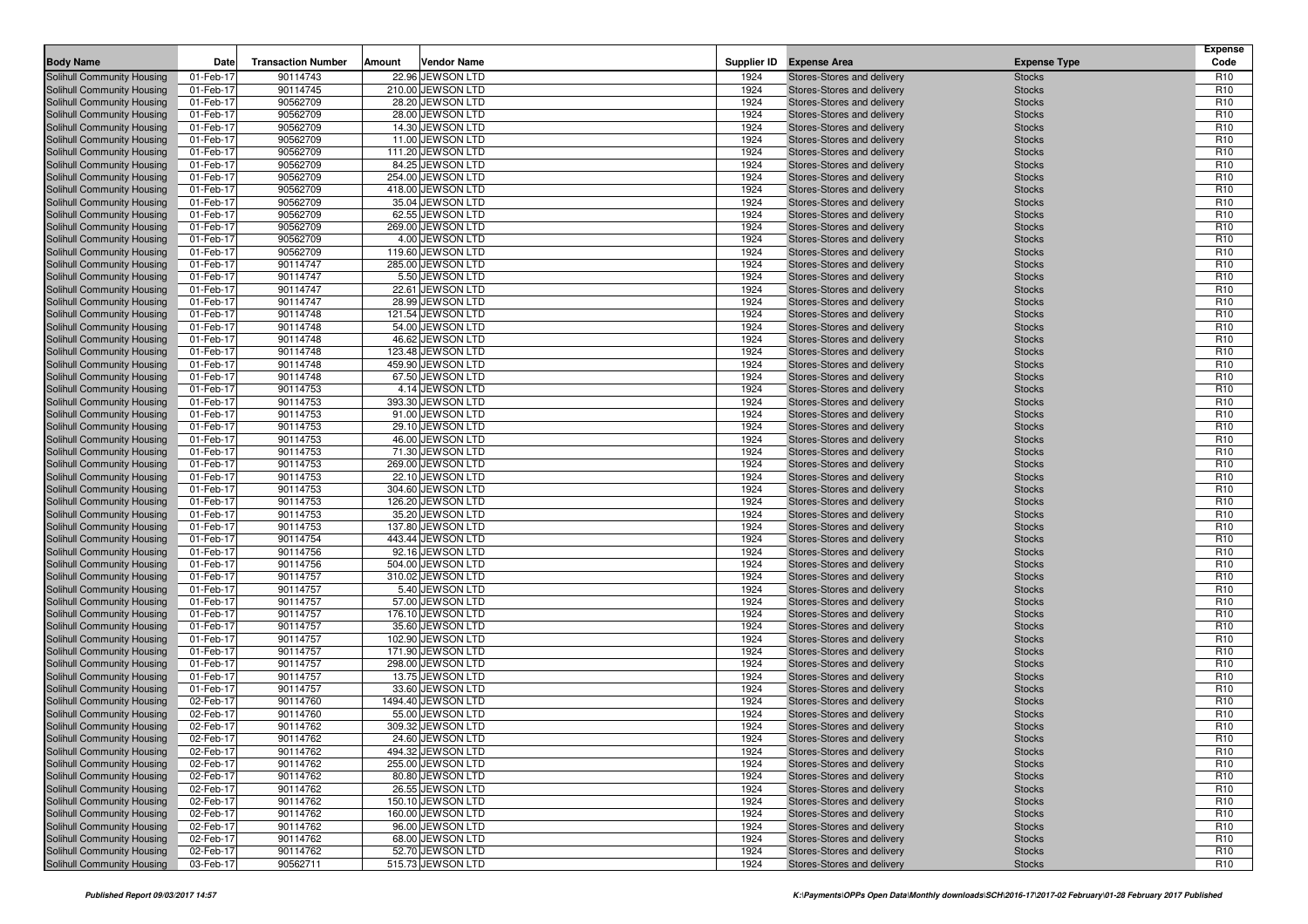| <b>Body Name</b>                                         | Date                   | <b>Transaction Number</b> | Amount | <b>Vendor Name</b>                   |              | Supplier ID Expense Area                                 | <b>Expense Type</b>            | <b>Expense</b><br>Code             |
|----------------------------------------------------------|------------------------|---------------------------|--------|--------------------------------------|--------------|----------------------------------------------------------|--------------------------------|------------------------------------|
| <b>Solihull Community Housing</b>                        | 03-Feb-17              | 90114765                  |        | 21.30 JEWSON LTD                     |              |                                                          |                                | R <sub>10</sub>                    |
| Solihull Community Housing                               | 03-Feb-17              | 90114765                  |        | 137.00 JEWSON LTD                    | 1924<br>1924 | Stores-Stores and delivery<br>Stores-Stores and delivery | <b>Stocks</b><br><b>Stocks</b> | R <sub>10</sub>                    |
| Solihull Community Housing                               | 03-Feb-17              | 90114765                  |        | 163.00 JEWSON LTD                    | 1924         | Stores-Stores and delivery                               | <b>Stocks</b>                  | R <sub>10</sub>                    |
| Solihull Community Housing                               | 03-Feb-17              | 90114765                  |        | 65.04 JEWSON LTD                     | 1924         | Stores-Stores and delivery                               | <b>Stocks</b>                  | R <sub>10</sub>                    |
| Solihull Community Housing                               | 03-Feb-17              | 90114765                  |        | 357.48 JEWSON LTD                    | 1924         | Stores-Stores and delivery                               | <b>Stocks</b>                  | R <sub>10</sub>                    |
| Solihull Community Housing                               | 03-Feb-17              | 90114765                  |        | 160.80 JEWSON LTD                    | 1924         | Stores-Stores and delivery                               | <b>Stocks</b>                  | R <sub>10</sub>                    |
| Solihull Community Housing                               | 03-Feb-17              | 90114765                  |        | 55.20 JEWSON LTD                     | 1924         | Stores-Stores and delivery                               | <b>Stocks</b>                  | R <sub>10</sub>                    |
| Solihull Community Housing                               | 03-Feb-17              | 90114765                  |        | 66.50 JEWSON LTD                     | 1924         | Stores-Stores and delivery                               | <b>Stocks</b>                  | R <sub>10</sub>                    |
| Solihull Community Housing                               | 03-Feb-17              | 90114765                  |        | 117.50 JEWSON LTD                    | 1924         | Stores-Stores and delivery                               | <b>Stocks</b>                  | R <sub>10</sub>                    |
| <b>Solihull Community Housing</b>                        | 03-Feb-17              | 90114765                  |        | 171.90 JEWSON LTD                    | 1924         | Stores-Stores and delivery                               | <b>Stocks</b>                  | R <sub>10</sub>                    |
| Solihull Community Housing                               | 03-Feb-17              | 90114765                  |        | 115.50 JEWSON LTD                    | 1924         | Stores-Stores and delivery                               | <b>Stocks</b>                  | R <sub>10</sub>                    |
| Solihull Community Housing                               | 03-Feb-17              | 90114765                  |        | 57.30 JEWSON LTD                     | 1924         | Stores-Stores and delivery                               | <b>Stocks</b>                  | R <sub>10</sub>                    |
| Solihull Community Housing                               | 03-Feb-17              | 90114765                  |        | 10.62 JEWSON LTD                     | 1924         | Stores-Stores and delivery                               | <b>Stocks</b>                  | R <sub>10</sub>                    |
| Solihull Community Housing                               | 03-Feb-17              | 90114765                  |        | 70.35 JEWSON LTD                     | 1924         | Stores-Stores and delivery                               | <b>Stocks</b>                  | R <sub>10</sub>                    |
| Solihull Community Housing                               | 03-Feb-17              | 90114765                  |        | 21.55 JEWSON LTD                     | 1924         | Stores-Stores and delivery                               | <b>Stocks</b>                  | R <sub>10</sub>                    |
| Solihull Community Housing                               | 03-Feb-17              | 90114765                  |        | 11.50 JEWSON LTD                     | 1924         | Stores-Stores and delivery                               | <b>Stocks</b>                  | R <sub>10</sub>                    |
| Solihull Community Housing                               | 03-Feb-17              | 90114766                  |        | 533.35 JEWSON LTD                    | 1924         | Stores-Stores and delivery                               | <b>Stocks</b>                  | R <sub>10</sub>                    |
| Solihull Community Housing                               | 06-Feb-17              | 91007730                  |        | 17.10 JEWSON LTD                     | 1924         | Stores-Stores and delivery                               | <b>Stocks</b>                  | R <sub>10</sub>                    |
| Solihull Community Housing                               | 06-Feb-17              | 91007730                  |        | 1.05 JEWSON LTD                      | 1924         | Stores-Stores and delivery                               | <b>Stocks</b>                  | R <sub>10</sub>                    |
| Solihull Community Housing                               | 06-Feb-17              | 91007730                  |        | 62.65 JEWSON LTD                     | 1924         | Stores-Stores and delivery                               | <b>Stocks</b>                  | R <sub>10</sub>                    |
| Solihull Community Housing                               | 06-Feb-17              | 91007730                  |        | 336.35 JEWSON LTD                    | 1924         | Stores-Stores and delivery                               | <b>Stocks</b>                  | R <sub>10</sub>                    |
| Solihull Community Housing                               | 06-Feb-17              | 91007730                  |        | 166.80 JEWSON LTD                    | 1924         | Stores-Stores and delivery                               | <b>Stocks</b>                  | R <sub>10</sub>                    |
| Solihull Community Housing                               | 06-Feb-17              | 91007730                  |        | 87.75 JEWSON LTD                     | 1924         | Stores-Stores and delivery                               | <b>Stocks</b>                  | R <sub>10</sub>                    |
| Solihull Community Housing                               | 06-Feb-17              | 91007730                  |        | 205.80 JEWSON LTD                    | 1924         | Stores-Stores and delivery                               | <b>Stocks</b>                  | R <sub>10</sub>                    |
| Solihull Community Housing                               | 06-Feb-17              | 91007730                  |        | 66.50 JEWSON LTD                     | 1924         | Stores-Stores and delivery                               | <b>Stocks</b>                  | R <sub>10</sub>                    |
| Solihull Community Housing                               | 06-Feb-17              | 91007730                  |        | 41.40 JEWSON LTD                     | 1924         | Stores-Stores and delivery                               | <b>Stocks</b>                  | R <sub>10</sub>                    |
| Solihull Community Housing                               | 06-Feb-17              | 91007730                  |        | 95.00 JEWSON LTD                     | 1924         | Stores-Stores and delivery                               | <b>Stocks</b>                  | R <sub>10</sub>                    |
| Solihull Community Housing                               | 06-Feb-17              | 91007730                  |        | 21.55 JEWSON LTD                     | 1924         | Stores-Stores and delivery                               | <b>Stocks</b>                  | R <sub>10</sub>                    |
| Solihull Community Housing                               | 06-Feb-17              | 91007730                  |        | 36.30 JEWSON LTD                     | 1924         | Stores-Stores and delivery                               | <b>Stocks</b>                  | R <sub>10</sub>                    |
| Solihull Community Housing                               | 06-Feb-17              | 91007730                  |        | 37.50 JEWSON LTD                     | 1924         | Stores-Stores and delivery                               | <b>Stocks</b>                  | R <sub>10</sub>                    |
| Solihull Community Housing                               | 06-Feb-17              | 91007731                  |        | 69.55 JEWSON LTD                     | 1924         | Stores-Stores and delivery                               | <b>Stocks</b>                  | R <sub>10</sub>                    |
| <b>Solihull Community Housing</b>                        | 06-Feb-17              | 91007731                  |        | 177.00 JEWSON LTD                    | 1924         | Stores-Stores and delivery                               | <b>Stocks</b>                  | R <sub>10</sub>                    |
| Solihull Community Housing                               | 07-Feb-17              | 91007732                  |        | 305.00 JEWSON LTD                    | 1924         | Stores-Stores and delivery                               | <b>Stocks</b>                  | R <sub>10</sub>                    |
| Solihull Community Housing                               | 07-Feb-17              | 91007732                  |        | 116.00 JEWSON LTD                    | 1924         | Stores-Stores and delivery                               | <b>Stocks</b>                  | R <sub>10</sub>                    |
| Solihull Community Housing                               | 07-Feb-17              | 91007732                  |        | 692.00 JEWSON LTD                    | 1924         | Stores-Stores and delivery                               | <b>Stocks</b>                  | R <sub>10</sub>                    |
| Solihull Community Housing                               | 07-Feb-17              | 91007732                  |        | 253.70 JEWSON LTD                    | 1924         | Stores-Stores and delivery                               | <b>Stocks</b>                  | R <sub>10</sub>                    |
| Solihull Community Housing<br>Solihull Community Housing | 07-Feb-17<br>07-Feb-17 | 91007732<br>91007733      |        | 111.50 JEWSON LTD<br>3.60 JEWSON LTD | 1924<br>1924 | Stores-Stores and delivery<br>Stores-Stores and delivery | <b>Stocks</b><br><b>Stocks</b> | R <sub>10</sub><br>R <sub>10</sub> |
| Solihull Community Housing                               | 07-Feb-17              | 91007733                  |        | 177.60 JEWSON LTD                    | 1924         | Stores-Stores and delivery                               | <b>Stocks</b>                  | R <sub>10</sub>                    |
| Solihull Community Housing                               | 07-Feb-17              | 91007733                  |        | 69.50 JEWSON LTD                     | 1924         | Stores-Stores and delivery                               | <b>Stocks</b>                  | R <sub>10</sub>                    |
| Solihull Community Housing                               | 07-Feb-17              | 91007733                  |        | 77.95 JEWSON LTD                     | 1924         | Stores-Stores and delivery                               | <b>Stocks</b>                  | R <sub>10</sub>                    |
| Solihull Community Housing                               | 07-Feb-17              | 91007733                  |        | 78.00 JEWSON LTD                     | 1924         | Stores-Stores and delivery                               | <b>Stocks</b>                  | R <sub>10</sub>                    |
| Solihull Community Housing                               | 07-Feb-17              | 91007733                  |        | 8.65 JEWSON LTD                      | 1924         | Stores-Stores and delivery                               | <b>Stocks</b>                  | R <sub>10</sub>                    |
| Solihull Community Housing                               | 07-Feb-17              | 91007733                  |        | 51.00 JEWSON LTD                     | 1924         | Stores-Stores and delivery                               | <b>Stocks</b>                  | R <sub>10</sub>                    |
| Solihull Community Housing                               | 07-Feb-17              | 91007733                  |        | 94.50 JEWSON LTD                     | 1924         | Stores-Stores and delivery                               | <b>Stocks</b>                  | R <sub>10</sub>                    |
| Solihull Community Housing                               | 07-Feb-17              | 91007733                  |        | 62.10 JEWSON LTD                     | 1924         | Stores-Stores and delivery                               | <b>Stocks</b>                  | R <sub>10</sub>                    |
| Solihull Community Housing                               | 07-Feb-17              | 91007733                  |        | 46.20 JEWSON LTD                     | 1924         | Stores-Stores and delivery                               | <b>Stocks</b>                  | R <sub>10</sub>                    |
| Solihull Community Housing                               | 07-Feb-17              | 91007733                  |        | 10.00 JEWSON LTD                     | 1924         | Stores-Stores and delivery                               | <b>Stocks</b>                  | R <sub>10</sub>                    |
| Solihull Community Housing                               | 07-Feb-17              | 91007733                  |        | 36.30 JEWSON LTD                     | 1924         | Stores-Stores and delivery                               | <b>Stocks</b>                  | R <sub>10</sub>                    |
| Solihull Community Housing                               | 07-Feb-17              | 91007733                  |        | 65.00 JEWSON LTD                     | 1924         | Stores-Stores and delivery                               | <b>Stocks</b>                  | R <sub>10</sub>                    |
| Solihull Community Housing                               | 07-Feb-17              | 91007733                  |        | 256.20 JEWSON LTD                    | 1924         | Stores-Stores and delivery                               | <b>Stocks</b>                  | R <sub>10</sub>                    |
| Solihull Community Housing                               | 07-Feb-17              | 91007733                  |        | 84.60 JEWSON LTD                     | 1924         | Stores-Stores and delivery                               | <b>Stocks</b>                  | R <sub>10</sub>                    |
| Solihull Community Housing                               | 08-Feb-17              | 91007737                  |        | 415.80 JEWSON LTD                    | 1924         | Stores-Stores and delivery                               | <b>Stocks</b>                  | R <sub>10</sub>                    |
| Solihull Community Housing                               | 08-Feb-17              | 91007738                  |        | 147.45 JEWSON LTD                    | 1924         | Stores-Stores and delivery                               | <b>Stocks</b>                  | R <sub>10</sub>                    |
| Solihull Community Housing                               | 08-Feb-17              | 91007738                  |        | 833.94 JEWSON LTD                    | 1924         | Stores-Stores and delivery                               | <b>Stocks</b>                  | R <sub>10</sub>                    |
| Solihull Community Housing                               | 08-Feb-17              | 91007738                  |        | 26.00 JEWSON LTD                     | 1924         | Stores-Stores and delivery                               | <b>Stocks</b>                  | R <sub>10</sub>                    |
| Solihull Community Housing                               | 08-Feb-17              | 91007739                  |        | 558.00 JEWSON LTD                    | 1924         | Stores-Stores and delivery                               | <b>Stocks</b>                  | R <sub>10</sub>                    |
| Solihull Community Housing                               | 08-Feb-17              | 91007740                  |        | 14.20 JEWSON LTD                     | 1924         | Stores-Stores and delivery                               | <b>Stocks</b>                  | R <sub>10</sub>                    |
| Solihull Community Housing                               | 08-Feb-17              | 91007740                  |        | 146.40 JEWSON LTD                    | 1924         | Stores-Stores and delivery                               | <b>Stocks</b>                  | R <sub>10</sub>                    |
| Solihull Community Housing                               | 08-Feb-17              | 91007740                  |        | 5.40 JEWSON LTD                      | 1924         | Stores-Stores and delivery                               | <b>Stocks</b>                  | R <sub>10</sub>                    |
| Solihull Community Housing<br>Solihull Community Housing | 08-Feb-17              | 91007740                  |        | 326.00 JEWSON LTD                    | 1924         | Stores-Stores and delivery                               | <b>Stocks</b>                  | R <sub>10</sub>                    |
| Solihull Community Housing                               | 08-Feb-17<br>08-Feb-17 | 91007740<br>91007740      |        | 13.40 JEWSON LTD<br>6.60 JEWSON LTD  | 1924<br>1924 | Stores-Stores and delivery<br>Stores-Stores and delivery | <b>Stocks</b><br><b>Stocks</b> | R <sub>10</sub><br>R <sub>10</sub> |
| Solihull Community Housing                               | 08-Feb-17              | 91007740                  |        | 64.50 JEWSON LTD                     | 1924         | Stores-Stores and delivery                               | <b>Stocks</b>                  | R <sub>10</sub>                    |
|                                                          |                        |                           |        |                                      |              |                                                          |                                |                                    |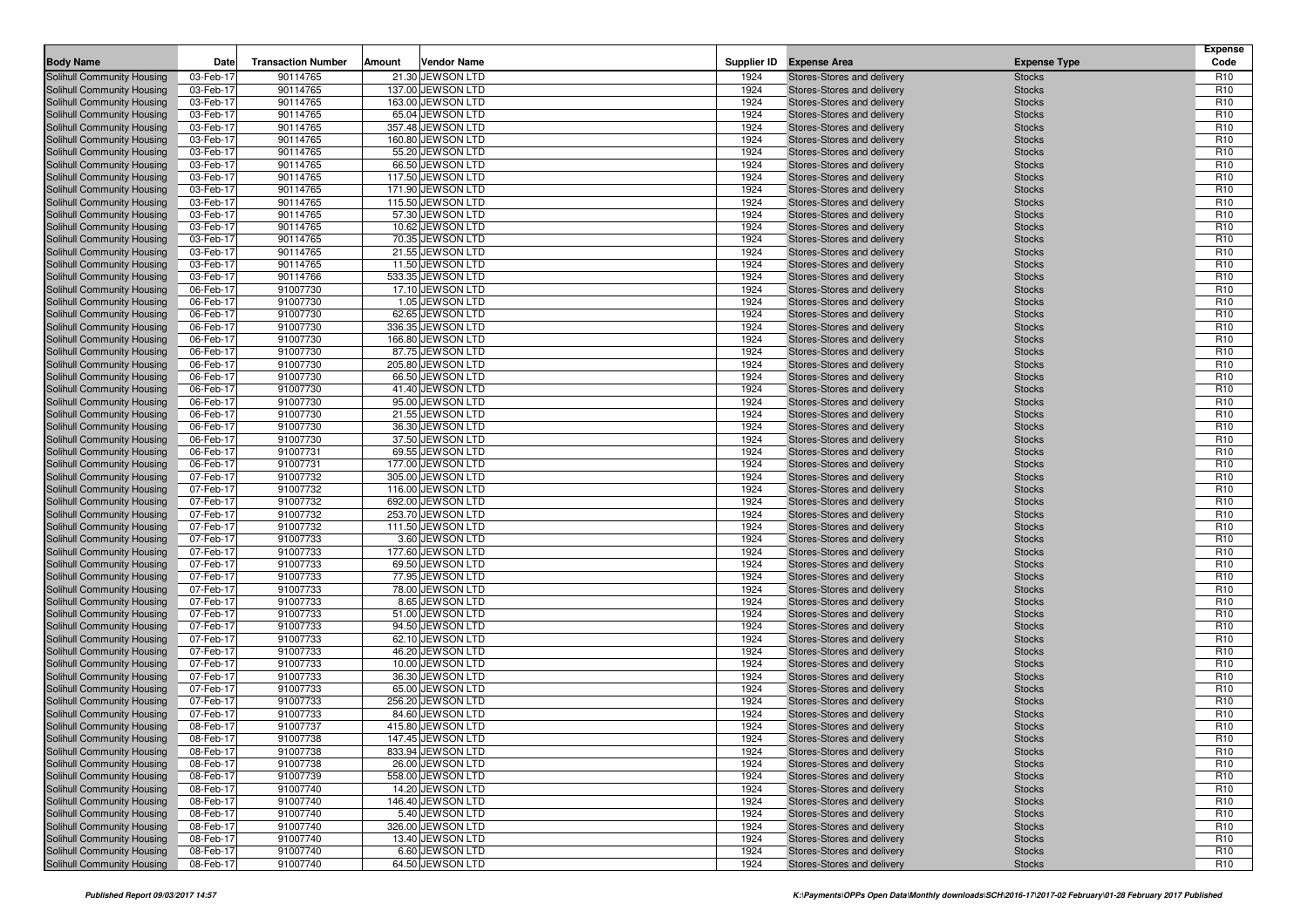| <b>Body Name</b>                                         | Date                   | <b>Transaction Number</b> | Amount | <b>Vendor Name</b>                     |              | Supplier ID Expense Area                                 | <b>Expense Type</b>            | <b>Expense</b><br>Code             |
|----------------------------------------------------------|------------------------|---------------------------|--------|----------------------------------------|--------------|----------------------------------------------------------|--------------------------------|------------------------------------|
| Solihull Community Housing                               | 08-Feb-17              | 91007740                  |        | 33.05 JEWSON LTD                       | 1924         | Stores-Stores and delivery                               | <b>Stocks</b>                  | R <sub>10</sub>                    |
| Solihull Community Housing                               | 08-Feb-17              | 91007740                  |        | 86.40 JEWSON LTD                       | 1924         | Stores-Stores and delivery                               | <b>Stocks</b>                  | R <sub>10</sub>                    |
| Solihull Community Housing                               | 08-Feb-17              | 91007740                  |        | 142.56 JEWSON LTD                      | 1924         | Stores-Stores and delivery                               | <b>Stocks</b>                  | R <sub>10</sub>                    |
| Solihull Community Housing                               | 08-Feb-17              | 91007740                  |        | 145.50 JEWSON LTD                      | 1924         | Stores-Stores and delivery                               | <b>Stocks</b>                  | R <sub>10</sub>                    |
| Solihull Community Housing                               | 08-Feb-17              | 91007740                  |        | 34.08 JEWSON LTD                       | 1924         | Stores-Stores and delivery                               | <b>Stocks</b>                  | R <sub>10</sub>                    |
| Solihull Community Housing                               | 08-Feb-17              | 91007740                  |        | 13.32 JEWSON LTD                       | 1924         | Stores-Stores and delivery                               | <b>Stocks</b>                  | R <sub>10</sub>                    |
| Solihull Community Housing                               | 08-Feb-17              | 91007740                  |        | 390.00 JEWSON LTD                      | 1924         | Stores-Stores and delivery                               | <b>Stocks</b>                  | R <sub>10</sub>                    |
| Solihull Community Housing                               | 08-Feb-17              | 91007740                  |        | 230.50 JEWSON LTD                      | 1924         | Stores-Stores and delivery                               | <b>Stocks</b>                  | R <sub>10</sub>                    |
| <b>Solihull Community Housing</b>                        | 08-Feb-17              | 91007740                  |        | 69.50 JEWSON LTD                       | 1924         | Stores-Stores and delivery                               | <b>Stocks</b>                  | R <sub>10</sub>                    |
| <b>Solihull Community Housing</b>                        | 09-Feb-17              | 91007741                  |        | 67.20 JEWSON LTD                       | 1924         | Stores-Stores and delivery                               | <b>Stocks</b>                  | R <sub>10</sub>                    |
| Solihull Community Housing                               | 09-Feb-17              | 91007741                  |        | 50.00 JEWSON LTD                       | 1924         | Stores-Stores and delivery                               | <b>Stocks</b>                  | R <sub>10</sub>                    |
| Solihull Community Housing                               | 09-Feb-17              | 91007741                  |        | 31.65 JEWSON LTD                       | 1924         | Stores-Stores and delivery                               | <b>Stocks</b>                  | R <sub>10</sub>                    |
| Solihull Community Housing                               | 09-Feb-17              | 91007741                  |        | 5.60 JEWSON LTD                        | 1924         | Stores-Stores and delivery                               | <b>Stocks</b>                  | R <sub>10</sub>                    |
| Solihull Community Housing                               | 09-Feb-17              | 91007741                  |        | 130.00 JEWSON LTD                      | 1924         | Stores-Stores and delivery                               | <b>Stocks</b>                  | R <sub>10</sub>                    |
| Solihull Community Housing                               | 09-Feb-17              | 91007741                  |        | 9.30 JEWSON LTD                        | 1924         | Stores-Stores and delivery                               | <b>Stocks</b>                  | R <sub>10</sub>                    |
| Solihull Community Housing                               | 09-Feb-17              | 91007741                  |        | 56.10 JEWSON LTD                       | 1924         | Stores-Stores and delivery                               | <b>Stocks</b>                  | R <sub>10</sub>                    |
| Solihull Community Housing                               | 09-Feb-17              | 91007741                  |        | 72.60 JEWSON LTD                       | 1924         | Stores-Stores and delivery                               | <b>Stocks</b>                  | R <sub>10</sub>                    |
| Solihull Community Housing                               | 09-Feb-17              | 91007743                  |        | 242.00 JEWSON LTD                      | 1924         | Stores-Stores and delivery                               | <b>Stocks</b>                  | R <sub>10</sub>                    |
| Solihull Community Housing                               | 09-Feb-17              | 91007743                  |        | 17.96 JEWSON LTD                       | 1924         | Stores-Stores and delivery                               | <b>Stocks</b>                  | R <sub>10</sub>                    |
| Solihull Community Housing                               | 10-Feb-17              | 91528741                  |        | 514.27 JEWSON LTD                      | 1924         | Stores-Stores and delivery                               | <b>Stocks</b>                  | R <sub>10</sub>                    |
| Solihull Community Housing                               | 10-Feb-17              | 91528744                  |        | 13.00 JEWSON LTD                       | 1924         | Stores-Stores and delivery                               | <b>Stocks</b>                  | R <sub>10</sub>                    |
| Solihull Community Housing                               | 10-Feb-17              | 91528744                  |        | 4.50 JEWSON LTD                        | 1924         | Stores-Stores and delivery                               | <b>Stocks</b>                  | R <sub>10</sub>                    |
| Solihull Community Housing                               | 10-Feb-17              | 91528744                  |        | 48.00 JEWSON LTD                       | 1924         | Stores-Stores and delivery                               | <b>Stocks</b>                  | R <sub>10</sub>                    |
| Solihull Community Housing                               | 10-Feb-17              | 91528744                  |        | 90.00 JEWSON LTD                       | 1924         | Stores-Stores and delivery                               | <b>Stocks</b>                  | R <sub>10</sub>                    |
| Solihull Community Housing                               | 10-Feb-17              | 91528744                  |        | 27.40 JEWSON LTD                       | 1924         | Stores-Stores and delivery                               | <b>Stocks</b>                  | R <sub>10</sub>                    |
| Solihull Community Housing                               | 10-Feb-17              | 91528744                  |        | 129.00 JEWSON LTD                      | 1924         | Stores-Stores and delivery                               | <b>Stocks</b>                  | R <sub>10</sub>                    |
| Solihull Community Housing                               | 10-Feb-17              | 91528744                  |        | 4.50 JEWSON LTD                        | 1924         | Stores-Stores and delivery                               | <b>Stocks</b>                  | R <sub>10</sub>                    |
| Solihull Community Housing                               | 10-Feb-17              | 91528744                  |        | 7.20 JEWSON LTD                        | 1924         | Stores-Stores and delivery                               | <b>Stocks</b>                  | R <sub>10</sub>                    |
| Solihull Community Housing                               | 10-Feb-17              | 91528744                  |        | 101.65 JEWSON LTD                      | 1924         | Stores-Stores and delivery                               | <b>Stocks</b>                  | R <sub>10</sub>                    |
| Solihull Community Housing                               | 10-Feb-17              | 91528744                  |        | 126.00 JEWSON LTD                      | 1924         | Stores-Stores and delivery                               | <b>Stocks</b>                  | R <sub>10</sub><br>R <sub>10</sub> |
| Solihull Community Housing                               | 10-Feb-17<br>10-Feb-17 | 91528744                  |        | 132.90 JEWSON LTD<br>345.70 JEWSON LTD | 1924<br>1924 | Stores-Stores and delivery                               | <b>Stocks</b>                  | R <sub>10</sub>                    |
| Solihull Community Housing<br>Solihull Community Housing | 10-Feb-17              | 91528744<br>91528744      |        | 16.00 JEWSON LTD                       | 1924         | Stores-Stores and delivery<br>Stores-Stores and delivery | <b>Stocks</b><br><b>Stocks</b> | R <sub>10</sub>                    |
| Solihull Community Housing                               | 10-Feb-17              | 91528744                  |        | 83.60 JEWSON LTD                       | 1924         | Stores-Stores and delivery                               | <b>Stocks</b>                  | R <sub>10</sub>                    |
| Solihull Community Housing                               | 10-Feb-17              | 91528744                  |        | 27.00 JEWSON LTD                       | 1924         | Stores-Stores and delivery                               | <b>Stocks</b>                  | R <sub>10</sub>                    |
| Solihull Community Housing                               | 10-Feb-17              | 91528744                  |        | 51.70 JEWSON LTD                       | 1924         | Stores-Stores and delivery                               | <b>Stocks</b>                  | R <sub>10</sub>                    |
| Solihull Community Housing                               | 10-Feb-17              | 91528744                  |        | 12.00 JEWSON LTD                       | 1924         | Stores-Stores and delivery                               | <b>Stocks</b>                  | R <sub>10</sub>                    |
| Solihull Community Housing                               | 10-Feb-17              | 91528744                  |        | 14.70 JEWSON LTD                       | 1924         | Stores-Stores and delivery                               | <b>Stocks</b>                  | R <sub>10</sub>                    |
| Solihull Community Housing                               | 10-Feb-17              | 91528744                  |        | 134.25 JEWSON LTD                      | 1924         | Stores-Stores and delivery                               | <b>Stocks</b>                  | R <sub>10</sub>                    |
| Solihull Community Housing                               | 10-Feb-17              | 91528744                  |        | 123.30 JEWSON LTD                      | 1924         | Stores-Stores and delivery                               | <b>Stocks</b>                  | R <sub>10</sub>                    |
| Solihull Community Housing                               | 10-Feb-17              | 91528745                  |        | 310.02 JEWSON LTD                      | 1924         | Stores-Stores and delivery                               | <b>Stocks</b>                  | R <sub>10</sub>                    |
| Solihull Community Housing                               | 13-Feb-17              | 91528746                  |        | 661.97 JEWSON LTD                      | 1924         | Stores-Stores and delivery                               | <b>Stocks</b>                  | R <sub>10</sub>                    |
| <b>Solihull Community Housing</b>                        | 13-Feb-17              | 91528747                  |        | 502.78 JEWSON LTD                      | 1924         | Stores-Stores and delivery                               | <b>Stocks</b>                  | R <sub>10</sub>                    |
| Solihull Community Housing                               | 13-Feb-17              | 91528749                  |        | -260.24 JEWSON LTD                     | 1924         | Stores-Stores and delivery                               | <b>Stocks</b>                  | R <sub>10</sub>                    |
| Solihull Community Housing                               | 13-Feb-17              | 91528751                  |        | 17.00 JEWSON LTD                       | 1924         | Stores-Stores and delivery                               | <b>Stocks</b>                  | R <sub>10</sub>                    |
| Solihull Community Housing                               | 13-Feb-17              | 91528751                  |        | 146.00 JEWSON LTD                      | 1924         | Stores-Stores and delivery                               | <b>Stocks</b>                  | R <sub>10</sub>                    |
| Solihull Community Housing                               | 13-Feb-17              | 91528751                  |        | 6.40 JEWSON LTD                        | 1924         | Stores-Stores and delivery                               | <b>Stocks</b>                  | R <sub>10</sub>                    |
| Solihull Community Housing                               | 13-Feb-17              | 91528751                  |        | 93.40 JEWSON LTD                       | 1924         | Stores-Stores and delivery                               | <b>Stocks</b>                  | R <sub>10</sub>                    |
| Solihull Community Housing                               | 13-Feb-17              | 91528751                  |        | 8.46 JEWSON LTD                        | 1924         | Stores-Stores and delivery                               | <b>Stocks</b>                  | R <sub>10</sub>                    |
| Solihull Community Housing                               | 13-Feb-17              | 91528751                  |        | 463.98 JEWSON LTD                      | 1924         | Stores-Stores and delivery                               | <b>Stocks</b>                  | R <sub>10</sub>                    |
| Solihull Community Housing                               | 13-Feb-17              | 91528751                  |        | 328.00 JEWSON LTD                      | 1924         | Stores-Stores and delivery                               | <b>Stocks</b>                  | R <sub>10</sub>                    |
| Solihull Community Housing                               | 13-Feb-17              | 91528751                  |        | 93.90 JEWSON LTD                       | 1924         | Stores-Stores and delivery                               | <b>Stocks</b>                  | R <sub>10</sub>                    |
| Solihull Community Housing                               | 13-Feb-17              | 91528751                  |        | 19.00 JEWSON LTD                       | 1924         | Stores-Stores and delivery                               | <b>Stocks</b>                  | R <sub>10</sub>                    |
| Solihull Community Housing                               | 13-Feb-17              | 91528751                  |        | 256.32 JEWSON LTD                      | 1924         | Stores-Stores and delivery                               | <b>Stocks</b>                  | R <sub>10</sub>                    |
| Solihull Community Housing                               | 13-Feb-17              | 91528751                  |        | 3.80 JEWSON LTD                        | 1924         | Stores-Stores and delivery                               | <b>Stocks</b>                  | R <sub>10</sub>                    |
| Solihull Community Housing                               | 13-Feb-17              | 91528751                  |        | 10.70 JEWSON LTD                       | 1924         | Stores-Stores and delivery                               | <b>Stocks</b>                  | R <sub>10</sub>                    |
| Solihull Community Housing                               | 13-Feb-17              | 91528751                  |        | 705.00 JEWSON LTD                      | 1924         | Stores-Stores and delivery                               | <b>Stocks</b>                  | R <sub>10</sub>                    |
| Solihull Community Housing                               | 13-Feb-17              | 91528751                  |        | 256.20 JEWSON LTD                      | 1924         | Stores-Stores and delivery                               | <b>Stocks</b>                  | R <sub>10</sub>                    |
| Solihull Community Housing                               | 13-Feb-17              | 91528751                  |        | 53.50 JEWSON LTD                       | 1924         | Stores-Stores and delivery                               | <b>Stocks</b>                  | R <sub>10</sub>                    |
| Solihull Community Housing                               | 13-Feb-17              | 91528751                  |        | 46.00 JEWSON LTD                       | 1924         | Stores-Stores and delivery                               | <b>Stocks</b>                  | R <sub>10</sub>                    |
| Solihull Community Housing                               | 13-Feb-17              | 91528751                  |        | 46.22 JEWSON LTD                       | 1924         | Stores-Stores and delivery                               | <b>Stocks</b>                  | R <sub>10</sub>                    |
| Solihull Community Housing                               | 13-Feb-17              | 91528751                  |        | 298.00 JEWSON LTD                      | 1924         | Stores-Stores and delivery                               | <b>Stocks</b>                  | R <sub>10</sub>                    |
| Solihull Community Housing                               | 13-Feb-17              | 91528751                  |        | 210.00 JEWSON LTD                      | 1924         | Stores-Stores and delivery                               | <b>Stocks</b>                  | R <sub>10</sub>                    |
| Solihull Community Housing                               | 13-Feb-17              | 91528751                  |        | 57.30 JEWSON LTD                       | 1924         | Stores-Stores and delivery                               | <b>Stocks</b>                  | R <sub>10</sub>                    |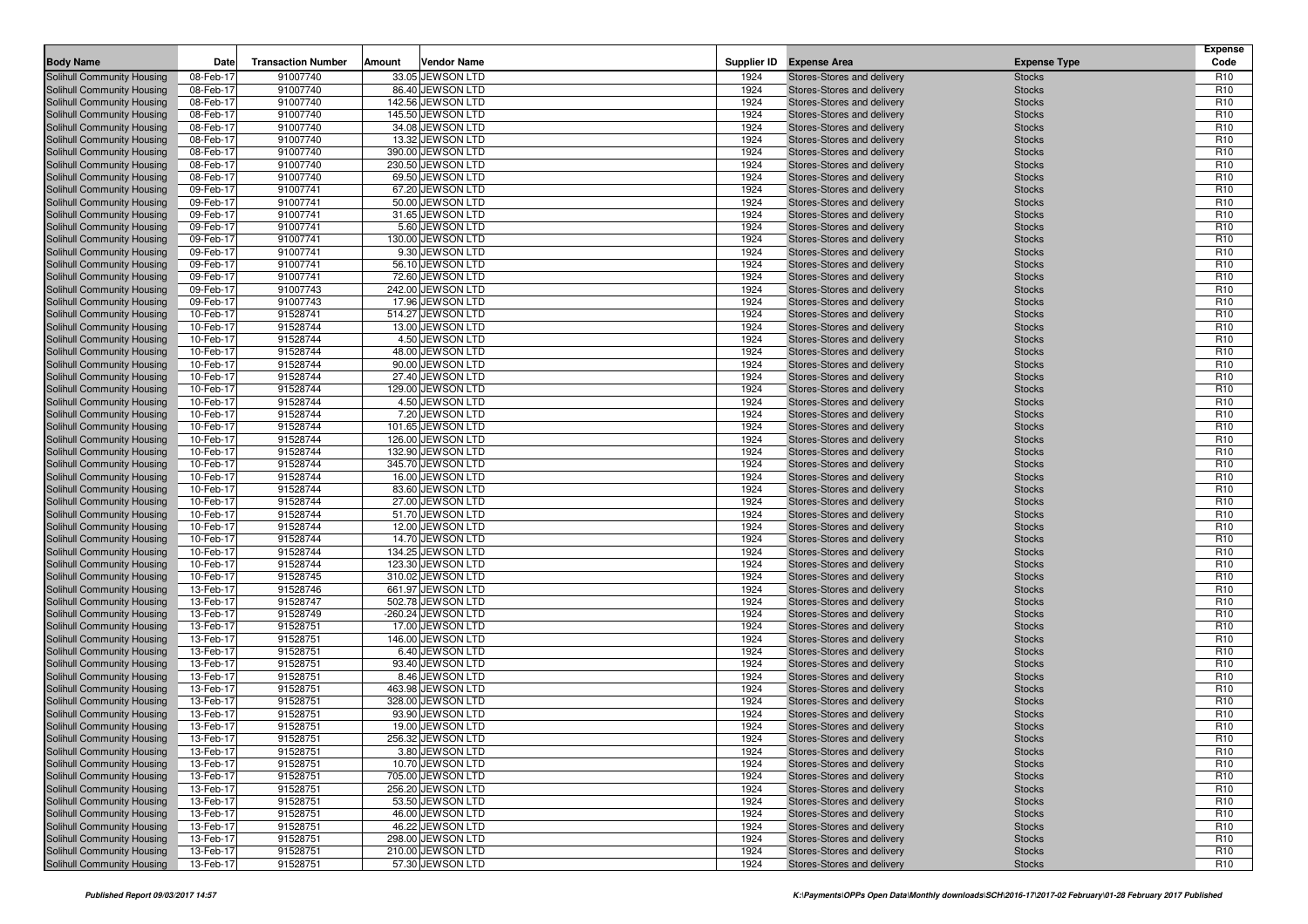| <b>Body Name</b>                                         | Date                   | <b>Transaction Number</b> | Amount | <b>Vendor Name</b>                     |              | Supplier ID Expense Area                                 | <b>Expense Type</b>            | <b>Expense</b><br>Code             |
|----------------------------------------------------------|------------------------|---------------------------|--------|----------------------------------------|--------------|----------------------------------------------------------|--------------------------------|------------------------------------|
| Solihull Community Housing                               | 13-Feb-17              | 91528751                  |        | 96.00 JEWSON LTD                       |              |                                                          |                                | R <sub>10</sub>                    |
| Solihull Community Housing                               | 13-Feb-17              | 91528751                  |        | 152.05 JEWSON LTD                      | 1924<br>1924 | Stores-Stores and delivery<br>Stores-Stores and delivery | <b>Stocks</b><br><b>Stocks</b> | R <sub>10</sub>                    |
| Solihull Community Housing                               | 13-Feb-17              | 91528758                  |        | -463.92 JEWSON LTD                     | 1924         | Stores-Stores and delivery                               | <b>Stocks</b>                  | R <sub>10</sub>                    |
| Solihull Community Housing                               | 14-Feb-17              | 91528768                  |        | 420.00 JEWSON LTD                      | 1924         | Stores-Stores and delivery                               | <b>Stocks</b>                  | R <sub>10</sub>                    |
| Solihull Community Housing                               | 14-Feb-17              | 91528768                  |        | 202.00 JEWSON LTD                      | 1924         | Stores-Stores and delivery                               | <b>Stocks</b>                  | R <sub>10</sub>                    |
| Solihull Community Housing                               | 14-Feb-17              | 91528768                  |        | 71.50 JEWSON LTD                       | 1924         | Stores-Stores and delivery                               | <b>Stocks</b>                  | R <sub>10</sub>                    |
| Solihull Community Housing                               | 14-Feb-17              | 91528768                  |        | 151.50 JEWSON LTD                      | 1924         | Stores-Stores and delivery                               | <b>Stocks</b>                  | R <sub>10</sub>                    |
| Solihull Community Housing                               | 14-Feb-17              | 91528769                  |        | 8.80 JEWSON LTD                        | 1924         | Stores-Stores and delivery                               | <b>Stocks</b>                  | R <sub>10</sub>                    |
| Solihull Community Housing                               | 14-Feb-17              | 91528769                  |        | 127.00 JEWSON LTD                      | 1924         | Stores-Stores and delivery                               | <b>Stocks</b>                  | R <sub>10</sub>                    |
| <b>Solihull Community Housing</b>                        | 14-Feb-17              | 91528769                  |        | 120.00 JEWSON LTD                      | 1924         | Stores-Stores and delivery                               | <b>Stocks</b>                  | R <sub>10</sub>                    |
| Solihull Community Housing                               | 14-Feb-17              | 91528769                  |        | 326.00 JEWSON LTD                      | 1924         | Stores-Stores and delivery                               | <b>Stocks</b>                  | R <sub>10</sub>                    |
| Solihull Community Housing                               | 14-Feb-17              | 91528769                  |        | 26.00 JEWSON LTD                       | 1924         | Stores-Stores and delivery                               | <b>Stocks</b>                  | R <sub>10</sub>                    |
| Solihull Community Housing                               | 14-Feb-17              | 91528769                  |        | 268.20 JEWSON LTD                      | 1924         | Stores-Stores and delivery                               | <b>Stocks</b>                  | R <sub>10</sub>                    |
| Solihull Community Housing                               | 14-Feb-17              | 91528769                  |        | 13.20 JEWSON LTD                       | 1924         | Stores-Stores and delivery                               | <b>Stocks</b>                  | R <sub>10</sub>                    |
| Solihull Community Housing                               | 14-Feb-17              | 91528769                  |        | 164.20 JEWSON LTD                      | 1924         | Stores-Stores and delivery                               | <b>Stocks</b>                  | R <sub>10</sub>                    |
| Solihull Community Housing                               | 14-Feb-17              | 91528769                  |        | 193.70 JEWSON LTD                      | 1924         | Stores-Stores and delivery                               | <b>Stocks</b>                  | R <sub>10</sub>                    |
| Solihull Community Housing                               | 14-Feb-17              | 91528769                  |        | 11.60 JEWSON LTD                       | 1924         | Stores-Stores and delivery                               | <b>Stocks</b>                  | R <sub>10</sub>                    |
| Solihull Community Housing                               | 14-Feb-17              | 91528769                  |        | 6.55 JEWSON LTD                        | 1924         | Stores-Stores and delivery                               | <b>Stocks</b>                  | R <sub>10</sub>                    |
| Solihull Community Housing                               | 14-Feb-17              | 91528769                  |        | 1319.00 JEWSON LTD                     | 1924         | Stores-Stores and delivery                               | <b>Stocks</b>                  | R <sub>10</sub>                    |
| Solihull Community Housing                               | 14-Feb-17              | 91528769                  |        | 106.80 JEWSON LTD                      | 1924         | Stores-Stores and delivery                               | <b>Stocks</b>                  | R <sub>10</sub>                    |
| Solihull Community Housing                               | 14-Feb-17              | 91528769                  |        | 170.80 JEWSON LTD                      | 1924         | Stores-Stores and delivery                               | <b>Stocks</b>                  | R <sub>10</sub>                    |
| Solihull Community Housing                               | 14-Feb-17              | 91528769                  |        | 171.90 JEWSON LTD                      | 1924         | Stores-Stores and delivery                               | <b>Stocks</b>                  | R <sub>10</sub>                    |
| Solihull Community Housing                               | 14-Feb-17              | 91528769                  |        | 71.30 JEWSON LTD                       | 1924         | Stores-Stores and delivery                               | <b>Stocks</b>                  | R <sub>10</sub>                    |
| Solihull Community Housing                               | 14-Feb-17              | 91528769                  |        | 26.05 JEWSON LTD                       | 1924         | Stores-Stores and delivery                               | <b>Stocks</b>                  | R <sub>10</sub>                    |
| Solihull Community Housing                               | 14-Feb-17              | 91528769                  |        | 67.50 JEWSON LTD                       | 1924         | Stores-Stores and delivery                               | <b>Stocks</b>                  | R <sub>10</sub>                    |
| Solihull Community Housing                               | 15-Feb-17              | 91528774                  |        | 21.30 JEWSON LTD                       | 1924         | Stores-Stores and delivery                               | <b>Stocks</b>                  | R <sub>10</sub>                    |
| Solihull Community Housing                               | 15-Feb-17              | 91528774                  |        | 33.92 JEWSON LTD                       | 1924         | Stores-Stores and delivery                               | <b>Stocks</b>                  | R <sub>10</sub>                    |
| Solihull Community Housing                               | 15-Feb-17              | 91528774                  |        | 91.50 JEWSON LTD                       | 1924         | Stores-Stores and delivery                               | <b>Stocks</b>                  | R <sub>10</sub>                    |
| Solihull Community Housing                               | 15-Feb-17              | 91528774                  |        | 25.20 JEWSON LTD                       | 1924         | Stores-Stores and delivery                               | <b>Stocks</b>                  | R <sub>10</sub>                    |
| Solihull Community Housing                               | 15-Feb-17              | 91528774                  |        | 393.30 JEWSON LTD                      | 1924         | Stores-Stores and delivery                               | <b>Stocks</b>                  | R <sub>10</sub>                    |
| Solihull Community Housing                               | 15-Feb-17              | 91528774                  |        | 329.50 JEWSON LTD                      | 1924         | Stores-Stores and delivery                               | <b>Stocks</b>                  | R <sub>10</sub>                    |
| Solihull Community Housing                               | 15-Feb-17              | 91528774                  |        | 357.48 JEWSON LTD                      | 1924         | Stores-Stores and delivery                               | <b>Stocks</b>                  | R <sub>10</sub>                    |
| Solihull Community Housing                               | 15-Feb-17              | 91528774                  |        | 49.20 JEWSON LTD                       | 1924         | Stores-Stores and delivery                               | <b>Stocks</b>                  | R <sub>10</sub>                    |
| Solihull Community Housing                               | 15-Feb-17              | 91528774                  |        | 53.60 JEWSON LTD                       | 1924         | Stores-Stores and delivery                               | <b>Stocks</b>                  | R <sub>10</sub>                    |
| Solihull Community Housing                               | 15-Feb-17              | 91528774                  |        | 77.35 JEWSON LTD                       | 1924         | Stores-Stores and delivery                               | <b>Stocks</b>                  | R <sub>10</sub>                    |
| Solihull Community Housing                               | 15-Feb-17              | 91528774                  |        | 15.84 JEWSON LTD                       | 1924         | Stores-Stores and delivery                               | <b>Stocks</b>                  | R <sub>10</sub>                    |
| Solihull Community Housing<br>Solihull Community Housing | 15-Feb-17<br>15-Feb-17 | 91528774<br>91528774      |        | 343.60 JEWSON LTD<br>117.00 JEWSON LTD | 1924<br>1924 | Stores-Stores and delivery<br>Stores-Stores and delivery | <b>Stocks</b><br><b>Stocks</b> | R <sub>10</sub><br>R <sub>10</sub> |
| Solihull Community Housing                               | 15-Feb-17              | 91528774                  |        | 59.85 JEWSON LTD                       | 1924         | Stores-Stores and delivery                               | <b>Stocks</b>                  | R <sub>10</sub>                    |
| Solihull Community Housing                               | 15-Feb-17              | 91528774                  |        | 105.00 JEWSON LTD                      | 1924         | Stores-Stores and delivery                               | <b>Stocks</b>                  | R <sub>10</sub>                    |
| Solihull Community Housing                               | 15-Feb-17              | 91528774                  |        | 62.55 JEWSON LTD                       | 1924         | Stores-Stores and delivery                               | <b>Stocks</b>                  | R <sub>10</sub>                    |
| Solihull Community Housing                               | 15-Feb-17              | 91528774                  |        | 13.85 JEWSON LTD                       | 1924         | Stores-Stores and delivery                               | <b>Stocks</b>                  | R <sub>10</sub>                    |
| Solihull Community Housing                               | 15-Feb-17              | 91528774                  |        | 22.40 JEWSON LTD                       | 1924         | Stores-Stores and delivery                               | <b>Stocks</b>                  | R <sub>10</sub>                    |
| Solihull Community Housing                               | 15-Feb-17              | 91528774                  |        | 163.20 JEWSON LTD                      | 1924         | Stores-Stores and delivery                               | <b>Stocks</b>                  | R <sub>10</sub>                    |
| Solihull Community Housing                               | 15-Feb-17              | 91528774                  |        | 304.60 JEWSON LTD                      | 1924         | Stores-Stores and delivery                               | <b>Stocks</b>                  | R <sub>10</sub>                    |
| Solihull Community Housing                               | 15-Feb-17              | 91528774                  |        | 126.20 JEWSON LTD                      | 1924         | Stores-Stores and delivery                               | <b>Stocks</b>                  | R <sub>10</sub>                    |
| Solihull Community Housing                               | 15-Feb-17              | 91528774                  |        | 21.55 JEWSON LTD                       | 1924         | Stores-Stores and delivery                               | <b>Stocks</b>                  | R <sub>10</sub>                    |
| Solihull Community Housing                               | 15-Feb-17              | 91528774                  |        | 52.70 JEWSON LTD                       | 1924         | Stores-Stores and delivery                               | <b>Stocks</b>                  | R <sub>10</sub>                    |
| Solihull Community Housing                               | 15-Feb-17              | 91528774                  |        | 235.80 JEWSON LTD                      | 1924         | Stores-Stores and delivery                               | <b>Stocks</b>                  | R <sub>10</sub>                    |
| Solihull Community Housing                               | 16-Feb-17              | 91528775                  |        | 64.08 JEWSON LTD                       | 1924         | Stores-Stores and delivery                               | <b>Stocks</b>                  | R <sub>10</sub>                    |
| Solihull Community Housing                               | 16-Feb-17              | 91528775                  |        | 54.00 JEWSON LTD                       | 1924         | Stores-Stores and delivery                               | <b>Stocks</b>                  | R <sub>10</sub>                    |
| Solihull Community Housing                               | 16-Feb-17              | 91528775                  |        | 69.12 JEWSON LTD                       | 1924         | Stores-Stores and delivery                               | <b>Stocks</b>                  | R <sub>10</sub>                    |
| Solihull Community Housing                               | 16-Feb-17              | 91528775                  |        | 104.00 JEWSON LTD                      | 1924         | Stores-Stores and delivery                               | <b>Stocks</b>                  | R <sub>10</sub>                    |
| Solihull Community Housing                               | 16-Feb-17              | 91528775                  |        | 123.48 JEWSON LTD                      | 1924         | Stores-Stores and delivery                               | <b>Stocks</b>                  | R <sub>10</sub>                    |
| Solihull Community Housing                               | 16-Feb-17              | 91528775                  |        | 59.85 JEWSON LTD                       | 1924         | Stores-Stores and delivery                               | <b>Stocks</b>                  | R <sub>10</sub>                    |
| Solihull Community Housing                               | 16-Feb-17              | 91528775                  |        | 37.44 JEWSON LTD                       | 1924         | Stores-Stores and delivery                               | <b>Stocks</b>                  | R <sub>10</sub>                    |
| Solihull Community Housing                               | 16-Feb-17              | 91528776                  |        | 34.25 JEWSON LTD                       | 1924         | Stores-Stores and delivery                               | <b>Stocks</b>                  | R <sub>10</sub>                    |
| Solihull Community Housing                               | 16-Feb-17              | 91528776                  |        | 84.60 JEWSON LTD                       | 1924         | Stores-Stores and delivery                               | <b>Stocks</b>                  | R <sub>10</sub>                    |
| Solihull Community Housing                               | 16-Feb-17              | 91528776                  |        | 137.00 JEWSON LTD                      | 1924         | Stores-Stores and delivery                               | <b>Stocks</b>                  | R <sub>10</sub>                    |
| Solihull Community Housing                               | 16-Feb-17              | 91528776                  |        | 46.80 JEWSON LTD                       | 1924         | Stores-Stores and delivery                               | <b>Stocks</b>                  | R <sub>10</sub>                    |
| Solihull Community Housing<br>Solihull Community Housing | 16-Feb-17              | 91528776                  |        | 41.40 JEWSON LTD<br>24.81 JEWSON LTD   | 1924<br>1924 | Stores-Stores and delivery                               | <b>Stocks</b>                  | R <sub>10</sub>                    |
| Solihull Community Housing                               | 16-Feb-17<br>16-Feb-17 | 91528776<br>91528776      |        | 14.40 JEWSON LTD                       | 1924         | Stores-Stores and delivery<br>Stores-Stores and delivery | <b>Stocks</b><br><b>Stocks</b> | R <sub>10</sub><br>R <sub>10</sub> |
| Solihull Community Housing                               | 16-Feb-17              | 91528776                  |        | 18.78 JEWSON LTD                       | 1924         | Stores-Stores and delivery                               | <b>Stocks</b>                  | R <sub>10</sub>                    |
|                                                          |                        |                           |        |                                        |              |                                                          |                                |                                    |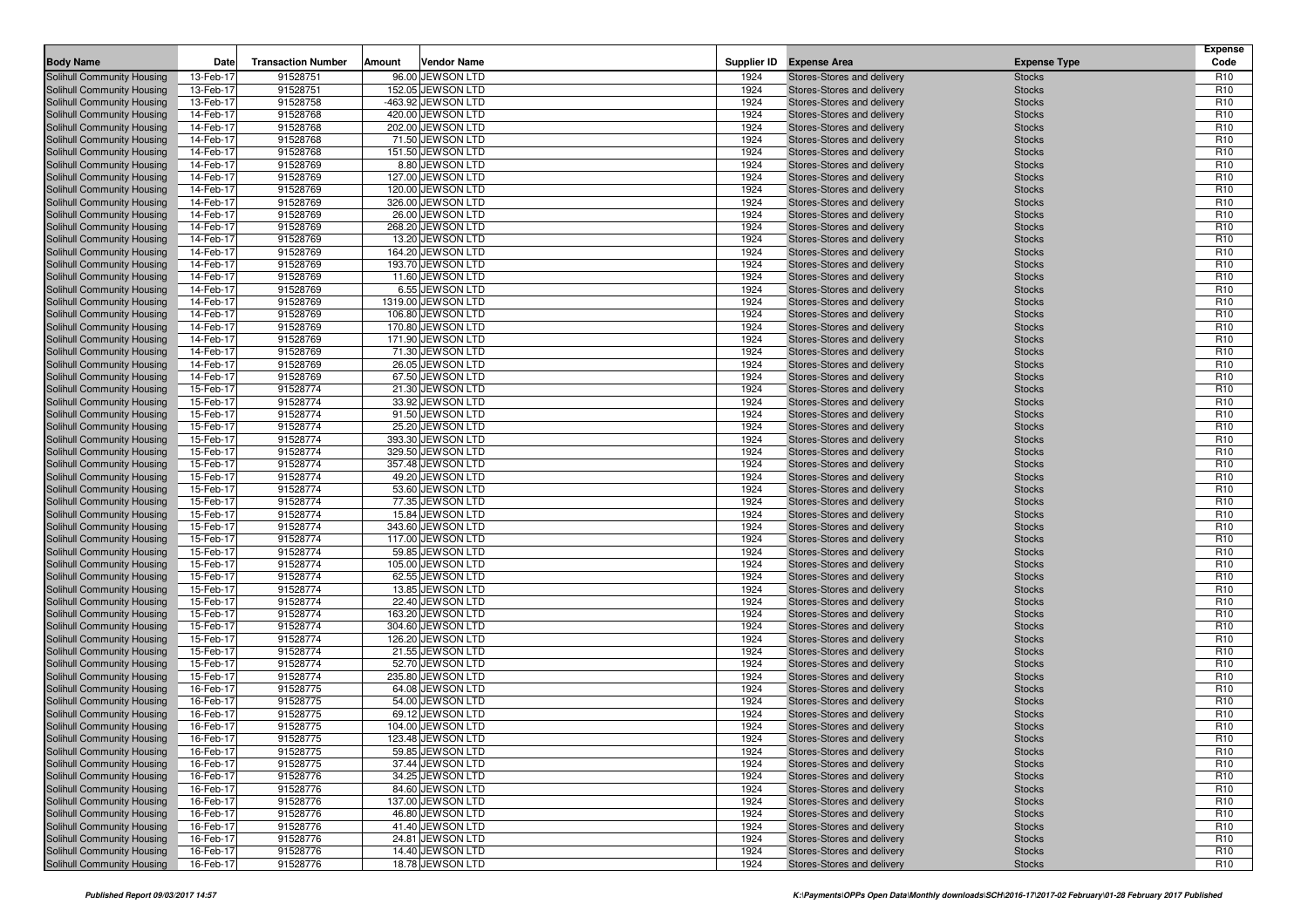|                                                          |                        |                           |        |                                                                                                          |                  |                                                                                |                                                              | <b>Expense</b>                |
|----------------------------------------------------------|------------------------|---------------------------|--------|----------------------------------------------------------------------------------------------------------|------------------|--------------------------------------------------------------------------------|--------------------------------------------------------------|-------------------------------|
| <b>Body Name</b>                                         | Date                   | <b>Transaction Number</b> | Amount | <b>Vendor Name</b>                                                                                       | Supplier ID      | <b>Expense Area</b>                                                            | <b>Expense Type</b>                                          | Code                          |
| Solihull Community Housing                               | 16-Feb-17              | 91528776                  |        | 13.32 JEWSON LTD                                                                                         | 1924             | Stores-Stores and delivery                                                     | <b>Stocks</b>                                                | R <sub>10</sub>               |
| Solihull Community Housing                               | 16-Feb-17              | 91528776                  |        | 80.80 JEWSON LTD                                                                                         | 1924             | Stores-Stores and delivery                                                     | <b>Stocks</b>                                                | R <sub>10</sub>               |
| Solihull Community Housing                               | 16-Feb-17              | 91528776                  |        | 470.00 JEWSON LTD                                                                                        | 1924             | Stores-Stores and delivery                                                     | <b>Stocks</b>                                                | R <sub>10</sub>               |
| Solihull Community Housing                               | 16-Feb-17              | 91528776                  |        | 177.00 JEWSON LTD                                                                                        | 1924             | Stores-Stores and delivery                                                     | <b>Stocks</b>                                                | R <sub>10</sub>               |
| Solihull Community Housing                               | 16-Feb-17              | 91528776                  |        | 72.60 JEWSON LTD                                                                                         | 1924             | Stores-Stores and delivery                                                     | <b>Stocks</b>                                                | R <sub>10</sub>               |
| Solihull Community Housing                               | 02-Feb-17              | 90114767                  |        | 800.40 JEWSON LTD                                                                                        | 1924             | Stores-Stores and delivery                                                     | <b>Stocks</b>                                                | R <sub>10</sub>               |
| Solihull Community Housing                               | 01-Feb-17              | 89765709                  |        | 495.85 JEWSON LTD                                                                                        | 259869           | Stores-Stores and delivery                                                     | <b>Stocks</b>                                                | R <sub>10</sub>               |
| Solihull Community Housing                               | 21-Feb-17              | 91562711                  |        | 656.04 JLA TOTAL CARE LTD                                                                                | 204078           | <b>Laundry Service</b>                                                         | Equipment Rental/Lease                                       | D <sub>18</sub><br><b>B70</b> |
| Solihull Community Housing                               | 02-Feb-17<br>02-Feb-17 | 89807781<br>89807780      |        | 11674.03 JMG ROOFING LTD<br>3522.74 JMG ROOFING LTD                                                      | 204078<br>249377 | Flat Re-roofing                                                                | <b>Contractor Payments</b>                                   | <b>B70</b>                    |
| Solihull Community Housing<br>Solihull Community Housing | 13-Feb-17              | 90845706                  |        | 868.05 KELBEC CIVILS                                                                                     | 249377           | Flat Re-roofing                                                                | <b>Contractor Payments</b>                                   | <b>B70</b>                    |
|                                                          | 08-Feb-17              | 90260706                  |        | 9435.88 KELBEC CIVILS                                                                                    | 249377           | <b>Tarmac &amp; Resurfacing Works</b>                                          | <b>Contractor Payments</b>                                   | <b>B70</b>                    |
| Solihull Community Housing<br>Solihull Community Housing | 13-Feb-17              | 90934707                  |        | 7631.17 KELBEC CIVILS                                                                                    | 249377           | <b>Tarmac &amp; Resurfacing Works</b><br><b>Tarmac &amp; Resurfacing Works</b> | <b>Contractor Payments</b>                                   | <b>B70</b>                    |
| Solihull Community Housing                               | 13-Feb-17              | 90946707                  |        | 4904.51 KELBEC CIVILS                                                                                    | 249377           | <b>Tarmac &amp; Resurfacing Works</b>                                          | <b>Contractor Payments</b><br><b>Contractor Payments</b>     | <b>B70</b>                    |
| Solihull Community Housing                               | 13-Feb-17              | 90950706                  |        | 3089.07 KELBEC CIVILS                                                                                    | 2033             | <b>Tarmac &amp; Resurfacing Works</b>                                          | <b>Contractor Payments</b>                                   | <b>B70</b>                    |
| Solihull Community Housing                               | 24-Feb-17              | 91792706                  |        | -822.89 KILLGERM CHEMICALS LTD                                                                           | 2033             | <b>Pest Control</b>                                                            | <b>Materials</b>                                             | D <sub>13</sub>               |
| Solihull Community Housing                               | 01-Feb-17              | 89651706                  |        | 2164.37 KILLGERM CHEMICALS LTD                                                                           | 163938           | Pest Control                                                                   | <b>Materials</b>                                             | D <sub>13</sub>               |
| Solihull Community Housing                               | 24-Feb-17              | 91789707                  |        | 475.00 KIRONA SOLUTIONS LIMITED                                                                          | 163938           | <b>IT Strategy</b>                                                             | ICT - General                                                | D30                           |
| Solihull Community Housing                               | 27-Feb-17              | 91916726                  |        | 1500.00 KIRONA SOLUTIONS LIMITED                                                                         | 163938           | <b>IT Strategy</b>                                                             | ICT - General                                                | D30                           |
| Solihull Community Housing                               | 27-Feb-17              | 91916727                  |        | 1000.00 KIRONA SOLUTIONS LIMITED                                                                         | 217856           | <b>IT Strategy</b>                                                             | ICT - General                                                | D30                           |
| Solihull Community Housing                               | 22-Feb-17              | 91600706                  | 299.00 | LANDLORD INFORMATION NETWORK LTD                                                                         | 233251           | Income Collection Team                                                         | <b>Professional Fees</b>                                     | D <sub>50</sub>               |
| Solihull Community Housing                               | 13-Feb-17              | 90948706                  |        | 483.67 LEX AUTOLEASE LIMITED                                                                             | 233251           | Client - Fleet Management                                                      | <b>Vehicle Hire</b>                                          | C30                           |
| Solihull Community Housing                               | 14-Feb-17              | 91046708                  |        | 644.48 LEX AUTOLEASE LIMITED                                                                             | 233251           | Client - Fleet Management                                                      | <b>Vehicle Hire</b>                                          | C30                           |
| Solihull Community Housing                               | 14-Feb-17              | 91046708                  |        | -326.88 LEX AUTOLEASE LIMITED                                                                            | 233251           | Client - Fleet Management                                                      | <b>Vehicle Hire</b>                                          | C30                           |
| Solihull Community Housing                               | 15-Feb-17              | 91077706                  |        | 640.64 LEX AUTOLEASE LIMITED                                                                             | 233251           | Client - Fleet Management                                                      | <b>Vehicle Hire</b>                                          | C30                           |
| Solihull Community Housing                               | 13-Feb-17              | 90934706                  |        | 560.91 LEX AUTOLEASE LIMITED                                                                             | 233251           | Client - Fleet Management                                                      | Vehicle service and repair                                   | C60                           |
| Solihull Community Housing                               | 13-Feb-17              | 90936708                  |        | 324.89 LEX AUTOLEASE LIMITED                                                                             | 233251           | Client - Fleet Management                                                      | Vehicle service and repair                                   | C60                           |
| Solihull Community Housing                               | 13-Feb-17              | 90936706                  |        | 267.87 LEX AUTOLEASE LIMITED                                                                             | 233251           | Client - Fleet Management                                                      | Vehicle service and repair                                   | C60                           |
| Solihull Community Housing                               | 14-Feb-17              | 91046710                  |        | 384.48 LEX AUTOLEASE LIMITED                                                                             | 269365           | Client - Fleet Management                                                      | Vehicle service and repair                                   | C60                           |
| Solihull Community Housing                               | 16-Feb-17              | 91214706                  |        | 3750.00 LHM MEDIA LTD                                                                                    | 169038           | <b>IT Strategy</b>                                                             | IT Services and consultancy                                  | D38                           |
| Solihull Community Housing                               | 06-Feb-17              | 89966706                  |        | 9575.00 LIBERATA UK LIMITED                                                                              | 198330           | Income Collection Team                                                         | Court Fees                                                   | D <sub>54</sub>               |
| Solihull Community Housing                               | 10-Feb-17              | 90598706                  |        | 3815.85 LIFT & ENGINEERING SERVICES                                                                      | 198330           | <b>Mechanical &amp; Electrical</b>                                             | <b>Utility Related Works</b>                                 | <b>B34</b>                    |
| Solihull Community Housing                               | 03-Feb-17              | 91545751                  |        | 1011.22 LIFT & ENGINEERING SERVICES                                                                      | 198330           | <b>Mechanical &amp; Electrical</b>                                             | <b>Utility Related Works</b>                                 | <b>B34</b>                    |
| Solihull Community Housing                               | 06-Feb-17              | 91545754                  |        | 2504.17 LIFT & ENGINEERING SERVICES                                                                      | 198330           | <b>Mechanical &amp; Electrical</b>                                             | <b>Utility Related Works</b>                                 | <b>B34</b>                    |
| Solihull Community Housing                               | 06-Feb-17              | 91545756                  |        | 7933.47 LIFT & ENGINEERING SERVICES                                                                      | 198330           | <b>Mechanical &amp; Electrical</b>                                             | <b>Utility Related Works</b>                                 | <b>B34</b>                    |
| Solihull Community Housing                               | 01-Feb-17              | 89845776                  |        | 43892.98 LIFT & ENGINEERING SERVICES                                                                     | 198330           | <b>Lift Refurbishment</b>                                                      | <b>Contractor Payments</b>                                   | <b>B70</b>                    |
| Solihull Community Housing                               | 01-Feb-17              | 89845777                  |        | 43892.98 LIFT & ENGINEERING SERVICES                                                                     | 184463           | <b>Lift Refurbishment</b>                                                      | <b>Contractor Payments</b>                                   | <b>B70</b>                    |
| Solihull Community Housing                               | 08-Feb-17              | 90225708                  |        | 257651.81 LOVELL PARTNERSHIP LTD                                                                         | 41343            | New Build - Richmond Road                                                      | <b>Contractor Payments</b>                                   | <b>B70</b>                    |
| Solihull Community Housing                               | 09-Feb-17              | 90445706                  |        | 491.44 LYRECO UK LTD                                                                                     | 272199           | <b>Endeavour House</b>                                                         | Stationery                                                   | D <sub>25</sub>               |
| Solihull Community Housing                               | 13-Feb-17              | 90737706                  |        | 430.00 M&P PRESERVATION                                                                                  | 272199           | North Property Repairs-Day to day                                              | <b>External Structures</b>                                   | <b>B33</b>                    |
| Solihull Community Housing                               | 27-Feb-17              | 91993706                  |        | 1320.00 M&P PRESERVATION                                                                                 | 272199           | North Property Repairs-Day to day                                              | <b>External Structures</b>                                   | <b>B33</b>                    |
| Solihull Community Housing                               | 27-Feb-17              | 91990708                  |        | 1230.00 M&P PRESERVATION                                                                                 | 272199           | North Property Repairs-Day to day                                              | <b>External Structures</b>                                   | <b>B33</b>                    |
| Solihull Community Housing                               | 27-Feb-17              | 91991706                  |        | 450.00 M&P PRESERVATION                                                                                  | 272199           | North Property Repairs-Day to day                                              | <b>External Structures</b>                                   | <b>B33</b>                    |
| Solihull Community Housing                               | 13-Feb-17              | 90738706                  |        | 2180.00 M&P PRESERVATION                                                                                 | 191676           | North Property Repairs-Day to day                                              | <b>External Structures</b>                                   | <b>B33</b>                    |
| Solihull Community Housing                               | 27-Feb-17              | 91987708                  |        | 18061.39 MAN COMMERCIAL PROTECTION LTD                                                                   | 191676           | <b>CCTV</b>                                                                    | Security                                                     | <b>B43</b>                    |
| Solihull Community Housing                               | 06-Feb-17              | 89917708                  |        | 18061.39 MAN COMMERCIAL PROTECTION LTD                                                                   | 2476             | <b>CCTV</b>                                                                    | Security                                                     | <b>B43</b>                    |
| Solihull Community Housing                               | 15-Feb-17              | 91067709                  |        | 16967.06 MITIE PROPERTY SERVICES MIDS LTD                                                                | 20976            | High Rise - Communal Decorating                                                | <b>Contractor Payments</b>                                   | <b>B70</b>                    |
| Solihull Community Housing                               | 01-Feb-17              | 91160719                  |        | 3092.56 MOSSVALE MAINTENANCE & SEALING SERVICES LTD                                                      | 20976            | North Property Repairs-Day to day                                              | <b>Other Works</b>                                           | <b>B32</b>                    |
| Solihull Community Housing<br>Solihull Community Housing | 01-Feb-17<br>01-Feb-17 | 91160720<br>91160721      |        | 261.88 MOSSVALE MAINTENANCE & SEALING SERVICES LTD<br>315.00 MOSSVALE MAINTENANCE & SEALING SERVICES LTD | 20976<br>20976   | <b>Mechanical &amp; Electrical</b><br><b>Mechanical &amp; Electrical</b>       | <b>Utility Related Works</b><br><b>Utility Related Works</b> | <b>B34</b><br><b>B34</b>      |
| Solihull Community Housing                               | 01-Feb-17              | 91160722                  |        | 227.50 MOSSVALE MAINTENANCE & SEALING SERVICES LTD                                                       | 20976            | <b>Mechanical &amp; Electrical</b>                                             | <b>Utility Related Works</b>                                 | <b>B34</b>                    |
|                                                          |                        |                           |        |                                                                                                          | 20976            |                                                                                |                                                              | <b>B34</b>                    |
| Solihull Community Housing<br>Solihull Community Housing | 01-Feb-17<br>01-Feb-17 | 91160723<br>91160724      |        | 315.00 MOSSVALE MAINTENANCE & SEALING SERVICES LTD<br>315.00 MOSSVALE MAINTENANCE & SEALING SERVICES LTD | 157821           | <b>Mechanical &amp; Electrical</b><br><b>Mechanical &amp; Electrical</b>       | <b>Utility Related Works</b><br><b>Utility Related Works</b> | <b>B34</b>                    |
| Solihull Community Housing                               | 07-Feb-17              | 90005706                  |        | 257.02 MTD SCAFFOLDING LTD                                                                               | 157821           | North Property Repairs-Day to day                                              | <b>External Structures</b>                                   | <b>B33</b>                    |
| Solihull Community Housing                               | 07-Feb-17              | 90005707                  |        | -257.02 MTD SCAFFOLDING LTD                                                                              | 97741            | North Property Repairs-Day to day                                              | <b>External Structures</b>                                   | <b>B33</b>                    |
| Solihull Community Housing                               | 15-Feb-17              | 91074706                  |        | 436.80 NATIONAL GRID GAS PLC                                                                             | 148151           | Gas Warm Air/B'boiler/Storage Heater                                           | <b>Contractor Payments</b>                                   | <b>B70</b>                    |
| Solihull Community Housing                               | 01-Feb-17              | 90114723                  |        | 308.00 NATIONAL PLASTICS                                                                                 | 247298           | Stores-Stores and delivery                                                     | <b>Stocks</b>                                                | R <sub>10</sub>               |
| Solihull Community Housing                               | 03-Feb-17              | 90562714                  |        | 21.80 NATIONAL SAFETY SUPPLIES                                                                           | 247298           | Stores-Stores and delivery                                                     | Stocks                                                       | R <sub>10</sub>               |
| Solihull Community Housing                               | 03-Feb-17              | 90562714                  |        | 113.04 NATIONAL SAFETY SUPPLIES                                                                          | 247298           | Stores-Stores and delivery                                                     | <b>Stocks</b>                                                | R <sub>10</sub>               |
| Solihull Community Housing                               | 03-Feb-17              | 90562714                  |        | 135.92 NATIONAL SAFETY SUPPLIES                                                                          | 247298           | Stores-Stores and delivery                                                     | <b>Stocks</b>                                                | R <sub>10</sub>               |
| Solihull Community Housing                               | 02-Feb-17              | 90114771                  |        | 110.43 NATIONAL SAFETY SUPPLIES                                                                          | 247298           | Stores-Stores and delivery                                                     | <b>Stocks</b>                                                | R <sub>10</sub>               |
| Solihull Community Housing                               | 02-Feb-17              | 90114771                  |        | 177.21 NATIONAL SAFETY SUPPLIES                                                                          | 247298           | Stores-Stores and delivery                                                     | <b>Stocks</b>                                                | R <sub>10</sub>               |
| Solihull Community Housing                               | 15-Feb-17              | 91528787                  |        | 3.45 NATIONAL SAFETY SUPPLIES                                                                            | 247298           | Stores-Stores and delivery                                                     | <b>Stocks</b>                                                | R <sub>10</sub>               |
| Solihull Community Housing                               | 15-Feb-17              | 91528787                  |        | 223.50 NATIONAL SAFETY SUPPLIES                                                                          | 247298           | Stores-Stores and delivery                                                     | <b>Stocks</b>                                                | R <sub>10</sub>               |
|                                                          |                        |                           |        |                                                                                                          |                  |                                                                                |                                                              |                               |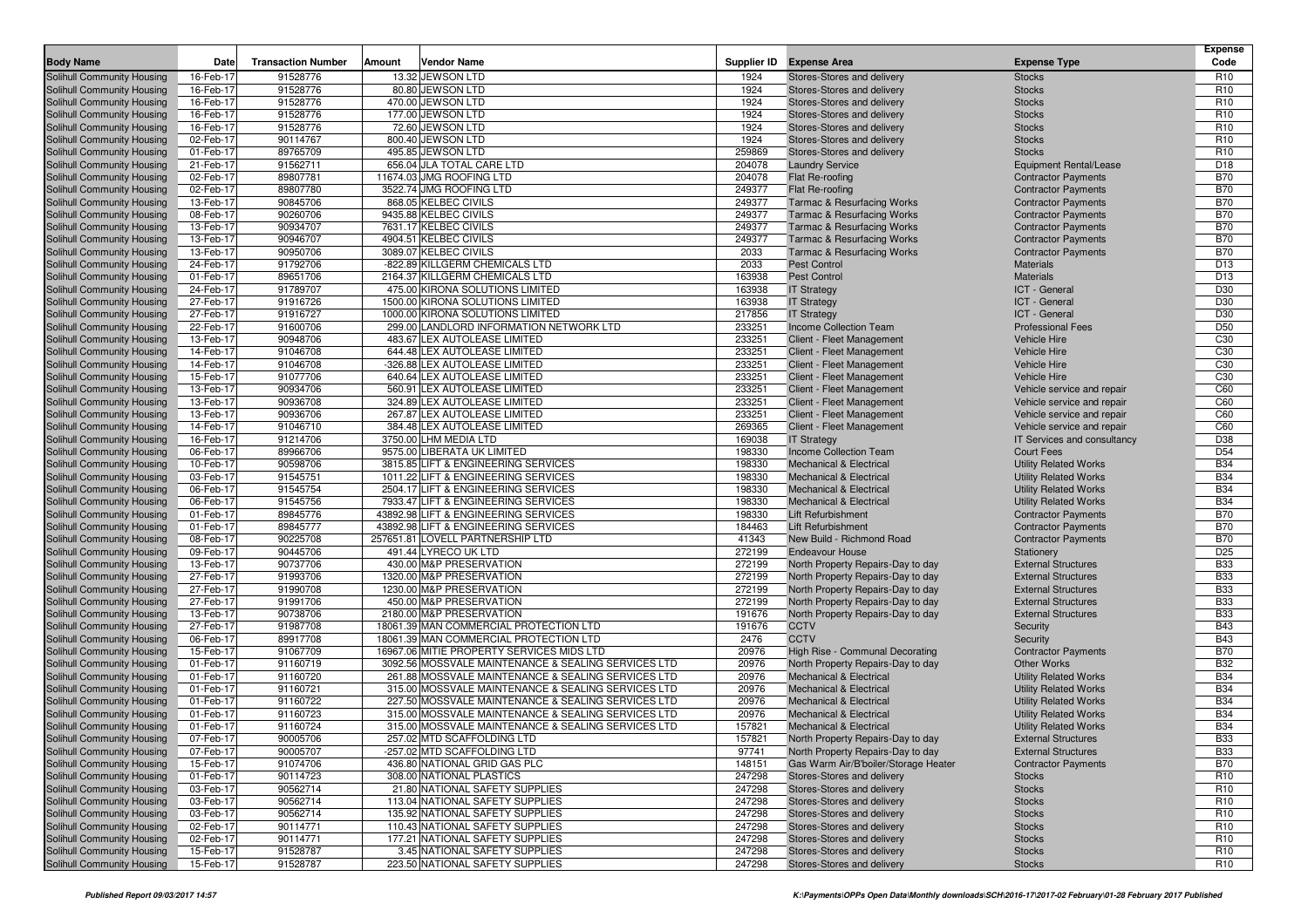|                                                          |                        |                           |        |                                                                                |                  |                                                          |                                            | <b>Expense</b>  |
|----------------------------------------------------------|------------------------|---------------------------|--------|--------------------------------------------------------------------------------|------------------|----------------------------------------------------------|--------------------------------------------|-----------------|
| <b>Body Name</b>                                         | Date                   | <b>Transaction Number</b> | Amount | Vendor Name                                                                    | Supplier ID      | <b>Expense Area</b>                                      | <b>Expense Type</b>                        | Code            |
| Solihull Community Housing                               | 15-Feb-17              | 91528787                  |        | 10.05 NATIONAL SAFETY SUPPLIES                                                 | 247298           | Stores-Stores and delivery                               | <b>Stocks</b>                              | R <sub>10</sub> |
| Solihull Community Housing                               | 15-Feb-17              | 91528787                  |        | 3.18 NATIONAL SAFETY SUPPLIES                                                  | 247298           | Stores-Stores and delivery                               | <b>Stocks</b>                              | R <sub>10</sub> |
| Solihull Community Housing                               | 17-Feb-17              | 91528789                  |        | 245.60 NATIONAL SAFETY SUPPLIES                                                | 76994            | Stores-Stores and delivery                               | <b>Stocks</b>                              | R <sub>10</sub> |
| Solihull Community Housing                               | 09-Feb-17              | 90408706                  |        | 463.22 NEOPOST FINANCE LTD                                                     | 104146           | <b>Endeavour House</b>                                   | Postages                                   | D <sub>21</sub> |
| Solihull Community Housing                               | 01-Feb-17              | 90114706                  |        | 214.20 NICHOLLS & CLARKE BUILDING PRODUCTS LTD                                 | 104146           | Stores-Stores and delivery                               | <b>Stocks</b>                              | R <sub>10</sub> |
| Solihull Community Housing                               | 01-Feb-17              | 90114706                  |        | 26.78 NICHOLLS & CLARKE BUILDING PRODUCTS LTD                                  | 104146           | Stores-Stores and delivery                               | <b>Stocks</b>                              | R <sub>10</sub> |
| Solihull Community Housing                               | 08-Feb-17              | 91007709                  |        | 214.20 NICHOLLS & CLARKE BUILDING PRODUCTS LTD                                 | 198298           | Stores-Stores and delivery                               | <b>Stocks</b>                              | R <sub>10</sub> |
| Solihull Community Housing                               | 02-Feb-17              | 89807712                  |        | 116.15 NIYAA PEOPLE                                                            | 198298           | <b>Capital Programmes</b>                                | <b>Agency Staff</b>                        | A60             |
| Solihull Community Housing                               | 02-Feb-17              | 89807712                  |        | 402.59 NIYAA PEOPLE                                                            | 198298           | <b>Capital Programmes</b>                                | <b>Agency Staff</b>                        | A60             |
| Solihull Community Housing                               | 01-Feb-17              | 89647708                  |        | 435.00 NIYAA PEOPLE                                                            | 198298           | Damp Removal & Painting                                  | <b>Agency Staff</b>                        | A60             |
| Solihull Community Housing                               | 08-Feb-17              | 90184706                  |        | 518.74 NIYAA PEOPLE                                                            | 198298           | <b>Capital Programmes</b>                                | <b>Agency Staff</b>                        | A60             |
| Solihull Community Housing                               | 07-Feb-17              | 90007712                  |        | 487.50 NIYAA PEOPLE                                                            | 198298           | <b>Call Centre</b>                                       | <b>Agency Staff</b>                        | A60             |
| Solihull Community Housing                               | 07-Feb-17              | 90007711                  |        | 589.78 NIYAA PEOPLE<br>589.78 NIYAA PEOPLE                                     | 198298           | North Property Repairs-Voids                             | <b>Agency Staff</b>                        | A60             |
| Solihull Community Housing                               | 07-Feb-17              | 90007710                  |        |                                                                                | 198298<br>198298 | North Property Repairs-Voids                             | <b>Agency Staff</b>                        | A60<br>A60      |
| Solihull Community Housing                               | 07-Feb-17              | 90007708<br>90007709      |        | 481.00 NIYAA PEOPLE<br>555.00 NIYAA PEOPLE                                     |                  | North Property Repairs-Voids<br>Procurement              | <b>Agency Staff</b>                        | A60             |
| Solihull Community Housing                               | 07-Feb-17              | 90183707                  |        | 360.00 NIYAA PEOPLE                                                            | 198298<br>198298 |                                                          | <b>Agency Staff</b>                        | A60             |
| Solihull Community Housing<br>Solihull Community Housing | 08-Feb-17<br>15-Feb-17 | 91067711                  |        | 518.74 NIYAA PEOPLE                                                            | 198298           | Damp Removal & Painting<br><b>Capital Programmes</b>     | <b>Agency Staff</b>                        | A60             |
|                                                          | 13-Feb-17              | 90957707                  |        | 390.00 NIYAA PEOPLE                                                            | 198298           | Call Centre                                              | <b>Agency Staff</b>                        | A60             |
| Solihull Community Housing<br>Solihull Community Housing | 15-Feb-17              | 91067710                  |        | 25.76 NIYAA PEOPLE                                                             | 198298           | North Property Repairs-Voids                             | <b>Agency Staff</b>                        | A60             |
|                                                          |                        |                           |        | 564.02 NIYAA PEOPLE                                                            | 198298           |                                                          | <b>Agency Staff</b>                        | A60             |
| Solihull Community Housing<br>Solihull Community Housing | 15-Feb-17<br>13-Feb-17 | 91067710<br>90955706      |        | 557.90 NIYAA PEOPLE                                                            | 198298           | North Property Repairs-Voids                             | <b>Agency Staff</b>                        | A60             |
|                                                          | 13-Feb-17              | 90959706                  |        | 555.00 NIYAA PEOPLE                                                            | 198298           | North Property Repairs-Voids<br>Procurement              | <b>Agency Staff</b>                        | A60             |
| Solihull Community Housing<br>Solihull Community Housing | 15-Feb-17              | 91067712                  |        | 444.00 NIYAA PEOPLE                                                            | 198298           |                                                          | <b>Agency Staff</b>                        | A60             |
| Solihull Community Housing                               | 21-Feb-17              | 91495711                  |        | 518.74 NIYAA PEOPLE                                                            | 198298           | Damp Removal & Painting<br><b>Capital Programmes</b>     | <b>Agency Staff</b><br><b>Agency Staff</b> | A60             |
| Solihull Community Housing                               | 21-Feb-17              | 91495712                  |        | 487.50 NIYAA PEOPLE                                                            | 198298           | <b>Call Centre</b>                                       | <b>Agency Staff</b>                        | A60             |
| Solihull Community Housing                               | 21-Feb-17              | 91495715                  |        | 589.78 NIYAA PEOPLE                                                            | 198298           | North Property Repairs-Voids                             | <b>Agency Staff</b>                        | A60             |
| Solihull Community Housing                               | 21-Feb-17              | 91495717                  |        | 589.78 NIYAA PEOPLE                                                            | 198298           | North Property Repairs-Voids                             | <b>Agency Staff</b>                        | A60             |
| Solihull Community Housing                               | 21-Feb-17              | 91495714                  |        | 669.50 NIYAA PEOPLE                                                            | 198298           | North Property Repairs-Voids                             | <b>Agency Staff</b>                        | A60             |
| Solihull Community Housing                               | 21-Feb-17              | 91495710                  |        | 555.00 NIYAA PEOPLE                                                            | 209177           | Procurement                                              | <b>Agency Staff</b>                        | A60             |
| Solihull Community Housing                               | 01-Feb-17              | 89845797                  |        | 325.36 OPENVIEW SECURITY SOLUTIONS LTD                                         | 209177           | <b>Mechanical &amp; Electrical</b>                       | <b>Utility Related Works</b>               | <b>B34</b>      |
| Solihull Community Housing                               | 01-Feb-17              | 89845810                  |        | 325.36 OPENVIEW SECURITY SOLUTIONS LTD                                         | 243668           | <b>Mechanical &amp; Electrical</b>                       | <b>Utility Related Works</b>               | <b>B34</b>      |
| Solihull Community Housing                               | 01-Feb-17              | 89845859                  |        | 296.48 OPUS STRUCTURAL SURVEYS                                                 | 243668           | <b>MST</b> -Structural Works                             | <b>Contractor Payments</b>                 | <b>B70</b>      |
| Solihull Community Housing                               | 01-Feb-17              | 90487726                  |        | 2592.90 OPUS STRUCTURAL SURVEYS                                                | 243668           | <b>MST</b> -Structural Works                             | <b>Contractor Payments</b>                 | <b>B70</b>      |
| Solihull Community Housing                               | 09-Feb-17              | 92025746                  |        | 416.07 OPUS STRUCTURAL SURVEYS                                                 | 243668           | <b>MST</b> -Structural Works                             | <b>Contractor Payments</b>                 | <b>B70</b>      |
| Solihull Community Housing                               | 23-Feb-17              | 92025753                  |        | 565.31 OPUS STRUCTURAL SURVEYS                                                 | 235564           | <b>MST</b> -Structural Works                             | <b>Contractor Payments</b>                 | <b>B70</b>      |
| Solihull Community Housing                               | 01-Feb-17              | 89845845                  |        | 321.45 ORBIS PROTECT LIMITED                                                   | 235564           | North Property Repairs-Voids                             | Voids                                      | <b>B38</b>      |
| Solihull Community Housing                               | 01-Feb-17              | 89845853                  |        | 382.16 ORBIS PROTECT LIMITED                                                   | 235564           | North Property Repairs-Voids                             | Voids                                      | <b>B38</b>      |
| Solihull Community Housing                               | 07-Feb-17              | 91545799                  |        | 224.95 ORBIS PROTECT LIMITED                                                   | 235564           | North Property Repairs-Voids                             | Voids                                      | <b>B38</b>      |
| Solihull Community Housing                               | 07-Feb-17              | 91545806                  |        | 223.28 ORBIS PROTECT LIMITED                                                   | 235564           | North Property Repairs-Voids                             | Voids                                      | <b>B38</b>      |
| Solihull Community Housing                               | 07-Feb-17              | 91545809                  |        | 244.46 ORBIS PROTECT LIMITED                                                   | 235564           | North Property Repairs-Voids                             | Voids                                      | <b>B38</b>      |
| Solihull Community Housing                               | 14-Feb-17              | 91545842                  |        | 217.85 ORBIS PROTECT LIMITED                                                   | 235564           | North Property Repairs-Voids                             | Voids                                      | <b>B38</b>      |
| Solihull Community Housing                               | 16-Feb-17              | 91545857                  |        | 251.55 ORBIS PROTECT LIMITED                                                   | 235564           | North Property Repairs-Voids                             | Voids                                      | <b>B38</b>      |
| Solihull Community Housing                               | 16-Feb-17              | 91545860                  |        | 249.81 ORBIS PROTECT LIMITED                                                   | 235564           | North Property Repairs-Voids                             | Voids                                      | <b>B38</b>      |
| Solihull Community Housing                               | 21-Feb-17              | 92025721                  |        | 319.12 ORBIS PROTECT LIMITED                                                   | 235564           | North Property Repairs-Voids                             | Voids                                      | <b>B38</b>      |
| Solihull Community Housing                               | 21-Feb-17              | 92025728                  |        | 222.31 ORBIS PROTECT LIMITED                                                   | 235564           | North Property Repairs-Voids                             | Voids                                      | <b>B38</b>      |
| Solihull Community Housing                               | 21-Feb-17              | 92025733                  |        | 292.37 ORBIS PROTECT LIMITED                                                   | 235564           | North Property Repairs-Voids                             | Voids                                      | <b>B38</b>      |
| Solihull Community Housing                               | 21-Feb-17              | 92025735                  |        | 312.27 ORBIS PROTECT LIMITED                                                   | 235564           | <b>North Property Repairs-Voids</b>                      | Voids                                      | <b>B38</b>      |
| Solihull Community Housing                               | 21-Feb-17              | 92025737                  |        | 269.23 ORBIS PROTECT LIMITED                                                   | 73921            | North Property Repairs-Voids                             | Voids                                      | <b>B38</b>      |
| Solihull Community Housing                               | 01-Feb-17              | 90114783                  |        | 6744.14 PACE PETROLEUM LTD                                                     | 154611           | Stores-Stores and delivery                               | <b>Stocks</b>                              | R <sub>10</sub> |
| Solihull Community Housing                               | 13-Feb-17              | 90848706                  |        | 1640.00 PENNINGTON CHOICE LTD                                                  | 151931           | <b>Energy Performance Certificates</b>                   | Other Fees and Charges                     | D <sub>59</sub> |
| Solihull Community Housing                               | 16-Feb-17              | 91216706                  |        | 3922.80 QSP TRAINING LTD                                                       | 79148            | <b>Central Administration</b>                            | Training                                   | A80             |
| Solihull Community Housing                               | 20-Feb-17              | 91356730                  |        | 2374.75 QUALITY GAS AUDIT SERVICES LTD                                         | 42437            | Mechanical & Electrical                                  | <b>Utility Related Works</b>               | <b>B34</b>      |
| Solihull Community Housing                               | 02-Feb-17              | 89807710                  |        | 28600.70 R S MILLER ROOFING (WOLVERHAMPTON) LTD                                | 24480            | Pitched Re-roofing                                       | <b>Contractor Payments</b>                 | <b>B70</b>      |
| Solihull Community Housing                               | 02-Feb-17              | 89807778                  |        | 456.21 RANDSTAD EMPLOYMENT BUREAU LTD                                          | 24480            | <b>Welfare Reform Work</b><br>Safe and Sound Operational | <b>Agency Staff</b>                        | A60             |
| Solihull Community Housing<br>Solihull Community Housing | 02-Feb-17              | 89807715                  |        | 286.50 RANDSTAD EMPLOYMENT BUREAU LTD<br>700.80 RANDSTAD EMPLOYMENT BUREAU LTD | 24480            |                                                          | <b>Agency Staff</b>                        | A60             |
| Solihull Community Housing                               | 02-Feb-17<br>10-Feb-17 | 89807777<br>90598711      |        | 229.20 RANDSTAD EMPLOYMENT BUREAU LTD                                          | 24480<br>24480   | Lettings & Management<br>Safe and Sound Operational      | <b>Agency Staff</b>                        | A60<br>A60      |
| Solihull Community Housing                               | 10-Feb-17              | 90598715                  |        | 864.32 RANDSTAD EMPLOYMENT BUREAU LTD                                          | 24480            | Lettings & Management                                    | <b>Agency Staff</b>                        | A60             |
| Solihull Community Housing                               | 16-Feb-17              | 91230706                  |        | 266.45 RANDSTAD EMPLOYMENT BUREAU LTD                                          | 24480            | Safe and Sound Operational                               | <b>Agency Staff</b><br><b>Agency Staff</b> | A60             |
| Solihull Community Housing                               | 16-Feb-17              | 91229706                  |        | 864.32 RANDSTAD EMPLOYMENT BUREAU LTD                                          | 24480            | Lettings & Management                                    | <b>Agency Staff</b>                        | A60             |
| Solihull Community Housing                               | 24-Feb-17              | 91792708                  |        | 286.50 RANDSTAD EMPLOYMENT BUREAU LTD                                          | 151947           | Safe and Sound Operational                               | <b>Agency Staff</b>                        | A60             |
| Solihull Community Housing                               | 01-Feb-17              | 89668707                  |        | 250.00 RAPIDE COMMUNICATION LIMITED                                            | 151947           | North Property Repairs-Day to day                        | <b>Mobile Phones</b>                       | D41             |
| Solihull Community Housing                               | 01-Feb-17              | 89672706                  |        | 309.64 RAPIDE COMMUNICATION LIMITED                                            | 151947           | North Property Repairs-Day to day                        | <b>Mobile Phones</b>                       | D41             |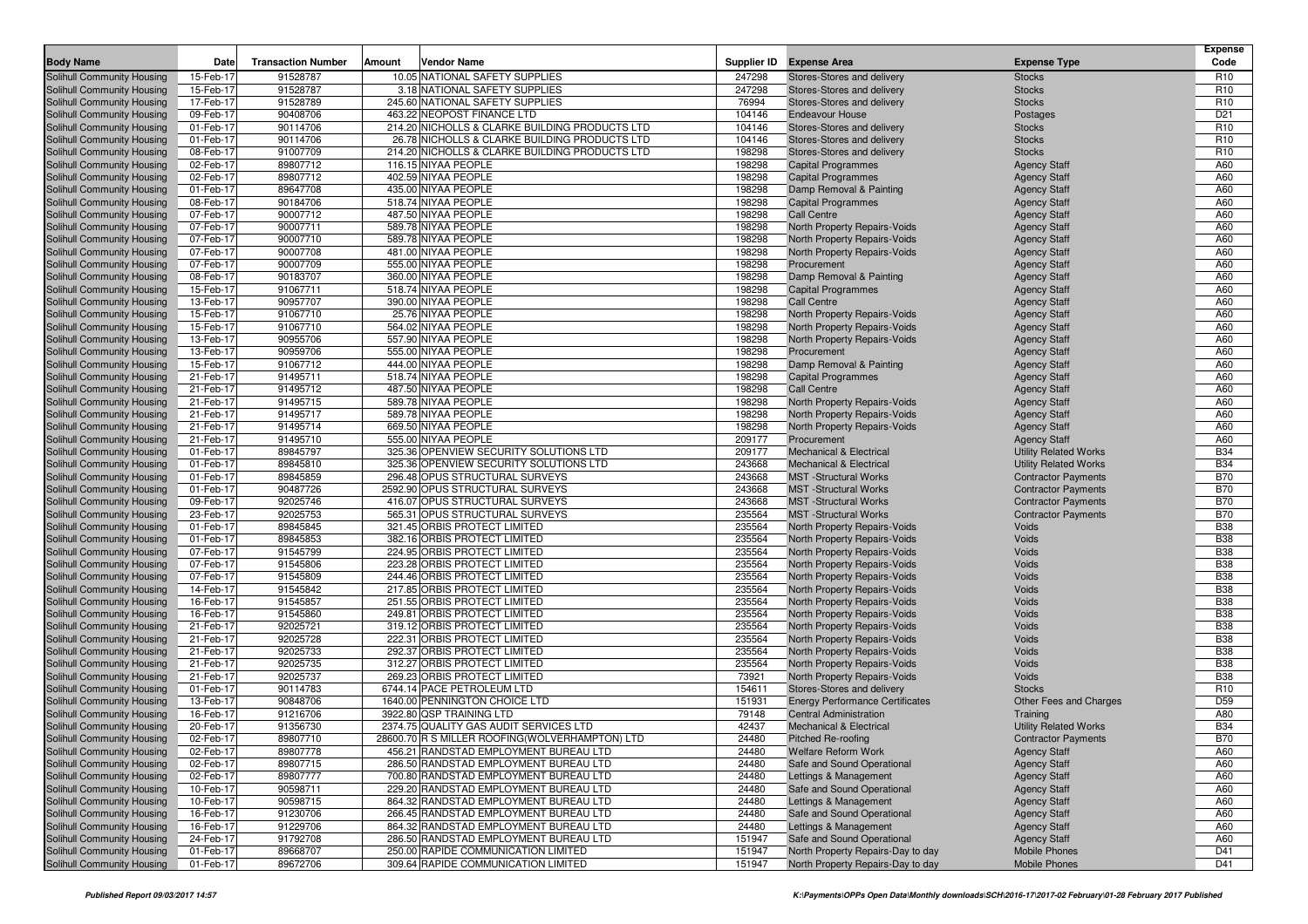|                                                          |                        |                           |              |                                                                                |                 |                                                                                            |                                                          | <b>Expense</b>           |
|----------------------------------------------------------|------------------------|---------------------------|--------------|--------------------------------------------------------------------------------|-----------------|--------------------------------------------------------------------------------------------|----------------------------------------------------------|--------------------------|
| <b>Body Name</b>                                         | Date                   | <b>Transaction Number</b> | Amount       | <b>Vendor Name</b>                                                             | Supplier ID     | <b>Expense Area</b>                                                                        | <b>Expense Type</b>                                      | Code                     |
| Solihull Community Housing                               | 16-Feb-17              | 91215706                  |              | 318.18 RAPIDE COMMUNICATION LIMITED                                            | #N/A            | North Property Repairs-Day to day                                                          | <b>Mobile Phones</b>                                     | D41                      |
| Solihull Community Housing                               | 20-Feb-17              | 91356728                  |              | 10000.00 REDACTED PERSONAL INFORMATION                                         | #N/A            | Private Sector - Disabled Facilities Grants                                                | <b>Contractor Payments</b>                               | <b>B70</b>               |
| Solihull Community Housing<br>Solihull Community Housing | 20-Feb-17<br>06-Feb-17 | 91356726<br>89923706      |              | 4470.40 REDACTED PERSONAL INFORMATION<br>3937.58 REDACTED PERSONAL INFORMATION | #N/A<br>#N/A    | Private Sector - Disabled Facilities Grants<br>Private Sector - Disabled Facilities Grants | <b>Contractor Payments</b><br><b>Contractor Payments</b> | <b>B70</b><br><b>B70</b> |
| Solihull Community Housing                               | 20-Feb-17              | 91356725                  |              | 4658.52 REDACTED PERSONAL INFORMATION                                          | #N/A            | Private Sector - Disabled Facilities Grants                                                | <b>Contractor Payments</b>                               | <b>B70</b>               |
| Solihull Community Housing                               | 13-Feb-17              | 90689706                  |              | 1686.81 REDACTED PERSONAL INFORMATION                                          | #N/A            | <b>Balance Sheet</b>                                                                       | Movement Incentive Scheme                                | U32                      |
| Solihull Community Housing                               | 13-Feb-17              | 90727706                  |              | 9700.00 REDACTED PERSONAL INFORMATION                                          | #N/A            | Private Sector - Disabled Facilities Grants                                                | <b>Contractor Payments</b>                               | <b>B70</b>               |
| Solihull Community Housing                               | 13-Feb-17              | 90712706                  |              | 3000.00 REDACTED PERSONAL INFORMATION                                          | #N/A            | <b>Balance Sheet</b>                                                                       | Movement Incentive Scheme                                | U32                      |
| Solihull Community Housing                               | 06-Feb-17              | 89904706                  |              | 10000.00 REDACTED PERSONAL INFORMATION                                         | #N/A            | Private Sector - Disabled Facilities Grants                                                | <b>Contractor Payments</b>                               | <b>B70</b>               |
| Solihull Community Housing                               | 27-Feb-17              | 91916707                  |              | 10000.00 REDACTED PERSONAL INFORMATION                                         | #N/A            | Private Sector - Disabled Facilities Grants                                                | <b>Contractor Payments</b>                               | <b>B70</b>               |
| Solihull Community Housing                               | 20-Feb-17              | 91356727                  |              | 4268.80 REDACTED PERSONAL INFORMATION                                          | #N/A            | Private Sector - Disabled Facilities Grants                                                | <b>Contractor Payments</b>                               | <b>B70</b>               |
| Solihull Community Housing                               | 20-Feb-17              | 91356729                  |              | 1768.36 REDACTED PERSONAL INFORMATION                                          | #N/A            | <b>Balance Sheet</b>                                                                       | Movement Incentive Scheme                                | U32                      |
| Solihull Community Housing                               | 13-Feb-17              | 90724706                  |              | 2000.00 REDACTED PERSONAL INFORMATION                                          | #N/A            | <b>Balance Sheet</b>                                                                       | Movement Incentive Scheme                                | U32                      |
| Solihull Community Housing                               | 13-Feb-17              | 90766706                  |              | 3616.85 REDACTED PERSONAL INFORMATION                                          | #N/A            | Private Sector - Disabled Facilities Grants                                                | <b>Contractor Payments</b>                               | <b>B70</b>               |
| Solihull Community Housing                               | 20-Feb-17              | 91356721                  |              | 2000.00 REDACTED PERSONAL INFORMATION                                          | #N/A            | <b>Balance Sheet</b>                                                                       | Movement Incentive Scheme                                | U32                      |
| Solihull Community Housing                               | 20-Feb-17              | 91356722                  |              | 2000.00 REDACTED PERSONAL INFORMATION                                          | 169027          | <b>Balance Sheet</b>                                                                       | Movement Incentive Scheme                                | U32                      |
| Solihull Community Housing                               | 13-Feb-17              | 90741706                  |              | 446.56 REED                                                                    | 169027          | <b>Call Centre</b>                                                                         | <b>Agency Staff</b>                                      | A60                      |
| Solihull Community Housing                               | 13-Feb-17              | 90744706                  |              | 496.54 REED                                                                    | 169027          | <b>Call Centre</b>                                                                         | <b>Agency Staff</b>                                      | A60                      |
| Solihull Community Housing                               | 22-Feb-17              | 91601706                  |              | 396.57 REED                                                                    | 169027          | <b>Call Centre</b>                                                                         | <b>Agency Staff</b>                                      | A60                      |
| Solihull Community Housing                               | 22-Feb-17              | 91602706                  |              | 496.54 REED                                                                    | 248674          | <b>Call Centre</b>                                                                         | <b>Agency Staff</b>                                      | A60                      |
| Solihull Community Housing                               | 08-Feb-17              | 90175706                  | 4575.00 RG+P |                                                                                | 248674          | New Build - Coleshill Heath School Extra Care                                              | <b>Contractor Payments</b>                               | <b>B70</b>               |
| Solihull Community Housing                               | 08-Feb-17              | 90174706                  | 5525.00 RG+P |                                                                                | 3267            | New Build - Richmond Road                                                                  | <b>Contractor Payments</b>                               | <b>B70</b>               |
| Solihull Community Housing                               | 09-Feb-17              | 90411706                  |              | 1694.79 ROYAL MAIL                                                             | 3267            | <b>Endeavour House</b>                                                                     | Postages                                                 | D <sub>21</sub>          |
| Solihull Community Housing                               | 21-Feb-17              | 91492712                  |              | 1790.60 ROYAL MAIL                                                             | 210921          | <b>Endeavour House</b>                                                                     | Postages                                                 | D <sub>21</sub>          |
| Solihull Community Housing                               | 13-Feb-17              | 90743706                  |              | 1598.14 SCCI ALPHATRACK LTD                                                    | 3396            | <b>Mechanical &amp; Electrical</b>                                                         | <b>Utility Related Works</b>                             | <b>B34</b>               |
| Solihull Community Housing                               | 22-Feb-17              | 91596706                  |              | 1351.27 SEVERN TRENT WATER LTD                                                 | 3396            | Private Sector Leasing - 87 Warwick Rd                                                     | Water                                                    | <b>B12</b>               |
| Solihull Community Housing                               | 27-Feb-17              | 91982718                  |              | 348.87 SEVERN TRENT WATER LTD                                                  | 3396            | <b>Private Sector Leasing</b>                                                              | Water                                                    | <b>B12</b>               |
| Solihull Community Housing                               | 27-Feb-17              | 91982710                  |              | 348.87 SEVERN TRENT WATER LTD                                                  | 3396            | <b>Private Sector Leasing</b>                                                              | Water                                                    | <b>B12</b>               |
| Solihull Community Housing                               | 27-Feb-17              | 91982716                  |              | 493.10 SEVERN TRENT WATER LTD                                                  | 3396            | 82 Warwick Road Intensive Support Unit                                                     | Water                                                    | <b>B12</b>               |
| Solihull Community Housing                               | 27-Feb-17              | 91982708                  |              | 448.28 SEVERN TRENT WATER LTD                                                  | 3396            | <b>Private Sector Leasing</b>                                                              | Water                                                    | <b>B12</b>               |
| Solihull Community Housing                               | 27-Feb-17              | 91982706                  |              | 341.08 SEVERN TRENT WATER LTD                                                  | 3396            | <b>Private Sector Leasing</b>                                                              | Water                                                    | <b>B12</b>               |
| Solihull Community Housing                               | 27-Feb-17              | 91982711                  |              | 344.97 SEVERN TRENT WATER LTD                                                  | 3396            | <b>Private Sector Leasing</b>                                                              | Water                                                    | <b>B12</b>               |
| Solihull Community Housing                               | 27-Feb-17              | 91982707<br>91042712      |              | 376.16 SEVERN TRENT WATER LTD<br>1300.00 SKYWELL LTD                           | 162005<br>66172 | <b>Private Sector Leasing</b>                                                              | Water                                                    | <b>B12</b><br>D30        |
| Solihull Community Housing<br>Solihull Community Housing | 14-Feb-17<br>27-Feb-17 | 91945706                  |              | 11.00 SOLIHULL COMMUNITY HOUSING                                               | 66172           | <b>IT Strategy</b><br><b>Estate Mgmt Team</b>                                              | ICT - General<br><b>Other Communication Costs</b>        | D49                      |
| Solihull Community Housing                               | 27-Feb-17              | 91945706                  |              | 19.22 SOLIHULL COMMUNITY HOUSING                                               | 66172           | <b>Direct-Fire Precaution Works</b>                                                        | <b>Materials</b>                                         | D <sub>13</sub>          |
| Solihull Community Housing                               | 27-Feb-17              | 91945706                  |              | 16.61 SOLIHULL COMMUNITY HOUSING                                               | 66172           | Direct-Standby                                                                             | <b>Materials</b>                                         | D <sub>13</sub>          |
| Solihull Community Housing                               | 27-Feb-17              | 91945706                  |              | 25.85 SOLIHULL COMMUNITY HOUSING                                               | 66172           | Client - Fleet Management                                                                  | Fuel                                                     | C40                      |
| Solihull Community Housing                               | 27-Feb-17              | 91945706                  |              | 194.00 SOLIHULL COMMUNITY HOUSING                                              | 66172           | North Property Repairs-Voids                                                               | Electricity                                              | <b>B11</b>               |
| Solihull Community Housing                               | 27-Feb-17              | 91945706                  |              | 40.00 SOLIHULL COMMUNITY HOUSING                                               | 46390           | Public Sector - Major Adaptations                                                          | <b>Contractor Payments</b>                               | <b>B70</b>               |
| Solihull Community Housing                               | 21-Feb-17              | 91552708                  |              | 807.29 SOLIHULL MBC                                                            | 46390           | <b>Estate Mgmt Team</b>                                                                    | <b>Catering Provisions</b>                               | D75                      |
| Solihull Community Housing                               | 21-Feb-17              | 91552708                  |              | -440.34 SOLIHULL MBC                                                           | 46390           | <b>Estate Mgmt Team</b>                                                                    | <b>Catering Provisions</b>                               | D75                      |
| Solihull Community Housing                               | 17-Feb-17              | 91278707                  |              | 1386.21 SOLIHULL MBC                                                           | 46390           | Payroll - Payable to SMBC                                                                  | <b>Creditor: Solihull MBC</b>                            | <b>S09</b>               |
| Solihull Community Housing                               | 13-Feb-17              | 90842706                  |              | 3607.06 SOLIHULL MBC                                                           | 36181           | Payroll - Payable to SMBC                                                                  | <b>Creditor: Solihull MBC</b>                            | <b>S09</b>               |
| Solihull Community Housing                               | 07-Feb-17              | 90092810                  |              | 290.31 SOLIHULL MBC (COUNCIL TAX)                                              | 36181           | North Property Repairs-Voids                                                               | Council Tax                                              | <b>B21</b>               |
| Solihull Community Housing                               | 07-Feb-17              | 90092758                  |              | 535.27 SOLIHULL MBC (COUNCIL TAX)                                              | 36181           | North Property Repairs-Voids                                                               | <b>Council Tax</b>                                       | <b>B21</b>               |
| Solihull Community Housing                               | 07-Feb-17              | 90092768                  |              | 458.79 SOLIHULL MBC (COUNCIL TAX)                                              | 36181           | North Property Repairs-Voids                                                               | <b>Council Tax</b>                                       | <b>B21</b>               |
| Solihull Community Housing                               | 07-Feb-17              | 90092731                  |              | 1453.01 SOLIHULL MBC (COUNCIL TAX)                                             | 36181           | North Property Repairs-Voids                                                               | <b>Council Tax</b>                                       | <b>B21</b>               |
| Solihull Community Housing                               | 07-Feb-17              | 90092767                  |              | 469.28 SOLIHULL MBC (COUNCIL TAX)                                              | 36181           | North Property Repairs-Voids                                                               | <b>Council Tax</b>                                       | <b>B21</b>               |
| Solihull Community Housing                               | 07-Feb-17              | 90092740                  |              | 953.18 SOLIHULL MBC (COUNCIL TAX)                                              | 36181           | North Property Repairs-Voids                                                               | <b>Council Tax</b>                                       | <b>B21</b>               |
| Solihull Community Housing                               | 07-Feb-17              | 90092737                  |              | 1070.53 SOLIHULL MBC (COUNCIL TAX)                                             | 36181           | North Property Repairs-Voids                                                               | <b>Council Tax</b>                                       | <b>B21</b>               |
| Solihull Community Housing                               | 07-Feb-17              | 90092734                  |              | 1162.22 SOLIHULL MBC (COUNCIL TAX)                                             | 36181           | North Property Repairs-Voids                                                               | <b>Council Tax</b>                                       | <b>B21</b>               |
| Solihull Community Housing                               | 07-Feb-17              | 90092733                  |              | 1255.95 SOLIHULL MBC (COUNCIL TAX)                                             | 36181           | North Property Repairs-Voids                                                               | <b>Council Tax</b>                                       | <b>B21</b>               |
| Solihull Community Housing                               | 07-Feb-17              | 90092739                  |              | 968.67 SOLIHULL MBC (COUNCIL TAX)                                              | 36181           | North Property Repairs-Voids                                                               | Council Tax                                              | <b>B21</b>               |
| Solihull Community Housing                               | 07-Feb-17              | 90092769                  |              | 458.79 SOLIHULL MBC (COUNCIL TAX)                                              | 36181           | North Property Repairs-Voids                                                               | <b>Council Tax</b>                                       | <b>B21</b>               |
| Solihull Community Housing                               | 07-Feb-17              | 90092770                  |              | 458.79 SOLIHULL MBC (COUNCIL TAX)                                              | 36181           | <b>North Property Repairs-Voids</b>                                                        | <b>Council Tax</b>                                       | <b>B21</b>               |
| Solihull Community Housing                               | 07-Feb-17              | 90092771                  |              | 458.79 SOLIHULL MBC (COUNCIL TAX)                                              | 36181           | North Property Repairs-Voids                                                               | <b>Council Tax</b>                                       | <b>B21</b>               |
| Solihull Community Housing                               | 07-Feb-17              | 90092736                  |              | 1110.89 SOLIHULL MBC (COUNCIL TAX)                                             | 36181           | North Property Repairs-Voids                                                               | <b>Council Tax</b>                                       | <b>B21</b>               |
| Solihull Community Housing                               | 07-Feb-17              | 90092732                  |              | 1338.59 SOLIHULL MBC (COUNCIL TAX)                                             | 36181           | North Property Repairs-Voids                                                               | <b>Council Tax</b>                                       | <b>B21</b>               |
| Solihull Community Housing                               | 07-Feb-17              | 90092742                  |              | 904.04 SOLIHULL MBC (COUNCIL TAX)                                              | 36181           | North Property Repairs-Voids                                                               | <b>Council Tax</b>                                       | <b>B21</b>               |
| Solihull Community Housing                               | 07-Feb-17              | 90092741                  |              | 923.55 SOLIHULL MBC (COUNCIL TAX)                                              | 36181           | North Property Repairs-Voids                                                               | <b>Council Tax</b><br><b>Council Tax</b>                 | <b>B21</b>               |
| Solihull Community Housing<br>Solihull Community Housing | 07-Feb-17<br>07-Feb-17 | 90092772<br>90092750      |              | 457.54 SOLIHULL MBC (COUNCIL TAX)<br>636.45 SOLIHULL MBC (COUNCIL TAX)         | 36181<br>36181  | North Property Repairs-Voids<br>North Property Repairs-Voids                               | <b>Council Tax</b>                                       | <b>B21</b><br><b>B21</b> |
| Solihull Community Housing                               | 07-Feb-17              | 90092773                  |              | 451.68 SOLIHULL MBC (COUNCIL TAX)                                              | 36181           | North Property Repairs-Voids                                                               | <b>Council Tax</b>                                       | <b>B21</b>               |
|                                                          |                        |                           |              |                                                                                |                 |                                                                                            |                                                          |                          |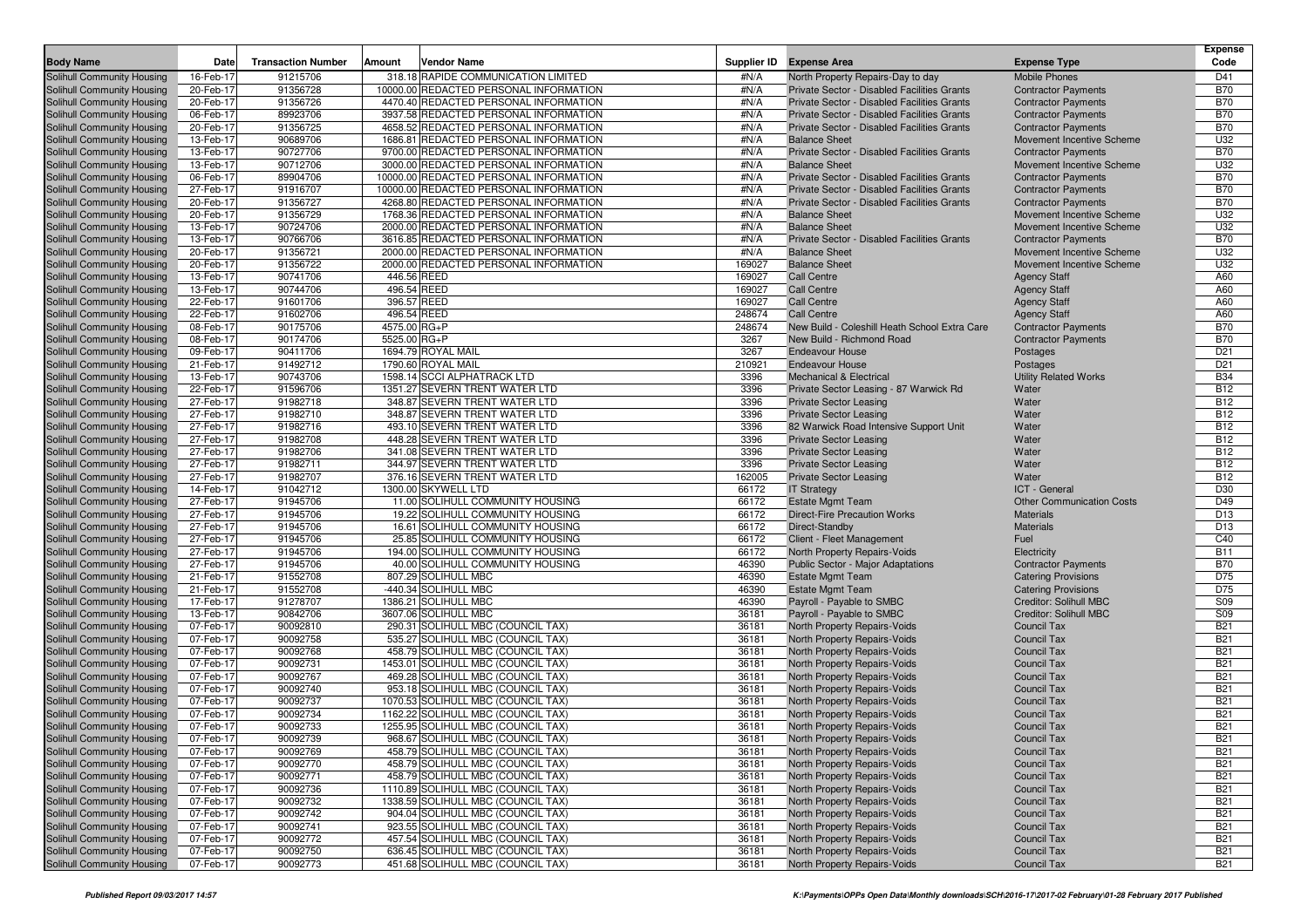| <b>Body Name</b>                                         | Date                   | <b>Transaction Number</b> | Amount | <b>Vendor Name</b>                                                     | Supplier ID    | <b>Expense Area</b>                                                 | <b>Expense Type</b>                      | <b>Expense</b><br>Code   |
|----------------------------------------------------------|------------------------|---------------------------|--------|------------------------------------------------------------------------|----------------|---------------------------------------------------------------------|------------------------------------------|--------------------------|
| Solihull Community Housing                               | 07-Feb-17              | 90092743                  |        | 814.91 SOLIHULL MBC (COUNCIL TAX)                                      | 36181          | North Property Repairs-Voids                                        | <b>Council Tax</b>                       | <b>B21</b>               |
| Solihull Community Housing                               | 07-Feb-17              | 90092766                  |        | 475.14 SOLIHULL MBC (COUNCIL TAX)                                      | 36181          | North Property Repairs-Voids                                        | <b>Council Tax</b>                       | <b>B21</b>               |
| Solihull Community Housing                               | 07-Feb-17              | 90092775                  |        | 445.85 SOLIHULL MBC (COUNCIL TAX)                                      | 36181          | North Property Repairs-Voids                                        | <b>Council Tax</b>                       | <b>B21</b>               |
| Solihull Community Housing                               | 07-Feb-17              | 90092744                  |        | 798.27 SOLIHULL MBC (COUNCIL TAX)                                      | 36181          | North Property Repairs-Voids                                        | <b>Council Tax</b>                       | <b>B21</b>               |
| Solihull Community Housing                               | 07-Feb-17              | 90092748                  |        | 725.78 SOLIHULL MBC (COUNCIL TAX)                                      | 36181          | North Property Repairs-Voids                                        | <b>Council Tax</b>                       | <b>B21</b>               |
| Solihull Community Housing                               | 07-Feb-17              | 90092746                  |        | 743.48 SOLIHULL MBC (COUNCIL TAX)                                      | 36181          | <b>North Property Repairs-Voids</b>                                 | <b>Council Tax</b>                       | <b>B21</b>               |
| Solihull Community Housing                               | 07-Feb-17              | 90092795                  |        | 320.87 SOLIHULL MBC (COUNCIL TAX)                                      | 36181          | North Property Repairs-Voids                                        | <b>Council Tax</b>                       | <b>B21</b>               |
| Solihull Community Housing                               | 07-Feb-17              | 90092747                  |        | 725.98 SOLIHULL MBC (COUNCIL TAX)                                      | 36181          | North Property Repairs-Voids                                        | <b>Council Tax</b>                       | <b>B21</b>               |
| Solihull Community Housing                               | 07-Feb-17              | 90092813                  |        | 260.08 SOLIHULL MBC (COUNCIL TAX)                                      | 36181          | North Property Repairs-Voids                                        | <b>Council Tax</b>                       | <b>B21</b>               |
| Solihull Community Housing                               | 07-Feb-17              | 90092764                  |        | 483.93 SOLIHULL MBC (COUNCIL TAX)                                      | 36181          | North Property Repairs-Voids                                        | <b>Council Tax</b>                       | <b>B21</b>               |
| Solihull Community Housing                               | 07-Feb-17              | 90092745                  |        | 791.06 SOLIHULL MBC (COUNCIL TAX)                                      | 36181          | <b>North Property Repairs-Voids</b>                                 | <b>Council Tax</b>                       | <b>B21</b>               |
| Solihull Community Housing                               | 07-Feb-17              | 90092798                  |        | 310.76 SOLIHULL MBC (COUNCIL TAX)                                      | 36181          | <b>North Property Repairs-Voids</b>                                 | <b>Council Tax</b>                       | <b>B21</b>               |
| Solihull Community Housing                               | 07-Feb-17              | 90092749                  |        | 712.71 SOLIHULL MBC (COUNCIL TAX)                                      | 36181          | North Property Repairs-Voids                                        | <b>Council Tax</b>                       | <b>B21</b>               |
| <b>Solihull Community Housing</b>                        | 07-Feb-17              | 90092763                  |        | 485.18 SOLIHULL MBC (COUNCIL TAX)                                      | 36181          | North Property Repairs-Voids                                        | <b>Council Tax</b>                       | <b>B21</b>               |
| Solihull Community Housing                               | 07-Feb-17              | 90092774                  |        | 447.27 SOLIHULL MBC (COUNCIL TAX)                                      | 36181          | North Property Repairs-Voids                                        | <b>Council Tax</b>                       | <b>B21</b>               |
| Solihull Community Housing                               | 07-Feb-17              | 90092762                  |        | 486.75 SOLIHULL MBC (COUNCIL TAX)                                      | 36181<br>36181 | North Property Repairs-Voids                                        | <b>Council Tax</b>                       | <b>B21</b><br><b>B21</b> |
| Solihull Community Housing                               | 07-Feb-17<br>07-Feb-17 | 90092752<br>90092753      |        | 579.13 SOLIHULL MBC (COUNCIL TAX)<br>565.35 SOLIHULL MBC (COUNCIL TAX) | 36181          | North Property Repairs-Voids                                        | <b>Council Tax</b><br><b>Council Tax</b> | <b>B21</b>               |
| Solihull Community Housing<br>Solihull Community Housing | 07-Feb-17              | 90092755                  |        | 558.10 SOLIHULL MBC (COUNCIL TAX)                                      | 36181          | <b>North Property Repairs-Voids</b><br>North Property Repairs-Voids | <b>Council Tax</b>                       | <b>B21</b>               |
| Solihull Community Housing                               | 07-Feb-17              | 90092754                  |        | 561.46 SOLIHULL MBC (COUNCIL TAX)                                      | 36181          | North Property Repairs-Voids                                        | <b>Council Tax</b>                       | <b>B21</b>               |
| Solihull Community Housing                               | 07-Feb-17              | 90092760                  |        | 494.04 SOLIHULL MBC (COUNCIL TAX)                                      | 36181          | <b>North Property Repairs-Voids</b>                                 | <b>Council Tax</b>                       | <b>B21</b>               |
| Solihull Community Housing                               | 07-Feb-17              | 90092782                  |        | 422.74 SOLIHULL MBC (COUNCIL TAX)                                      | 36181          | <b>North Property Repairs-Voids</b>                                 | <b>Council Tax</b>                       | <b>B21</b>               |
| Solihull Community Housing                               | 07-Feb-17              | 90092777                  |        | 440.56 SOLIHULL MBC (COUNCIL TAX)                                      | 36181          | North Property Repairs-Voids                                        | <b>Council Tax</b>                       | <b>B21</b>               |
| Solihull Community Housing                               | 07-Feb-17              | 90092765                  |        | 476.21 SOLIHULL MBC (COUNCIL TAX)                                      | 36181          | North Property Repairs-Voids                                        | <b>Council Tax</b>                       | <b>B21</b>               |
| Solihull Community Housing                               | 07-Feb-17              | 90092761                  |        | 487.83 SOLIHULL MBC (COUNCIL TAX)                                      | 36181          | North Property Repairs-Voids                                        | <b>Council Tax</b>                       | <b>B21</b>               |
| Solihull Community Housing                               | 07-Feb-17              | 90092757                  |        | 541.95 SOLIHULL MBC (COUNCIL TAX)                                      | 36181          | North Property Repairs-Voids                                        | <b>Council Tax</b>                       | <b>B21</b>               |
| Solihull Community Housing                               | 07-Feb-17              | 90092738                  |        | 976.44 SOLIHULL MBC (COUNCIL TAX)                                      | 36181          | North Property Repairs-Voids                                        | <b>Council Tax</b>                       | <b>B21</b>               |
| Solihull Community Housing                               | 07-Feb-17              | 90092756                  |        | 547.11 SOLIHULL MBC (COUNCIL TAX)                                      | 36181          | North Property Repairs-Voids                                        | <b>Council Tax</b>                       | <b>B21</b>               |
| Solihull Community Housing                               | 07-Feb-17              | 90092779                  |        | 433.05 SOLIHULL MBC (COUNCIL TAX)                                      | 36181          | North Property Repairs-Voids                                        | <b>Council Tax</b>                       | <b>B21</b>               |
| Solihull Community Housing                               | 07-Feb-17              | 90092735                  |        | 1146.36 SOLIHULL MBC (COUNCIL TAX)                                     | 36181          | <b>North Property Repairs-Voids</b>                                 | <b>Council Tax</b>                       | <b>B21</b>               |
| Solihull Community Housing                               | 07-Feb-17              | 90092778                  |        | 440.55 SOLIHULL MBC (COUNCIL TAX)                                      | 36181          | North Property Repairs-Voids                                        | <b>Council Tax</b>                       | <b>B21</b>               |
| Solihull Community Housing                               | 07-Feb-17              | 90092780                  |        | 427.28 SOLIHULL MBC (COUNCIL TAX)                                      | 36181          | North Property Repairs-Voids                                        | <b>Council Tax</b>                       | <b>B21</b>               |
| Solihull Community Housing                               | 07-Feb-17              | 90092776                  |        | 445.81 SOLIHULL MBC (COUNCIL TAX)                                      | 36181          | <b>North Property Repairs-Voids</b>                                 | <b>Council Tax</b>                       | <b>B21</b>               |
| Solihull Community Housing                               | 07-Feb-17              | 90092787                  |        | 378.26 SOLIHULL MBC (COUNCIL TAX)                                      | 36181          | North Property Repairs-Voids                                        | <b>Council Tax</b>                       | <b>B21</b>               |
| Solihull Community Housing                               | 07-Feb-17              | 90092793                  |        | 351.43 SOLIHULL MBC (COUNCIL TAX)                                      | 36181          | North Property Repairs-Voids                                        | <b>Council Tax</b>                       | <b>B21</b>               |
| Solihull Community Housing                               | 07-Feb-17              | 90092781                  |        | 425.28 SOLIHULL MBC (COUNCIL TAX)                                      | 36181          | <b>North Property Repairs-Voids</b>                                 | <b>Council Tax</b>                       | <b>B21</b>               |
| Solihull Community Housing                               | 07-Feb-17              | 90092785                  |        | 384.22 SOLIHULL MBC (COUNCIL TAX)                                      | 36181          | North Property Repairs-Voids                                        | <b>Council Tax</b>                       | <b>B21</b>               |
| Solihull Community Housing                               | 07-Feb-17              | 90092783                  |        | 404.75 SOLIHULL MBC (COUNCIL TAX)                                      | 36181          | North Property Repairs-Voids                                        | <b>Council Tax</b>                       | <b>B21</b>               |
| Solihull Community Housing                               | 07-Feb-17              | 90092792                  |        | 360.38 SOLIHULL MBC (COUNCIL TAX)                                      | 36181          | <b>North Property Repairs-Voids</b>                                 | <b>Council Tax</b>                       | <b>B21</b>               |
| Solihull Community Housing                               | 07-Feb-17              | 90092751                  |        | 611.08 SOLIHULL MBC (COUNCIL TAX)                                      | 36181          | North Property Repairs-Voids                                        | <b>Council Tax</b>                       | <b>B21</b>               |
| Solihull Community Housing                               | 07-Feb-17              | 90092786                  |        | 384.22 SOLIHULL MBC (COUNCIL TAX)                                      | 36181          | North Property Repairs-Voids                                        | <b>Council Tax</b>                       | <b>B21</b>               |
| Solihull Community Housing                               | 07-Feb-17              | 90092812                  |        | 287.26 SOLIHULL MBC (COUNCIL TAX)                                      | 36181          | North Property Repairs-Voids                                        | <b>Council Tax</b>                       | <b>B21</b>               |
| Solihull Community Housing                               | 07-Feb-17              | 90092789                  |        | 368.41 SOLIHULL MBC (COUNCIL TAX)                                      | 36181          | North Property Repairs-Voids                                        | <b>Council Tax</b>                       | <b>B21</b>               |
| Solihull Community Housing                               | 07-Feb-17              | 90092759                  |        | 524.60 SOLIHULL MBC (COUNCIL TAX)                                      | 36181          | North Property Repairs-Voids                                        | <b>Council Tax</b>                       | <b>B21</b><br><b>B21</b> |
| Solihull Community Housing                               | 07-Feb-17              | 90092811                  |        | 289.87 SOLIHULL MBC (COUNCIL TAX)<br>329.08 SOLIHULL MBC (COUNCIL TAX) | 36181<br>36181 | North Property Repairs-Voids                                        | <b>Council Tax</b>                       | <b>B21</b>               |
| Solihull Community Housing<br>Solihull Community Housing | 07-Feb-17<br>07-Feb-17 | 90092794<br>90092796      |        | 315.78 SOLIHULL MBC (COUNCIL TAX)                                      | 36181          | North Property Repairs-Voids<br><b>North Property Repairs-Voids</b> | <b>Council Tax</b><br><b>Council Tax</b> | <b>B21</b>               |
| Solihull Community Housing                               | 07-Feb-17              | 90092797                  |        | 311.73 SOLIHULL MBC (COUNCIL TAX)                                      | 36181          | North Property Repairs-Voids                                        | <b>Council Tax</b>                       | <b>B21</b>               |
| Solihull Community Housing                               | 07-Feb-17              | 90092790                  |        | 363.69 SOLIHULL MBC (COUNCIL TAX)                                      | 36181          | North Property Repairs-Voids                                        | <b>Council Tax</b>                       | <b>B21</b>               |
| Solihull Community Housing                               | 07-Feb-17              | 90092802                  |        | 305.54 SOLIHULL MBC (COUNCIL TAX)                                      | 36181          | North Property Repairs-Voids                                        | <b>Council Tax</b>                       | <b>B21</b>               |
| Solihull Community Housing                               | 07-Feb-17              | 90092791                  |        | 363.69 SOLIHULL MBC (COUNCIL TAX)                                      | 36181          | North Property Repairs-Voids                                        | <b>Council Tax</b>                       | <b>B21</b>               |
| Solihull Community Housing                               | 07-Feb-17              | 90092784                  |        | 390.12 SOLIHULL MBC (COUNCIL TAX)                                      | 36181          | North Property Repairs-Voids                                        | <b>Council Tax</b>                       | <b>B21</b>               |
| Solihull Community Housing                               | 07-Feb-17              | 90092803                  |        | 305.22 SOLIHULL MBC (COUNCIL TAX)                                      | 36181          | North Property Repairs-Voids                                        | <b>Council Tax</b>                       | <b>B21</b>               |
| Solihull Community Housing                               | 07-Feb-17              | 90092808                  |        | 291.93 SOLIHULL MBC (COUNCIL TAX)                                      | 36181          | North Property Repairs-Voids                                        | Council Tax                              | <b>B21</b>               |
| Solihull Community Housing                               | 07-Feb-17              | 90092809                  |        | 291.93 SOLIHULL MBC (COUNCIL TAX)                                      | 36181          | <b>North Property Repairs-Voids</b>                                 | Council Tax                              | <b>B21</b>               |
| Solihull Community Housing                               | 07-Feb-17              | 90092805                  |        | 297.95 SOLIHULL MBC (COUNCIL TAX)                                      | 36181          | North Property Repairs-Voids                                        | <b>Council Tax</b>                       | <b>B21</b>               |
| Solihull Community Housing                               | 07-Feb-17              | 90092800                  |        | 306.20 SOLIHULL MBC (COUNCIL TAX)                                      | 36181          | North Property Repairs-Voids                                        | <b>Council Tax</b>                       | <b>B21</b>               |
| Solihull Community Housing                               | 07-Feb-17              | 90092806                  |        | 297.95 SOLIHULL MBC (COUNCIL TAX)                                      | 36181          | North Property Repairs-Voids                                        | <b>Council Tax</b>                       | <b>B21</b>               |
| Solihull Community Housing                               | 07-Feb-17              | 90092801                  |        | 306.20 SOLIHULL MBC (COUNCIL TAX)                                      | 36181          | North Property Repairs-Voids                                        | <b>Council Tax</b>                       | <b>B21</b>               |
| Solihull Community Housing                               | 07-Feb-17              | 90092807                  |        | 294.13 SOLIHULL MBC (COUNCIL TAX)                                      | 36181          | North Property Repairs-Voids                                        | <b>Council Tax</b>                       | <b>B21</b>               |
| Solihull Community Housing                               | 07-Feb-17              | 90092799                  |        | 310.51 SOLIHULL MBC (COUNCIL TAX)                                      | 36181          | North Property Repairs-Voids                                        | <b>Council Tax</b>                       | <b>B21</b>               |
| Solihull Community Housing                               | 07-Feb-17              | 90092788                  |        | 368.71 SOLIHULL MBC (COUNCIL TAX)                                      | 36181          | <b>North Property Repairs-Voids</b>                                 | <b>Council Tax</b>                       | <b>B21</b>               |
| Solihull Community Housing                               | 07-Feb-17              | 90092804                  |        | 302.09 SOLIHULL MBC (COUNCIL TAX)                                      | 4948           | North Property Repairs-Voids                                        | Council Tax                              | <b>B21</b>               |
| Solihull Community Housing                               | 27-Feb-17              | 91974712                  |        | 308535.87 SOLIHULL METROPOLITAN BOROUGH COUNCIL                        | 4948           | <b>Balance Sheet</b>                                                | Creditor: Solihull MBC                   | <b>S09</b>               |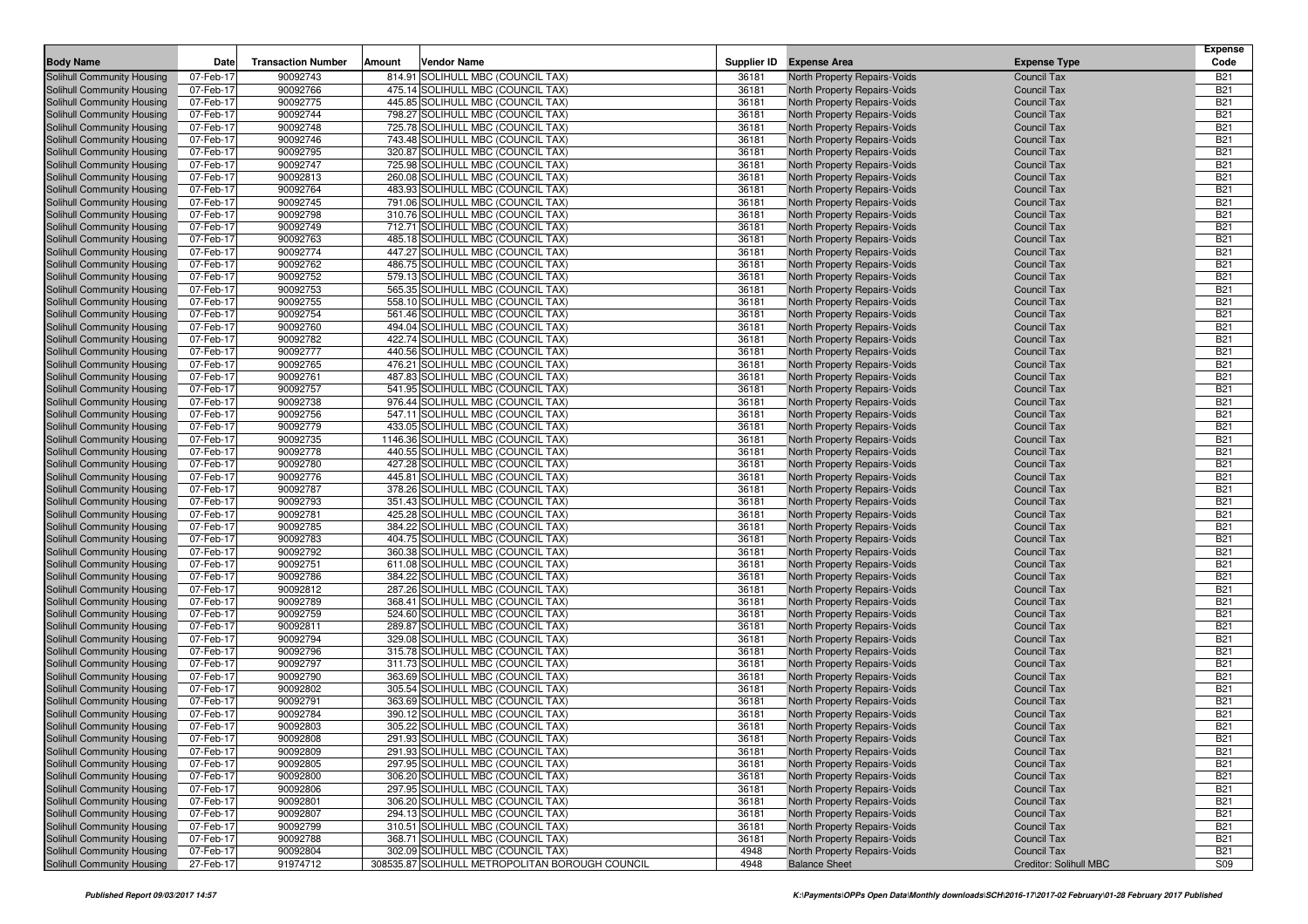| <b>Body Name</b>                                         | Date                   | <b>Transaction Number</b> | Amount | <b>Vendor Name</b>                                          |                  | Supplier ID Expense Area                      | <b>Expense Type</b>               | <b>Expense</b><br>Code   |
|----------------------------------------------------------|------------------------|---------------------------|--------|-------------------------------------------------------------|------------------|-----------------------------------------------|-----------------------------------|--------------------------|
| Solihull Community Housing                               | 27-Feb-17              | 91977707                  |        | -308535.87 SOLIHULL METROPOLITAN BOROUGH COUNCIL            | 4948             | <b>Balance Sheet</b>                          | Creditor: Solihull MBC            | <b>S09</b>               |
| Solihull Community Housing                               | 27-Feb-17              | 91978707                  |        | 304437.57 SOLIHULL METROPOLITAN BOROUGH COUNCIL             | 43391            | <b>Balance Sheet</b>                          | Creditor: Solihull MBC            | <b>S09</b>               |
| Solihull Community Housing                               | 03-Feb-17              | 89828711                  |        | 330.76 SOUTHERN ELECTRIC PLC                                | 43391            | <b>Biomass System</b>                         | Electricity                       | <b>B11</b>               |
| Solihull Community Housing                               | 03-Feb-17              | 89828711                  |        | 25551.55 SOUTHERN ELECTRIC PLC                              | 43391            | Low Rise (inc. Safe & Sound)                  | Electricity                       | <b>B11</b>               |
| Solihull Community Housing                               | 03-Feb-17              | 89828711                  |        | -1229.21 SOUTHERN ELECTRIC PLC                              | 43391            | Low Rise (inc. Safe & Sound)                  | Electricity                       | <b>B11</b>               |
| Solihull Community Housing                               | 22-Feb-17              | 91613706                  |        | 367.27 SOUTHERN ELECTRIC PLC                                | 43391            | <b>Biomass System</b>                         | Electricity                       | <b>B11</b>               |
| Solihull Community Housing                               | 22-Feb-17              | 91613706                  |        | 12183.47 SOUTHERN ELECTRIC PLC                              | 43391            | Low Rise (inc. Safe & Sound)                  | Electricity                       | <b>B11</b>               |
| Solihull Community Housing                               | 22-Feb-17              | 91613706                  |        | -94.37 SOUTHERN ELECTRIC PLC                                | 43391            | Low Rise (inc. Safe & Sound)                  | Electricity                       | <b>B11</b>               |
| Solihull Community Housing                               | 22-Feb-17              | 91613706                  |        | 45.91 SOUTHERN ELECTRIC PLC                                 | 43391            | <b>Crabtree Hall</b>                          | Electricity                       | <b>B11</b>               |
| Solihull Community Housing                               | 22-Feb-17              | 91613706                  |        | 532.89 SOUTHERN ELECTRIC PLC                                | 43391            | <b>Greenfield Centre</b>                      | Electricity                       | <b>B11</b>               |
| Solihull Community Housing                               | 22-Feb-17              | 91613706                  |        | 709.72 SOUTHERN ELECTRIC PLC                                | 43391            | <b>Frontline Offices</b>                      | Electricity                       | <b>B11</b>               |
| Solihull Community Housing                               | 22-Feb-17              | 91613706                  |        | 1108.87 SOUTHERN ELECTRIC PLC                               | 39749            | Business Support - MST Back Office Support    | Electricity                       | <b>B11</b>               |
| Solihull Community Housing                               | 01-Feb-17              | 90114777                  |        | 2517.48 SUPRA UK LTD                                        | 39749            | Stores-Stores and delivery                    | <b>Stocks</b>                     | R <sub>10</sub>          |
| Solihull Community Housing                               | 01-Feb-17              | 90114778                  |        | 2517.48 SUPRA UK LTD                                        | 39749            | Stores-Stores and delivery                    | <b>Stocks</b>                     | R <sub>10</sub>          |
| Solihull Community Housing                               | 14-Feb-17              | 91528796                  |        | 2517.60 SUPRA UK LTD                                        | 266335           | Stores-Stores and delivery                    | <b>Stocks</b>                     | R <sub>10</sub>          |
| Solihull Community Housing                               | 15-Feb-17              | 91096706                  |        | 400.00 THE DESIGNERY                                        | 188066           | Anti Graffiti Team                            | <b>Publicity &amp; Promotions</b> | D93                      |
| Solihull Community Housing                               | 22-Feb-17              | 91615706                  |        | 61.23 TOTAL GAS & POWER LTD                                 | 188066           | 137-139 Warwick Rd (Social Rent)              | Electricity                       | <b>B11</b>               |
| Solihull Community Housing                               | 22-Feb-17              | 91615706                  |        | 215.02 TOTAL GAS & POWER LTD                                | 188066           | <b>Biomass System</b>                         | Electricity                       | <b>B11</b>               |
| Solihull Community Housing                               | 22-Feb-17              | 91615706                  |        | 9953.82 TOTAL GAS & POWER LTD                               | 188066           | Low Rise (inc. Safe & Sound)                  | Electricity                       | <b>B11</b>               |
| Solihull Community Housing                               | 22-Feb-17              | 91615706                  |        | -6433.20 TOTAL GAS & POWER LTD                              | 188066<br>188066 | Low Rise (inc. Safe & Sound)                  | Electricity                       | <b>B11</b><br><b>B11</b> |
| Solihull Community Housing                               | 22-Feb-17<br>22-Feb-17 | 91615706<br>91615706      |        | 410.40 TOTAL GAS & POWER LTD                                |                  | Lakeside<br><b>Auckland Hall</b>              | Electricity                       | <b>B11</b>               |
| Solihull Community Housing                               |                        | 91615706                  |        | 84.37 TOTAL GAS & POWER LTD<br>51.41 TOTAL GAS & POWER LTD  | 188066<br>188066 | <b>Crabtree Hall</b>                          | Electricity                       | <b>B11</b>               |
| Solihull Community Housing<br>Solihull Community Housing | 22-Feb-17<br>22-Feb-17 | 91615706                  |        | 52.93 TOTAL GAS & POWER LTD                                 | 188066           | Whar Hall Farm Community Hall                 | Electricity<br>Electricity        | <b>B11</b>               |
| Solihull Community Housing                               | 22-Feb-17              | 91615706                  |        | -2450.03 TOTAL GAS & POWER LTD                              | 188066           | Homelessness                                  | Electricity                       | <b>B11</b>               |
| Solihull Community Housing                               | 22-Feb-17              | 91615706                  |        | 718.01 TOTAL GAS & POWER LTD                                | 188066           | Homelessness                                  | Electricity                       | <b>B11</b>               |
| Solihull Community Housing                               | 22-Feb-17              | 91615706                  |        | 109.59 TOTAL GAS & POWER LTD                                | 188066           | <b>Capitol House</b>                          | Electricity                       | <b>B11</b>               |
| Solihull Community Housing                               | 22-Feb-17              | 91615706                  |        | 1405.94 TOTAL GAS & POWER LTD                               | 188066           | <b>Frontline Offices</b>                      | Electricity                       | <b>B11</b>               |
| Solihull Community Housing                               | 22-Feb-17              | 91615706                  |        | 145.98 TOTAL GAS & POWER LTD                                | 188066           | <b>Cesspool Emptying</b>                      | Electricity                       | <b>B11</b>               |
| Solihull Community Housing                               | 22-Feb-17              | 91615706                  |        | 34.05 TOTAL GAS & POWER LTD                                 | 188066           | Business Support - MST Back Office Support    | Electricity                       | <b>B11</b>               |
| Solihull Community Housing                               | 08-Feb-17              | 90132707                  |        | 56.16 TOTAL GAS & POWER LTD                                 | 188066           | 137-139 Warwick Rd (Social Rent)              | Electricity                       | <b>B11</b>               |
| Solihull Community Housing                               | 08-Feb-17              | 90132707                  |        | 23244.43 TOTAL GAS & POWER LTD                              | 188066           | Low Rise (inc. Safe & Sound)                  | Electricity                       | <b>B11</b>               |
| Solihull Community Housing                               | 08-Feb-17              | 90132707                  |        | 369.63 TOTAL GAS & POWER LTD                                | 188066           | Lakeside                                      | Electricity                       | <b>B11</b>               |
| Solihull Community Housing                               | 08-Feb-17              | 90132707                  |        | 79.17 TOTAL GAS & POWER LTD                                 | 188066           | <b>Auckland Hall</b>                          | Electricity                       | <b>B11</b>               |
| Solihull Community Housing                               | 08-Feb-17              | 90132707                  |        | 48.25 TOTAL GAS & POWER LTD                                 | 188066           | <b>Crabtree Hall</b>                          | Electricity                       | <b>B11</b>               |
| Solihull Community Housing                               | 08-Feb-17              | 90132707                  |        | 49.81 TOTAL GAS & POWER LTD                                 | 188066           | Whar Hall Farm Community Hall                 | Electricity                       | <b>B11</b>               |
| Solihull Community Housing                               | 08-Feb-17              | 90132707                  |        | 3921.36 TOTAL GAS & POWER LTD                               | 188066           | Homelessness                                  | Electricity                       | <b>B11</b>               |
| Solihull Community Housing                               | 08-Feb-17              | 90132707                  |        | 81.99 TOTAL GAS & POWER LTD                                 | 188066           | <b>Capitol House</b>                          | Electricity                       | <b>B11</b>               |
| Solihull Community Housing                               | 08-Feb-17              | 90132707                  |        | 1313.04 TOTAL GAS & POWER LTD                               | 188066           | <b>Frontline Offices</b>                      | Electricity                       | <b>B11</b>               |
| Solihull Community Housing                               | 08-Feb-17              | 90132707                  |        | 141.77 TOTAL GAS & POWER LTD                                | 188066           | <b>Cesspool Emptying</b>                      | Electricity                       | <b>B11</b>               |
| Solihull Community Housing                               | 08-Feb-17              | 90132707                  |        | 32.18 TOTAL GAS & POWER LTD                                 | 188066           | Business Support - MST Back Office Support    | Electricity                       | <b>B11</b>               |
| Solihull Community Housing                               | 03-Feb-17              | 89827706                  |        | 10.39 TOTAL GAS & POWER LTD                                 | 188066           | 137-139 Warwick Rd (Social Rent)              | Electricity                       | <b>B11</b>               |
| Solihull Community Housing                               | 03-Feb-17              | 89827706                  |        | 333.38 TOTAL GAS & POWER LTD                                | 188066           | <b>Biomass System</b>                         | Electricity                       | <b>B11</b>               |
| Solihull Community Housing                               | 03-Feb-17              | 89827706                  |        | 34344.13 TOTAL GAS & POWER LTD                              | 188066           | Low Rise (inc. Safe & Sound)                  | Electricity                       | <b>B11</b>               |
| Solihull Community Housing                               | 03-Feb-17              | 89827706                  |        | 260.47 TOTAL GAS & POWER LTD                                | 188066           | Lakeside                                      | Electricity                       | <b>B11</b>               |
| Solihull Community Housing                               | 03-Feb-17              | 89827706                  |        | 65.55 TOTAL GAS & POWER LTD                                 | 188066           | <b>Auckland Hall</b>                          | Electricity                       | <b>B11</b>               |
| Solihull Community Housing                               | 03-Feb-17              | 89827706                  |        | 54.85 TOTAL GAS & POWER LTD                                 | 188066           | <b>Crabtree Hall</b>                          | Electricity                       | <b>B11</b>               |
| Solihull Community Housing                               | 03-Feb-17              | 89827706<br>89827706      |        | 39.27 TOTAL GAS & POWER LTD<br>972.17 TOTAL GAS & POWER LTD | 188066<br>188066 | Whar Hall Farm Community Hall<br>Homelessness | Electricity                       | <b>B11</b><br><b>B11</b> |
| Solihull Community Housing<br>Solihull Community Housing | 03-Feb-17<br>03-Feb-17 | 89827706                  |        | 65.98 TOTAL GAS & POWER LTD                                 | 188066           | <b>Capitol House</b>                          | Electricity                       | <b>B11</b>               |
| Solihull Community Housing                               | 03-Feb-17              | 89827706                  |        | 1263.53 TOTAL GAS & POWER LTD                               | 188066           | <b>Frontline Offices</b>                      | Electricity<br>Electricity        | <b>B11</b>               |
| Solihull Community Housing                               | 03-Feb-17              | 89827706                  |        | 46.64 TOTAL GAS & POWER LTD                                 | 188066           | <b>Cesspool Emptying</b>                      | Electricity                       | <b>B11</b>               |
| Solihull Community Housing                               | 03-Feb-17              | 89827706                  |        | 1045.91 TOTAL GAS & POWER LTD                               | 47637            | Business Support - MST Back Office Support    | Electricity                       | <b>B11</b>               |
| Solihull Community Housing                               | 06-Feb-17              | 89966707                  |        | 573.95 TRAVELODGE                                           | 47637            | Housing Aid & Homelessness                    | <b>B&amp;B</b> Accommodation      | <b>B23</b>               |
| Solihull Community Housing                               | 23-Feb-17              | 91713712                  |        | 2609.58 TRAVELODGE                                          | 225031           | <b>Housing Aid &amp; Homelessness</b>         | <b>B&amp;B Accommodation</b>      | <b>B23</b>               |
| Solihull Community Housing                               | 08-Feb-17              | 90176706                  |        | 856.00 TRINITY MIRROR PUBLISHING LTD                        | 67515            | <b>Board Administration</b>                   | <b>Tenant Elections</b>           | D64                      |
| Solihull Community Housing                               | 01-Feb-17              | 89845877                  |        | 2297.95 TYRER BUILDING CONTRACTORS                          | 67515            | <b>MST</b> - Structural Works                 | <b>Contractor Payments</b>        | <b>B70</b>               |
| Solihull Community Housing                               | 01-Feb-17              | 89845878                  |        | 2318.54 TYRER BUILDING CONTRACTORS                          | 67515            | <b>MST</b> -Structural Works                  | <b>Contractor Payments</b>        | <b>B70</b>               |
| Solihull Community Housing                               | 01-Feb-17              | 89845879                  |        | 3823.62 TYRER BUILDING CONTRACTORS                          | 67515            | <b>MST</b> -Structural Works                  | <b>Contractor Payments</b>        | <b>B70</b>               |
| Solihull Community Housing                               | 03-Feb-17              | 90036752                  |        | 15351.00 TYRER BUILDING CONTRACTORS                         | 67515            | <b>MST</b> -Structural Works                  | <b>Contractor Payments</b>        | B70                      |
| Solihull Community Housing                               | 06-Feb-17              | 90646708                  |        | 5874.30 TYRER BUILDING CONTRACTORS                          | 67515            | <b>MST</b> -Structural Works                  | <b>Contractor Payments</b>        | <b>B70</b>               |
| Solihull Community Housing                               | 08-Feb-17              | 90646709                  |        | 3348.04 TYRER BUILDING CONTRACTORS                          | 67515            | North Property Repairs-Day to day             | <b>External Structures</b>        | <b>B33</b>               |
| Solihull Community Housing                               | 09-Feb-17              | 90646710                  |        | 1735.03 TYRER BUILDING CONTRACTORS                          | 67515            | <b>MST</b> -Structural Works                  | <b>Contractor Payments</b>        | <b>B70</b>               |
| Solihull Community Housing                               | 15-Feb-17              | 91160727                  |        | 591.06 TYRER BUILDING CONTRACTORS                           | 67515            | <b>MST</b> -Structural Works                  | <b>Contractor Payments</b>        | <b>B70</b>               |